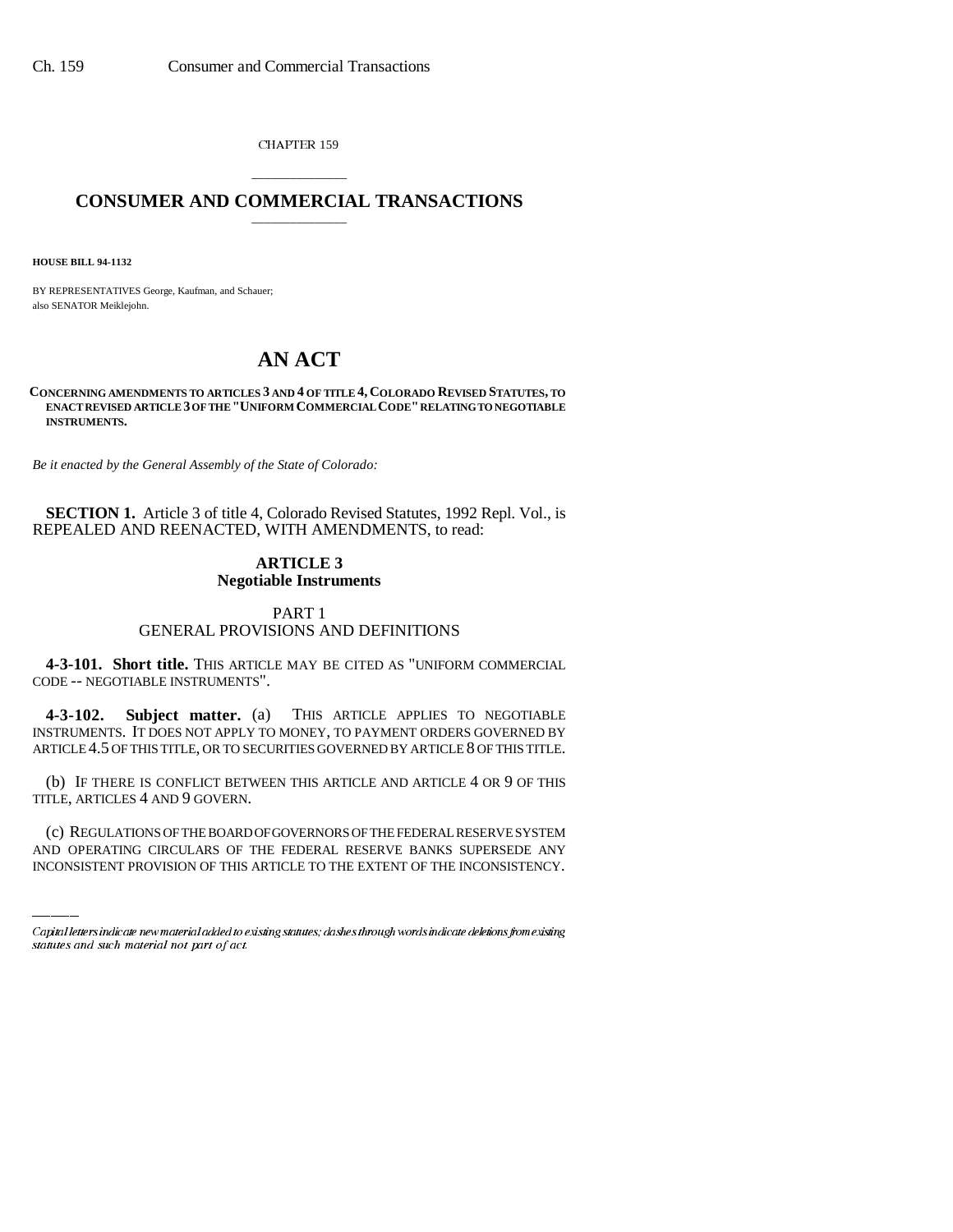## **4-3-103. Definitions.** (a) IN THIS ARTICLE:

(1) "ACCEPTOR" MEANS A DRAWEE WHO HAS ACCEPTED A DRAFT.

(2) "DRAWEE" MEANS A PERSON ORDERED IN A DRAFT TO MAKE PAYMENT.

(3) "DRAWER" MEANS A PERSON WHO SIGNS OR IS IDENTIFIED IN A DRAFT AS A PERSON ORDERING PAYMENT.

(4) "GOOD FAITH" MEANS HONESTY IN FACT AND THE OBSERVANCE OF REASONABLE COMMERCIAL STANDARDS OF FAIR DEALING.

(5) "MAKER" MEANS A PERSON WHO SIGNS OR IS IDENTIFIED IN A NOTE AS A PERSON UNDERTAKING TO PAY.

(6) "ORDER" MEANS A WRITTEN INSTRUCTION TO PAY MONEY SIGNED BY THE PERSON GIVING THE INSTRUCTION. THE INSTRUCTION MAY BE ADDRESSED TO ANY PERSON, INCLUDING THE PERSON GIVING THE INSTRUCTION, OR TO ONE OR MORE PERSONS JOINTLY OR IN THE ALTERNATIVE BUT NOT IN SUCCESSION. AN AUTHORIZATION TO PAY IS NOT AN ORDER UNLESS THE PERSON AUTHORIZED TO PAY IS ALSO INSTRUCTED TO PAY.

(7) "ORDINARY CARE" IN THE CASE OF A PERSON ENGAGED IN BUSINESS MEANS OBSERVANCE OF REASONABLE COMMERCIAL STANDARDS, PREVAILING IN THE AREA IN WHICH THE PERSON IS LOCATED, WITH RESPECT TO THE BUSINESS IN WHICH THE PERSON IS ENGAGED. IN THE CASE OF A BANK THAT TAKES AN INSTRUMENT FOR PROCESSING FOR COLLECTION OR PAYMENT BY AUTOMATED MEANS, REASONABLE COMMERCIAL STANDARDS DO NOT REQUIRE THE BANK TO EXAMINE THE INSTRUMENT IF THE FAILURE TO EXAMINE DOES NOT VIOLATE THE BANK'S PRESCRIBED PROCEDURES AND THE BANK'S PROCEDURES DO NOT VARY UNREASONABLY FROM GENERAL BANKING USAGE NOT DISAPPROVED BY THIS ARTICLE OR ARTICLE 4 OF THIS TITLE.

(8) "PARTY" MEANS A PARTY TO AN INSTRUMENT.

(9) "PROMISE" MEANS A WRITTEN UNDERTAKING TO PAY MONEY SIGNED BY THE PERSON UNDERTAKING TO PAY. AN ACKNOWLEDGMENT OF AN OBLIGATION BY THE OBLIGOR IS NOT A PROMISE UNLESS THE OBLIGOR ALSO UNDERTAKES TO PAY THE OBLIGATION.

(10) "PROVE" WITH RESPECT TO A FACT MEANS TO MEET THE BURDEN OF ESTABLISHING THE FACT (SECTION 4-1-201(8)).

(11) "REMITTER" MEANS A PERSON WHO PURCHASES AN INSTRUMENT FROM ITS ISSUER IF THE INSTRUMENT IS PAYABLE TO AN IDENTIFIED PERSON OTHER THAN THE PURCHASER.

(b) OTHER DEFINITIONS APPLYING TO THIS ARTICLE AND THE SECTIONS IN WHICH THEY APPEAR ARE:

"ACCEPTANCE" SECTION 4-3-409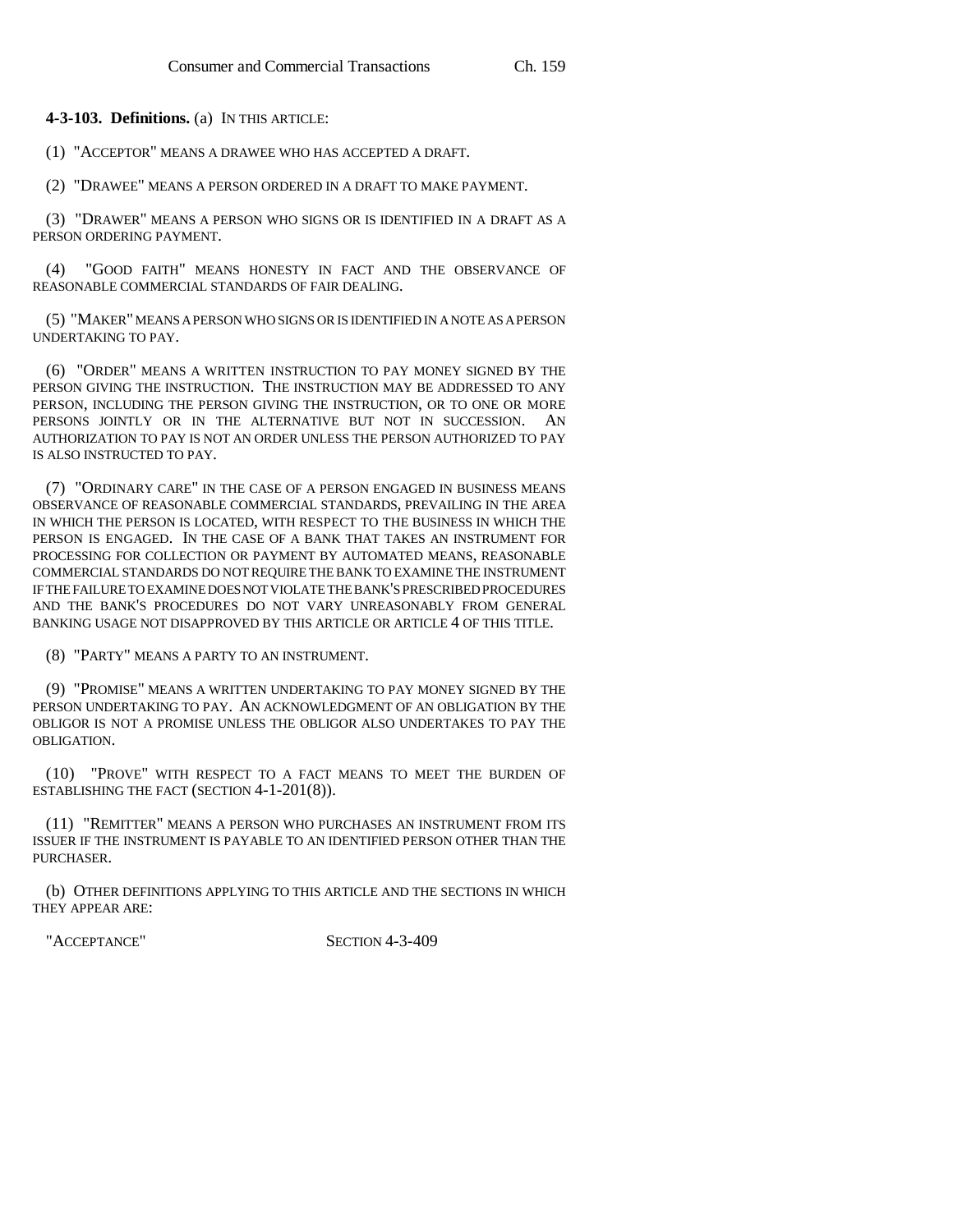| Ch. 159<br><b>Consumer and Commercial Transactions</b> |                              |                        |
|--------------------------------------------------------|------------------------------|------------------------|
| "ACCOMMODATED PARTY"                                   |                              | <b>SECTION 4-3-419</b> |
| "ACCOMMODATION PARTY"                                  |                              | <b>SECTION 4-3-419</b> |
| "ALTERATION"                                           |                              | <b>SECTION 4-3-407</b> |
| "ANOMALOUS INDORSEMENT"                                |                              | <b>SECTION 4-3-205</b> |
| "BLANK INDORSEMENT"                                    |                              | <b>SECTION 4-3-205</b> |
| "CASHIER'S CHECK"                                      |                              | <b>SECTION 4-3-104</b> |
|                                                        | "CERTIFICATE OF DEPOSIT"     | <b>SECTION 4-3-104</b> |
| "CERTIFIED CHECK"                                      |                              | <b>SECTION 4-3-409</b> |
| "CHECK"                                                |                              | <b>SECTION 4-3-104</b> |
| "CONSIDERATION"                                        |                              | <b>SECTION 4-3-303</b> |
| "DRAFT"                                                |                              | <b>SECTION 4-3-104</b> |
| "HOLDER IN DUE COURSE"                                 |                              | <b>SECTION 4-3-302</b> |
|                                                        | "INCOMPLETE INSTRUMENT"      | <b>SECTION 4-3-115</b> |
| "INDORSEMENT"                                          |                              | <b>SECTION 4-3-204</b> |
| "INDORSER"                                             |                              | <b>SECTION 4-3-204</b> |
| "INSTRUMENT"                                           |                              | <b>SECTION 4-3-104</b> |
| "ISSUE"                                                |                              | <b>SECTION 4-3-105</b> |
| "ISSUER"                                               |                              | <b>SECTION 4-3-105</b> |
|                                                        | "NEGOTIABLE INSTRUMENT"      | <b>SECTION 4-3-104</b> |
| "NEGOTIATION"                                          |                              | <b>SECTION 4-3-201</b> |
| "NOTE"                                                 |                              | <b>SECTION 4-3-104</b> |
|                                                        | "PAYABLE AT A DEFINITE TIME" | <b>SECTION 4-3-108</b> |
| "PAYABLE ON DEMAND"                                    |                              | <b>SECTION 4-3-108</b> |
| "PAYABLE TO BEARER"                                    |                              | <b>SECTION 4-3-109</b> |
| "PAYABLE TO ORDER"                                     |                              | <b>SECTION 4-3-109</b> |
| "PAYMENT"                                              |                              | <b>SECTION 4-3-602</b> |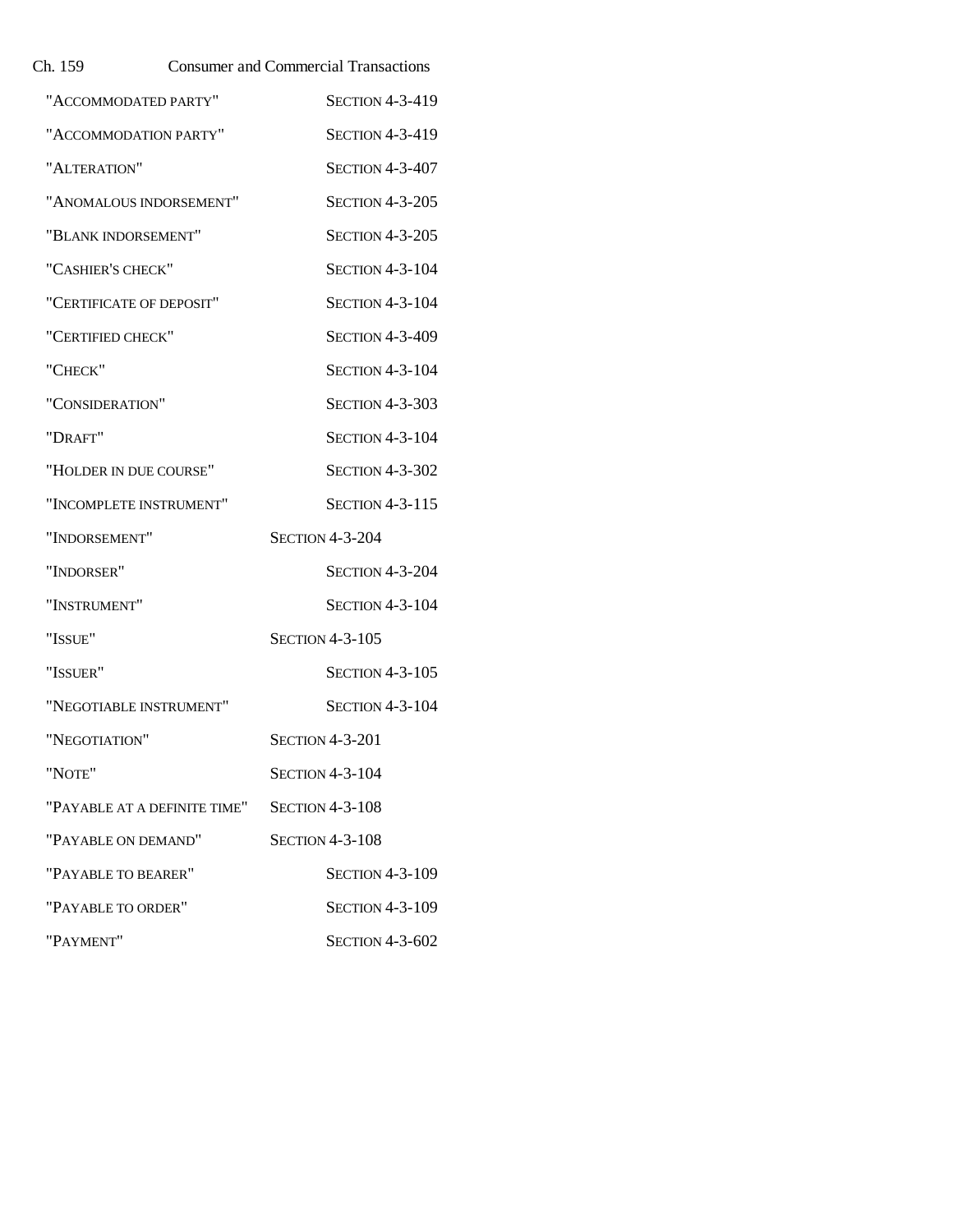| <b>Consumer and Commercial Transactions</b><br>Ch. 159 |                                                                        |  |
|--------------------------------------------------------|------------------------------------------------------------------------|--|
| "PERSON ENTITLED TO ENFORCE" SECTION 4-3-301           |                                                                        |  |
| "PRESENTMENT"                                          | <b>SECTION 4-3-501</b>                                                 |  |
| "REACQUISITION"                                        | <b>SECTION 4-3-207</b>                                                 |  |
| "SPECIAL INDORSEMENT"                                  | <b>SECTION 4-3-205</b>                                                 |  |
| "TELLER'S CHECK"                                       | <b>SECTION 4-3-104</b>                                                 |  |
| "TRANSFER OF INSTRUMENT"                               | <b>SECTION 4-3-203</b>                                                 |  |
| "TRAVELER'S CHECK"                                     | <b>SECTION 4-3-104</b>                                                 |  |
| "VALUE"                                                | <b>SECTION 4-3-303</b>                                                 |  |
|                                                        | (c) THE FOLLOWING DEFINITIONS IN OTHER ARTICLES APPLY TO THIS ARTICLE: |  |
| "BANK"                                                 | <b>SECTION 4-4-105</b>                                                 |  |
| "BANKING DAY"                                          | <b>SECTION 4-4-104</b>                                                 |  |
| "CLEARING HOUSE"                                       | <b>SECTION 4-4-104</b>                                                 |  |
| "COLLECTING BANK"                                      | <b>SECTION 4-4-105</b>                                                 |  |
| "DEPOSITARY BANK"                                      | <b>SECTION 4-4-105</b>                                                 |  |
| "DOCUMENTARY DRAFT"                                    | <b>SECTION 4-4-104</b>                                                 |  |
| "INTERMEDIARY BANK"                                    | <b>SECTION 4-4-105</b>                                                 |  |
| "ITEM"                                                 | <b>SECTION 4-4-104</b>                                                 |  |
| "PAYOR BANK"                                           | <b>SECTION 4-4-105</b>                                                 |  |
| "SUSPENDS PAYMENTS"                                    | <b>SECTION 4-4-104</b>                                                 |  |

(d) IN ADDITION, ARTICLE 1 OF THIS TITLE CONTAINS GENERAL DEFINITIONS AND PRINCIPLES OF CONSTRUCTION AND INTERPRETATION APPLICABLE THROUGHOUT THIS ARTICLE.

**4-3-104. Negotiable instrument.** (a) EXCEPT AS PROVIDED IN SUBSECTIONS (c) AND (d) OF THIS SECTION, "NEGOTIABLE INSTRUMENT" MEANS AN UNCONDITIONAL PROMISE OR ORDER TO PAY A FIXED AMOUNT OF MONEY, WITH OR WITHOUT INTEREST OR OTHER CHARGES DESCRIBED IN THE PROMISE OR ORDER, IF IT:

(1) IS PAYABLE TO BEARER OR TO ORDER AT THE TIME IT IS ISSUED OR FIRST COMES INTO POSSESSION OF A HOLDER;

(2) IS PAYABLE ON DEMAND OR AT A DEFINITE TIME; AND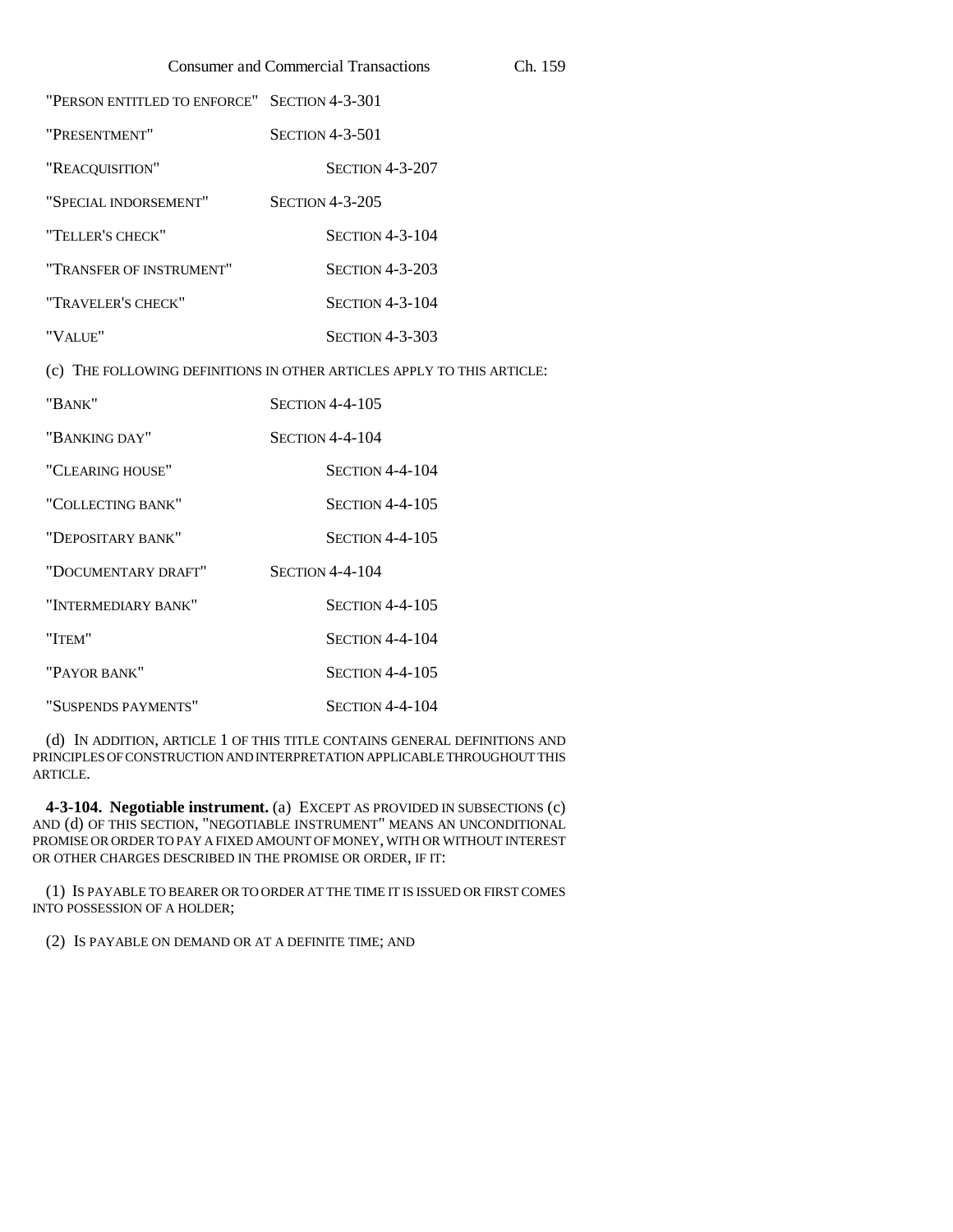(3) DOES NOT STATE ANY OTHER UNDERTAKING OR INSTRUCTION BY THE PERSON PROMISING OR ORDERING PAYMENT TO DO ANY ACT IN ADDITION TO THE PAYMENT OF MONEY, BUT THE PROMISE OR ORDER MAY CONTAIN (i) AN UNDERTAKING OR POWER TO GIVE, MAINTAIN, OR PROTECT COLLATERAL TO SECURE PAYMENT, (ii) AN AUTHORIZATION OR POWER TO THE HOLDER TO CONFESS JUDGMENT OR REALIZE ON OR DISPOSE OF COLLATERAL, OR (iii) A WAIVER OF THE BENEFIT OF ANY LAW INTENDED FOR THE ADVANTAGE OR PROTECTION OF AN OBLIGOR.

(b) "INSTRUMENT" MEANS A NEGOTIABLE INSTRUMENT.

(c) AN ORDER THAT MEETS ALL OF THE REQUIREMENTS OF SUBSECTION (a) OF THIS SECTION, EXCEPT PARAGRAPH (1), AND OTHERWISE FALLS WITHIN THE DEFINITION OF "CHECK" IN SUBSECTION (f) OF THIS SECTION IS A NEGOTIABLE INSTRUMENT AND A CHECK.

(d) A PROMISE OR ORDER OTHER THAN A CHECK IS NOT AN INSTRUMENT IF, AT THE TIME IT IS ISSUED OR FIRST COMES INTO POSSESSION OF A HOLDER, IT CONTAINS A CONSPICUOUS STATEMENT, HOWEVER EXPRESSED, TO THE EFFECT THAT THE PROMISE OR ORDER IS NOT NEGOTIABLE OR IS NOT AN INSTRUMENT GOVERNED BY THIS ARTICLE.

(e) AN INSTRUMENT IS A "NOTE" IF IT IS A PROMISE AND IS A "DRAFT" IF IT IS AN ORDER. IF AN INSTRUMENT FALLS WITHIN THE DEFINITION OF BOTH "NOTE" AND "DRAFT," A PERSON ENTITLED TO ENFORCE THE INSTRUMENT MAY TREAT IT AS EITHER.

(f) "CHECK" MEANS (i) A DRAFT, OTHER THAN A DOCUMENTARY DRAFT, PAYABLE ON DEMAND AND DRAWN ON A BANK OR (ii) A CASHIER'S CHECK OR TELLER'S CHECK. AN INSTRUMENT MAY BE A CHECK EVEN THOUGH IT IS DESCRIBED ON ITS FACE BY ANOTHER TERM, SUCH AS "MONEY ORDER."

(g) "CASHIER'S CHECK" MEANS A DRAFT WITH RESPECT TO WHICH THE DRAWER AND DRAWEE ARE THE SAME BANK OR BRANCHES OF THE SAME BANK.

(h) "TELLER'S CHECK" MEANS A DRAFT DRAWN BY A BANK (i) ON ANOTHER BANK, OR (ii) PAYABLE AT OR THROUGH A BANK.

(i) "TRAVELER'S CHECK" MEANS AN INSTRUMENT THAT (i) IS PAYABLE ON DEMAND, (ii) IS DRAWN ON OR PAYABLE AT OR THROUGH A BANK, (iii) IS DESIGNATED BY THE TERM "TRAVELER'S CHECK" OR BY A SUBSTANTIALLY SIMILAR TERM, AND (iv) REQUIRES, AS A CONDITION TO PAYMENT, A COUNTERSIGNATURE BY A PERSON WHOSE SPECIMEN SIGNATURE APPEARS ON THE INSTRUMENT.

(j) "CERTIFICATE OF DEPOSIT" MEANS AN INSTRUMENT CONTAINING AN ACKNOWLEDGMENT BY A BANK THAT A SUM OF MONEY HAS BEEN RECEIVED BY THE BANK AND A PROMISE BY THE BANK TO REPAY THE SUM OF MONEY. A CERTIFICATE OF DEPOSIT IS A NOTE OF THE BANK.

**4-3-105. Issue of instrument.** (a) "ISSUE" MEANS THE FIRST DELIVERY OF AN INSTRUMENT BY THE MAKER OR DRAWER, WHETHER TO A HOLDER OR NONHOLDER, FOR THE PURPOSE OF GIVING RIGHTS ON THE INSTRUMENT TO ANY PERSON.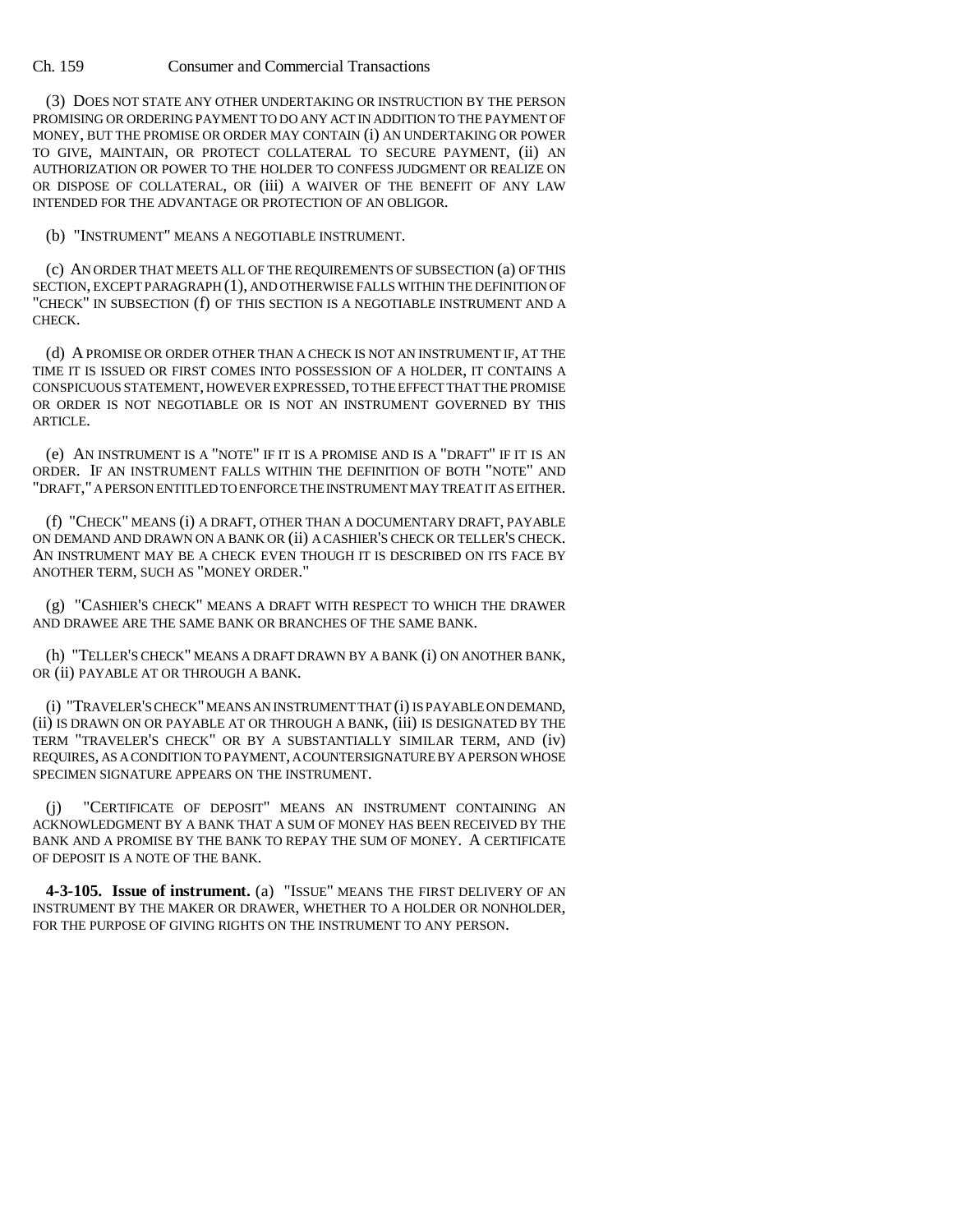(b) AN UNISSUED INSTRUMENT, OR AN UNISSUED INCOMPLETE INSTRUMENT THAT IS COMPLETED, IS BINDING ON THE MAKER OR DRAWER, BUT NONISSUANCE IS A DEFENSE. AN INSTRUMENT THAT IS CONDITIONALLY ISSUED OR IS ISSUED FOR A SPECIAL PURPOSE IS BINDING ON THE MAKER OR DRAWER, BUT FAILURE OF THE CONDITION OR SPECIAL PURPOSE TO BE FULFILLED IS A DEFENSE.

(c) "ISSUER" APPLIES TO ISSUED AND UNISSUED INSTRUMENTS AND MEANS A MAKER OR DRAWER OF AN INSTRUMENT.

**4-3-106. Unconditional promise or order.** (a) EXCEPT AS PROVIDED IN THIS SECTION, FOR THE PURPOSES OF SECTION 4-3-104 (a), A PROMISE OR ORDER IS UNCONDITIONAL UNLESS IT STATES (i) AN EXPRESS CONDITION TO PAYMENT, (ii) THAT THE PROMISE OR ORDER IS SUBJECT TO OR GOVERNED BY ANOTHER WRITING, OR (iii) THAT RIGHTS OR OBLIGATIONS WITH RESPECT TO THE PROMISE OR ORDER ARE STATED IN ANOTHER WRITING. A REFERENCE TO ANOTHER WRITING DOES NOT OF ITSELF MAKE THE PROMISE OR ORDER CONDITIONAL.

(b) A PROMISE OR ORDER IS NOT MADE CONDITIONAL (i) BY A REFERENCE TO ANOTHER WRITING FOR A STATEMENT OF RIGHTS WITH RESPECT TO COLLATERAL, PREPAYMENT, OR ACCELERATION, OR (ii) BECAUSE PAYMENT IS LIMITED TO RESORT TO A PARTICULAR FUND OR SOURCE.

(c) IF A PROMISE OR ORDER REQUIRES, AS A CONDITION TO PAYMENT, A COUNTERSIGNATURE BY A PERSON WHOSE SPECIMEN SIGNATURE APPEARS ON THE PROMISE OR ORDER, THE CONDITION DOES NOT MAKE THE PROMISE OR ORDER CONDITIONAL FOR THE PURPOSES OF SECTION 4-3-104 (a). IF THE PERSON WHOSE SPECIMEN SIGNATURE APPEARS ON AN INSTRUMENT FAILS TO COUNTERSIGN THE INSTRUMENT, THE FAILURE TO COUNTERSIGN IS A DEFENSE TO THE OBLIGATION OF THE ISSUER, BUT THE FAILURE DOES NOT PREVENT A TRANSFEREE OF THE INSTRUMENT FROM BECOMING A HOLDER OF THE INSTRUMENT.

(d) IF A PROMISE OR ORDER AT THE TIME IT IS ISSUED OR FIRST COMES INTO POSSESSION OF A HOLDER CONTAINS A STATEMENT, REQUIRED BY APPLICABLE STATUTORY OR ADMINISTRATIVE LAW, TO THE EFFECT THAT THE RIGHTS OF A HOLDER OR TRANSFEREE ARE SUBJECT TO CLAIMS OR DEFENSES THAT THE ISSUER COULD ASSERT AGAINST THE ORIGINAL PAYEE, THE PROMISE OR ORDER IS NOT THEREBY MADE CONDITIONAL FOR THE PURPOSES OF SECTION 4-3-104 (a); BUT IF THE PROMISE OR ORDER IS AN INSTRUMENT, THERE CANNOT BE A HOLDER IN DUE COURSE OF THE INSTRUMENT.

**4-3-107. Instrument payable in foreign money.** UNLESS THE INSTRUMENT OTHERWISE PROVIDES, AN INSTRUMENT THAT STATES THE AMOUNT PAYABLE IN FOREIGN MONEY MAY BE PAID IN THE FOREIGN MONEY OR IN AN EQUIVALENT AMOUNT IN DOLLARS CALCULATED BY USING THE CURRENT BANK-OFFERED SPOT RATE AT THE PLACE OF PAYMENT FOR THE PURCHASE OF DOLLARS ON THE DAY ON WHICH THE INSTRUMENT IS PAID.

**4-3-108. Payable on demand or at definite time.** (a) A PROMISE OR ORDER IS "PAYABLE ON DEMAND" IF IT (i) STATES THAT IT IS PAYABLE ON DEMAND OR AT SIGHT, OR OTHERWISE INDICATES THAT IT IS PAYABLE AT THE WILL OF THE HOLDER, OR (ii) DOES NOT STATE ANY TIME OF PAYMENT.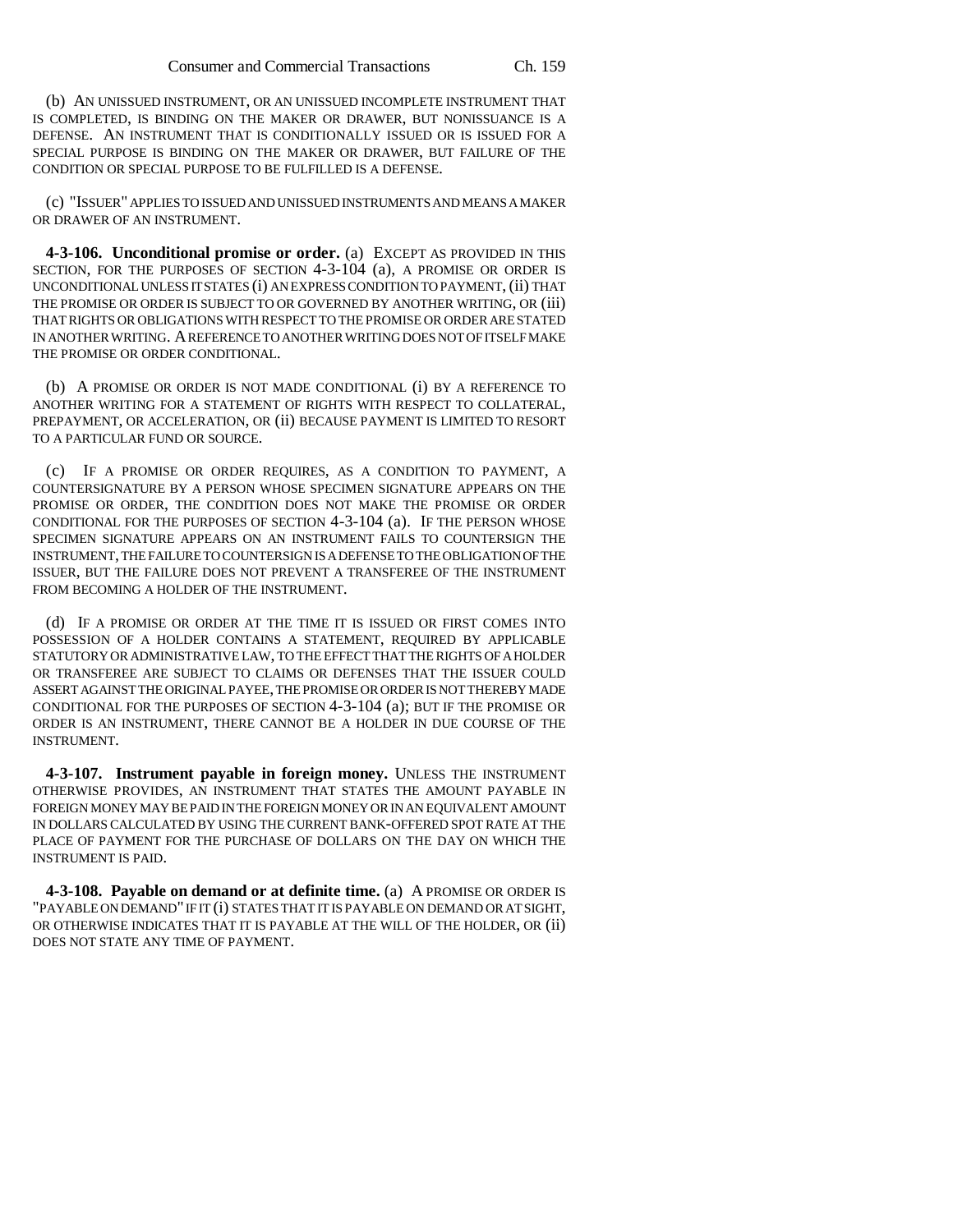(b) A PROMISE OR ORDER IS "PAYABLE AT A DEFINITE TIME" IF IT IS PAYABLE ON ELAPSE OF A DEFINITE PERIOD OF TIME AFTER SIGHT OR ACCEPTANCE OR AT A FIXED DATE OR DATES OR AT A TIME OR TIMES READILY ASCERTAINABLE AT THE TIME THE PROMISE OR ORDER IS ISSUED, SUBJECT TO RIGHTS OF (i) PREPAYMENT, (ii) ACCELERATION, (iii) EXTENSION AT THE OPTION OF THE HOLDER, OR (iv) EXTENSION TO A FURTHER DEFINITE TIME AT THE OPTION OF THE MAKER OR ACCEPTOR OR AUTOMATICALLY UPON OR AFTER A SPECIFIED ACT OR EVENT.

(c) IF AN INSTRUMENT, PAYABLE AT A FIXED DATE, IS ALSO PAYABLE UPON DEMAND MADE BEFORE THE FIXED DATE, THE INSTRUMENT IS PAYABLE ON DEMAND UNTIL THE FIXED DATE AND, IF DEMAND FOR PAYMENT IS NOT MADE BEFORE THAT DATE, BECOMES PAYABLE AT A DEFINITE TIME ON THE FIXED DATE.

**4-3-109. Payable to bearer or to order.** (a) A PROMISE OR ORDER IS PAYABLE TO BEARER IF IT:

(1) STATES THAT IT IS PAYABLE TO BEARER OR TO THE ORDER OF BEARER OR OTHERWISE INDICATES THAT THE PERSON IN POSSESSION OF THE PROMISE OR ORDER IS ENTITLED TO PAYMENT;

(2) DOES NOT STATE A PAYEE; OR

(3) STATES THAT IT IS PAYABLE TO OR TO THE ORDER OF CASH OR OTHERWISE INDICATES THAT IT IS NOT PAYABLE TO AN IDENTIFIED PERSON.

(b) A PROMISE OR ORDER THAT IS NOT PAYABLE TO BEARER IS PAYABLE TO ORDER IF IT IS PAYABLE (i) TO THE ORDER OF AN IDENTIFIED PERSON OR (ii) TO AN IDENTIFIED PERSON OR ORDER. A PROMISE OR ORDER THAT IS PAYABLE TO ORDER IS PAYABLE TO THE IDENTIFIED PERSON.

(c) AN INSTRUMENT PAYABLE TO BEARER MAY BECOME PAYABLE TO AN IDENTIFIED PERSON IF IT IS SPECIALLY INDORSED PURSUANT TO SECTION 4-3-205 (a). AN INSTRUMENT PAYABLE TO AN IDENTIFIED PERSON MAY BECOME PAYABLE TO BEARER IF IT IS INDORSED IN BLANK PURSUANT TO SECTION 4-3-205 (b).

**4-3-110. Identification of person to whom instrument is payable.** (a) THE PERSON TO WHOM AN INSTRUMENT IS INITIALLY PAYABLE IS DETERMINED BY THE INTENT OF THE PERSON, WHETHER OR NOT AUTHORIZED, SIGNING AS, OR IN THE NAME OR BEHALF OF, THE ISSUER OF THE INSTRUMENT. THE INSTRUMENT IS PAYABLE TO THE PERSON INTENDED BY THE SIGNER EVEN IF THAT PERSON IS IDENTIFIED IN THE INSTRUMENT BY A NAME OR OTHER IDENTIFICATION THAT IS NOT THAT OF THE INTENDED PERSON. IF MORE THAN ONE PERSON SIGNS IN THE NAME OR BEHALF OF THE ISSUER OF AN INSTRUMENT AND ALL THE SIGNERS DO NOT INTEND THE SAME PERSON AS PAYEE, THE INSTRUMENT IS PAYABLE TO ANY PERSON INTENDED BY ONE OR MORE OF THE SIGNERS.

(b) IF THE SIGNATURE OF THE ISSUER OF AN INSTRUMENT IS MADE BY AUTOMATED MEANS, SUCH AS A CHECK-WRITING MACHINE, THE PAYEE OF THE INSTRUMENT IS DETERMINED BY THE INTENT OF THE PERSON WHO SUPPLIED THE NAME OR IDENTIFICATION OF THE PAYEE, WHETHER OR NOT AUTHORIZED TO DO SO.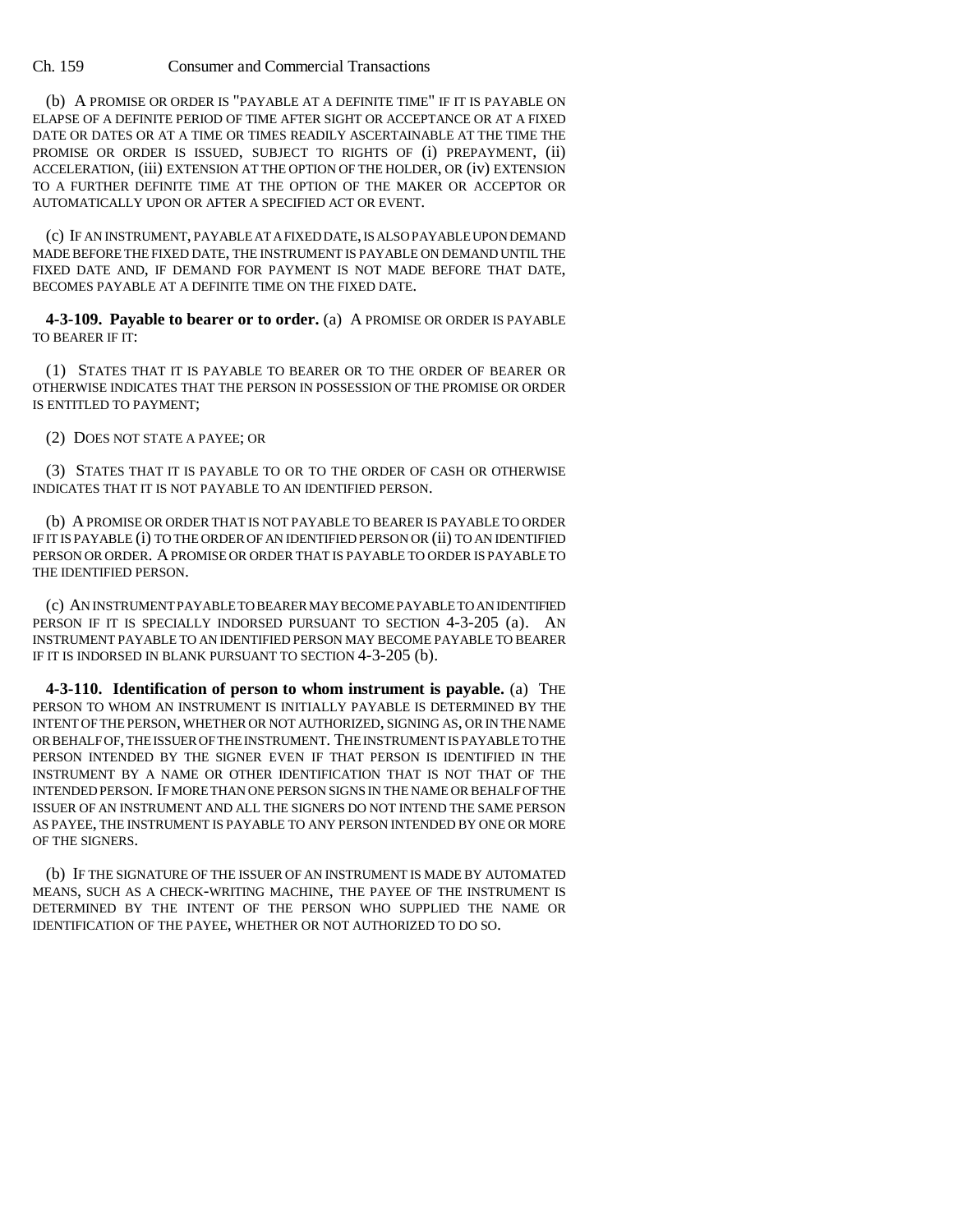(c) A PERSON TO WHOM AN INSTRUMENT IS PAYABLE MAY BE IDENTIFIED IN ANY WAY, INCLUDING BY NAME, IDENTIFYING NUMBER, OFFICE, OR ACCOUNT NUMBER. FOR THE PURPOSE OF DETERMINING THE HOLDER OF AN INSTRUMENT, THE FOLLOWING RULES APPLY:

(1) IF AN INSTRUMENT IS PAYABLE TO AN ACCOUNT AND THE ACCOUNT IS IDENTIFIED ONLY BY NUMBER, THE INSTRUMENT IS PAYABLE TO THE PERSON TO WHOM THE ACCOUNT IS PAYABLE. IF AN INSTRUMENT IS PAYABLE TO AN ACCOUNT IDENTIFIED BY NUMBER AND BY THE NAME OF A PERSON, THE INSTRUMENT IS PAYABLE TO THE NAMED PERSON, WHETHER OR NOT THAT PERSON IS THE OWNER OF THE ACCOUNT IDENTIFIED BY NUMBER.

(2) IF AN INSTRUMENT IS PAYABLE TO:

(i) A TRUST, AN ESTATE, OR A PERSON DESCRIBED AS TRUSTEE OR REPRESENTATIVE OF A TRUST OR ESTATE, THE INSTRUMENT IS PAYABLE TO THE TRUSTEE, THE REPRESENTATIVE, OR A SUCCESSOR OF EITHER, WHETHER OR NOT THE BENEFICIARY OR ESTATE IS ALSO NAMED;

(ii) A PERSON DESCRIBED AS AGENT OR SIMILAR REPRESENTATIVE OF A NAMED OR IDENTIFIED PERSON, THE INSTRUMENT IS PAYABLE TO THE REPRESENTED PERSON, THE REPRESENTATIVE, OR A SUCCESSOR OF THE REPRESENTATIVE;

(iii) A FUND OR ORGANIZATION THAT IS NOT A LEGAL ENTITY, THE INSTRUMENT IS PAYABLE TO A REPRESENTATIVE OF THE MEMBERS OF THE FUND OR ORGANIZATION; OR

(iv) AN OFFICE OR TO A PERSON DESCRIBED AS HOLDING AN OFFICE, THE INSTRUMENT IS PAYABLE TO THE NAMED PERSON, THE INCUMBENT OF THE OFFICE, OR A SUCCESSOR TO THE INCUMBENT.

(d) IF AN INSTRUMENT IS PAYABLE TO TWO OR MORE PERSONS ALTERNATIVELY, IT IS PAYABLE TO ANY OF THEM AND MAY BE NEGOTIATED, DISCHARGED, OR ENFORCED BY ANY OR ALL OF THEM IN POSSESSION OF THE INSTRUMENT. IF AN INSTRUMENT IS PAYABLE TO TWO OR MORE PERSONS NOT ALTERNATIVELY, IT IS PAYABLE TO ALL OF THEM AND MAY BE NEGOTIATED, DISCHARGED, OR ENFORCED ONLY BY ALL OF THEM. IF AN INSTRUMENT PAYABLE TO TWO OR MORE PERSONS IS AMBIGUOUS AS TO WHETHER IT IS PAYABLE TO THE PERSONS ALTERNATIVELY, THE INSTRUMENT IS PAYABLE TO THE PERSONS ALTERNATIVELY.

**4-3-111. Place of payment.** EXCEPT AS OTHERWISE PROVIDED FOR ITEMS IN ARTICLE 4 OF THIS TITLE, AN INSTRUMENT IS PAYABLE AT THE PLACE OF PAYMENT STATED IN THE INSTRUMENT. IF NO PLACE OF PAYMENT IS STATED, AN INSTRUMENT IS PAYABLE AT THE ADDRESS OF THE DRAWEE OR MAKER STATED IN THE INSTRUMENT. IF NO ADDRESS IS STATED, THE PLACE OF PAYMENT IS THE PLACE OF BUSINESS OF THE DRAWEE OR MAKER. IF A DRAWEE OR MAKER HAS MORE THAN ONE PLACE OF BUSINESS, THE PLACE OF PAYMENT IS ANY PLACE OF BUSINESS OF THE DRAWEE OR MAKER CHOSEN BY THE PERSON ENTITLED TO ENFORCE THE INSTRUMENT. IF THE DRAWEE OR MAKER HAS NO PLACE OF BUSINESS, THE PLACE OF PAYMENT IS THE RESIDENCE OF THE DRAWEE OR MAKER.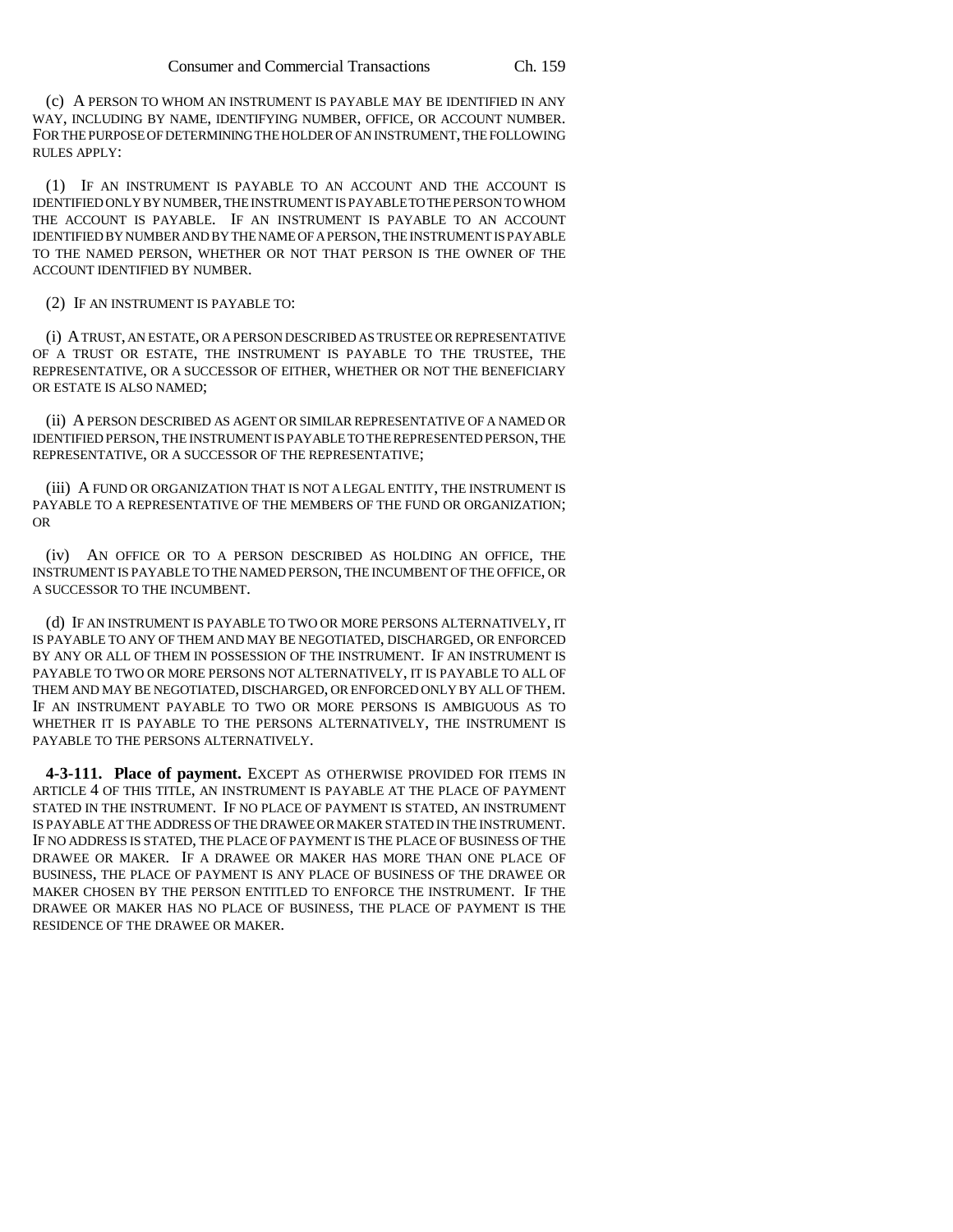**4-3-112. Interest.** (a) UNLESS OTHERWISE PROVIDED IN THE INSTRUMENT, (i) AN INSTRUMENT IS NOT PAYABLE WITH INTEREST, AND (ii) INTEREST ON AN INTEREST-BEARING INSTRUMENT IS PAYABLE FROM THE DATE OF THE INSTRUMENT.

(b) INTEREST MAY BE STATED IN AN INSTRUMENT AS A FIXED OR VARIABLE AMOUNT OF MONEY OR IT MAY BE EXPRESSED AS A FIXED OR VARIABLE RATE OR RATES. THE AMOUNT OR RATE OF INTEREST MAY BE STATED OR DESCRIBED IN THE INSTRUMENT IN ANY MANNER AND MAY REQUIRE REFERENCE TO INFORMATION NOT CONTAINED IN THE INSTRUMENT. IF AN INSTRUMENT PROVIDES FOR INTEREST, BUT THE AMOUNT OF INTEREST PAYABLE CANNOT BE ASCERTAINED FROM THE DESCRIPTION, INTEREST IS PAYABLE AT THE JUDGMENT RATE IN EFFECT AT THE PLACE OF PAYMENT OF THE INSTRUMENT AND AT THE TIME INTEREST FIRST ACCRUES.

**4-3-113. Date of instrument.** (a) AN INSTRUMENT MAY BE ANTEDATED OR POSTDATED. THE DATE STATED DETERMINES THE TIME OF PAYMENT IF THE INSTRUMENT IS PAYABLE AT A FIXED PERIOD AFTER DATE. EXCEPT AS PROVIDED IN SECTION 4-4-401 (c), AN INSTRUMENT PAYABLE ON DEMAND IS NOT PAYABLE BEFORE THE DATE OF THE INSTRUMENT.

(b) IF AN INSTRUMENT IS UNDATED, ITS DATE IS THE DATE OF ITS ISSUE OR, IN THE CASE OF AN UNISSUED INSTRUMENT, THE DATE IT FIRST COMES INTO POSSESSION OF A HOLDER.

**4-3-114. Contradictory terms of instrument.** IF AN INSTRUMENT CONTAINS CONTRADICTORY TERMS, TYPE-WRITTEN TERMS PREVAIL OVER PRINTED TERMS, HANDWRITTEN TERMS PREVAIL OVER BOTH, AND WORDS PREVAIL OVER NUMBERS.

**4-3-115. Incomplete instrument.** (a) "INCOMPLETE INSTRUMENT" MEANS A SIGNED WRITING, WHETHER OR NOT ISSUED BY THE SIGNER, THE CONTENTS OF WHICH SHOW AT THE TIME OF SIGNING THAT IT IS INCOMPLETE BUT THAT THE SIGNER INTENDED IT TO BE COMPLETED BY THE ADDITION OF WORDS OR NUMBERS.

(b) SUBJECT TO SUBSECTION (c) OF THIS SECTION, IF AN INCOMPLETE INSTRUMENT IS AN INSTRUMENT UNDER SECTION 4-3-104, IT MAY BE ENFORCED ACCORDING TO ITS TERMS IF IT IS NOT COMPLETED, OR ACCORDING TO ITS TERMS AS AUGMENTED BY COMPLETION. IF AN INCOMPLETE INSTRUMENT IS NOT AN INSTRUMENT UNDER SECTION 4-3-104, BUT, AFTER COMPLETION, THE REQUIREMENTS OF SECTION 4-3-104 ARE MET, THE INSTRUMENT MAY BE ENFORCED ACCORDING TO ITS TERMS AS AUGMENTED BY COMPLETION.

(c) IF WORDS OR NUMBERS ARE ADDED TO AN INCOMPLETE INSTRUMENT WITHOUT AUTHORITY OF THE SIGNER, THERE IS AN ALTERATION OF THE INCOMPLETE INSTRUMENT UNDER SECTION 4-3-407.

(d) THE BURDEN OF ESTABLISHING THAT WORDS OR NUMBERS WERE ADDED TO AN INCOMPLETE INSTRUMENT WITHOUT AUTHORITY OF THE SIGNER IS ON THE PERSON ASSERTING THE LACK OF AUTHORITY.

**4-3-116. Joint and several liability; contribution.** (a) EXCEPT AS OTHERWISE PROVIDED IN THE INSTRUMENT, TWO OR MORE PERSONS WHO HAVE THE SAME LIABILITY ON AN INSTRUMENT AS MAKERS, DRAWERS, ACCEPTORS, INDORSERS WHO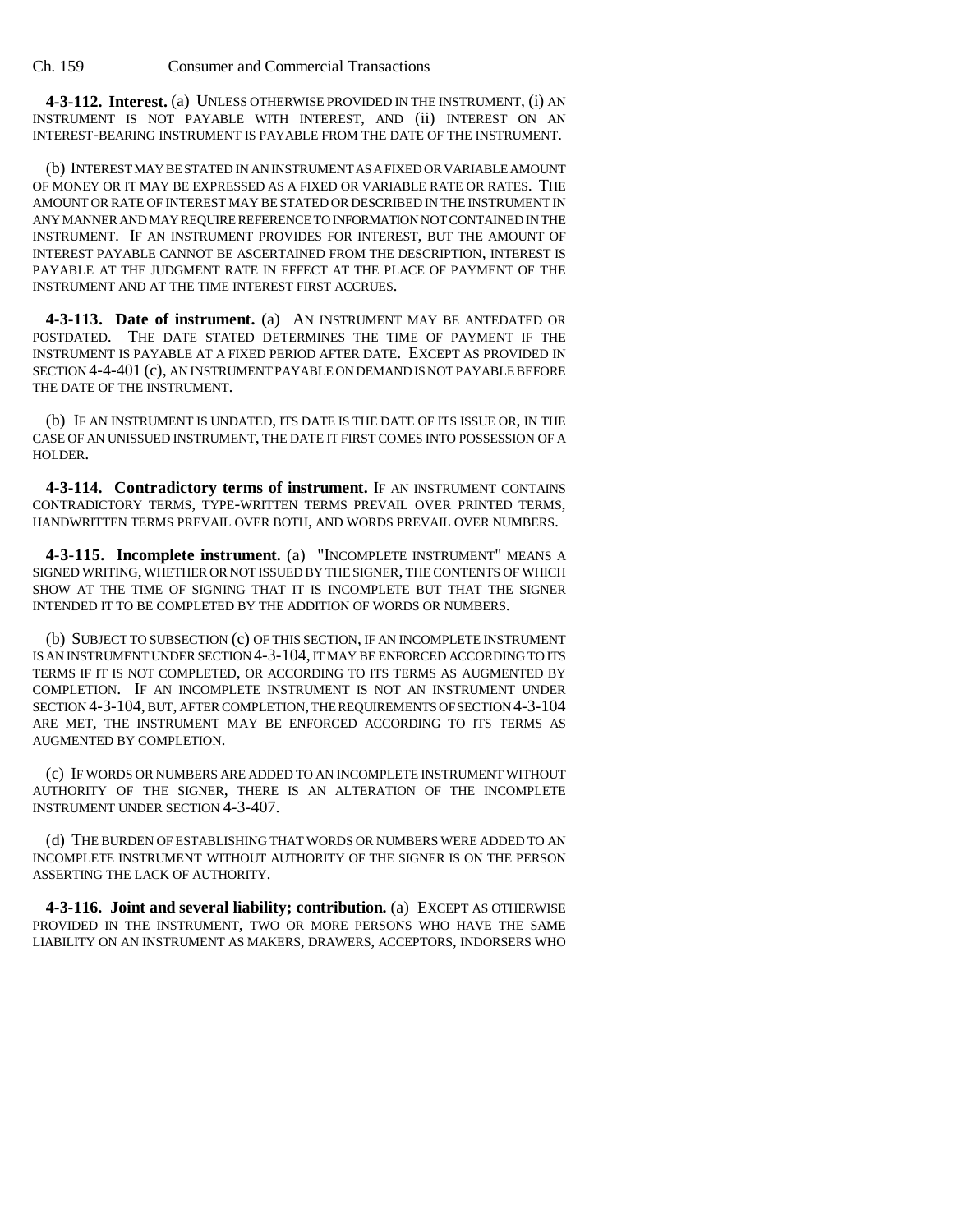INDORSE AS JOINT PAYEES, OR ANOMALOUS INDORSERS ARE JOINTLY AND SEVERALLY LIABLE IN THE CAPACITY IN WHICH THEY SIGN.

(b) EXCEPT AS PROVIDED IN SECTION 4-3-419 (e) OR BY AGREEMENT OF THE AFFECTED PARTIES, A PARTY HAVING JOINT AND SEVERAL LIABILITY WHO PAYS THE INSTRUMENT IS ENTITLED TO RECEIVE FROM ANY PARTY HAVING THE SAME JOINT AND SEVERAL LIABILITY CONTRIBUTION IN ACCORDANCE WITH APPLICABLE LAW.

(c) DISCHARGE OF ONE PARTY HAVING JOINT AND SEVERAL LIABILITY BY A PERSON ENTITLED TO ENFORCE THE INSTRUMENT DOES NOT AFFECT THE RIGHT UNDER SUBSECTION (b) OF THIS SECTION OF A PARTY HAVING THE SAME JOINT AND SEVERAL LIABILITY TO RECEIVE CONTRIBUTION FROM THE PARTY DISCHARGED.

**4-3-117. Other agreements affecting instrument.** SUBJECT TO APPLICABLE LAW REGARDING EXCLUSION OF PROOF OF CONTEMPORANEOUS OR PREVIOUS AGREEMENTS, THE OBLIGATION OF A PARTY TO AN INSTRUMENT TO PAY THE INSTRUMENT MAY BE MODIFIED, SUPPLEMENTED, OR NULLIFIED BY A SEPARATE AGREEMENT OF THE OBLIGOR AND A PERSON ENTITLED TO ENFORCE THE INSTRUMENT, IF THE INSTRUMENT IS ISSUED OR THE OBLIGATION IS INCURRED IN RELIANCE ON THE AGREEMENT OR AS PART OF THE SAME TRANSACTION GIVING RISE TO THE AGREEMENT. TO THE EXTENT AN OBLIGATION IS MODIFIED, SUPPLEMENTED, OR NULLIFIED BY AN AGREEMENT UNDER THIS SECTION, THE AGREEMENT IS A DEFENSE TO THE OBLIGATION.

**4-3-118. Statute of limitations.** (a) EXCEPT AS PROVIDED IN SUBSECTION (e), AN ACTION TO ENFORCE THE OBLIGATION OF A PARTY TO PAY A NOTE PAYABLE AT A DEFINITE TIME MUST BE COMMENCED WITHIN SIX YEARS AFTER THE DUE DATE OR DATES STATED IN THE NOTE OR, IF A DUE DATE IS ACCELERATED, WITHIN SIX YEARS AFTER THE ACCELERATED DUE DATE.

(b) EXCEPT AS PROVIDED IN SUBSECTION (d) OR (e) OF THIS SECTION, IF DEMAND FOR PAYMENT IS MADE TO THE MAKER OF A NOTE PAYABLE ON DEMAND, AN ACTION TO ENFORCE THE OBLIGATION OF A PARTY TO PAY THE NOTE MUST BE COMMENCED WITHIN SIX YEARS AFTER THE DEMAND. IF NO DEMAND FOR PAYMENT IS MADE TO THE MAKER, AN ACTION TO ENFORCE THE NOTE IS BARRED IF NEITHER PRINCIPAL NOR INTEREST ON THE NOTE HAS BEEN PAID FOR A CONTINUOUS PERIOD OF TEN YEARS.

(c) EXCEPT AS PROVIDED IN SUBSECTION (d) OF THIS SECTION, AN ACTION TO ENFORCE THE OBLIGATION OF A PARTY TO AN UNACCEPTED DRAFT TO PAY THE DRAFT MUST BE COMMENCED WITHIN THREE YEARS AFTER DISHONOR OF THE DRAFT OR TEN YEARS AFTER THE DATE OF THE DRAFT, WHICHEVER PERIOD EXPIRES FIRST.

(d) AN ACTION TO ENFORCE THE OBLIGATION OF THE ACCEPTOR OF A CERTIFIED CHECK OR THE ISSUER OF A TELLER'S CHECK, CASHIER'S CHECK, OR TRAVELER'S CHECK MUST BE COMMENCED WITHIN THREE YEARS AFTER DEMAND FOR PAYMENT IS MADE TO THE ACCEPTOR OR ISSUER, AS THE CASE MAY BE.

(e) AN ACTION TO ENFORCE THE OBLIGATION OF A PARTY TO A CERTIFICATE OF DEPOSIT TO PAY THE INSTRUMENT MUST BE COMMENCED WITHIN SIX YEARS AFTER DEMAND FOR PAYMENT IS MADE TO THE MAKER, BUT IF THE INSTRUMENT STATES A DUE DATE AND THE MAKER IS NOT REQUIRED TO PAY BEFORE THAT DATE, THE SIX-YEAR PERIOD BEGINS WHEN A DEMAND FOR PAYMENT IS IN EFFECT AND THE DUE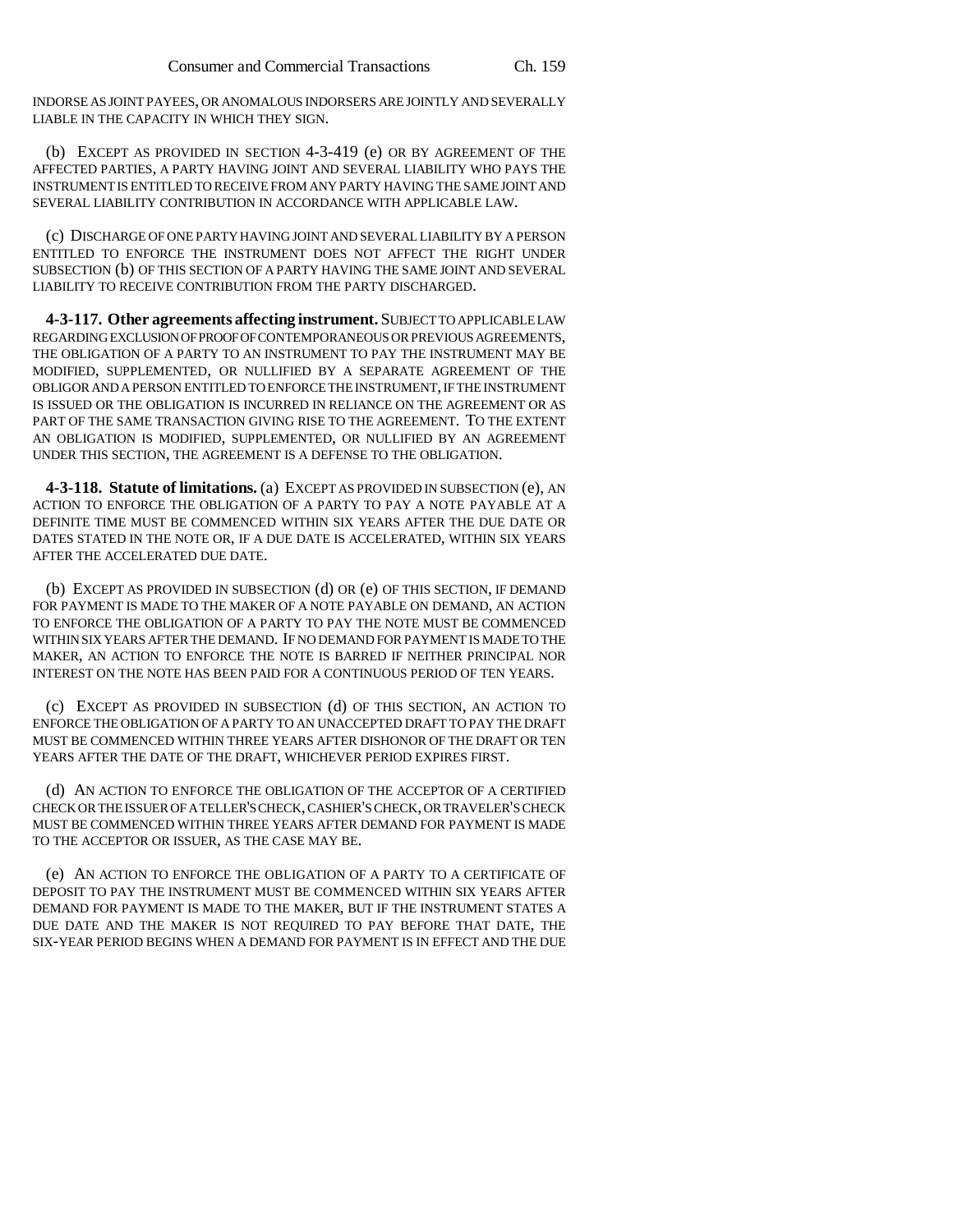DATE HAS PASSED.

(f) AN ACTION TO ENFORCE THE OBLIGATION OF A PARTY TO PAY AN ACCEPTED DRAFT, OTHER THAN A CERTIFIED CHECK, MUST BE COMMENCED (i) WITHIN SIX YEARS AFTER THE DUE DATE OR DATES STATED IN THE DRAFT OR ACCEPTANCE IF THE OBLIGATION OF THE ACCEPTOR IS PAYABLE AT A DEFINITE TIME, OR (ii) WITHIN SIX YEARS AFTER THE DATE OF THE ACCEPTANCE IF THE OBLIGATION OF THE ACCEPTOR IS PAYABLE ON DEMAND.

(g) UNLESS GOVERNED BY OTHER LAW REGARDING CLAIMS FOR INDEMNITY OR CONTRIBUTION, AN ACTION (i) FOR CONVERSION OF AN INSTRUMENT, FOR MONEY HAD AND RECEIVED, OR LIKE ACTION BASED ON CONVERSION, (ii) FOR BREACH OF WARRANTY, OR (iii) TO ENFORCE AN OBLIGATION, DUTY, OR RIGHT ARISING UNDER THIS ARTICLE AND NOT GOVERNED BY THIS SECTION MUST BE COMMENCED WITHIN THREE YEARS AFTER THE CAUSE OF ACTION ACCRUES.

**4-3-119. Notice of right to defend action.** IN AN ACTION FOR BREACH OF AN OBLIGATION FOR WHICH A THIRD PERSON IS ANSWERABLE OVER PURSUANT TO THIS ARTICLE OR ARTICLE 4 OF THIS TITLE, THE DEFENDANT MAY GIVE THE THIRD PERSON WRITTEN NOTICE OF THE LITIGATION, AND THE PERSON NOTIFIED MAY THEN GIVE SIMILAR NOTICE TO ANY OTHER PERSON WHO IS ANSWERABLE OVER. IF THE NOTICE STATES (i) THAT THE PERSON NOTIFIED MAY COME IN AND DEFEND AND (ii) THAT FAILURE TO DO SO WILL BIND THE PERSON NOTIFIED IN AN ACTION LATER BROUGHT BY THE PERSON GIVING THE NOTICE AS TO ANY DETERMINATION OF FACT COMMON TO THE TWO LITIGATIONS, THE PERSON NOTIFIED IS SO BOUND UNLESS AFTER SEASONABLE RECEIPT OF THE NOTICE THE PERSON NOTIFIED DOES COME IN AND DEFEND.

#### PART 2

#### NEGOTIATION, TRANSFER, AND INDORSEMENT

**4-3-201. Negotiation.** (a) "NEGOTIATION" MEANS A TRANSFER OF POSSESSION, WHETHER VOLUNTARY OR INVOLUNTARY, OF AN INSTRUMENT BY A PERSON OTHER THAN THE ISSUER TO A PERSON WHO THEREBY BECOMES ITS HOLDER.

(b) EXCEPT FOR NEGOTIATION BY A REMITTER, IF AN INSTRUMENT IS PAYABLE TO AN IDENTIFIED PERSON, NEGOTIATION REQUIRES TRANSFER OF POSSESSION OF THE INSTRUMENT AND ITS INDORSEMENT BY THE HOLDER. IF AN INSTRUMENT IS PAYABLE TO BEARER, IT MAY BE NEGOTIATED BY TRANSFER OF POSSESSION ALONE.

**4-3-202. Negotiation subject to rescission.** (a) NEGOTIATION IS EFFECTIVE EVEN IF OBTAINED (i) FROM AN INFANT, A CORPORATION EXCEEDING ITS POWERS, OR A PERSON WITHOUT CAPACITY, (ii) BY FRAUD, DURESS, OR MISTAKE, OR (iii) IN BREACH OF DUTY OR AS PART OF AN ILLEGAL TRANSACTION.

(b) TO THE EXTENT PERMITTED BY OTHER LAW, NEGOTIATION MAY BE RESCINDED OR MAY BE SUBJECT TO OTHER REMEDIES, BUT THOSE REMEDIES MAY NOT BE ASSERTED AGAINST A SUBSEQUENT HOLDER IN DUE COURSE OR A PERSON PAYING THE INSTRUMENT IN GOOD FAITH AND WITHOUT KNOWLEDGE OF FACTS THAT ARE A BASIS FOR RESCISSION OR OTHER REMEDY.

# **4-3-203. Transfer of instrument; rights acquired by transfer.** (a) AN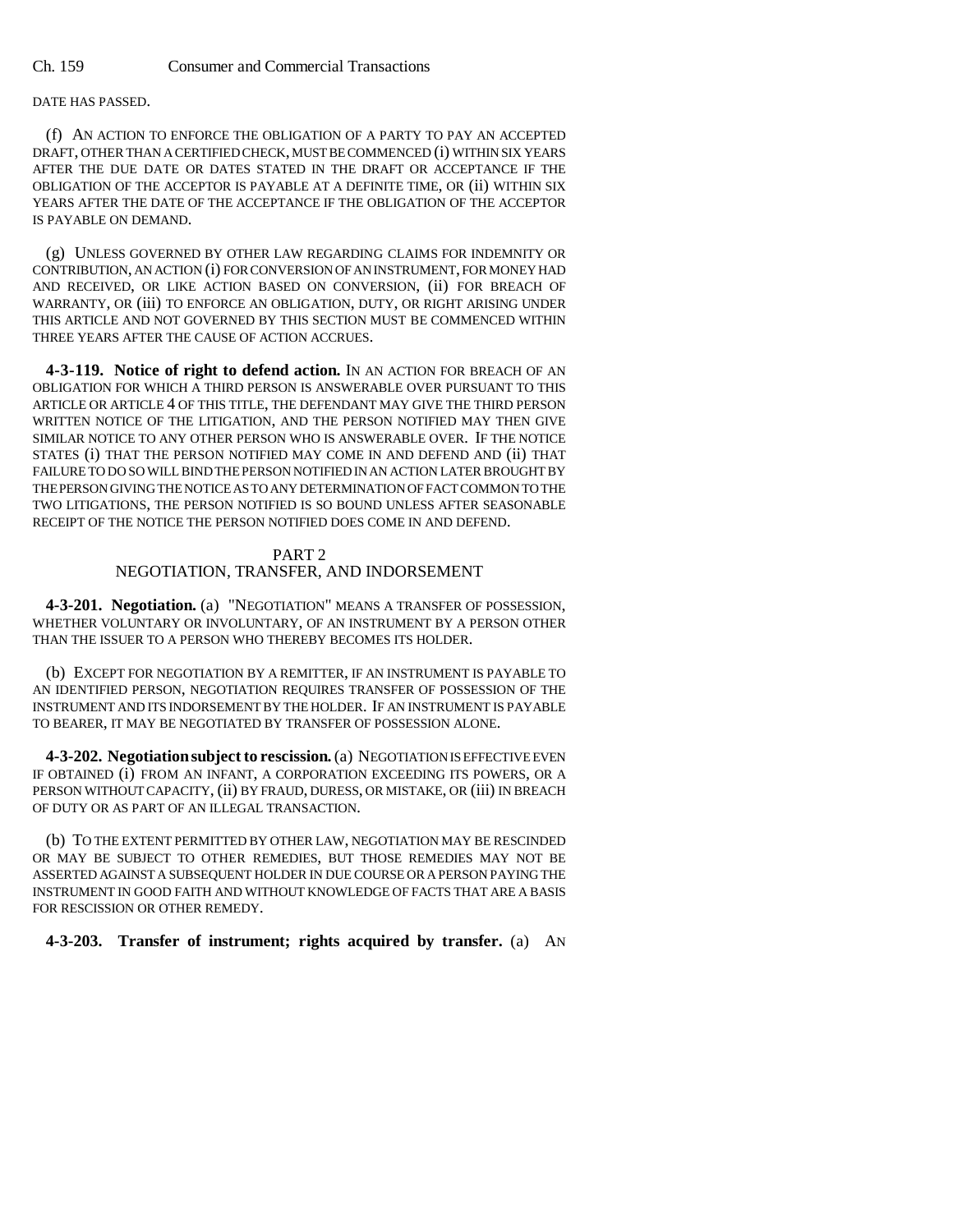INSTRUMENT IS TRANSFERRED WHEN IT IS DELIVERED BY A PERSON OTHER THAN ITS ISSUER FOR THE PURPOSE OF GIVING TO THE PERSON RECEIVING DELIVERY THE RIGHT TO ENFORCE THE INSTRUMENT.

(b) TRANSFER OF AN INSTRUMENT, WHETHER OR NOT THE TRANSFER IS A NEGOTIATION, VESTS IN THE TRANSFEREE ANY RIGHT OF THE TRANSFEROR TO ENFORCE THE INSTRUMENT, INCLUDING ANY RIGHT AS A HOLDER IN DUE COURSE, BUT THE TRANSFEREE CANNOT ACQUIRE RIGHTS OF A HOLDER IN DUE COURSE BY A TRANSFER, DIRECTLY OR INDIRECTLY, FROM A HOLDER IN DUE COURSE IF THE TRANSFEREE ENGAGED IN FRAUD OR ILLEGALITY AFFECTING THE INSTRUMENT.

(c) UNLESS OTHERWISE AGREED, IF AN INSTRUMENT IS TRANSFERRED FOR VALUE AND THE TRANSFEREE DOES NOT BECOME A HOLDER BECAUSE OF LACK OF INDORSEMENT BY THE TRANSFEROR, THE TRANSFEREE HAS A SPECIFICALLY ENFORCEABLE RIGHT TO THE UNQUALIFIED INDORSEMENT OF THE TRANSFEROR, BUT NEGOTIATION OF THE INSTRUMENT DOES NOT OCCUR UNTIL THE INDORSEMENT IS MADE.

(d) IF A TRANSFEROR PURPORTS TO TRANSFER LESS THAN THE ENTIRE INSTRUMENT, NEGOTIATION OF THE INSTRUMENT DOES NOT OCCUR. THE TRANSFEREE OBTAINS NO RIGHTS UNDER THIS ARTICLE AND HAS ONLY THE RIGHTS OF A PARTIAL ASSIGNEE.

**4-3-204. Indorsement.** (a) "INDORSEMENT" MEANS A SIGNATURE, OTHER THAN THAT OF A SIGNER AS MAKER, DRAWER, OR ACCEPTOR, THAT ALONE OR ACCOMPANIED BY OTHER WORDS IS MADE ON AN INSTRUMENT FOR THE PURPOSE OF (i) NEGOTIATING THE INSTRUMENT, (ii) RESTRICTING PAYMENT OF THE INSTRUMENT, OR (iii) INCURRING INDORSER'S LIABILITY ON THE INSTRUMENT, BUT REGARDLESS OF THE INTENT OF THE SIGNER, A SIGNATURE AND ITS ACCOMPANYING WORDS IS AN INDORSEMENT UNLESS THE ACCOMPANYING WORDS, TERMS OF THE INSTRUMENT, PLACE OF THE SIGNATURE, OR OTHER CIRCUMSTANCES UNAMBIGUOUSLY INDICATE THAT THE SIGNATURE WAS MADE FOR A PURPOSE OTHER THAN INDORSEMENT. FOR THE PURPOSE OF DETERMINING WHETHER A SIGNATURE IS MADE ON AN INSTRUMENT, A PAPER AFFIXED TO THE INSTRUMENT IS A PART OF THE INSTRUMENT.

(b) "INDORSER" MEANS A PERSON WHO MAKES AN INDORSEMENT.

(c) FOR THE PURPOSE OF DETERMINING WHETHER THE TRANSFEREE OF AN INSTRUMENT IS A HOLDER, AN INDORSEMENT THAT TRANSFERS A SECURITY INTEREST IN THE INSTRUMENT IS EFFECTIVE AS AN UNQUALIFIED INDORSEMENT OF THE INSTRUMENT.

(d) IF AN INSTRUMENT IS PAYABLE TO A HOLDER UNDER A NAME THAT IS NOT THE NAME OF THE HOLDER, INDORSEMENT MAY BE MADE BY THE HOLDER IN THE NAME STATED IN THE INSTRUMENT OR IN THE HOLDER'S NAME OR BOTH, BUT SIGNATURE IN BOTH NAMES MAY BE REQUIRED BY A PERSON PAYING OR TAKING THE INSTRUMENT FOR VALUE OR COLLECTION.

**4-3-205. Special indorsement; blank indorsement; anomalous indorsement.** (a) IF AN INDORSEMENT IS MADE BY THE HOLDER OF AN INSTRUMENT, WHETHER PAYABLE TO AN IDENTIFIED PERSON OR PAYABLE TO BEARER, AND THE INDORSEMENT IDENTIFIES A PERSON TO WHOM IT MAKES THE INSTRUMENT PAYABLE, IT IS A "SPECIAL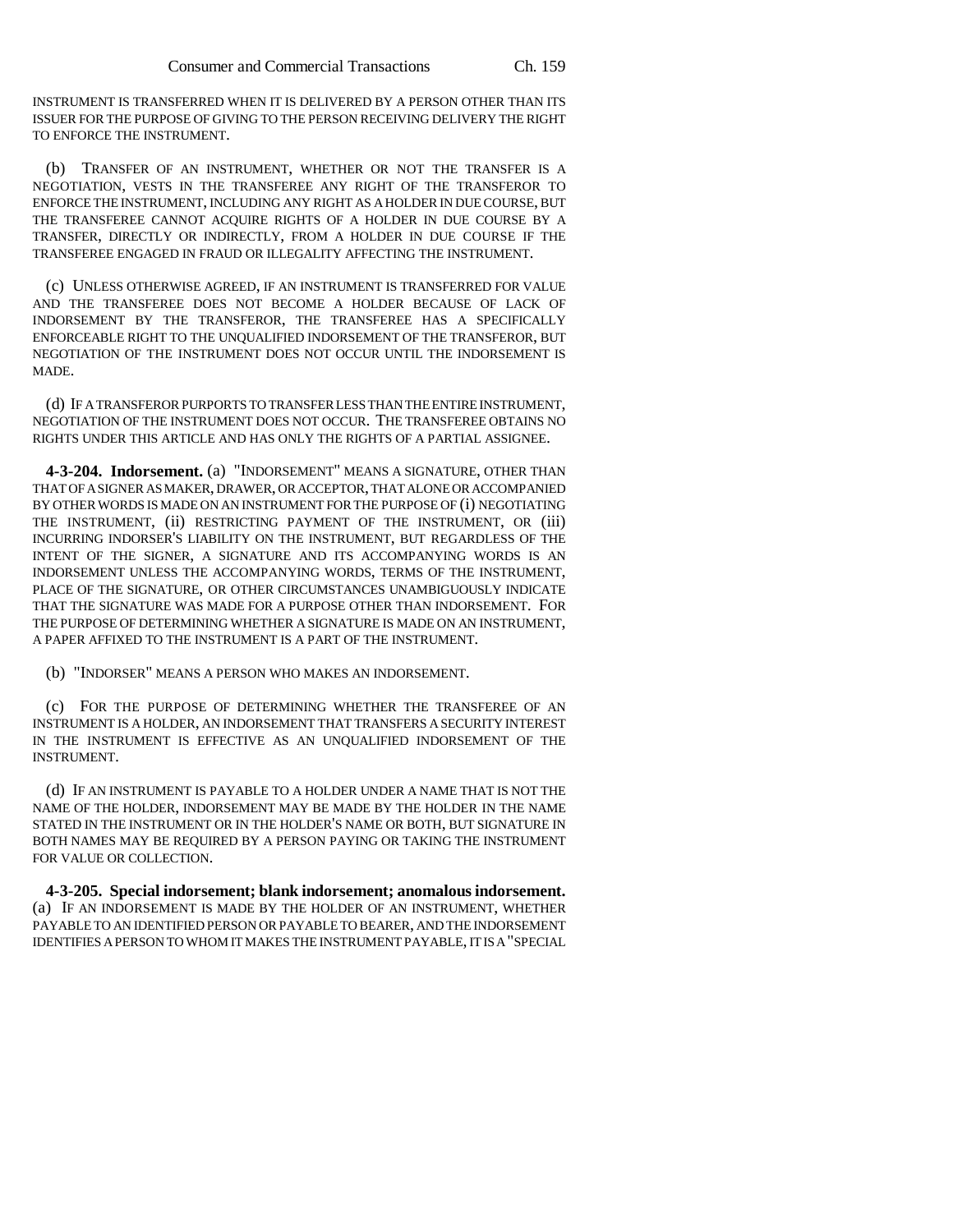INDORSEMENT." WHEN SPECIALLY INDORSED, AN INSTRUMENT BECOMES PAYABLE TO THE IDENTIFIED PERSON AND MAY BE NEGOTIATED ONLY BY THE INDORSEMENT OF THAT PERSON. THE PRINCIPLES STATED IN SECTION 4-3-110 APPLY TO SPECIAL INDORSEMENTS.

(b) IF AN INDORSEMENT IS MADE BY THE HOLDER OF AN INSTRUMENT AND IT IS NOT A SPECIAL INDORSEMENT, IT IS A "BLANK INDORSEMENT."WHEN INDORSED IN BLANK, AN INSTRUMENT BECOMES PAYABLE TO BEARER AND MAY BE NEGOTIATED BY TRANSFER OF POSSESSION ALONE UNTIL SPECIALLY INDORSED.

(c) THE HOLDER MAY CONVERT A BLANK INDORSEMENT THAT CONSISTS ONLY OF A SIGNATURE INTO A SPECIAL INDORSEMENT BY WRITING, ABOVE THE SIGNATURE OF THE INDORSER, WORDS IDENTIFYING THE PERSON TO WHOM THE INSTRUMENT IS MADE PAYABLE.

(d) "ANOMALOUS INDORSEMENT" MEANS AN INDORSEMENT MADE BY A PERSON WHO IS NOT THE HOLDER OF THE INSTRUMENT. AN ANOMALOUS INDORSEMENT DOES NOT AFFECT THE MANNER IN WHICH THE INSTRUMENT MAY BE NEGOTIATED.

**4-3-206. Restrictive indorsement.** (a) AN INDORSEMENT LIMITING PAYMENT TO A PARTICULAR PERSON OR OTHERWISE PROHIBITING FURTHER TRANSFER OR NEGOTIATION OF THE INSTRUMENT IS NOT EFFECTIVE TO PREVENT FURTHER TRANSFER OR NEGOTIATION OF THE INSTRUMENT.

(b) AN INDORSEMENT STATING A CONDITION TO THE RIGHT OF THE INDORSEE TO RECEIVE PAYMENT DOES NOT AFFECT THE RIGHT OF THE INDORSEE TO ENFORCE THE INSTRUMENT. A PERSON PAYING THE INSTRUMENT OR TAKING IT FOR VALUE OR COLLECTION MAY DISREGARD THE CONDITION, AND THE RIGHTS AND LIABILITIES OF THAT PERSON ARE NOT AFFECTED BY WHETHER THE CONDITION HAS BEEN FULFILLED.

(c) IF AN INSTRUMENT BEARS AN INDORSEMENT (i) DESCRIBED IN SECTION 4-4-201 (b), OR (ii) IN BLANK OR TO A PARTICULAR BANK USING THE WORDS "FOR DEPOSIT," "FOR COLLECTION," OR OTHER WORDS INDICATING A PURPOSE OF HAVING THE INSTRUMENT COLLECTED BY A BANK FOR THE INDORSER OR FOR A PARTICULAR ACCOUNT, THE FOLLOWING RULES APPLY:

(1) A PERSON, OTHER THAN A BANK, WHO PURCHASES THE INSTRUMENT WHEN SO INDORSED CONVERTS THE INSTRUMENT UNLESS THE AMOUNT PAID FOR THE INSTRUMENT IS RECEIVED BY THE INDORSER OR APPLIED CONSISTENTLY WITH THE INDORSEMENT.

(2) A DEPOSITARY BANK THAT PURCHASES THE INSTRUMENT OR TAKES IT FOR COLLECTION WHEN SO INDORSED CONVERTS THE INSTRUMENT UNLESS THE AMOUNT PAID BY THE BANK WITH RESPECT TO THE INSTRUMENT IS RECEIVED BY THE INDORSER OR APPLIED CONSISTENTLY WITH THE INDORSEMENT.

(3) A PAYOR BANK THAT IS ALSO THE DEPOSITARY BANK OR THAT TAKES THE INSTRUMENT FOR IMMEDIATE PAYMENT OVER THE COUNTER FROM A PERSON OTHER THAN A COLLECTING BANK CONVERTS THE INSTRUMENT UNLESS THE PROCEEDS OF THE INSTRUMENT ARE RECEIVED BY THE INDORSER OR APPLIED CONSISTENTLY WITH THE INDORSEMENT.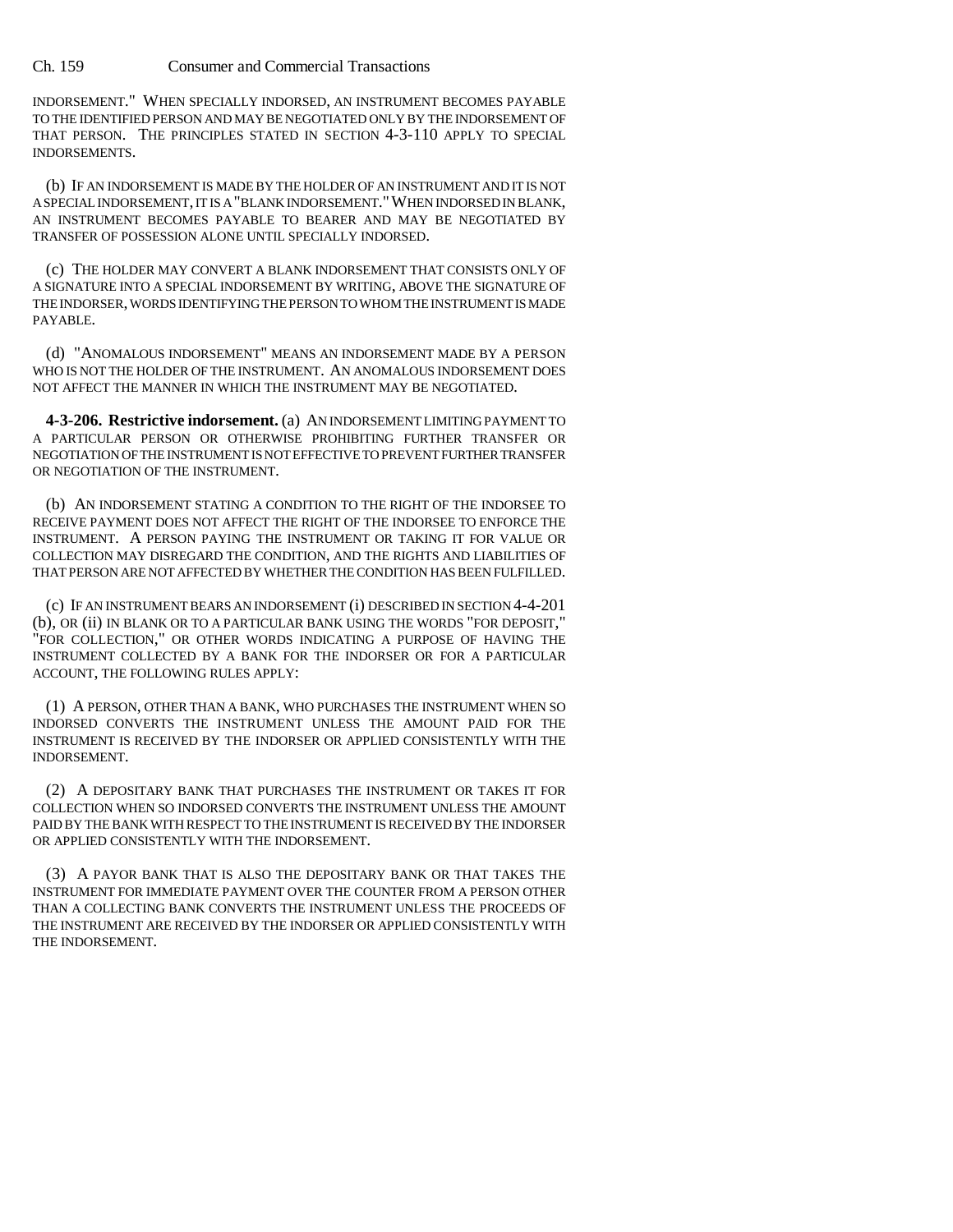(4) EXCEPT AS OTHERWISE PROVIDED IN PARAGRAPH (3) OF THIS SUBSECTION (c), A PAYOR BANK OR INTERMEDIARY BANK MAY DISREGARD THE INDORSEMENT AND IS NOT LIABLE IF THE PROCEEDS OF THE INSTRUMENT ARE NOT RECEIVED BY THE INDORSER OR APPLIED CONSISTENTLY WITH THE INDORSEMENT.

(d) EXCEPT FOR AN INDORSEMENT COVERED BY SUBSECTION (c) OF THIS SECTION, IF AN INSTRUMENT BEARS AN INDORSEMENT USING WORDS TO THE EFFECT THAT PAYMENT IS TO BE MADE TO THE INDORSEE AS AGENT, TRUSTEE, OR OTHER FIDUCIARY FOR THE BENEFIT OF THE INDORSER OR ANOTHER PERSON, THE FOLLOWING RULES APPLY:

(1) UNLESS THERE IS NOTICE OF BREACH OF FIDUCIARY DUTY AS PROVIDED IN SECTION 4-3-307, A PERSON WHO PURCHASES THE INSTRUMENT FROM THE INDORSEE OR TAKES THE INSTRUMENT FROM THE INDORSEE FOR COLLECTION OR PAYMENT MAY PAY THE PROCEEDS OF PAYMENT OR THE VALUE GIVEN FOR THE INSTRUMENT TO THE INDORSEE WITHOUT REGARD TO WHETHER THE INDORSEE VIOLATES A FIDUCIARY DUTY TO THE INDORSER.

(2) A SUBSEQUENT TRANSFEREE OF THE INSTRUMENT OR PERSON WHO PAYS THE INSTRUMENT IS NEITHER GIVEN NOTICE NOR OTHERWISE AFFECTED BY THE RESTRICTION IN THE INDORSEMENT UNLESS THE TRANSFEREE OR PAYOR KNOWS THAT THE FIDUCIARY DEALT WITH THE INSTRUMENT OR ITS PROCEEDS IN BREACH OF FIDUCIARY DUTY.

(e) THE PRESENCE ON AN INSTRUMENT OF AN INDORSEMENT TO WHICH THIS SECTION APPLIES DOES NOT PREVENT A PURCHASER OF THE INSTRUMENT FROM BECOMING A HOLDER IN DUE COURSE OF THE INSTRUMENT UNLESS THE PURCHASER IS A CONVERTER UNDER SUBSECTION (c) OF THIS SECTION OR HAS NOTICE OR KNOWLEDGE OF BREACH OF FIDUCIARY DUTY AS STATED IN SUBSECTION (d) OF THIS SECTION.

(f) IN AN ACTION TO ENFORCE THE OBLIGATION OF A PARTY TO PAY THE INSTRUMENT, THE OBLIGOR HAS A DEFENSE IF PAYMENT WOULD VIOLATE AN INDORSEMENT TO WHICH THIS SECTION APPLIES AND THE PAYMENT IS NOT PERMITTED BY THIS SECTION.

**4-3-207. Reacquisition.** REACQUISITION OF AN INSTRUMENT OCCURS IF IT IS TRANSFERRED TO A FORMER HOLDER, BY NEGOTIATION OR OTHERWISE. A FORMER HOLDER WHO REACQUIRES THE INSTRUMENT MAY CANCEL INDORSEMENTS MADE AFTER THE REACQUIRER FIRST BECAME A HOLDER OF THE INSTRUMENT. IF THE CANCELLATION CAUSES THE INSTRUMENT TO BE PAYABLE TO THE REACQUIRER OR TO BEARER, THE REACQUIRER MAY NEGOTIATE THE INSTRUMENT. AN INDORSER WHOSE INDORSEMENT IS CANCELED IS DISCHARGED, AND THE DISCHARGE IS EFFECTIVE AGAINST ANY SUBSEQUENT HOLDER.

#### PART 3 ENFORCEMENT OF INSTRUMENTS

**4-3-301. Person entitled to enforce instrument.** "PERSON ENTITLED TO ENFORCE" AN INSTRUMENT MEANS (i) THE HOLDER OF THE INSTRUMENT, (ii) A NONHOLDER IN POSSESSION OF THE INSTRUMENT WHO HAS THE RIGHTS OF A HOLDER,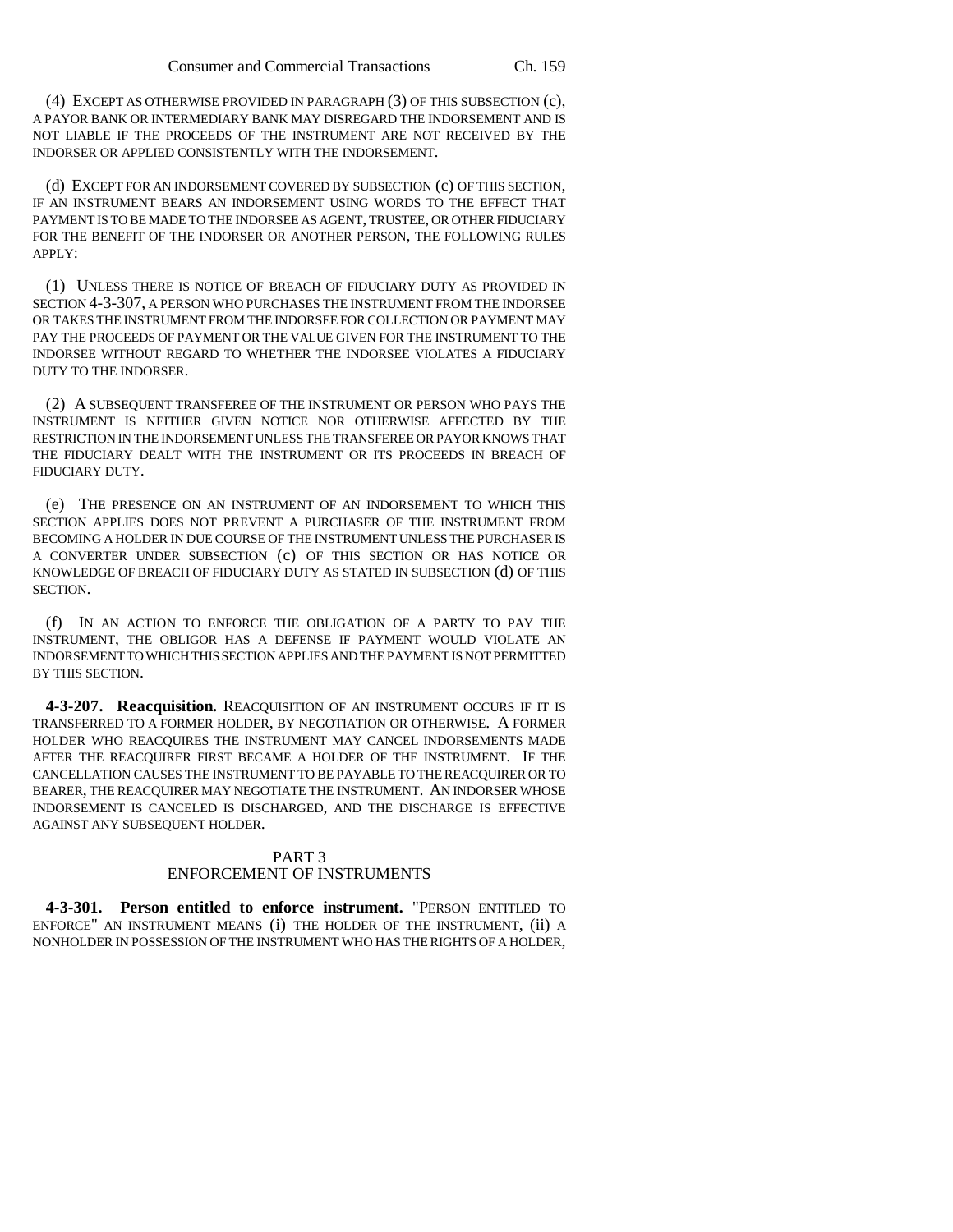OR (iii) A PERSON NOT IN POSSESSION OF THE INSTRUMENT WHO IS ENTITLED TO ENFORCE THE INSTRUMENT PURSUANT TO SECTION 4-3-309 OR 4-3-418 (d). A PERSON MAY BE A PERSON ENTITLED TO ENFORCE THE INSTRUMENT EVEN THOUGH THE PERSON IS NOT THE OWNER OF THE INSTRUMENT OR IS IN WRONGFUL POSSESSION OF THE INSTRUMENT.

**4-3-302. Holder in due course.** (a) SUBJECT TO SUBSECTION (c) OF THIS SECTION AND SECTION 4-3-106 (d) "HOLDER IN DUE COURSE" MEANS THE HOLDER OF AN INSTRUMENT IF:

(1) THE INSTRUMENT WHEN ISSUED OR NEGOTIATED TO THE HOLDER DOES NOT BEAR SUCH APPARENT EVIDENCE OF FORGERY OR ALTERATION OR IS NOT OTHERWISE SO IRREGULAR OR INCOMPLETE AS TO CALL INTO QUESTION ITS AUTHENTICITY; AND

(2) THE HOLDER TOOK THE INSTRUMENT (i) FOR VALUE, (ii) IN GOOD FAITH, (iii) WITHOUT NOTICE THAT THE INSTRUMENT IS OVERDUE OR HAS BEEN DISHONORED OR THAT THERE IS AN UNCURED DEFAULT WITH RESPECT TO PAYMENT OF ANOTHER INSTRUMENT ISSUED AS PART OF THE SAME SERIES, (iv) WITHOUT NOTICE THAT THE INSTRUMENT CONTAINS AN UNAUTHORIZED SIGNATURE OR HAS BEEN ALTERED, (v) WITHOUT NOTICE OF ANY CLAIM TO THE INSTRUMENT DESCRIBED IN SECTION 4-3-306, AND (vi) WITHOUT NOTICE THAT ANY PARTY HAS A DEFENSE OR CLAIM IN RECOUPMENT DESCRIBED IN SECTION 4-3-305 (a).

NOTICE OF DISCHARGE OF A PARTY, OTHER THAN DISCHARGE IN AN INSOLVENCY PROCEEDING, IS NOT NOTICE OF A DEFENSE UNDER SUBSECTION (a) OF THIS SECTION, BUT DISCHARGE IS EFFECTIVE AGAINST A PERSON WHO BECAME A HOLDER IN DUE COURSE WITH NOTICE OF THE DISCHARGE. PUBLIC FILING OR RECORDING OF A DOCUMENT DOES NOT OF ITSELF CONSTITUTE NOTICE OF A DEFENSE, CLAIM IN RECOUPMENT, OR CLAIM TO THE INSTRUMENT.

(c) EXCEPT TO THE EXTENT A TRANSFEROR OR PREDECESSOR IN INTEREST HAS RIGHTS AS A HOLDER IN DUE COURSE, A PERSON DOES NOT ACQUIRE RIGHTS OF A HOLDER IN DUE COURSE OF AN INSTRUMENT TAKEN (i) BY LEGAL PROCESS OR BY PURCHASE IN AN EXECUTION, BANKRUPTCY, OR CREDITOR'S SALE OR SIMILAR PROCEEDING, (ii) BY PURCHASE AS PART OF A BULK TRANSACTION NOT IN ORDINARY COURSE OF BUSINESS OF THE TRANSFEROR, OR (iii) AS THE SUCCESSOR IN INTEREST TO AN ESTATE OR OTHER ORGANIZATION.

(d) IF, UNDER SECTION 4-3-303 (a) (1), THE PROMISE OF PERFORMANCE THAT IS THE CONSIDERATION FOR AN INSTRUMENT HAS BEEN PARTIALLY PERFORMED, THE HOLDER MAY ASSERT RIGHTS AS A HOLDER IN DUE COURSE OF THE INSTRUMENT ONLY TO THE FRACTION OF THE AMOUNT PAYABLE UNDER THE INSTRUMENT EQUAL TO THE VALUE OF THE PARTIAL PERFORMANCE DIVIDED BY THE VALUE OF THE PROMISED PERFORMANCE.

(e) IF (i) THE PERSON ENTITLED TO ENFORCE AN INSTRUMENT HAS ONLY A SECURITY INTEREST IN THE INSTRUMENT AND (ii) THE PERSON OBLIGED TO PAY THE INSTRUMENT HAS A DEFENSE, CLAIM IN RECOUPMENT, OR CLAIM TO THE INSTRUMENT THAT MAY BE ASSERTED AGAINST THE PERSON WHO GRANTED THE SECURITY INTEREST, THE PERSON ENTITLED TO ENFORCE THE INSTRUMENT MAY ASSERT RIGHTS AS A HOLDER IN DUE COURSE ONLY TO AN AMOUNT PAYABLE UNDER THE INSTRUMENT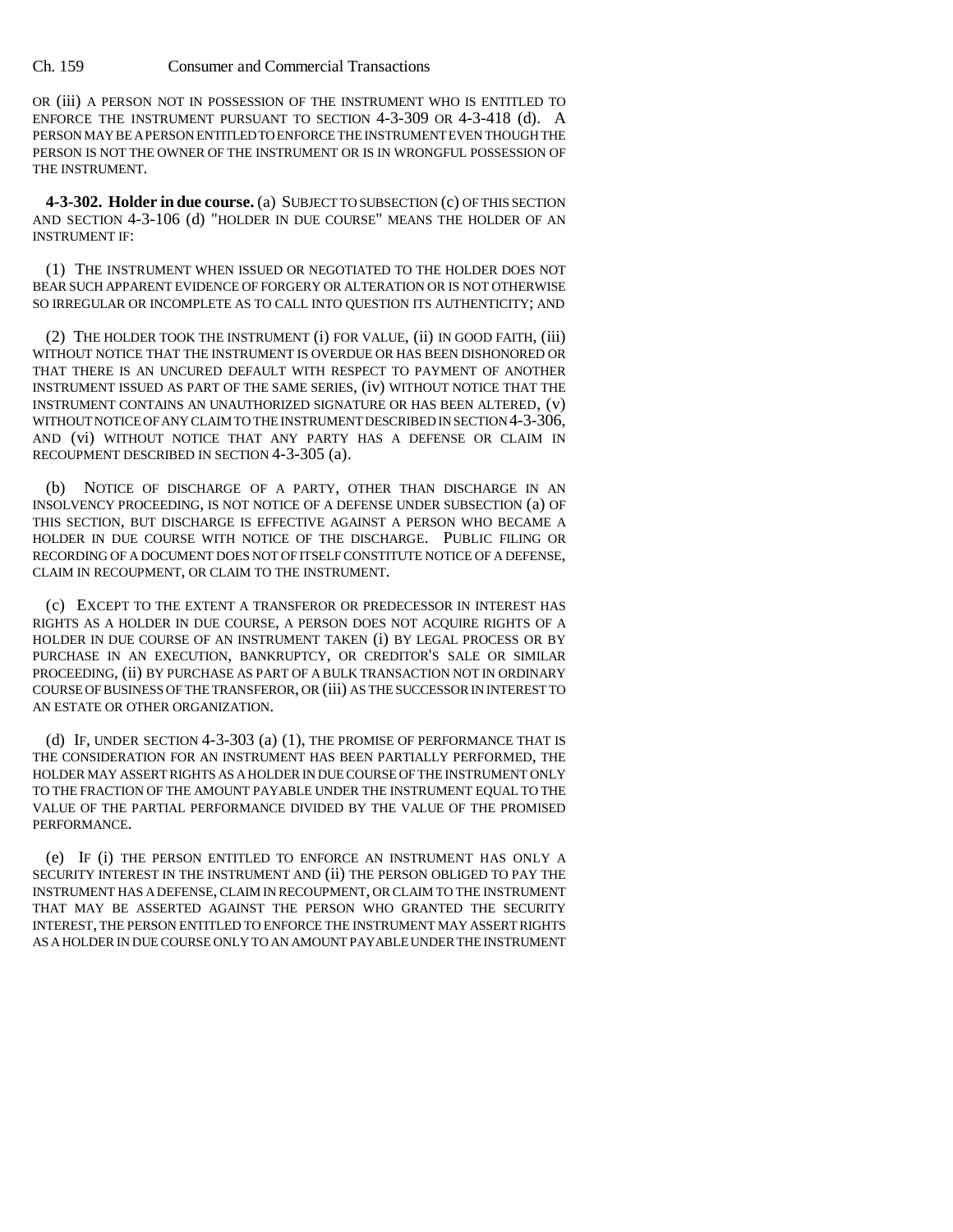WHICH, AT THE TIME OF ENFORCEMENT OF THE INSTRUMENT, DOES NOT EXCEED THE AMOUNT OF THE UNPAID OBLIGATION SECURED.

(f) TO BE EFFECTIVE, NOTICE MUST BE RECEIVED AT A TIME AND IN A MANNER THAT GIVES A REASONABLE OPPORTUNITY TO ACT ON IT.

(g) THIS SECTION IS SUBJECT TO ANY LAW LIMITING STATUS AS A HOLDER IN DUE COURSE IN PARTICULAR CLASSES OF TRANSACTIONS.

**4-3-303. Value and consideration.** (a) AN INSTRUMENT IS ISSUED OR TRANSFERRED FOR VALUE IF:

(1) THE INSTRUMENT IS ISSUED OR TRANSFERRED FOR A PROMISE OF PERFORMANCE, TO THE EXTENT THE PROMISE HAS BEEN PERFORMED;

(2) THE TRANSFEREE ACQUIRES A SECURITY INTEREST OR OTHER LIEN IN THE INSTRUMENT OTHER THAN A LIEN OBTAINED BY JUDICIAL PROCEEDING;

(3) THE INSTRUMENT IS ISSUED OR TRANSFERRED AS PAYMENT OF, OR AS SECURITY FOR, AN ANTECEDENT CLAIM AGAINST ANY PERSON, WHETHER OR NOT THE CLAIM IS DUE;

(4) THE INSTRUMENT IS ISSUED OR TRANSFERRED IN EXCHANGE FOR A NEGOTIABLE INSTRUMENT; OR

(5) THE INSTRUMENT IS ISSUED OR TRANSFERRED IN EXCHANGE FOR THE INCURRING OF AN IRREVOCABLE OBLIGATION TO A THIRD PARTY BY THE PERSON TAKING THE INSTRUMENT.

(b) "CONSIDERATION" MEANS ANY CONSIDERATION SUFFICIENT TO SUPPORT A SIMPLE CONTRACT. THE DRAWER OR MAKER OF AN INSTRUMENT HAS A DEFENSE IF THE INSTRUMENT IS ISSUED WITHOUT CONSIDERATION. IF AN INSTRUMENT IS ISSUED FOR A PROMISE OF PERFORMANCE, THE ISSUER HAS A DEFENSE TO THE EXTENT PERFORMANCE OF THE PROMISE IS DUE AND THE PROMISE HAS NOT BEEN PERFORMED. IF AN INSTRUMENT IS ISSUED FOR VALUE AS STATED IN SUBSECTION (a) OF THIS SECTION, THE INSTRUMENT IS ALSO ISSUED FOR CONSIDERATION.

**4-3-304. Overdue instrument.** (a) AN INSTRUMENT PAYABLE ON DEMAND BECOMES OVERDUE AT THE EARLIEST OF THE FOLLOWING TIMES:

(1) ON THE DAY AFTER THE DAY DEMAND FOR PAYMENT IS DULY MADE;

(2) IF THE INSTRUMENT IS A CHECK, 90 DAYS AFTER ITS DATE; OR

(3) IF THE INSTRUMENT IS NOT A CHECK, WHEN THE INSTRUMENT HAS BEEN OUTSTANDING FOR A PERIOD OF TIME AFTER ITS DATE WHICH IS UNREASONABLY LONG UNDER THE CIRCUMSTANCES OF THE PARTICULAR CASE IN LIGHT OF THE NATURE OF THE INSTRUMENT AND USAGE OF THE TRADE.

(b) WITH RESPECT TO AN INSTRUMENT PAYABLE AT A DEFINITE TIME THE FOLLOWING RULES APPLY: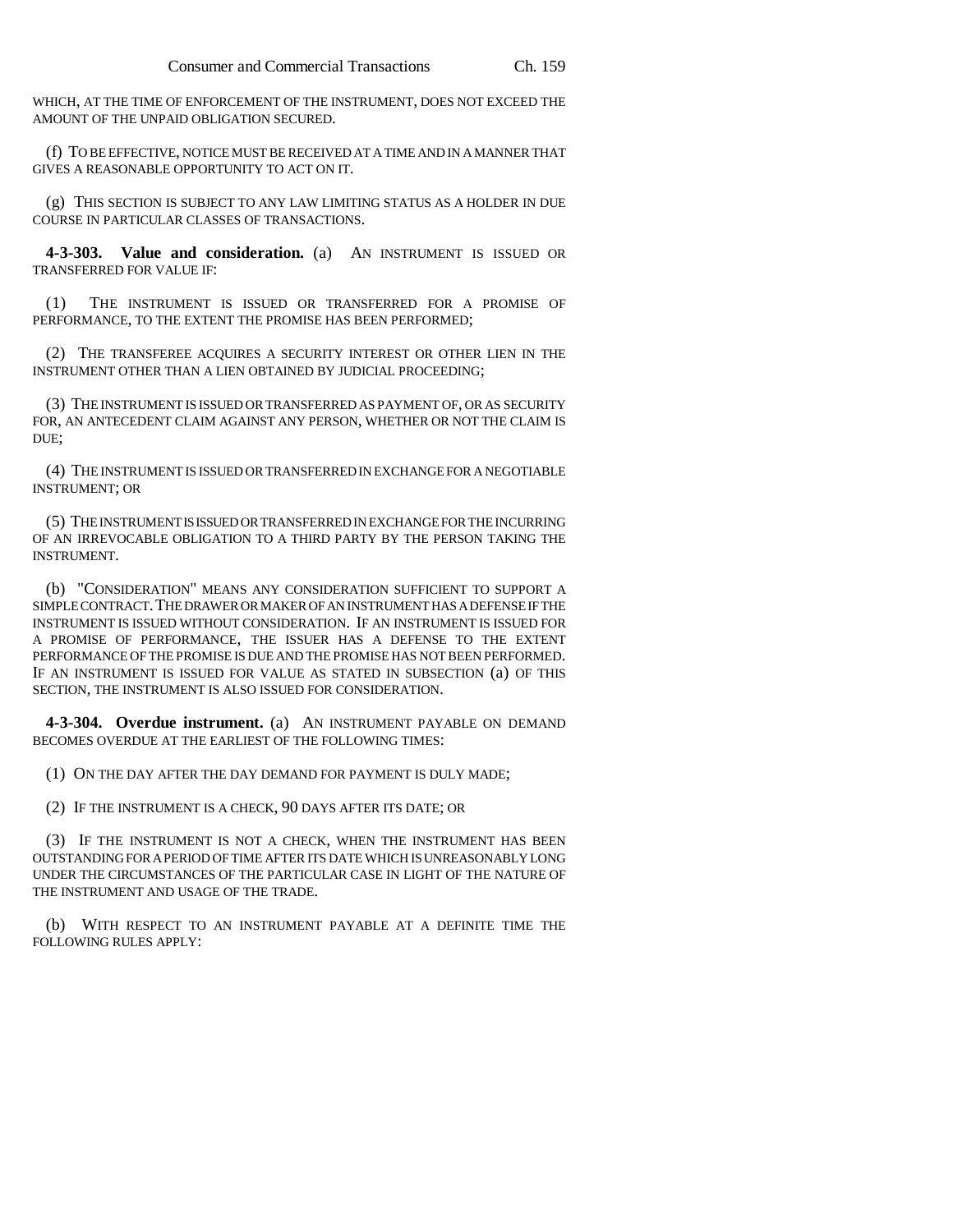(1) IF THE PRINCIPAL IS PAYABLE IN INSTALLMENTS AND A DUE DATE HAS NOT BEEN ACCELERATED, THE INSTRUMENT BECOMES OVERDUE UPON DEFAULT UNDER THE INSTRUMENT FOR NONPAYMENT OF AN INSTALLMENT, AND THE INSTRUMENT REMAINS OVERDUE UNTIL THE DEFAULT IS CURED.

(2) IF THE PRINCIPAL IS NOT PAYABLE IN INSTALLMENTS AND THE DUE DATE HAS NOT BEEN ACCELERATED, THE INSTRUMENT BECOMES OVERDUE ON THE DAY AFTER THE DUE DATE.

(3) IF A DUE DATE WITH RESPECT TO PRINCIPAL HAS BEEN ACCELERATED, THE INSTRUMENT BECOMES OVERDUE ON THE DAY AFTER THE ACCELERATED DUE DATE.

(c) UNLESS THE DUE DATE OF PRINCIPAL HAS BEEN ACCELERATED, AN INSTRUMENT DOES NOT BECOME OVERDUE IF THERE IS DEFAULT IN PAYMENT OF INTEREST BUT NO DEFAULT IN PAYMENT OF PRINCIPAL.

**4-3-305. Defenses and claims in recoupment.** (a) EXCEPT AS STATED IN SUBSECTION (b) OF THIS SECTION, THE RIGHT TO ENFORCE THE OBLIGATION OF A PARTY TO PAY AN INSTRUMENT IS SUBJECT TO THE FOLLOWING:

(1) A DEFENSE OF THE OBLIGOR BASED ON (i) INFANCY OF THE OBLIGOR TO THE EXTENT IT IS A DEFENSE TO A SIMPLE CONTRACT, (ii) DURESS, LACK OF LEGAL CAPACITY, OR ILLEGALITY OF THE TRANSACTION WHICH, UNDER OTHER LAW, NULLIFIES THE OBLIGATION OF THE OBLIGOR, (iii) FRAUD THAT INDUCED THE OBLIGOR TO SIGN THE INSTRUMENT WITH NEITHER KNOWLEDGE NOR REASONABLE OPPORTUNITY TO LEARN OF ITS CHARACTER OR ITS ESSENTIAL TERMS, OR (iv) DISCHARGE OF THE OBLIGOR IN INSOLVENCY PROCEEDINGS;

(2) A DEFENSE OF THE OBLIGOR STATED IN ANOTHER SECTION OF THIS ARTICLE OR A DEFENSE OF THE OBLIGOR THAT WOULD BE AVAILABLE IF THE PERSON ENTITLED TO ENFORCE THE INSTRUMENT WERE ENFORCING A RIGHT TO PAYMENT UNDER A SIMPLE CONTRACT; AND

(3) A CLAIM IN RECOUPMENT OF THE OBLIGOR AGAINST THE ORIGINAL PAYEE OF THE INSTRUMENT IF THE CLAIM AROSE FROM THE TRANSACTION THAT GAVE RISE TO THE INSTRUMENT; BUT THE CLAIM OF THE OBLIGOR MAY BE ASSERTED AGAINST A TRANSFEREE OF THE INSTRUMENT ONLY TO REDUCE THE AMOUNT OWING ON THE INSTRUMENT AT THE TIME THE ACTION IS BROUGHT.

(b) THE RIGHT OF A HOLDER IN DUE COURSE TO ENFORCE THE OBLIGATION OF A PARTY TO PAY THE INSTRUMENT IS SUBJECT TO DEFENSES OF THE OBLIGOR STATED IN SUBSECTION (a) (1) OF THIS SECTION, BUT IS NOT SUBJECT TO DEFENSES OF THE OBLIGOR STATED IN SUBSECTION (a) (2) OF THIS SECTION OR CLAIMS IN RECOUPMENT STATED IN SUBSECTION (a) (3) OF THIS SECTION AGAINST A PERSON OTHER THAN THE HOLDER.

(c) EXCEPT AS STATED IN SUBSECTION (d) OF THIS SECTION, IN AN ACTION TO ENFORCE THE OBLIGATION OF A PARTY TO PAY THE INSTRUMENT, THE OBLIGOR MAY NOT ASSERT AGAINST THE PERSON ENTITLED TO ENFORCE THE INSTRUMENT A DEFENSE, CLAIM IN RECOUPMENT, OR CLAIM TO THE INSTRUMENT (SECTION 4-3-306) OF ANOTHER PERSON, BUT THE OTHER PERSON'S CLAIM TO THE INSTRUMENT MAY BE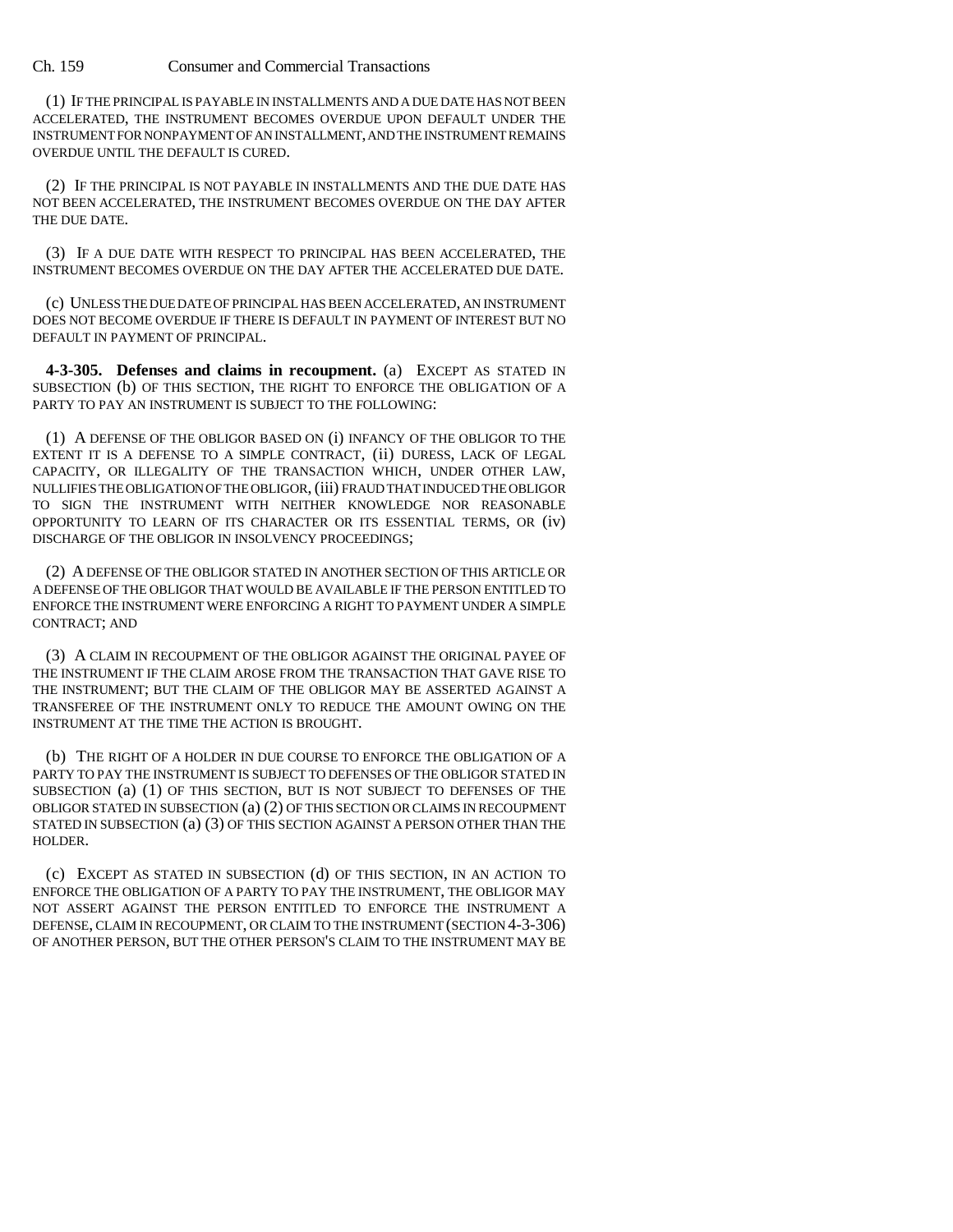ASSERTED BY THE OBLIGOR IF THE OTHER PERSON IS JOINED IN THE ACTION AND PERSONALLY ASSERTS THE CLAIM AGAINST THE PERSON ENTITLED TO ENFORCE THE INSTRUMENT. AN OBLIGOR IS NOT OBLIGED TO PAY THE INSTRUMENT IF THE PERSON SEEKING ENFORCEMENT OF THE INSTRUMENT DOES NOT HAVE RIGHTS OF A HOLDER IN DUE COURSE AND THE OBLIGOR PROVES THAT THE INSTRUMENT IS A LOST OR STOLEN INSTRUMENT.

(d) IN AN ACTION TO ENFORCE THE OBLIGATION OF AN ACCOMMODATION PARTY TO PAY AN INSTRUMENT, THE ACCOMMODATION PARTY MAY ASSERT AGAINST THE PERSON ENTITLED TO ENFORCE THE INSTRUMENT ANY DEFENSE OR CLAIM IN RECOUPMENT UNDER SUBSECTION (a) OF THIS SECTION THAT THE ACCOMMODATED PARTY COULD ASSERT AGAINST THE PERSON ENTITLED TO ENFORCE THE INSTRUMENT, EXCEPT THE DEFENSES OF DISCHARGE IN INSOLVENCY PROCEEDINGS, INFANCY, AND LACK OF LEGAL CAPACITY.

**4-3-306. Claims to an instrument.** A PERSON TAKING AN INSTRUMENT, OTHER THAN A PERSON HAVING RIGHTS OF A HOLDER IN DUE COURSE, IS SUBJECT TO A CLAIM OF A PROPERTY OR POSSESSORY RIGHT IN THE INSTRUMENT OR ITS PROCEEDS, INCLUDING A CLAIM TO RESCIND A NEGOTIATION AND TO RECOVER THE INSTRUMENT OR ITS PROCEEDS.A PERSON HAVING RIGHTS OF A HOLDER IN DUE COURSE TAKES FREE OF THE CLAIM TO THE INSTRUMENT.

**4-3-307. Notice of breach of fiduciary duty.** (a) IN THIS SECTION:

(1) "FIDUCIARY" MEANS AN AGENT, TRUSTEE, PARTNER, CORPORATE OFFICER OR DIRECTOR, OR OTHER REPRESENTATIVE OWING A FIDUCIARY DUTY WITH RESPECT TO AN INSTRUMENT.

(2) "REPRESENTED PERSON" MEANS THE PRINCIPAL, BENEFICIARY, PARTNERSHIP, CORPORATION, OR OTHER PERSON TO WHOM THE DUTY STATED IN PARAGRAPH (1) OF THIS SUBSECTION (a) IS OWED.

(b) IF (i) AN INSTRUMENT IS TAKEN FROM A FIDUCIARY FOR PAYMENT OR COLLECTION OR FOR VALUE, (ii) THE TAKER HAS KNOWLEDGE OF THE FIDUCIARY STATUS OF THE FIDUCIARY, AND (iii) THE REPRESENTED PERSON MAKES A CLAIM TO THE INSTRUMENT OR ITS PROCEEDS ON THE BASIS THAT THE TRANSACTION OF THE FIDUCIARY IS A BREACH OF FIDUCIARY DUTY, THE FOLLOWING RULES APPLY:

(1) NOTICE OF BREACH OF FIDUCIARY DUTY BY THE FIDUCIARY IS NOTICE OF THE CLAIM OF THE REPRESENTED PERSON.

(2) IN THE CASE OF AN INSTRUMENT PAYABLE TO THE REPRESENTED PERSON OR THE FIDUCIARY AS SUCH, THE TAKER HAS NOTICE OF THE BREACH OF FIDUCIARY DUTY IF THE INSTRUMENT IS (i) TAKEN IN PAYMENT OF OR AS SECURITY FOR A DEBT KNOWN BY THE TAKER TO BE THE PERSONAL DEBT OF THE FIDUCIARY, (ii) TAKEN IN A TRANSACTION KNOWN BY THE TAKER TO BE FOR THE PERSONAL BENEFIT OF THE FIDUCIARY, OR (iii) DEPOSITED TO AN ACCOUNT OTHER THAN AN ACCOUNT OF THE FIDUCIARY, AS SUCH, OR AN ACCOUNT OF THE REPRESENTED PERSON.

(3) IF AN INSTRUMENT IS ISSUED BY THE REPRESENTED PERSON OR THE FIDUCIARY AS SUCH, AND MADE PAYABLE TO THE FIDUCIARY PERSONALLY, THE TAKER DOES NOT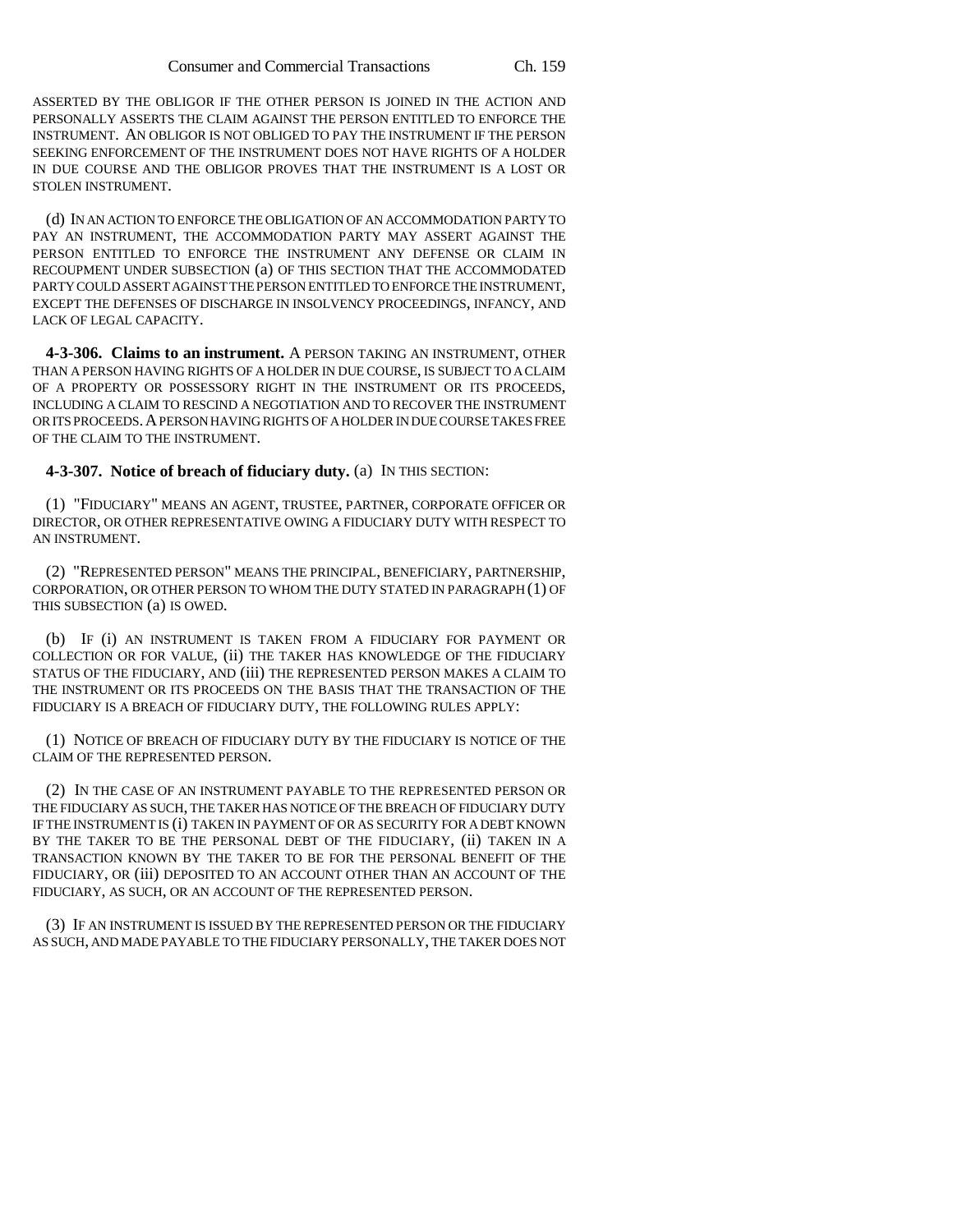HAVE NOTICE OF THE BREACH OF FIDUCIARY DUTY UNLESS THE TAKER KNOWS OF THE BREACH OF FIDUCIARY DUTY.

(4) IF AN INSTRUMENT IS ISSUED BY THE REPRESENTED PERSON OR THE FIDUCIARY AS SUCH, TO THE TAKER AS PAYEE, THE TAKER HAS NOTICE OF THE BREACH OF FIDUCIARY DUTY IF THE INSTRUMENT IS (i) TAKEN IN PAYMENT OF OR AS SECURITY FOR A DEBT KNOWN BY THE TAKER TO BE THE PERSONAL DEBT OF THE FIDUCIARY, (ii) TAKEN IN A TRANSACTION KNOWN BY THE TAKER TO BE FOR THE PERSONAL BENEFIT OF THE FIDUCIARY, OR (iii) DEPOSITED TO AN ACCOUNT OTHER THAN AN ACCOUNT OF THE FIDUCIARY, AS SUCH, OR AN ACCOUNT OF THE REPRESENTED PERSON.

**4-3-308. Proof of signatures and status as holder in due course.** (a) IN AN ACTION WITH RESPECT TO AN INSTRUMENT, THE AUTHENTICITY OF, AND AUTHORITY TO MAKE, EACH SIGNATURE ON THE INSTRUMENT IS ADMITTED UNLESS SPECIFICALLY DENIED IN THE PLEADINGS. IF THE VALIDITY OF A SIGNATURE IS DENIED IN THE PLEADINGS, THE BURDEN OF ESTABLISHING VALIDITY IS ON THE PERSON CLAIMING VALIDITY, BUT THE SIGNATURE IS PRESUMED TO BE AUTHENTIC AND AUTHORIZED UNLESS THE ACTION IS TO ENFORCE THE LIABILITY OF THE PURPORTED SIGNER AND THE SIGNER IS DEAD OR INCOMPETENT AT THE TIME OF TRIAL OF THE ISSUE OF VALIDITY OF THE SIGNATURE. IF AN ACTION TO ENFORCE THE INSTRUMENT IS BROUGHT AGAINST A PERSON AS THE UNDISCLOSED PRINCIPAL OF A PERSON WHO SIGNED THE INSTRUMENT AS A PARTY TO THE INSTRUMENT, THE PLAINTIFF HAS THE BURDEN OF ESTABLISHING THAT THE DEFENDANT IS LIABLE ON THE INSTRUMENT AS A REPRESENTED PERSON UNDER SECTION 4-3-402 (a).

(b) IF THE VALIDITY OF SIGNATURES IS ADMITTED OR PROVED AND THERE IS COMPLIANCE WITH SUBSECTION (a) OF THIS SECTION, A PLAINTIFF PRODUCING THE INSTRUMENT IS ENTITLED TO PAYMENT IF THE PLAINTIFF PROVES ENTITLEMENT TO ENFORCE THE INSTRUMENT UNDER SECTION 4-3-301, UNLESS THE DEFENDANT PROVES A DEFENSE OR CLAIM IN RECOUPMENT. IF A DEFENSE OR CLAIM IN RECOUPMENT IS PROVED, THE RIGHT TO PAYMENT OF THE PLAINTIFF IS SUBJECT TO THE DEFENSE OR CLAIM, EXCEPT TO THE EXTENT THE PLAINTIFF PROVES THAT THE PLAINTIFF HAS RIGHTS OF A HOLDER IN DUE COURSE WHICH ARE NOT SUBJECT TO THE DEFENSE OR CLAIM.

**4-3-309. Enforcement of lost, destroyed, or stolen instrument.** (a) A PERSON NOT IN POSSESSION OF AN INSTRUMENT IS ENTITLED TO ENFORCE THE INSTRUMENT IF (i) THE PERSON WAS IN POSSESSION OF THE INSTRUMENT AND ENTITLED TO ENFORCE IT WHEN LOSS OF POSSESSION OCCURRED, (ii) THE LOSS OF POSSESSION WAS NOT THE RESULT OF A TRANSFER BY THE PERSON OR A LAWFUL SEIZURE, AND (iii) THE PERSON CANNOT REASONABLY OBTAIN POSSESSION OF THE INSTRUMENT BECAUSE THE INSTRUMENT WAS DESTROYED, ITS WHEREABOUTS CANNOT BE DETERMINED, OR IT IS IN THE WRONGFUL POSSESSION OF AN UNKNOWN PERSON OR A PERSON THAT CANNOT BE FOUND OR IS NOT AMENABLE TO SERVICE OF PROCESS.

(b) A PERSON SEEKING ENFORCEMENT OF AN INSTRUMENT UNDER SUBSECTION (a) OF THIS SECTION MUST PROVE THE TERMS OF THE INSTRUMENT AND THE PERSON'S RIGHT TO ENFORCE THE INSTRUMENT. IF THAT PROOF IS MADE, SECTION 4-3-308 APPLIES TO THE CASE AS IF THE PERSON SEEKING ENFORCEMENT HAD PRODUCED THE INSTRUMENT. THE COURT MAY NOT ENTER JUDGMENT IN FAVOR OF THE PERSON SEEKING ENFORCEMENT UNLESS IT FINDS THAT THE PERSON REQUIRED TO PAY THE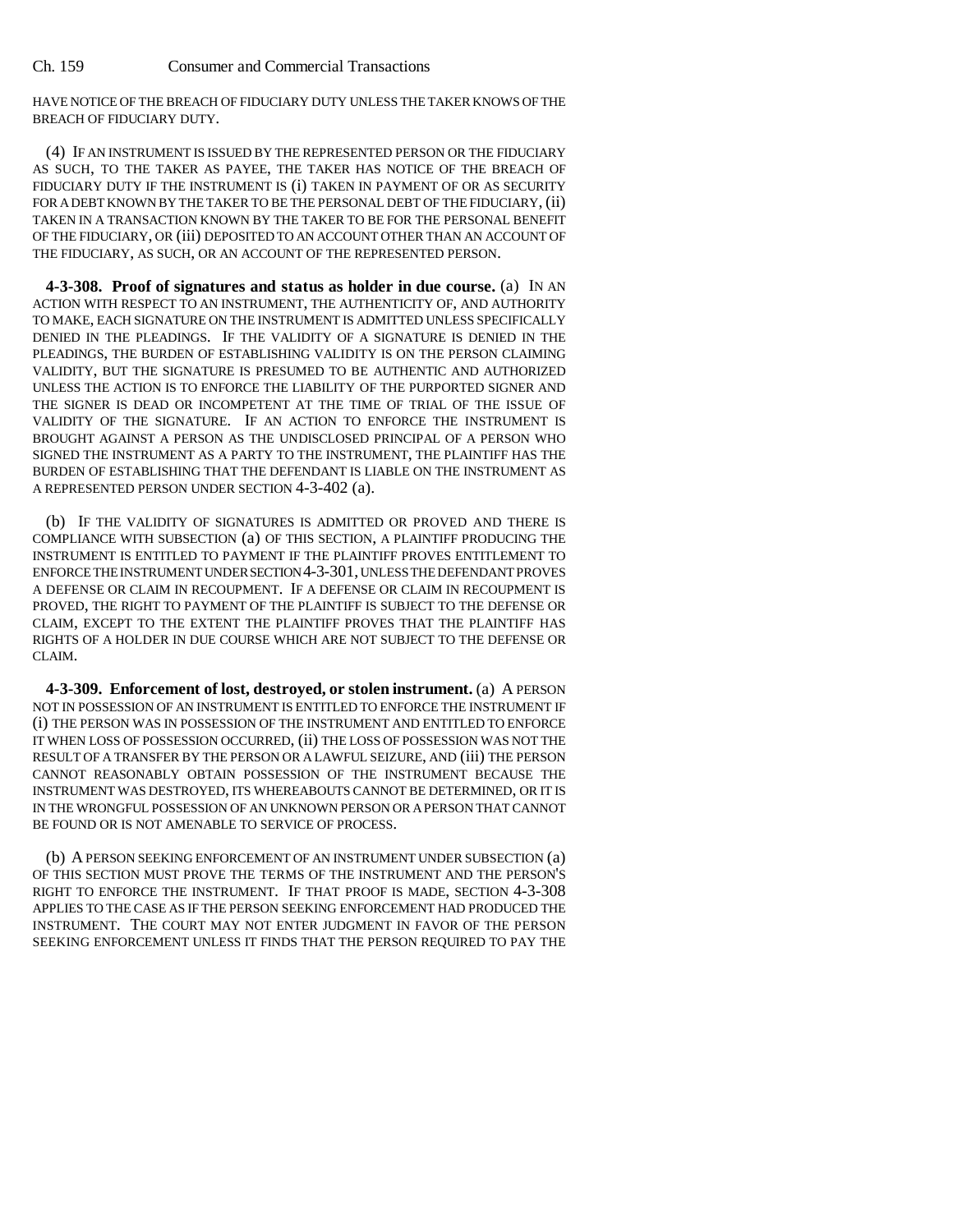INSTRUMENT IS ADEQUATELY PROTECTED AGAINST LOSS THAT MIGHT OCCUR BY REASON OF A CLAIM BY ANOTHER PERSON TO ENFORCE THE INSTRUMENT. ADEQUATE PROTECTION MAY BE PROVIDED BY ANY REASONABLE MEANS.

**4-3-310. Effect of instrument on obligation for which taken.** (a) UNLESS OTHERWISE AGREED, IF A CERTIFIED CHECK, CASHIER'S CHECK, OR TELLER'S CHECK IS TAKEN FOR AN OBLIGATION, THE OBLIGATION IS DISCHARGED TO THE SAME EXTENT DISCHARGE WOULD RESULT IF AN AMOUNT OF MONEY EQUAL TO THE AMOUNT OF THE INSTRUMENT WERE TAKEN IN PAYMENT OF THE OBLIGATION. DISCHARGE OF THE OBLIGATION DOES NOT AFFECT ANY LIABILITY THAT THE OBLIGOR MAY HAVE AS AN INDORSER OF THE INSTRUMENT.

(b) UNLESS OTHERWISE AGREED AND EXCEPT AS PROVIDED IN SUBSECTION (a) OF THIS SECTION, IF A NOTE OR AN UNCERTIFIED CHECK IS TAKEN FOR AN OBLIGATION, THE OBLIGATION IS SUSPENDED TO THE SAME EXTENT THE OBLIGATION WOULD BE DISCHARGED IF AN AMOUNT OF MONEY EQUAL TO THE AMOUNT OF THE INSTRUMENT WERE TAKEN, AND THE FOLLOWING RULES APPLY:

(1) IN THE CASE OF AN UNCERTIFIED CHECK, SUSPENSION OF THE OBLIGATION CONTINUES UNTIL DISHONOR OF THE CHECK OR UNTIL IT IS PAID OR CERTIFIED. PAYMENT OR CERTIFICATION OF THE CHECK RESULTS IN DISCHARGE OF THE OBLIGATION TO THE EXTENT OF THE AMOUNT OF THE CHECK.

(2) IN THE CASE OF A NOTE, SUSPENSION OF THE OBLIGATION CONTINUES UNTIL DISHONOR OF THE NOTE OR UNTIL IT IS PAID. PAYMENT OF THE NOTE RESULTS IN DISCHARGE OF THE OBLIGATION TO THE EXTENT OF THE PAYMENT.

(3) EXCEPT AS PROVIDED IN PARAGRAPH (4) OF THIS SUBSECTION (b), IF THE CHECK OR NOTE IS DISHONORED AND THE OBLIGEE OF THE OBLIGATION FOR WHICH THE INSTRUMENT WAS TAKEN IS THE PERSON ENTITLED TO ENFORCE THE INSTRUMENT, THE OBLIGEE MAY ENFORCE EITHER THE INSTRUMENT OR THE OBLIGATION. IN THE CASE OF AN INSTRUMENT OF A THIRD PERSON WHICH IS NEGOTIATED TO THE OBLIGEE BY THE OBLIGOR, DISCHARGE OF THE OBLIGOR ON THE INSTRUMENT ALSO DISCHARGES THE OBLIGATION.

(4) IF THE PERSON ENTITLED TO ENFORCE THE INSTRUMENT TAKEN FOR AN OBLIGATION IS A PERSON OTHER THAN THE OBLIGEE, THE OBLIGEE MAY NOT ENFORCE THE OBLIGATION TO THE EXTENT THE OBLIGATION IS SUSPENDED. IF THE OBLIGEE IS THE PERSON ENTITLED TO ENFORCE THE INSTRUMENT BUT NO LONGER HAS POSSESSION OF IT BECAUSE IT WAS LOST, STOLEN, OR DESTROYED, THE OBLIGATION MAY NOT BE ENFORCED TO THE EXTENT OF THE AMOUNT PAYABLE ON THE INSTRUMENT, AND TO THAT EXTENT THE OBLIGEE'S RIGHTS AGAINST THE OBLIGOR ARE LIMITED TO ENFORCEMENT OF THE INSTRUMENT.

(c) IF AN INSTRUMENT OTHER THAN ONE DESCRIBED IN SUBSECTION (a) OR (b) OF THIS SECTION IS TAKEN FOR AN OBLIGATION, THE EFFECT IS (i) THAT STATED IN SUBSECTION (a) OF THIS SECTION IF THE INSTRUMENT IS ONE ON WHICH A BANK IS LIABLE AS MAKER OR ACCEPTOR, OR (ii) THAT STATED IN SUBSECTION (b) OF THIS SECTION IN ANY OTHER CASE.

# **4-3-311. Accord and satisfaction by use of instrument.** (a) IF A PERSON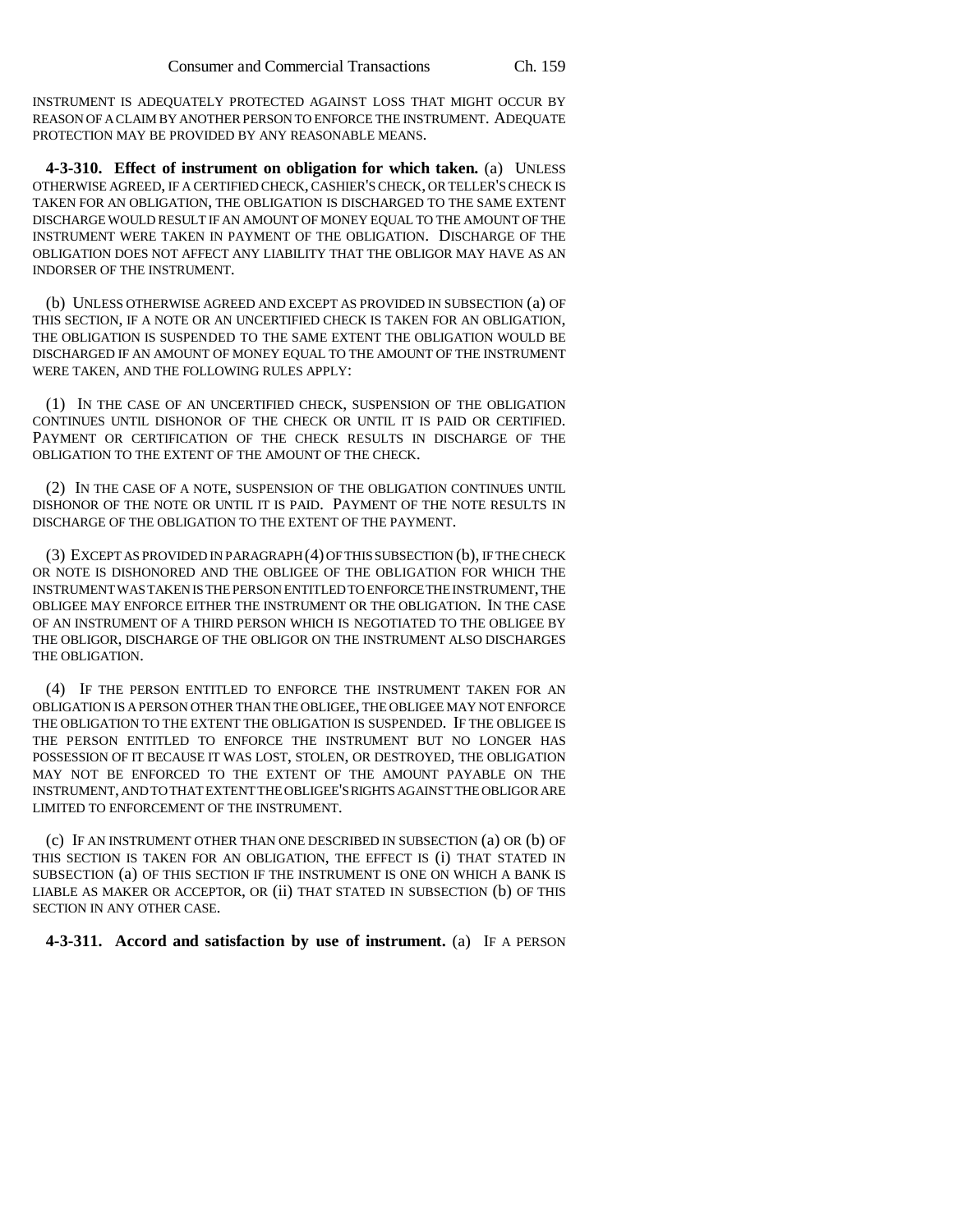AGAINST WHOM A CLAIM IS ASSERTED PROVES THAT (i) THAT PERSON IN GOOD FAITH TENDERED AN INSTRUMENT TO THE CLAIMANT AS FULL SATISFACTION OF THE CLAIM, (ii) THE AMOUNT OF THE CLAIM WAS UNLIQUIDATED OR SUBJECT TO A BONA FIDE DISPUTE, AND (iii) THE CLAIMANT OBTAINED PAYMENT OF THE INSTRUMENT, THE FOLLOWING SUBSECTIONS APPLY.

(b) UNLESS SUBSECTION (c) OF THIS SECTION APPLIES, THE CLAIM IS DISCHARGED IF THE PERSON AGAINST WHOM THE CLAIM IS ASSERTED PROVES THAT THE INSTRUMENT OR AN ACCOMPANYING WRITTEN COMMUNICATION CONTAINED A CONSPICUOUS STATEMENT TO THE EFFECT THAT THE INSTRUMENT WAS TENDERED AS FULL SATISFACTION OF THE CLAIM.

(c) SUBJECT TO SUBSECTION (d) OF THIS SECTION, A CLAIM IS NOT DISCHARGED UNDER SUBSECTION (b) OF THIS SECTION IF EITHER OF THE FOLLOWING APPLIES:

(1) THE CLAIMANT, IF AN ORGANIZATION, PROVES THAT (i) WITHIN A REASONABLE TIME BEFORE THE TENDER, THE CLAIMANT SENT A CONSPICUOUS STATEMENT TO THE PERSON AGAINST WHOM THE CLAIM IS ASSERTED THAT COMMUNICATIONS CONCERNING DISPUTED DEBTS, INCLUDING AN INSTRUMENT TENDERED AS FULL SATISFACTION OF A DEBT, ARE TO BE SENT TO A DESIGNATED PERSON, OFFICE, OR PLACE, AND (ii) THE INSTRUMENT OR ACCOMPANYING COMMUNICATION WAS NOT RECEIVED BY THAT DESIGNATED PERSON, OFFICE, OR PLACE.

(2) THE CLAIMANT, WHETHER OR NOT AN ORGANIZATION, PROVES THAT WITHIN NINETY DAYS AFTER PAYMENT OF THE INSTRUMENT, THE CLAIMANT TENDERED REPAYMENT OF THE AMOUNT OF THE INSTRUMENT TO THE PERSON AGAINST WHOM THE CLAIM IS ASSERTED. THIS PARAGRAPH (2) DOES NOT APPLY IF THE CLAIMANT IS AN ORGANIZATION THAT SENT A STATEMENT COMPLYING WITH PARAGRAPH (1) (i) OF THIS SUBSECTION (c).

(d) A CLAIM IS DISCHARGED IF THE PERSON AGAINST WHOM THE CLAIM IS ASSERTED PROVES THAT WITHIN A REASONABLE TIME BEFORE COLLECTION OF THE INSTRUMENT WAS INITIATED, THE CLAIMANT, OR AN AGENT OF THE CLAIMANT HAVING DIRECT RESPONSIBILITY WITH RESPECT TO THE DISPUTED OBLIGATION, KNEW THAT THE INSTRUMENT WAS TENDERED IN FULL SATISFACTION OF THE CLAIM.

**4-3-312. Lost, destroyed, or stolen cashier's check, teller's check, or certified check.** (a) IN THIS SECTION:

(1) "CHECK" MEANS A CASHIER'S CHECK, TELLER'S CHECK, OR CERTIFIED CHECK.

(2) "CLAIMANT" MEANS A PERSON WHO CLAIMS THE RIGHT TO RECEIVE THE AMOUNT OF A CASHIER'S CHECK, TELLER'S CHECK, OR CERTIFIED CHECK THAT WAS LOST, DESTROYED, OR STOLEN.

(3) "DECLARATION OF LOSS" MEANS A WRITTEN STATEMENT, MADE UNDER PENALTY OF PERJURY, TO THE EFFECT THAT (i) THE DECLARER LOST POSSESSION OF A CHECK, (ii) THE DECLARER IS THE DRAWER OR PAYEE OF THE CHECK, IN THE CASE OF A CERTIFIED CHECK, OR THE REMITTER OR PAYEE OF THE CHECK, IN THE CASE OF A CASHIER'S CHECK OR TELLER'S CHECK, (iii) THE LOSS OF POSSESSION WAS NOT THE RESULT OF A TRANSFER BY THE DECLARER OR A LAWFUL SEIZURE, AND (iv) THE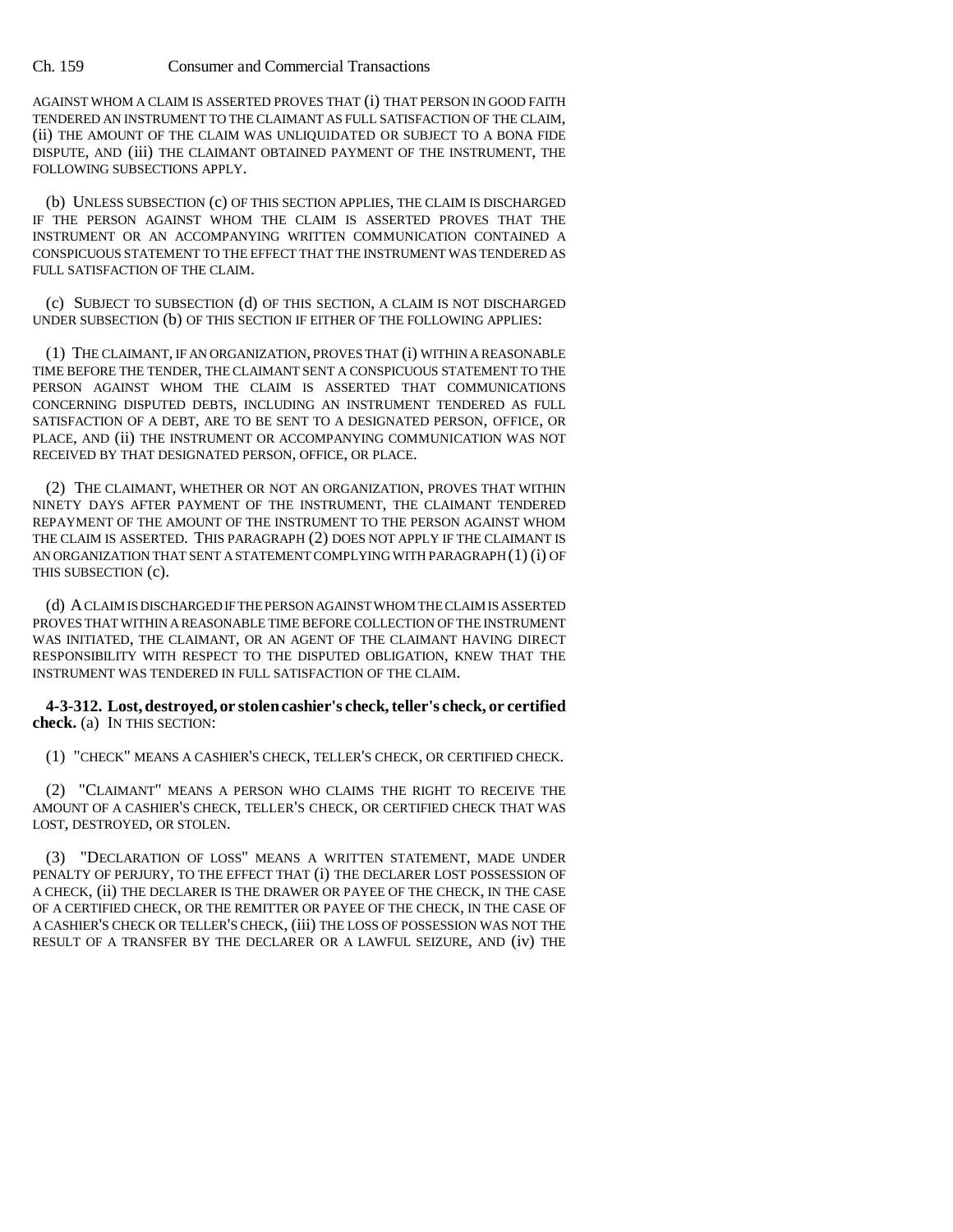DECLARER CANNOT REASONABLY OBTAIN POSSESSION OF THE CHECK BECAUSE THE CHECK WAS DESTROYED, ITS WHEREABOUTS CANNOT BE DETERMINED, OR IT IS IN THE WRONGFUL POSSESSION OF AN UNKNOWN PERSON OR A PERSON THAT CANNOT BE FOUND OR IS NOT AMENABLE TO SERVICE OF PROCESS.

(4) "OBLIGATED BANK" MEANS THE ISSUER OF A CASHIER'S CHECK OR TELLER'S CHECK OR THE ACCEPTOR OF A CERTIFIED CHECK.

(b) A CLAIMANT MAY ASSERT A CLAIM TO THE AMOUNT OF A CHECK BY A COMMUNICATION TO THE OBLIGATED BANK DESCRIBING THE CHECK WITH REASONABLE CERTAINTY AND REQUESTING PAYMENT OF THE AMOUNT OF THE CHECK, IF (i) THE CLAIMANT IS THE DRAWER OR PAYEE OF A CERTIFIED CHECK OR THE REMITTER OR PAYEE OF A CASHIER'S CHECK OR TELLER'S CHECK, (ii) THE COMMUNICATION CONTAINS OR IS ACCOMPANIED BY A DECLARATION OF LOSS OF THE CLAIMANT WITH RESPECT TO THE CHECK, (iii) THE COMMUNICATION IS RECEIVED AT A TIME AND IN A MANNER AFFORDING THE BANK A REASONABLE TIME TO ACT ON IT BEFORE THE CHECK IS PAID, AND (iv) THE CLAIMANT PROVIDES REASONABLE IDENTIFICATION IF REQUESTED BY THE OBLIGATED BANK. DELIVERY OF A DECLARATION OF LOSS IS A WARRANTY OF THE TRUTH OF THE STATEMENTS MADE IN THE DECLARATION. THE WARRANTY IS MADE TO THE OBLIGATED BANK AND ANY PERSON ENTITLED TO ENFORCE THE CHECK. IF A CLAIM IS ASSERTED IN COMPLIANCE WITH THIS SUBSECTION (b), THE FOLLOWING RULES APPLY:

(1) THE CLAIM BECOMES ENFORCEABLE AT THE LATER OF (i) THE TIME THE CLAIM IS ASSERTED, OR (ii) THE 90TH DAY FOLLOWING THE DATE OF THE CHECK, IN THE CASE OF A CASHIER'S CHECK OR TELLER'S CHECK, OR (iii) THE 90TH DAY FOLLOWING THE DATE OF THE ACCEPTANCE, IN THE CASE OF A CERTIFIED CHECK.

(2) UNTIL THE CLAIM BECOMES ENFORCEABLE, IT HAS NO LEGAL EFFECT AND THE OBLIGATED BANK MAY PAY THE CHECK OR, IN THE CASE OF A TELLER'S CHECK, MAY PERMIT THE DRAWEE TO PAY THE CHECK. PAYMENT TO PERSON ENTITLED TO ENFORCE THE CHECK DISCHARGES ALL LIABILITY OF THE OBLIGATED BANK WITH RESPECT TO THE CHECK.

(3) IF THE CLAIM BECOMES ENFORCEABLE BEFORE THE CHECK IS PRESENTED FOR PAYMENT, THE OBLIGATED BANK IS NOT OBLIGED TO PAY THE CHECK.

(4) WHEN THE CLAIM BECOMES ENFORCEABLE, THE OBLIGATED BANK BECOMES OBLIGED TO PAY THE AMOUNT OF THE CHECK TO THE CLAIMANT IF PAYMENT OF THE CHECK HAS NOT BEEN MADE TO A PERSON ENTITLED TO ENFORCE THE CHECK. SUBJECT TO SECTION 4-4-302 (a) (1), PAYMENT TO THE CLAIMANT DISCHARGES ALL LIABILITY OF THE OBLIGATED BANK WITH RESPECT TO THE CHECK.

(c) IF THE OBLIGATED BANK PAYS THE AMOUNT OF A CHECK TO A CLAIMANT UNDER SUBSECTION (b) (4) AND, AFTER THE CLAIM BECAME ENFORCEABLE, THE CHECK IS PRESENTED FOR PAYMENT BY A PERSON HAVING RIGHTS OF A HOLDER IN DUE COURSE, THE CLAIMANT IS OBLIGED TO (i) REFUND THE PAYMENT TO THE OBLIGATED BANK IF THE CHECK IS PAID, OR (ii) PAY THE AMOUNT OF THE CHECK TO THE PERSON HAVING RIGHTS OF A HOLDER IN DUE COURSE IF THE CHECK IS DISHONORED.

(d) IF A CLAIMANT HAS THE RIGHT TO ASSERT A CLAIM UNDER SUBSECTION (b) OF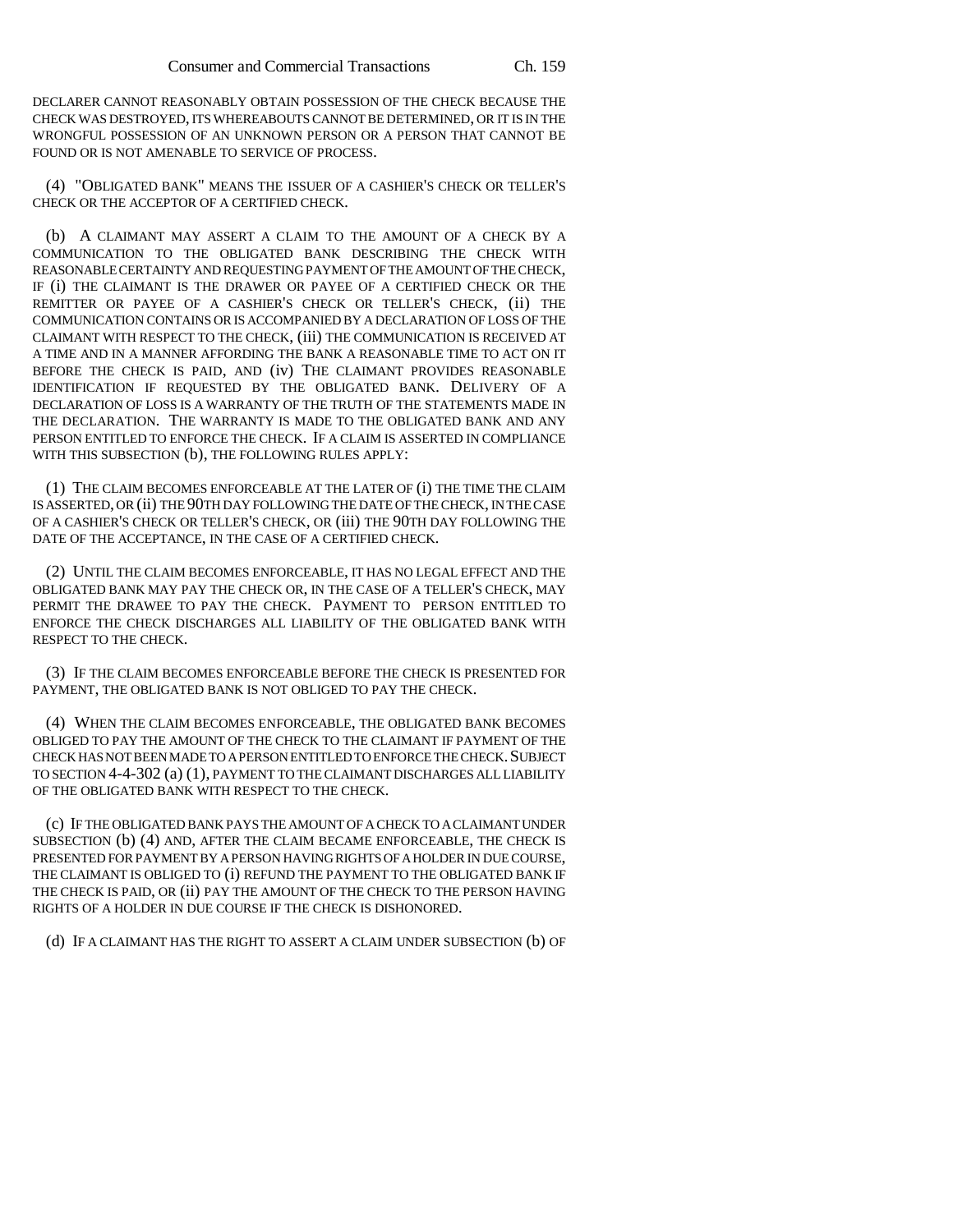THIS SECTION AND IS ALSO A PERSON ENTITLED TO ENFORCE A CASHIER'S CHECK, TELLER'S CHECK, OR CERTIFIED CHECK WHICH IS LOST, DESTROYED, OR STOLEN, THE CLAIMANT MAY ASSERT RIGHTS WITH RESPECT TO THE CHECK EITHER UNDER THIS SECTION OR SECTION 4-3-309.

## PART 4 LIABILITY OF PARTIES

**4-3-401. Signature.** (a) A PERSON IS NOT LIABLE ON AN INSTRUMENT UNLESS (i) THE PERSON SIGNED THE INSTRUMENT, OR (ii) THE PERSON IS REPRESENTED BY AN AGENT OR REPRESENTATIVE WHO SIGNED THE INSTRUMENT AND THE SIGNATURE IS BINDING ON THE REPRESENTED PERSON UNDER SECTION 4-3-402.

(b) A SIGNATURE MAY BE MADE (i) MANUALLY OR BY MEANS OF A DEVICE OR MACHINE, AND (ii) BY THE USE OF ANY NAME, INCLUDING A TRADE OR ASSUMED NAME, OR BY A WORD, MARK, OR SYMBOL EXECUTED OR ADOPTED BY A PERSON WITH PRESENT INTENTION TO AUTHENTICATE A WRITING.

**4-3-402. Signature by representative.** (a) IF A PERSON ACTING, OR PURPORTING TO ACT, AS A REPRESENTATIVE SIGNS AN INSTRUMENT BY SIGNING EITHER THE NAME OF THE REPRESENTED PERSON OR THE NAME OF THE SIGNER, THE REPRESENTED PERSON IS BOUND BY THE SIGNATURE TO THE SAME EXTENT THE REPRESENTED PERSON WOULD BE BOUND IF THE SIGNATURE WERE ON A SIMPLE CONTRACT. IF THE REPRESENTED PERSON IS BOUND, THE SIGNATURE OF THE REPRESENTATIVE IS THE "AUTHORIZED SIGNATURE OF THE REPRESENTED PERSON" AND THE REPRESENTED PERSON IS LIABLE ON THE INSTRUMENT, WHETHER OR NOT IDENTIFIED IN THE INSTRUMENT.

(b) IF A REPRESENTATIVE SIGNS THE NAME OF THE REPRESENTATIVE TO AN INSTRUMENT AND THE SIGNATURE IS AN AUTHORIZED SIGNATURE OF THE REPRESENTED PERSON, THE FOLLOWING RULES APPLY:

(1) IF THE FORM OF THE SIGNATURE SHOWS UNAMBIGUOUSLY THAT THE SIGNATURE IS MADE ON BEHALF OF THE REPRESENTED PERSON WHO IS IDENTIFIED IN THE INSTRUMENT, THE REPRESENTATIVE IS NOT LIABLE ON THE INSTRUMENT.

(2) SUBJECT TO SUBSECTION (c) OF THIS SECTION, IF (i) THE FORM OF THE SIGNATURE DOES NOT SHOW UNAMBIGUOUSLY THAT THE SIGNATURE IS MADE IN A REPRESENTATIVE CAPACITY OR (ii) THE REPRESENTED PERSON IS NOT IDENTIFIED IN THE INSTRUMENT, THE REPRESENTATIVE IS LIABLE ON THE INSTRUMENT TO A HOLDER IN DUE COURSE THAT TOOK THE INSTRUMENT WITHOUT NOTICE THAT THE REPRESENTATIVE WAS NOT INTENDED TO BE LIABLE ON THE INSTRUMENT. WITH RESPECT TO ANY OTHER PERSON, THE REPRESENTATIVE IS LIABLE ON THE INSTRUMENT UNLESS THE REPRESENTATIVE PROVES THAT THE ORIGINAL PARTIES DID NOT INTEND THE REPRESENTATIVE TO BE LIABLE ON THE INSTRUMENT.

(c) IF A REPRESENTATIVE SIGNS THE NAME OF THE REPRESENTATIVE AS DRAWER OF A CHECK WITHOUT INDICATION OF THE REPRESENTATIVE STATUS AND THE CHECK IS PAYABLE FROM AN ACCOUNT OF THE REPRESENTED PERSON WHO IS IDENTIFIED ON THE CHECK, THE SIGNER IS NOT LIABLE ON THE CHECK IF THE SIGNATURE IS AN AUTHORIZED SIGNATURE OF THE REPRESENTED PERSON.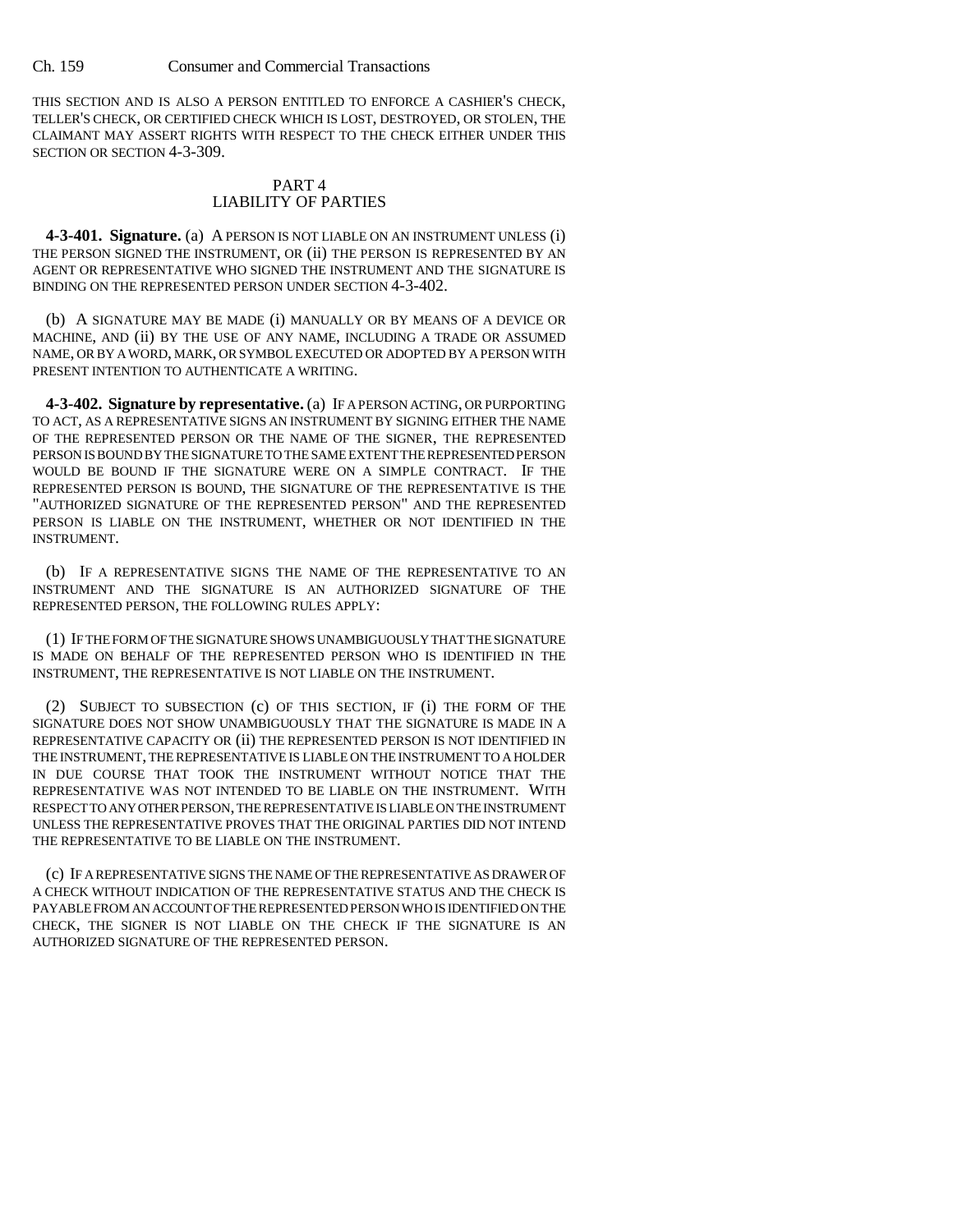**4-3-403. Unauthorized signature.** (a) UNLESS OTHERWISE PROVIDED IN THIS ARTICLE OR ARTICLE 4 OF THIS TITLE, AN UNAUTHORIZED SIGNATURE IS INEFFECTIVE EXCEPT AS THE SIGNATURE OF THE UNAUTHORIZED SIGNER IN FAVOR OF A PERSON WHO IN GOOD FAITH PAYS THE INSTRUMENT OR TAKES IT FOR VALUE. AN UNAUTHORIZED SIGNATURE MAY BE RATIFIED FOR ALL PURPOSES OF THIS ARTICLE.

(b) IF THE SIGNATURE OF MORE THAN ONE PERSON IS REQUIRED TO CONSTITUTE THE AUTHORIZED SIGNATURE OF AN ORGANIZATION, THE SIGNATURE OF THE ORGANIZATION IS UNAUTHORIZED IF ONE OF THE REQUIRED SIGNATURES IS LACKING.

(c) THE CIVIL OR CRIMINAL LIABILITY OF A PERSON WHO MAKES AN UNAUTHORIZED SIGNATURE IS NOT AFFECTED BY ANY PROVISION OF THIS ARTICLE WHICH MAKES THE UNAUTHORIZED SIGNATURE EFFECTIVE FOR THE PURPOSES OF THIS ARTICLE.

**4-3-404. Impostors; fictitious payees.** (a) IF AN IMPOSTOR, BY USE OF THE MAILS OR OTHERWISE, INDUCES THE ISSUER OF AN INSTRUMENT TO ISSUE THE INSTRUMENT TO THE IMPOSTOR, OR TO A PERSON ACTING IN CONCERT WITH THE IMPOSTOR, BY IMPERSONATING THE PAYEE OF THE INSTRUMENT OR A PERSON AUTHORIZED TO ACT FOR THE PAYEE, AN INDORSEMENT OF THE INSTRUMENT BY ANY PERSON IN THE NAME OF THE PAYEE IS EFFECTIVE AS THE INDORSEMENT OF THE PAYEE IN FAVOR OF A PERSON WHO, IN GOOD FAITH, PAYS THE INSTRUMENT OR TAKES IT FOR VALUE OR FOR COLLECTION.

(b) IF (i) A PERSON WHOSE INTENT DETERMINES TO WHOM AN INSTRUMENT IS PAYABLE (SECTION 4-3-110 (a) OR (b)) DOES NOT INTEND THE PERSON IDENTIFIED AS PAYEE TO HAVE ANY INTEREST IN THE INSTRUMENT, OR (ii) THE PERSON IDENTIFIED AS PAYEE OF AN INSTRUMENT IS A FICTITIOUS PERSON, THE FOLLOWING RULES APPLY UNTIL THE INSTRUMENT IS NEGOTIATED BY SPECIAL INDORSEMENT:

(1) ANY PERSON IN POSSESSION OF THE INSTRUMENT IS ITS HOLDER.

(2) AN INDORSEMENT BY ANY PERSON IN THE NAME OF THE PAYEE STATED IN THE INSTRUMENT IS EFFECTIVE AS THE INDORSEMENT OF THE PAYEE IN FAVOR OF A PERSON WHO, IN GOOD FAITH, PAYS THE INSTRUMENT OR TAKES IT FOR VALUE OR FOR COLLECTION.

(c) UNDER SUBSECTION (a) OR (b) OF THIS SECTION, AN INDORSEMENT IS MADE IN THE NAME OF A PAYEE IF (i) IT IS MADE IN A NAME SUBSTANTIALLY SIMILAR TO THAT OF THE PAYEE OR (ii) THE INSTRUMENT, WHETHER OR NOT INDORSED, IS DEPOSITED IN A DEPOSITARY BANK TO AN ACCOUNT IN A NAME SUBSTANTIALLY SIMILAR TO THAT OF THE PAYEE.

(d) WITH RESPECT TO AN INSTRUMENT TO WHICH SUBSECTION (a) OR (b) OF THIS SECTION APPLIES, IF A PERSON PAYING THE INSTRUMENT OR TAKING IT FOR VALUE OR FOR COLLECTION FAILS TO EXERCISE ORDINARY CARE IN PAYING OR TAKING THE INSTRUMENT AND THAT FAILURE CONTRIBUTES TO LOSS RESULTING FROM PAYMENT OF THE INSTRUMENT, THE PERSON BEARING THE LOSS MAY RECOVER FROM THE PERSON FAILING TO EXERCISE ORDINARY CARE TO THE EXTENT THE FAILURE TO EXERCISE ORDINARY CARE CONTRIBUTED TO THE LOSS.

#### **4-3-405. Employer's responsibility for fraudulent indorsement by employee.**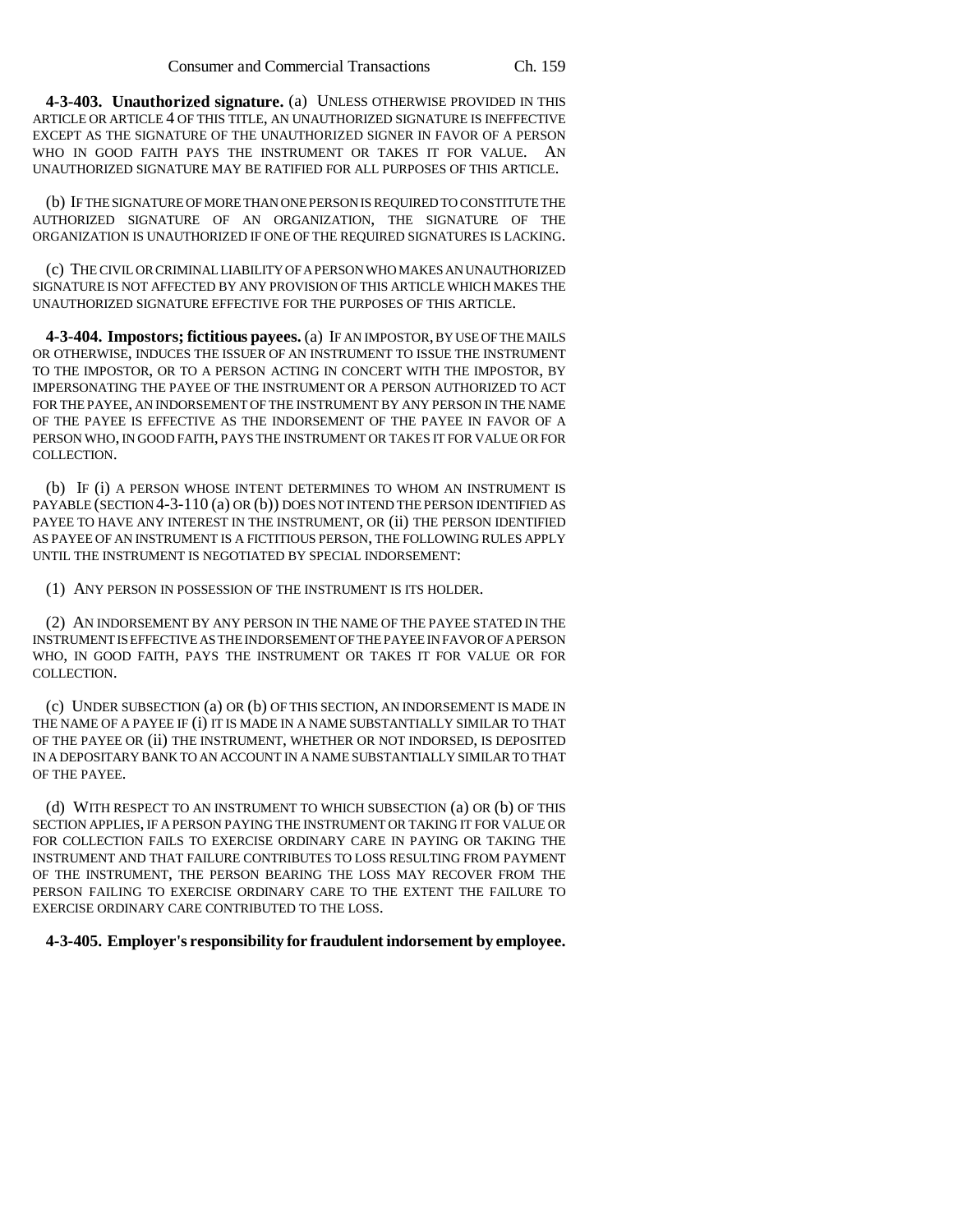### (a) IN THIS SECTION:

(1) "EMPLOYEE" INCLUDES AN INDEPENDENT CONTRACTOR AND EMPLOYEE OF AN INDEPENDENT CONTRACTOR RETAINED BY THE EMPLOYER.

(2) "FRAUDULENT INDORSEMENT" MEANS (i) IN THE CASE OF AN INSTRUMENT PAYABLE TO THE EMPLOYER, A FORGED INDORSEMENT PURPORTING TO BE THAT OF THE EMPLOYER, OR (ii) IN THE CASE OF AN INSTRUMENT WITH RESPECT TO WHICH THE EMPLOYER IS THE ISSUER, A FORGED INDORSEMENT PURPORTING TO BE THAT OF THE PERSON IDENTIFIED AS PAYEE.

(3) "RESPONSIBILITY" WITH RESPECT TO INSTRUMENTS MEANS AUTHORITY (i) TO SIGN OR INDORSE INSTRUMENTS ON BEHALF OF THE EMPLOYER, (ii) TO PROCESS INSTRUMENTS RECEIVED BY THE EMPLOYER FOR BOOKKEEPING PURPOSES, FOR DEPOSIT TO AN ACCOUNT, OR FOR OTHER DISPOSITION, (iii) TO PREPARE OR PROCESS INSTRUMENTS FOR ISSUE IN THE NAME OF THE EMPLOYER, (iv) TO SUPPLY INFORMATION DETERMINING THE NAMES OR ADDRESSES OF PAYEES OF INSTRUMENTS TO BE ISSUED IN THE NAME OF THE EMPLOYER, (v) TO CONTROL THE DISPOSITION OF INSTRUMENTS TO BE ISSUED IN THE NAME OF THE EMPLOYER, OR (vi) TO ACT OTHERWISE WITH RESPECT TO INSTRUMENTS IN A RESPONSIBLE CAPACITY. "RESPONSIBILITY" DOES NOT INCLUDE AUTHORITY THAT MERELY ALLOWS AN EMPLOYEE TO HAVE ACCESS TO INSTRUMENTS OR BLANK OR INCOMPLETE INSTRUMENT FORMS THAT ARE BEING STORED OR TRANSPORTED OR ARE PART OF INCOMING OR OUTGOING MAIL, OR SIMILAR ACCESS.

(b) FOR THE PURPOSE OF DETERMINING THE RIGHTS AND LIABILITIES OF A PERSON WHO, IN GOOD FAITH, PAYS AN INSTRUMENT OR TAKES IT FOR VALUE OR FOR COLLECTION, IF AN EMPLOYER ENTRUSTED AN EMPLOYEE WITH RESPONSIBILITY WITH RESPECT TO THE INSTRUMENT AND THE EMPLOYEE OR A PERSON ACTING IN CONCERT WITH THE EMPLOYEE MAKES A FRAUDULENT INDORSEMENT OF THE INSTRUMENT, THE INDORSEMENT IS EFFECTIVE AS THE INDORSEMENT OF THE PERSON TO WHOM THE INSTRUMENT IS PAYABLE IF IT IS MADE IN THE NAME OF THAT PERSON. IF THE PERSON PAYING THE INSTRUMENT OR TAKING IT FOR VALUE OR FOR COLLECTION FAILS TO EXERCISE ORDINARY CARE IN PAYING OR TAKING THE INSTRUMENT AND THAT FAILURE CONTRIBUTES TO LOSS RESULTING FROM THE FRAUD, THE PERSON BEARING THE LOSS MAY RECOVER FROM THE PERSON FAILING TO EXERCISE ORDINARY CARE TO THE EXTENT THE FAILURE TO EXERCISE ORDINARY CARE CONTRIBUTED TO THE LOSS.

(c) UNDER SUBSECTION (b) OF THIS SECTION, AN INDORSEMENT IS MADE IN THE NAME OF THE PERSON TO WHOM AN INSTRUMENT IS PAYABLE IF (i) IT IS MADE IN A NAME SUBSTANTIALLY SIMILAR TO THE NAME OF THAT PERSON OR (ii) THE INSTRUMENT, WHETHER OR NOT INDORSED, IS DEPOSITED IN A DEPOSITARY BANK TO AN ACCOUNT IN NAME SUBSTANTIALLY SIMILAR TO THE NAME OF THAT PERSON.

**4-3-406. Negligence contributing to forged signature or alteration of instrument.** (a) A PERSON WHOSE FAILURE TO EXERCISE ORDINARY CARE CONTRIBUTES TO AN ALTERATION OF AN INSTRUMENT OR TO THE MAKING OF A FORGED SIGNATURE ON AN INSTRUMENT IS PRECLUDED FROM ASSERTING THE ALTERATION OR THE FORGERY AGAINST A PERSON WHO, IN GOOD FAITH, PAYS THE INSTRUMENT OR TAKES IT FOR VALUE OR FOR COLLECTION.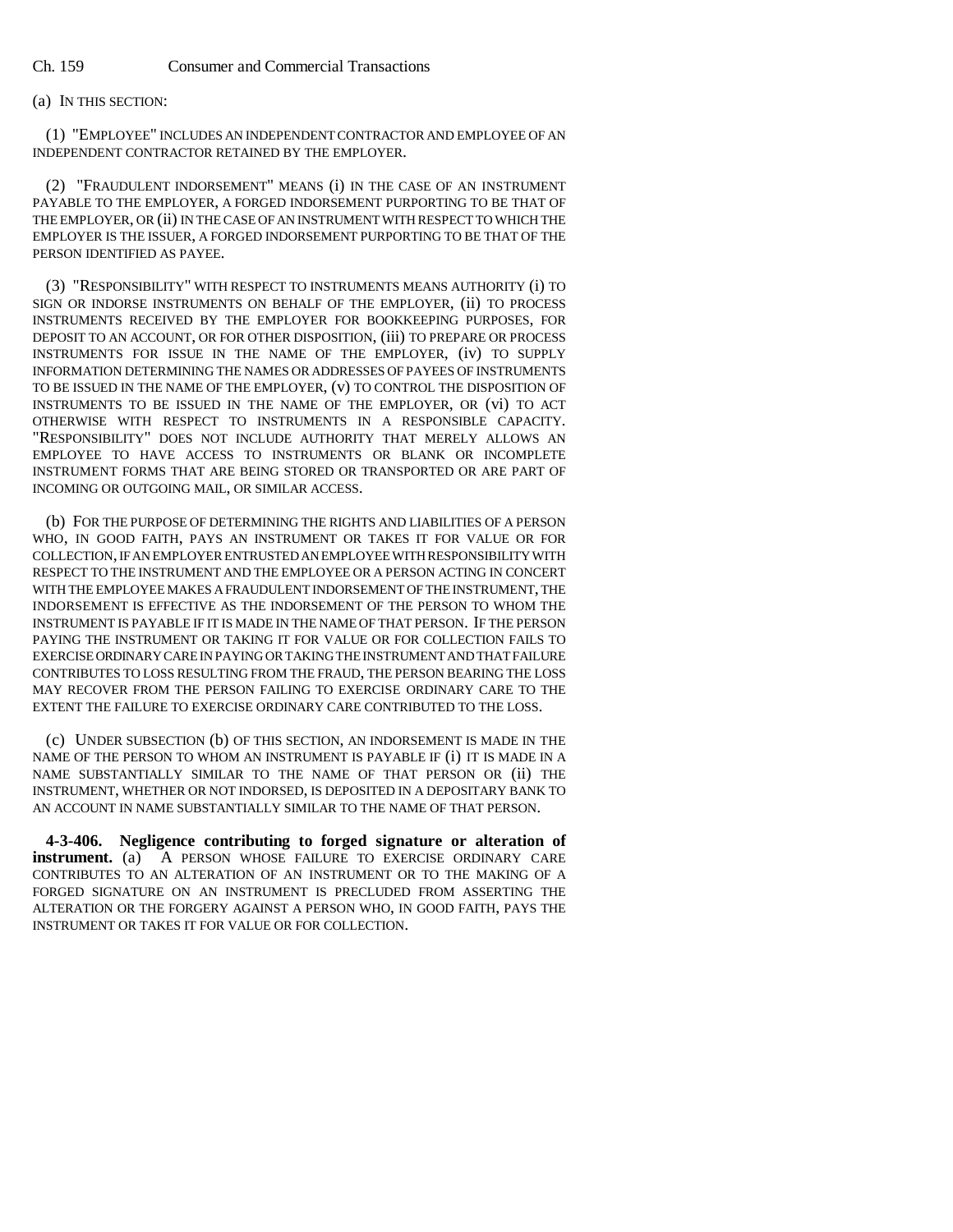(b) UNDER SUBSECTION (a) OF THIS SECTION, IF THE PERSON ASSERTING THE PRECLUSION FAILS TO EXERCISE ORDINARY CARE IN PAYING OR TAKING THE INSTRUMENT AND THAT FAILURE CONTRIBUTES TO LOSS, THE LOSS IS ALLOCATED BETWEEN THE PERSON PRECLUDED AND THE PERSON ASSERTING THE PRECLUSION ACCORDING TO THE EXTENT TO WHICH THE FAILURE OF EACH TO EXERCISE ORDINARY CARE CONTRIBUTED TO THE LOSS.

(c) UNDER SUBSECTION (a) OF THIS SECTION, THE BURDEN OF PROVING FAILURE TO EXERCISE ORDINARY CARE IS ON THE PERSON ASSERTING THE PRECLUSION. UNDER SUBSECTION (b) OF THIS SECTION, THE BURDEN OF PROVING FAILURE TO EXERCISE ORDINARY CARE IS ON THE PERSON PRECLUDED.

**4-3-407. Alteration.** (a) "ALTERATION" MEANS (i) AN UNAUTHORIZED CHANGE IN AN INSTRUMENT THAT PURPORTS TO MODIFY IN ANY RESPECT THE OBLIGATION OF A PARTY, OR (ii) AN UNAUTHORIZED ADDITION OF WORDS OR NUMBERS OR OTHER CHANGE TO AN INCOMPLETE INSTRUMENT RELATING TO THE OBLIGATION OF A PARTY.

(b) EXCEPT AS PROVIDED IN SUBSECTION (c) OF THIS SECTION, AN ALTERATION FRAUDULENTLY MADE DISCHARGES A PARTY WHOSE OBLIGATION IS AFFECTED BY THE ALTERATION UNLESS THAT PARTY ASSENTS OR IS PRECLUDED FROM ASSERTING THE ALTERATION. NO OTHER ALTERATION DISCHARGES A PARTY, AND THE INSTRUMENT MAY BE ENFORCED ACCORDING TO ITS ORIGINAL TERMS.

(c) A PAYOR BANK OR DRAWEE PAYING A FRAUDULENTLY ALTERED INSTRUMENT OR A PERSON TAKING IT FOR VALUE, IN GOOD FAITH AND WITHOUT NOTICE OF THE ALTERATION, MAY ENFORCE RIGHTS WITH RESPECT TO THE INSTRUMENT (i) ACCORDING TO ITS ORIGINAL TERMS, OR (ii) IN THE CASE OF AN INCOMPLETE INSTRUMENT ALTERED BY UNAUTHORIZED COMPLETION, ACCORDING TO ITS TERMS AS COMPLETED.

**4-3-408. Drawee not liable on unaccepted draft.** A CHECK OR OTHER DRAFT DOES NOT OF ITSELF OPERATE AS AN ASSIGNMENT OF FUNDS IN THE HANDS OF THE DRAWEE AVAILABLE FOR ITS PAYMENT, AND THE DRAWEE IS NOT LIABLE ON THE INSTRUMENT UNTIL THE DRAWEE ACCEPTS IT.

**4-3-409. Acceptance of draft; certified check.** (a) "ACCEPTANCE" MEANS THE DRAWEE'S SIGNED AGREEMENT TO PAY A DRAFT AS PRESENTED. IT MUST BE WRITTEN ON THE DRAFT AND MAY CONSIST OF THE DRAWEE'S SIGNATURE ALONE. ACCEPTANCE MAY BE MADE AT ANY TIME AND BECOMES EFFECTIVE WHEN NOTIFICATION PURSUANT TO INSTRUCTIONS IS GIVEN OR THE ACCEPTED DRAFT IS DELIVERED FOR THE PURPOSE OF GIVING RIGHTS ON THE ACCEPTANCE TO ANY PERSON.

(b) A DRAFT MAY BE ACCEPTED ALTHOUGH IT HAS NOT BEEN SIGNED BY THE DRAWER, IS OTHERWISE INCOMPLETE, IS OVERDUE, OR HAS BEEN DISHONORED.

(c) IF A DRAFT IS PAYABLE AT A FIXED PERIOD AFTER SIGHT AND THE ACCEPTOR FAILS TO DATE THE ACCEPTANCE, THE HOLDER MAY COMPLETE THE ACCEPTANCE BY SUPPLYING A DATE IN GOOD FAITH.

(d) "CERTIFIED CHECK" MEANS A CHECK ACCEPTED BY THE BANK ON WHICH IT IS DRAWN. ACCEPTANCE MAY BE MADE AS STATED IN SUBSECTION (a) OF THIS SECTION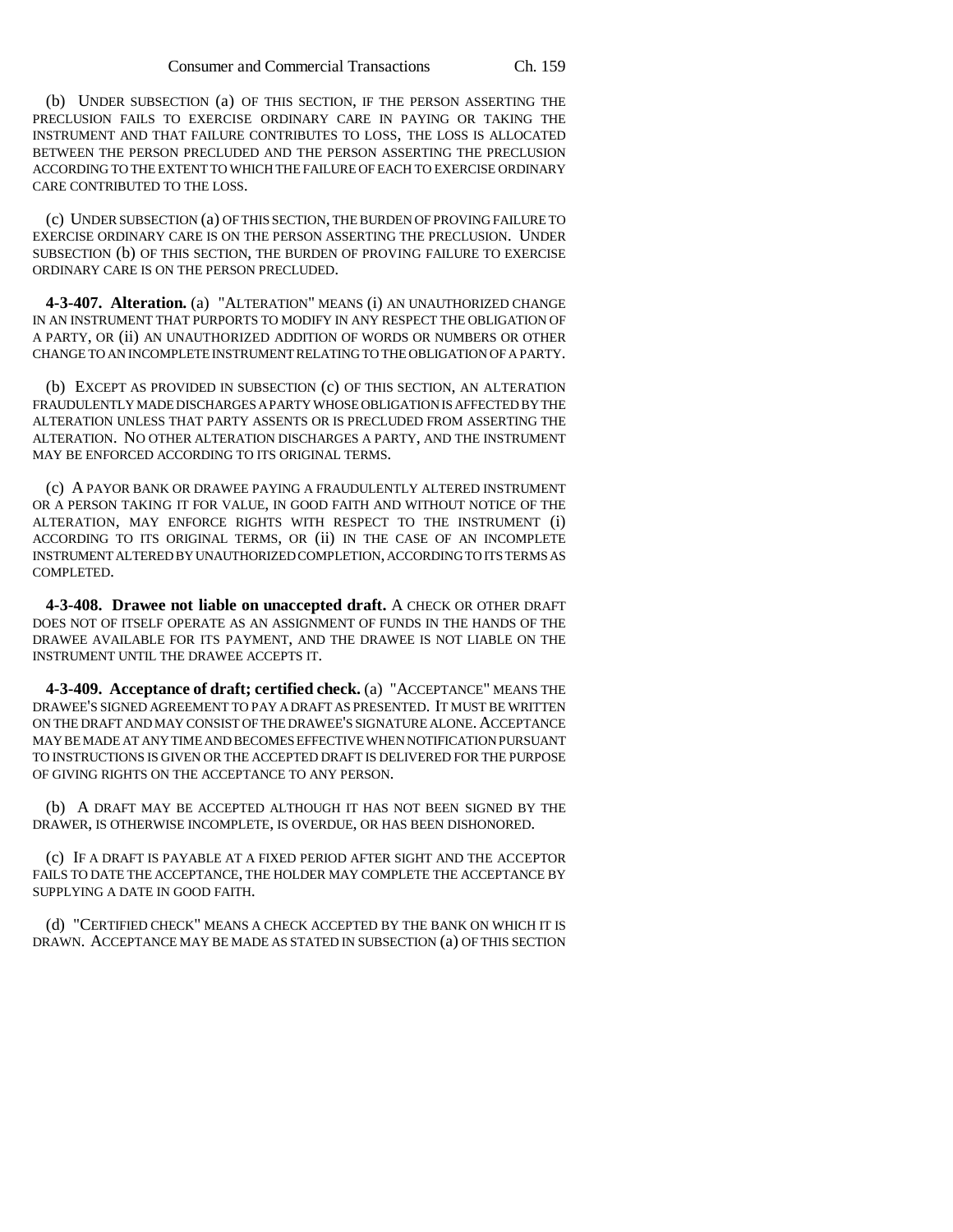OR BY A WRITING ON THE CHECK WHICH INDICATES THAT THE CHECK IS CERTIFIED. THE DRAWEE OF A CHECK HAS NO OBLIGATION TO CERTIFY THE CHECK, AND REFUSAL TO CERTIFY IS NOT DISHONOR OF THE CHECK.

**4-3-410. Acceptance of varying draft.** (a) IF THE TERMS OF A DRAWEE'S ACCEPTANCE VARY FROM THE TERMS OF THE DRAFT AS PRESENTED, THE HOLDER MAY REFUSE THE ACCEPTANCE AND TREAT THE DRAFT AS DISHONORED. IN THAT CASE, THE DRAWEE MAY CANCEL THE ACCEPTANCE.

(b) THE TERMS OF A DRAFT ARE NOT VARIED BY AN ACCEPTANCE TO PAY AT A PARTICULAR BANK OR PLACE IN THE UNITED STATES, UNLESS THE ACCEPTANCE STATES THAT THE DRAFT IS TO BE PAID ONLY AT THAT BANK OR PLACE.

(c) IF THE HOLDER ASSENTS TO AN ACCEPTANCE VARYING THE TERMS OF A DRAFT, THE OBLIGATION OF EACH DRAWER AND INDORSER THAT DOES NOT EXPRESSLY ASSENT TO THE ACCEPTANCE IS DISCHARGED.

**4-3-411. Refusal to pay cashier's checks, teller's checks, and certified checks.** (a) IN THIS SECTION, "OBLIGATED BANK" MEANS THE ACCEPTOR OF A CERTIFIED CHECK OR THE ISSUER OF A CASHIER'S CHECK OR TELLER'S CHECK BOUGHT FROM THE ISSUER.

(b) IF THE OBLIGATED BANK WRONGFULLY (i) REFUSES TO PAY A CASHIER'S CHECK OR CERTIFIED CHECK, (ii) STOPS PAYMENT A TELLER'S CHECK, OR (iii) REFUSES TO PAY A DISHONORED TELLER'S CHECK, THE PERSON ASSERTING THE RIGHT TO ENFORCE THE CHECK IS ENTITLED TO COMPENSATION FOR EXPENSES AND LOSS OF INTEREST RESULTING FROM THE NONPAYMENT AND MAY RECOVER CONSEQUENTIAL DAMAGES IF THE OBLIGATED BANK REFUSES TO PAY AFTER RECEIVING NOTICE OF PARTICULAR CIRCUMSTANCES GIVING RISE TO THE DAMAGES.

(c) EXPENSES OR CONSEQUENTIAL DAMAGES UNDER SUBSECTION ARE NOT RECOVERABLE IF THE REFUSAL OF THE OBLIGATED BANK PAY OCCURS BECAUSE (i) THE BANK SUSPENDS PAYMENTS, (ii) THE OBLIGATED BANK ASSERTS A CLAIM OR DEFENSE OF THE BANK THAT IT HAS REASONABLE GROUNDS TO BELIEVE IS AVAILABLE AGAINST THE PERSON ENTITLED TO ENFORCE THE INSTRUMENT, (iii) THE OBLIGATED BANK HAS A REASONABLE DOUBT WHETHER THE PERSON DEMANDING PAYMENT IS THE PERSON ENTITLED TO ENFORCE THE INSTRUMENT, OR (iv) PAYMENT IS PROHIBITED BY LAW.

**4-3-412. Obligation of issuer of note or cashier's check.** THE ISSUER OF A NOTE OR CASHIER'S CHECK OR OTHER DRAFT DRAWN ON THE DRAWER IS OBLIGED TO PAY THE INSTRUMENT (i) ACCORDING TO ITS TERMS AT THE TIME IT WAS ISSUED OR, IF NOT ISSUED, AT THE TIME IT FIRST CAME INTO POSSESSION OF A HOLDER, OR (ii) IF THE ISSUER SIGNED AN INCOMPLETE INSTRUMENT, ACCORDING TO ITS TERMS WHEN COMPLETED, TO THE EXTENT STATED IN SECTIONS 4-3-115 AND 4-3-407. THE OBLIGATION IS OWED TO A PERSON ENTITLED TO ENFORCE THE INSTRUMENT OR TO AN INDORSER WHO PAID THE INSTRUMENT UNDER SECTION 4-3-415.

**4-3-413. Obligation of acceptor.** (a) THE ACCEPTOR OF A DRAFT IS OBLIGED TO PAY THE DRAFT (i) ACCORDING TO ITS TERMS AT THE TIME IT WAS ACCEPTED, EVEN THOUGH THE ACCEPTANCE STATES THAT THE DRAFT IS PAYABLE "AS ORIGINALLY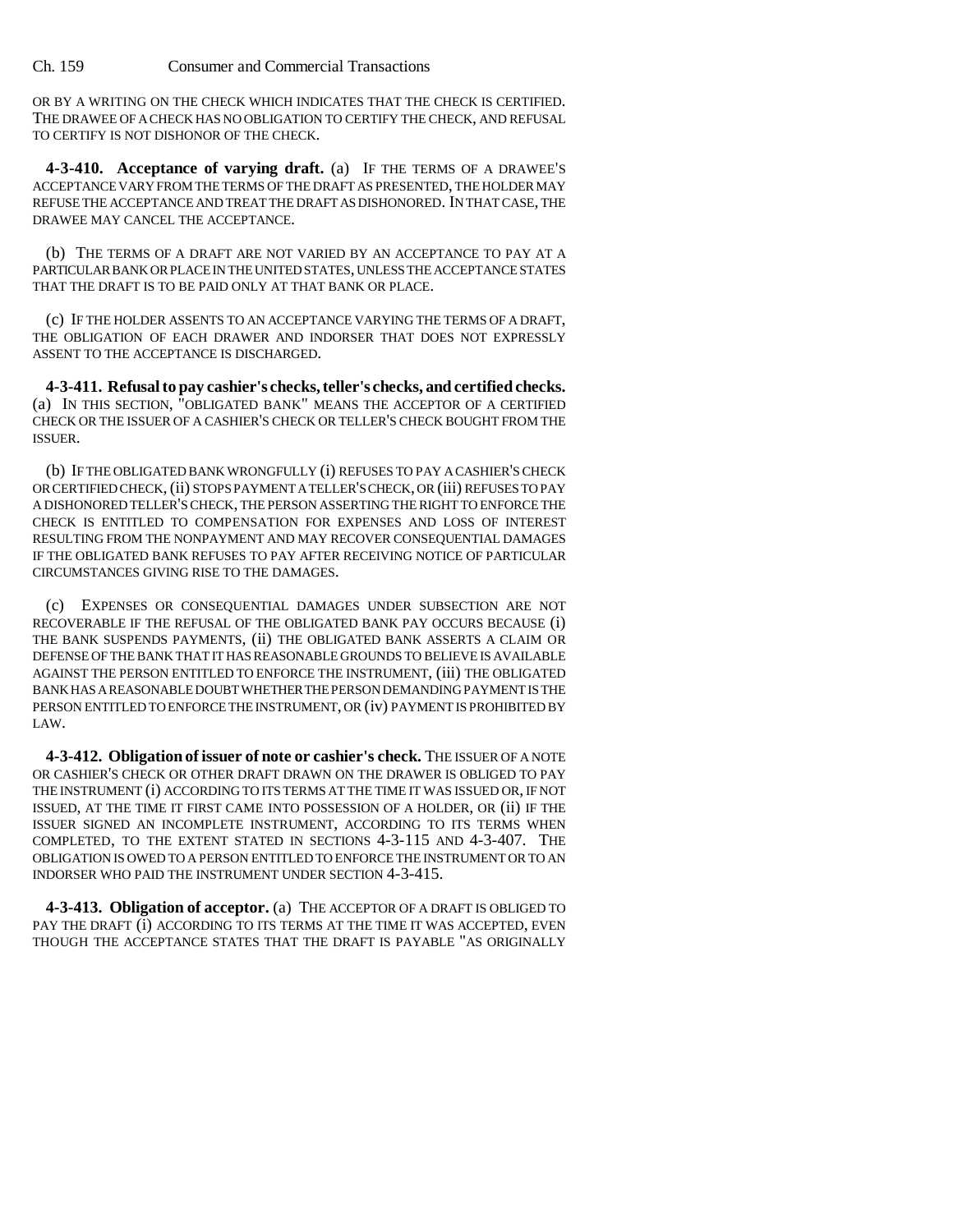DRAWN" OR EQUIVALENT TERMS, (ii) IF THE ACCEPTANCE VARIES THE TERMS OF THE DRAFT, ACCORDING TO THE TERMS OF THE DRAFT AS VARIED, OR (iii) IF THE ACCEPTANCE IS OF A DRAFT THAT IS AN INCOMPLETE INSTRUMENT, ACCORDING TO ITS TERMS WHEN COMPLETED, TO THE EXTENT STATED IN SECTIONS 4-3-115 AND 4-3-407. THE OBLIGATION IS OWED TO A PERSON ENTITLED TO ENFORCE THE DRAFT OR TO THE DRAWER OR AN INDORSER WHO PAID THE DRAFT UNDER SECTION 4-3-414 OR 4-3-415.

(b) IF THE CERTIFICATION OF A CHECK OR OTHER ACCEPTANCE OF A DRAFT STATES THE AMOUNT CERTIFIED OR ACCEPTED, THE OBLIGATION OF THE ACCEPTOR IS THAT AMOUNT. IF (i) THE CERTIFICATION OR ACCEPTANCE DOES NOT STATE AN AMOUNT, (ii) THE AMOUNT OF THE INSTRUMENT IS SUBSEQUENTLY RAISED, AND (iii) THE INSTRUMENT IS THEN NEGOTIATED TO A HOLDER IN DUE COURSE, THE OBLIGATION OF THE ACCEPTOR IS THE AMOUNT OF THE INSTRUMENT AT THE TIME IT WAS TAKEN BY THE HOLDER IN DUE COURSE.

**4-3-414. Obligation of drawer.** (a) THIS SECTION DOES NOT APPLY TO CASHIER'S CHECKS OR OTHER DRAFTS DRAWN ON THE DRAWER.

(b) IF AN UNACCEPTED DRAFT IS DISHONORED, THE DRAWER IS OBLIGED TO PAY THE DRAFT (i) ACCORDING TO ITS TERMS AT THE TIME IT WAS ISSUED OR, IF NOT ISSUED, AT THE TIME IT FIRST CAME INTO POSSESSION OF A HOLDER, OR (ii) IF THE DRAWER SIGNED AN INCOMPLETE INSTRUMENT, ACCORDING TO ITS TERMS WHEN COMPLETED, TO THE EXTENT STATED IN SECTIONS 4-3-115 AND 4-3-407. THE OBLIGATION IS OWED TO A PERSON ENTITLED TO ENFORCE THE DRAFT OR TO AN INDORSER WHO PAID THE DRAFT UNDER SECTION 4-3-415.

(c) IF A DRAFT IS ACCEPTED BY A BANK, THE DRAWER IS DISCHARGED, REGARDLESS OF WHEN OR BY WHOM ACCEPTANCE WAS OBTAINED.

(d) IF A DRAFT IS ACCEPTED AND THE ACCEPTOR IS NOT A BANK, THE OBLIGATION OF THE DRAWER TO PAY THE DRAFT IF THE DRAFT IS DISHONORED BY THE ACCEPTOR IS THE SAME AS THE OBLIGATION OF AN INDORSER UNDER SECTION 4-3-415 (a) AND (c).

(e) IF A DRAFT STATES THAT IT IS DRAWN "WITHOUT RECOURSE" OR OTHERWISE DISCLAIMS LIABILITY OF THE DRAWER TO PAY THE DRAFT, THE DRAWER IS NOT LIABLE UNDER SUBSECTION (b) OF THIS SECTION TO PAY THE DRAFT IF THE DRAFT IS NOT A CHECK. A DISCLAIMER OF THE LIABILITY STATED IN SUBSECTION (b) OF THIS SECTION IS NOT EFFECTIVE IF THE DRAFT IS A CHECK.

(f) IF (i) A CHECK IS NOT PRESENTED FOR PAYMENT OR GIVEN TO A DEPOSITARY BANK FOR COLLECTION WITHIN THIRTY DAYS AFTER ITS DATE, (ii) THE DRAWEE SUSPENDS PAYMENTS AFTER EXPIRATION OF THE THIRTY-DAY PERIOD WITHOUT PAYING THE CHECK, AND (iii) BECAUSE OF THE SUSPENSION OF PAYMENTS, THE DRAWER IS DEPRIVED OF FUNDS MAINTAINED WITH THE DRAWEE TO COVER PAYMENT OF THE CHECK, THE DRAWER TO THE EXTENT DEPRIVED OF FUNDS MAY DISCHARGE ITS OBLIGATION TO PAY THE CHECK BY ASSIGNING TO THE PERSON ENTITLED TO ENFORCE THE CHECK THE RIGHTS OF THE DRAWER AGAINST THE DRAWEE WITH RESPECT TO THE FUNDS.

**4-3-415. Obligation of indorser.** (a) SUBJECT TO SUBSECTIONS (b), (c), (d) AND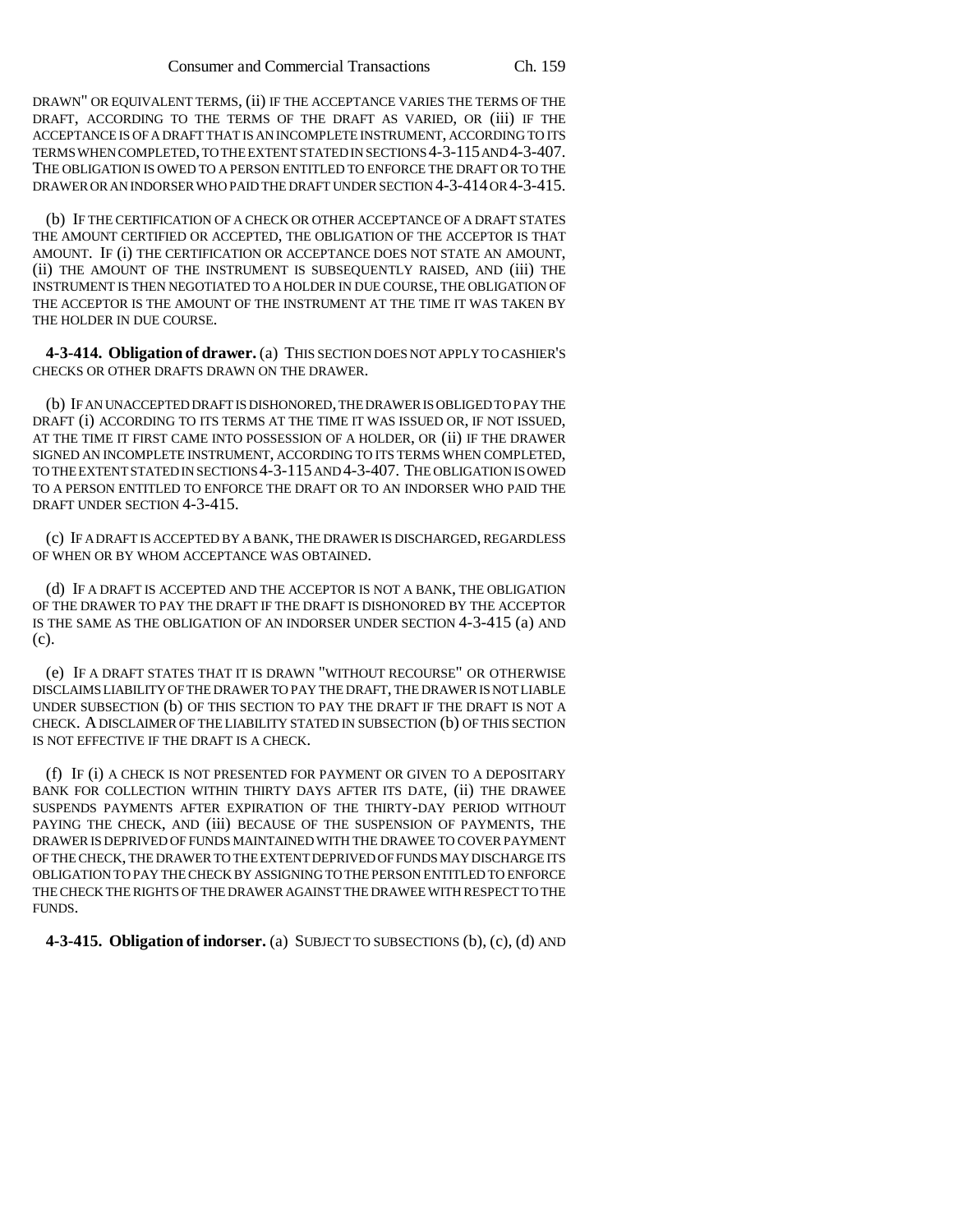(e) OF THIS SECTION AND TO SECTION 4-3-419 (d), IF AN INSTRUMENT IS DISHONORED, AN INDORSER IS OBLIGED TO PAY THE AMOUNT DUE ON THE INSTRUMENT (i) ACCORDING TO THE TERMS OF THE INSTRUMENT AT THE TIME IT WAS INDORSED, OR (ii) IF THE INDORSER INDORSED AN INCOMPLETE INSTRUMENT, ACCORDING TO ITS TERMS WHEN COMPLETED, TO THE EXTENT STATED IN SECTIONS 4-3-115 AND 4-3-407. THE OBLIGATION OF THE INDORSER IS OWED TO A PERSON ENTITLED TO ENFORCE THE INSTRUMENT OR TO A SUBSEQUENT INDORSER WHO PAID THE INSTRUMENT UNDER THIS **SECTION** 

(b) IF AN INDORSEMENT STATES THAT IT IS MADE "WITHOUT RECOURSE" OR OTHERWISE DISCLAIMS LIABILITY OF THE INDORSER, THE INDORSER IS NOT LIABLE UNDER SUBSECTION (a) OF THIS SECTION TO PAY THE INSTRUMENT.

(c) IF NOTICE OF DISHONOR OF AN INSTRUMENT IS REQUIRED BY SECTION 4-3-503 AND NOTICE OF DISHONOR COMPLYING WITH THAT SECTION IS NOT GIVEN TO AN INDORSER, THE LIABILITY OF THE INDORSER UNDER SUBSECTION (a) OF THIS SECTION IS DISCHARGED.

(d) IF A DRAFT IS ACCEPTED BY A BANK AFTER AN INDORSEMENT IS MADE, THE LIABILITY OF THE INDORSER UNDER SUBSECTION (a) OF THIS SECTION IS DISCHARGED.

(e) IF AN INDORSER OF A CHECK IS LIABLE UNDER SUBSECTION (a) OF THIS SECTION AND THE CHECK IS NOT PRESENTED FOR PAYMENT, OR GIVEN TO A DEPOSITARY BANK FOR COLLECTION, WITHIN THIRTY DAYS AFTER THE DAY THE INDORSEMENT WAS MADE, THE LIABILITY OF THE INDORSER UNDER SUBSECTION (a) OF THIS SECTION IS DISCHARGED.

**4-3-416. Transfer warranties.** (a) A PERSON WHO TRANSFERS AN INSTRUMENT FOR CONSIDERATION WARRANTS TO THE TRANSFEREE AND, IF THE TRANSFER IS BY INDORSEMENT, TO ANY SUBSEQUENT TRANSFEREE THAT:

(1) THE WARRANTOR IS A PERSON ENTITLED TO ENFORCE THE INSTRUMENT;

(2) ALL SIGNATURES ON THE INSTRUMENT ARE AUTHENTIC AND AUTHORIZED;

(3) THE INSTRUMENT HAS NOT BEEN ALTERED;

(4) THE INSTRUMENT IS NOT SUBJECT TO A DEFENSE OR CLAIM IN RECOUPMENT OF ANY PARTY WHICH CAN BE ASSERTED AGAINST THE WARRANTOR; AND

(5) THE WARRANTOR HAS NO KNOWLEDGE OF ANY INSOLVENCY PROCEEDING COMMENCED WITH RESPECT TO THE MAKER OR ACCEPTOR OR, IN THE CASE OF AN UNACCEPTED DRAFT, THE DRAWER.

(b) A PERSON TO WHOM THE WARRANTIES UNDER SUBSECTION (a) OF THIS SECTION ARE MADE AND WHO TOOK THE INSTRUMENT IN GOOD FAITH MAY RECOVER FROM THE WARRANTOR AS DAMAGES FOR BREACH OF WARRANTY AN AMOUNT EQUAL TO THE LOSS SUFFERED AS A RESULT OF THE BREACH, BUT NOT MORE THAN THE AMOUNT OF THE INSTRUMENT PLUS EXPENSES AND LOSS OF INTEREST INCURRED AS A RESULT OF THE BREACH.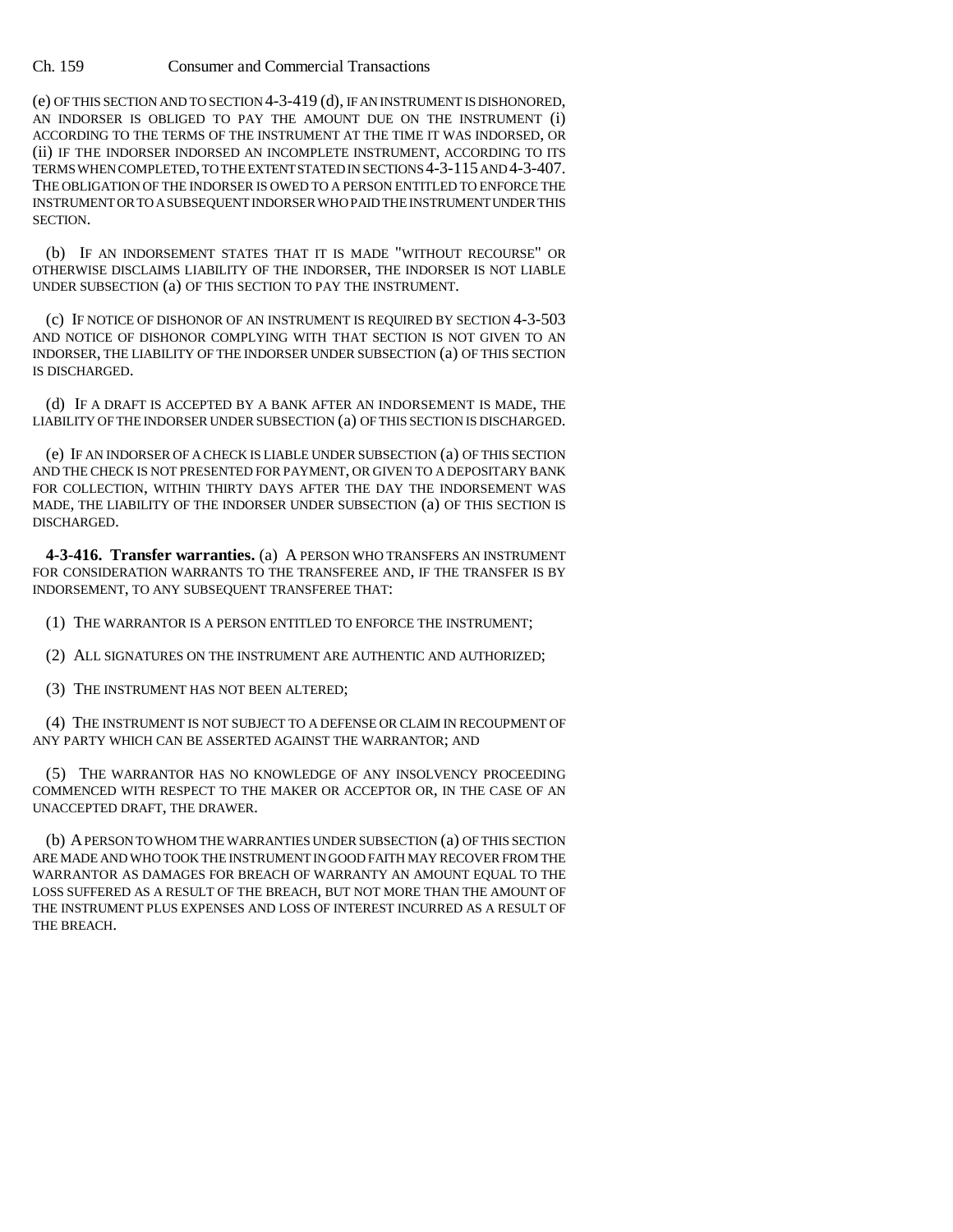(c) THE WARRANTIES STATED IN SUBSECTION (a) OF THIS SECTION CANNOT BE DISCLAIMED WITH RESPECT TO CHECKS. UNLESS NOTICE OF A CLAIM FOR BREACH OF WARRANTY IS GIVEN TO THE WARRANTOR WITHIN THIRTY DAYS AFTER THE CLAIMANT HAS REASON TO KNOW OF THE BREACH AND THE IDENTITY OF THE WARRANTOR, THE LIABILITY OF THE WARRANTOR UNDER SUBSECTION (b) OF THIS SECTION IS DISCHARGED TO THE EXTENT OF ANY LOSS CAUSED BY THE DELAY IN GIVING NOTICE OF THE CLAIM.

(d) A CAUSE OF ACTION FOR BREACH OF WARRANTY UNDER THIS SECTION ACCRUES WHEN THE CLAIMANT HAS REASON TO KNOW OF THE BREACH.

**4-3-417. Presentment warranties.** (a) IF AN UNACCEPTED DRAFT IS PRESENTED TO THE DRAWEE OR PAYMENT OR ACCEPTANCE AND THE DRAWEE PAYS OR ACCEPTS THE DRAFT, (i) THE PERSON OBTAINING PAYMENT OR ACCEPTANCE, AT THE TIME OF PRESENTMENT, AND (ii) A PREVIOUS TRANSFEROR OF THE DRAFT, AT THE TIME OF TRANSFER, WARRANT TO THE DRAWEE MAKING PAYMENT OR ACCEPTING THE DRAFT IN GOOD FAITH THAT:

(1) THE WARRANTOR IS, OR WAS, AT THE TIME THE WARRANTOR TRANSFERRED THE DRAFT, A PERSON ENTITLED TO ENFORCE THE DRAFT OR AUTHORIZED TO OBTAIN PAYMENT OR ACCEPTANCE OF THE DRAFT ON BEHALF OF A PERSON ENTITLED TO ENFORCE THE DRAFT;

(2) THE DRAFT HAS NOT BEEN ALTERED; AND

(3) THE WARRANTOR HAS NO KNOWLEDGE THAT THE SIGNATURE OF THE DRAWER OF THE DRAFT IS UNAUTHORIZED.

(b) A DRAWEE MAKING PAYMENT MAY RECOVER FROM ANY WARRANTOR DAMAGES FOR BREACH OF WARRANTY EQUAL TO THE AMOUNT PAID BY THE DRAWEE LESS THE AMOUNT THE DRAWEE RECEIVED OR IS ENTITLED TO RECEIVE FROM THE DRAWER BECAUSE OF THE PAYMENT. IN ADDITION, THE DRAWEE IS ENTITLED TO COMPENSATION FOR EXPENSES AND LOSS OF INTEREST RESULTING FROM THE BREACH. THE RIGHT OF THE DRAWEE TO RECOVER DAMAGES UNDER THIS SUBSECTION IS NOT AFFECTED BY ANY FAILURE OF THE DRAWEE TO EXERCISE ORDINARY CARE IN MAKING PAYMENT. IF THE DRAWEE ACCEPTS THE DRAFT, BREACH OF WARRANTY IS A DEFENSE TO THE OBLIGATION OF THE ACCEPTOR. IF THE ACCEPTOR MAKES PAYMENT WITH RESPECT TO THE DRAFT, THE ACCEPTOR IS ENTITLED TO RECOVER FROM ANY WARRANTOR FOR BREACH OF WARRANTY THE AMOUNTS STATED IN THIS SUBSECTION (b).

(c) IF A DRAWEE ASSERTS A CLAIM FOR BREACH OF WARRANTY UNDER SUBSECTION (a) OF THIS SECTION BASED ON AN UNAUTHORIZED INDORSEMENT OF THE DRAFT OR AN ALTERATION OF THE DRAFT, THE WARRANTOR MAY DEFEND BY PROVING THAT THE INDORSEMENT IS EFFECTIVE UNDER SECTION 4-3-404 OR 4-3-405 OR THE DRAWER IS PRECLUDED UNDER SECTION 4-3-406 OR 4-4-406 FROM ASSERTING AGAINST THE DRAWEE THE UNAUTHORIZED INDORSEMENT OR ALTERATION.

(d) IF (i) A DISHONORED DRAFT IS PRESENTED FOR PAYMENT TO THE DRAWER OR AN INDORSER OR (ii) ANY OTHER INSTRUMENT IS PRESENTED FOR PAYMENT TO A PARTY OBLIGED TO PAY THE INSTRUMENT, AND (iii) PAYMENT IS RECEIVED, THE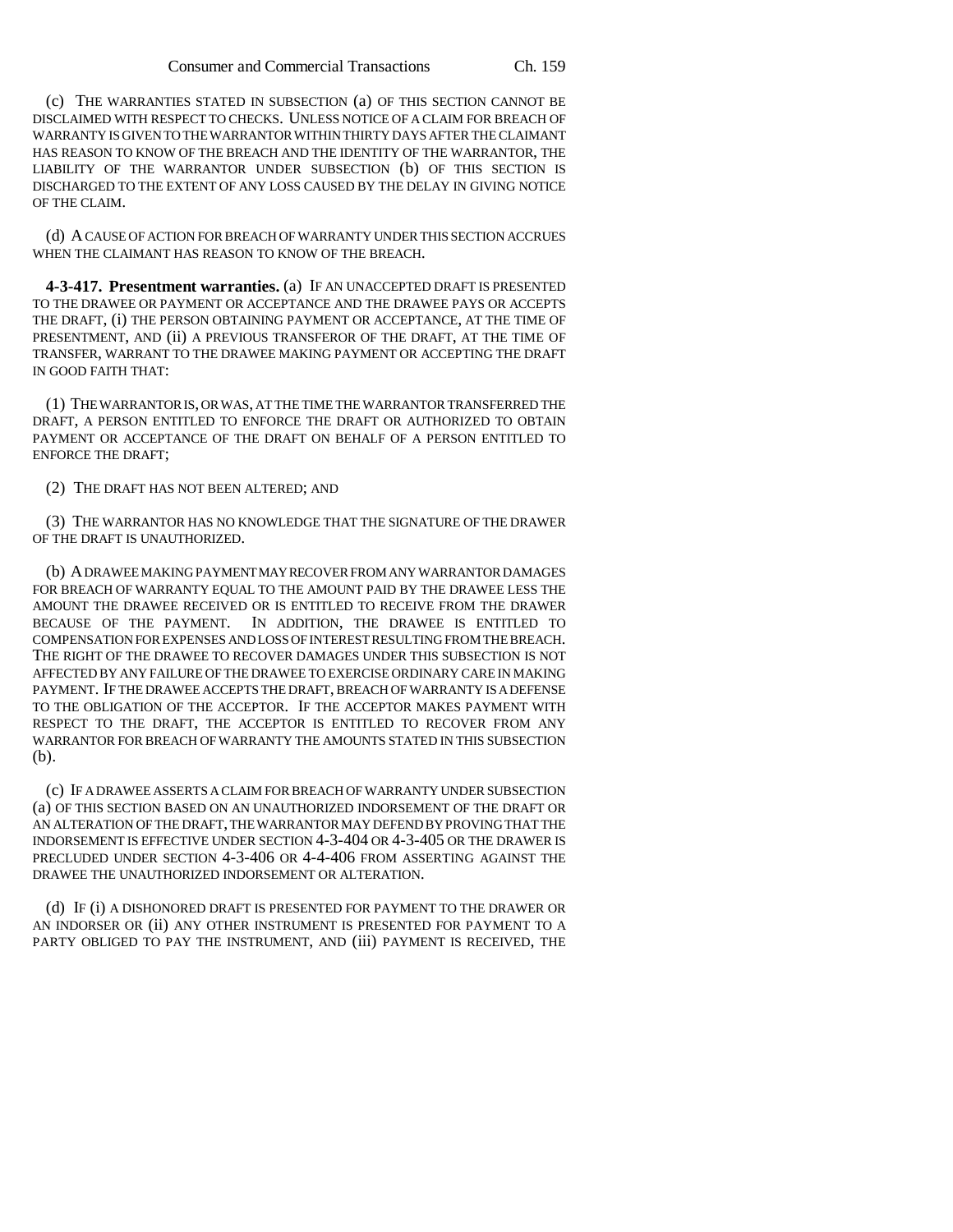FOLLOWING RULES APPLY:

(1) THE PERSON OBTAINING PAYMENT AND A PRIOR TRANSFEROR OF THE INSTRUMENT WARRANT TO THE PERSON MAKING PAYMENT IN GOOD FAITH THAT THE WARRANTOR IS, OR WAS, AT THE TIME THE WARRANTOR TRANSFERRED THE INSTRUMENT, A PERSON ENTITLED TO ENFORCE THE INSTRUMENT OR AUTHORIZED TO OBTAIN PAYMENT ON BEHALF OF A PERSON ENTITLED TO ENFORCE THE INSTRUMENT.

(2) THE PERSON MAKING PAYMENT MAY RECOVER FROM ANY WARRANTOR FOR BREACH OF WARRANTY AN AMOUNT EQUAL TO THE AMOUNT PAID PLUS EXPENSES AND LOSS OF INTEREST RESULTING FROM THE BREACH.

(e) THE WARRANTIES STATED IN SUBSECTIONS (a) AND (d) OF THIS SECTION CANNOT BE DISCLAIMED WITH RESPECT TO CHECKS. UNLESS NOTICE OF A CLAIM FOR BREACH OF WARRANTY IS GIVEN TO THE WARRANTOR WITHIN THIRTY DAYS AFTER THE CLAIMANT HAS REASON TO KNOW OF THE BREACH AND THE IDENTITY OF THE WARRANTOR, THE LIABILITY OF THE WARRANTOR UNDER SUBSECTION (b) OR (d) OF THIS SECTION IS DISCHARGED TO THE EXTENT OF ANY LOSS CAUSED BY THE DELAY IN GIVING NOTICE OF THE CLAIM.

(f) A CAUSE OF ACTION FOR BREACH OF WARRANTY UNDER THIS SECTION ACCRUES WHEN THE CLAIMANT HAS REASON TO KNOW OF THE BREACH.

**4-3-418. Payment or acceptance by mistake.** (a) EXCEPT AS PROVIDED IN SUBSECTION (c) OF THIS SECTION, IF THE DRAWEE OF A DRAFT PAYS OR ACCEPTS THE DRAFT AND THE DRAWEE ACTED ON THE MISTAKEN BELIEF THAT (i) PAYMENT OF THE DRAFT HAD NOT BEEN STOPPED PURSUANT TO SECTION 4-4-403 OR (ii) THE SIGNATURE OF THE DRAWER OF THE DRAFT WAS AUTHORIZED, THE DRAWEE MAY RECOVER THE AMOUNT OF THE DRAFT FROM THE PERSON TO WHOM OR FOR WHOSE BENEFIT PAYMENT WAS MADE OR, IN THE CASE OF ACCEPTANCE, MAY REVOKE THE ACCEPTANCE. RIGHTS OF THE DRAWEE UNDER THIS SUBSECTION ARE NOT AFFECTED BY FAILURE OF THE DRAWEE TO EXERCISE ORDINARY CARE IN PAYING OR ACCEPTING THE DRAFT.

(b) EXCEPT AS PROVIDED IN SUBSECTION (c) OF THIS SECTION, IF AN INSTRUMENT HAS BEEN PAID OR ACCEPTED BY MISTAKE AND THE CASE IS NOT COVERED BY SUBSECTION (a) OF THIS SECTION, THE PERSON PAYING OR ACCEPTING MAY, TO THE EXTENT PERMITTED BY THE LAW GOVERNING MISTAKE AND RESTITUTION, (i) RECOVER THE PAYMENT FROM THE PERSON TO WHOM OR FOR WHOSE BENEFIT PAYMENT WAS MADE OR (ii) IN THE CASE OF ACCEPTANCE, MAY REVOKE THE ACCEPTANCE.

(c) THE REMEDIES PROVIDED BY SUBSECTION (a) OR (b) OF THIS SECTION MAY NOT BE ASSERTED AGAINST A PERSON WHO TOOK THE INSTRUMENT IN GOOD FAITH AND FOR VALUE OR WHO IN GOOD FAITH CHANGED POSITION IN RELIANCE ON THE PAYMENT OR ACCEPTANCE. THIS SUBSECTION DOES NOT LIMIT REMEDIES PROVIDED BY SECTION 4-3-417 OR 4-4-407.

(d) NOTWITHSTANDING SECTION 4-4-215, IF AN INSTRUMENT IS PAID OR ACCEPTED BY MISTAKE AND THE PAYOR OR ACCEPTOR RECOVERS PAYMENT OR REVOKES ACCEPTANCE UNDER SUBSECTION (a) OR (b) OF THIS SECTION, THE INSTRUMENT IS DEEMED NOT TO HAVE BEEN PAID OR ACCEPTED AND IS TREATED AS DISHONORED, AND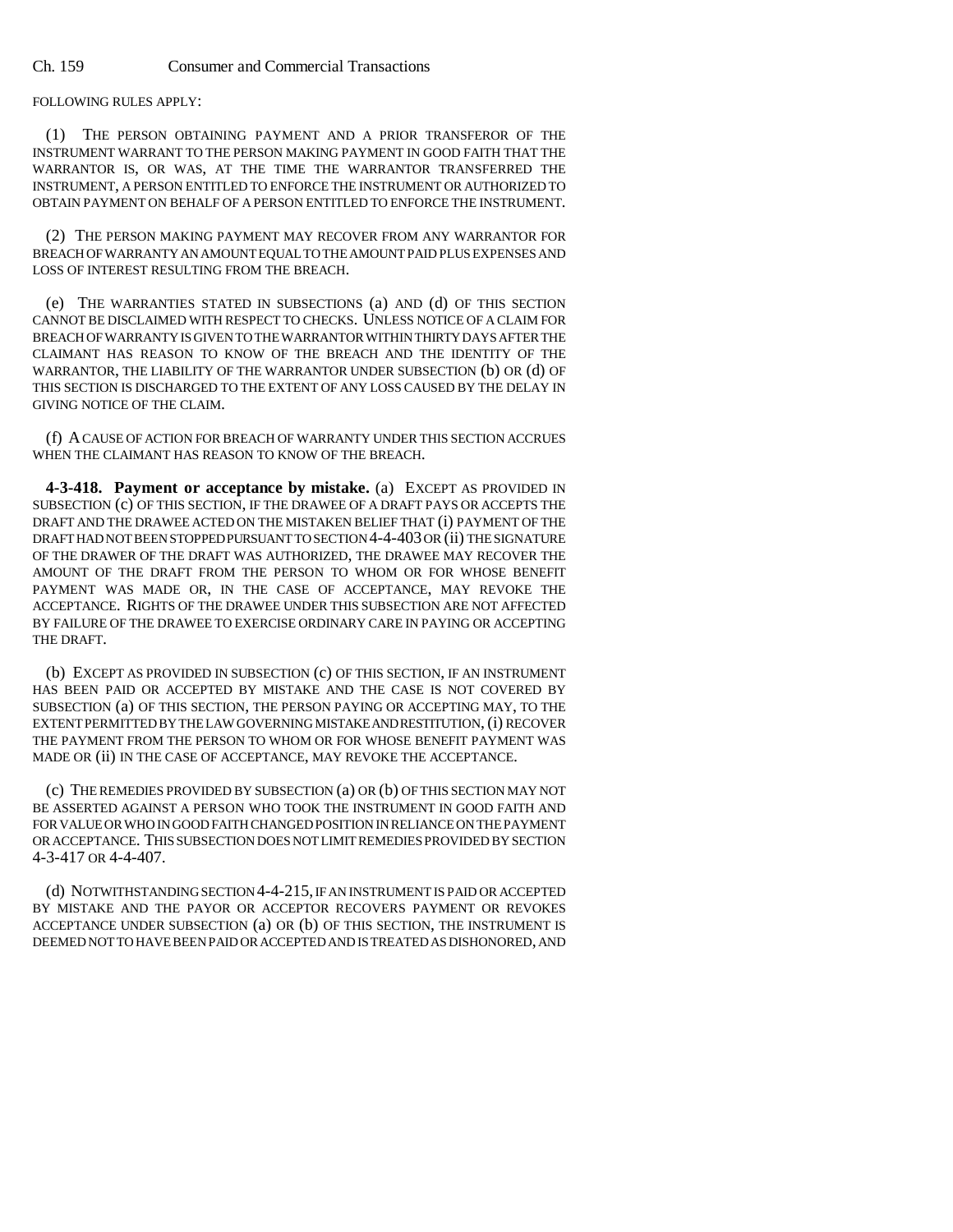THE PERSON FROM WHOM PAYMENT IS RECOVERED HAS RIGHTS AS A PERSON ENTITLED TO ENFORCE THE DISHONORED INSTRUMENT.

**4-3-419. Instruments signed for accommodation.** (a) IF AN INSTRUMENT IS ISSUED FOR VALUE GIVEN FOR THE BENEFIT OF A PARTY TO THE INSTRUMENT ("ACCOMMODATED PARTY") AND ANOTHER PARTY TO THE INSTRUMENT ("ACCOMMODATION PARTY") SIGNS THE INSTRUMENT FOR THE PURPOSE OF INCURRING LIABILITY ON THE INSTRUMENT WITHOUT BEING A DIRECT BENEFICIARY OF THE VALUE GIVEN FOR THE INSTRUMENT, THE INSTRUMENT IS SIGNED BY THE ACCOMMODATION PARTY "FOR ACCOMMODATION."

(b) AN ACCOMMODATION PARTY MAY SIGN THE INSTRUMENT AS MAKER, DRAWER, ACCEPTOR, OR INDORSER AND, SUBJECT TO SUBSECTION (d) OF THIS SECTION, IS OBLIGED TO PAY THE INSTRUMENT IN THE CAPACITY IN WHICH THE ACCOMMODATION PARTY SIGNS. THE OBLIGATION OF AN ACCOMMODATION PARTY MAY BE ENFORCED NOTWITHSTANDING ANY STATUTE OF FRAUDS AND WHETHER OR NOT THE ACCOMMODATION PARTY RECEIVES CONSIDERATION FOR THE ACCOMMODATION.

(c) A PERSON SIGNING AN INSTRUMENT IS PRESUMED TO BE AN ACCOMMODATION PARTY AND THERE IS NOTICE THAT THE INSTRUMENT IS SIGNED FOR ACCOMMODATION IF THE SIGNATURE IS AN ANOMALOUS INDORSEMENT OR IS ACCOMPANIED BY WORDS INDICATING THAT THE SIGNER IS ACTING AS SURETY OR GUARANTOR WITH RESPECT TO THE OBLIGATION OF ANOTHER PARTY TO THE INSTRUMENT. EXCEPT AS PROVIDED IN SECTION 4-3-605, THE OBLIGATION OF AN ACCOMMODATION PARTY TO PAY THE INSTRUMENT IS NOT AFFECTED BY THE FACT THAT THE PERSON ENFORCING THE OBLIGATION HAD NOTICE WHEN THE INSTRUMENT WAS TAKEN BY THAT PERSON THAT THE ACCOMMODATION PARTY SIGNED THE INSTRUMENT FOR ACCOMMODATION.

(d) IF THE SIGNATURE OF A PARTY TO AN INSTRUMENT IS ACCOMPANIED BY WORDS INDICATING UNAMBIGUOUSLY THAT THE PARTY IS GUARANTEEING COLLECTION RATHER THAN PAYMENT OF THE OBLIGATION OF ANOTHER PARTY TO THE INSTRUMENT, THE SIGNER IS OBLIGED TO PAY THE AMOUNT DUE ON THE INSTRUMENT TO A PERSON ENTITLED TO ENFORCE THE INSTRUMENT ONLY IF (i) EXECUTION OF JUDGMENT AGAINST THE OTHER PARTY HAS BEEN RETURNED UNSATISFIED, (ii) THE OTHER PARTY IS INSOLVENT OR IN AN INSOLVENCY PROCEEDING, (iii) THE OTHER PARTY CANNOT BE SERVED WITH PROCESS, OR (iv) IT IS OTHERWISE APPARENT THAT PAYMENT CANNOT BE OBTAINED FROM THE OTHER PARTY.

(e) AN ACCOMMODATION PARTY WHO PAYS THE INSTRUMENT IS ENTITLED TO REIMBURSEMENT FROM THE ACCOMMODATED PARTY AND IS ENTITLED TO ENFORCE THE INSTRUMENT AGAINST THE ACCOMMODATED PARTY. AN ACCOMMODATED PARTY WHO PAYS THE INSTRUMENT HAS NO RIGHT OF RECOURSE AGAINST, AND IS NOT ENTITLED TO CONTRIBUTION FROM, AN ACCOMMODATION PARTY.

**4-3-420. Conversion of instrument.** (a) THE LAW APPLICABLE TO CONVERSION OF PERSONAL PROPERTY APPLIES TO INSTRUMENTS. AN INSTRUMENT IS ALSO CONVERTED IF IT IS TAKEN BY TRANSFER, OTHER THAN A NEGOTIATION, FROM A PERSON NOT ENTITLED TO ENFORCE THE INSTRUMENT OR A BANK MAKES OR OBTAINS PAYMENT WITH RESPECT TO THE INSTRUMENT FOR A PERSON NOT ENTITLED TO ENFORCE THE INSTRUMENT OR RECEIVE PAYMENT. AN ACTION FOR CONVERSION OF AN INSTRUMENT MAY NOT BE BROUGHT BY (i) THE ISSUER OR ACCEPTOR OF THE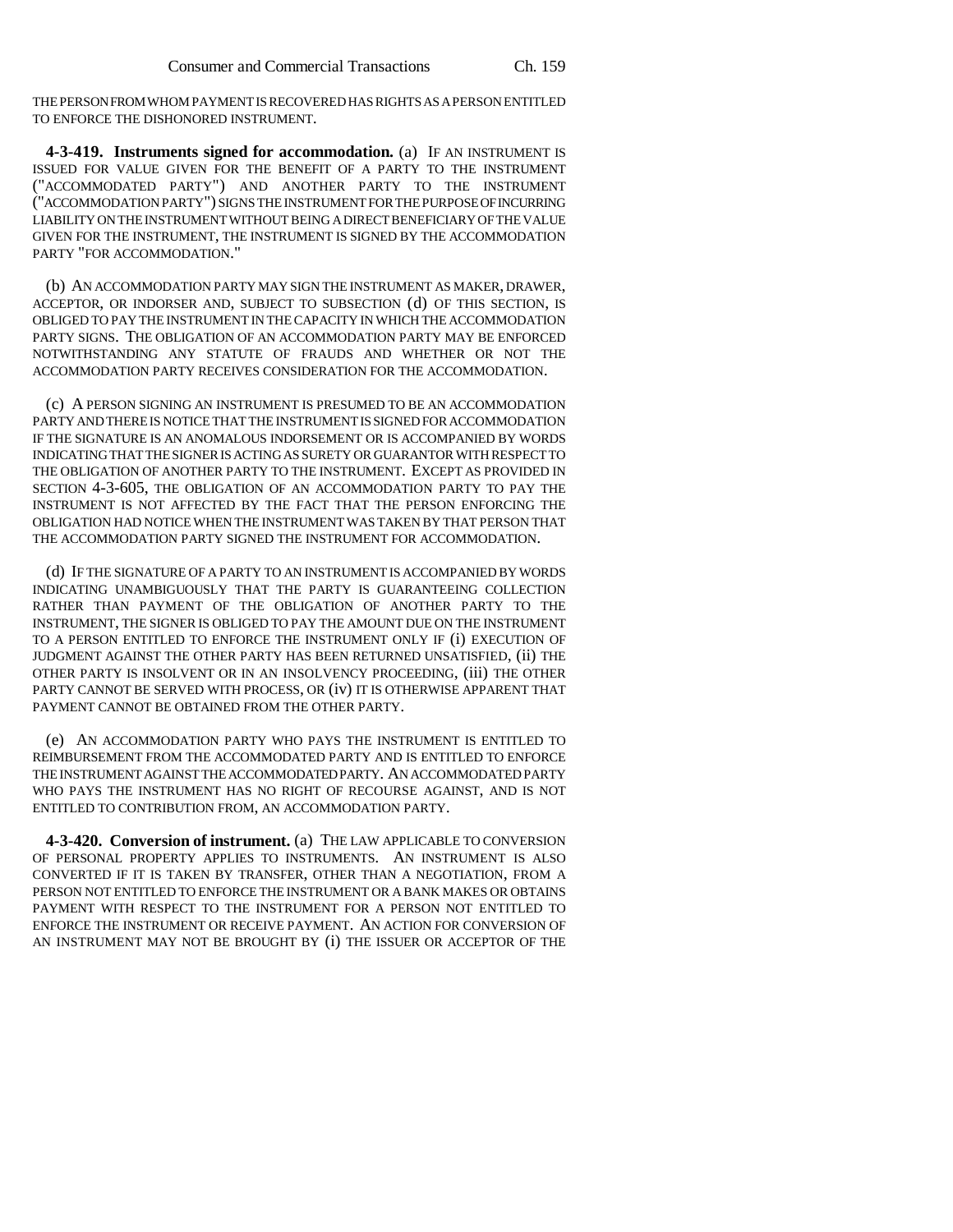INSTRUMENT OR (ii) A PAYEE OR INDORSEE WHO DID NOT RECEIVE DELIVERY OF THE INSTRUMENT EITHER DIRECTLY OR THROUGH DELIVERY TO AN AGENT OR A CO-PAYEE.

(b) IN AN ACTION UNDER SUBSECTION (a) OF THIS SECTION, THE MEASURE OF LIABILITY IS PRESUMED TO BE THE AMOUNT PAYABLE ON THE INSTRUMENT, BUT RECOVERY MAY NOT EXCEED THE AMOUNT OF THE PLAINTIFF'S INTEREST IN THE INSTRUMENT.

(c) A REPRESENTATIVE, OTHER THAN A DEPOSITARY BANK, WHO HAS IN GOOD FAITH DEALT WITH AN INSTRUMENT OR ITS PROCEEDS ON BEHALF OF ONE WHO WAS NOT THE PERSON ENTITLED TO ENFORCE THE INSTRUMENT IS NOT LIABLE IN CONVERSION TO THAT PERSON BEYOND THE AMOUNT OF ANY PROCEEDS THAT IT HAS NOT PAID OUT.

#### PART 5 DISHONOR

**4-3-501. Presentment.** (a) "PRESENTMENT" MEANS A DEMAND MADE BY OR ON BEHALF OF A PERSON ENTITLED TO ENFORCE AN INSTRUMENT (i) TO PAY THE INSTRUMENT MADE TO THE DRAWEE OR A PARTY OBLIGED TO PAY THE INSTRUMENT OR, IN THE CASE OF A NOTE OR ACCEPTED DRAFT PAYABLE AT A BANK, TO THE BANK, OR (ii) TO ACCEPT A DRAFT MADE TO THE DRAWEE.

(b) THE FOLLOWING RULES ARE SUBJECT TO ARTICLE 4 OF THIS TITLE, AGREEMENT OF THE PARTIES, AND CLEARING-HOUSE RULES AND THE LIKE:

(1) PRESENTMENT MAY BE MADE AT THE PLACE OF PAYMENT OF THE INSTRUMENT AND MUST BE MADE AT THE PLACE OF PAYMENT IF THE INSTRUMENT IS PAYABLE AT A BANK IN THE UNITED STATES; MAY BE MADE BY ANY COMMERCIALLY REASONABLE MEANS, INCLUDING AN ORAL, WRITTEN, OR ELECTRONIC COMMUNICATION; IS EFFECTIVE WHEN THE DEMAND FOR PAYMENT OR ACCEPTANCE IS RECEIVED BY THE PERSON TO WHOM PRESENTMENT IS MADE; AND IS EFFECTIVE IF MADE TO ANY ONE OF TWO OR MORE MAKERS, ACCEPTORS, DRAWEES, OR OTHER PAYORS.

(2) UPON DEMAND OF THE PERSON TO WHOM PRESENTMENT IS MADE, THE PERSON MAKING PRESENTMENT MUST (i) EXHIBIT THE INSTRUMENT, (ii) GIVE REASONABLE IDENTIFICATION AND, IF PRESENTMENT IS MADE ON BEHALF OF ANOTHER PERSON, REASONABLE EVIDENCE OF AUTHORITY TO DO SO, AND (iii) SIGN A RECEIPT ON THE INSTRUMENT FOR ANY PAYMENT MADE OR SURRENDER THE INSTRUMENT IF FULL PAYMENT IS MADE.

(3) WITHOUT DISHONORING THE INSTRUMENT, THE PARTY TO WHOM PRESENTMENT IS MADE MAY (i) RETURN THE INSTRUMENT FOR LACK OF A NECESSARY INDORSEMENT, OR (ii) REFUSE PAYMENT OR ACCEPTANCE FOR FAILURE OF THE PRESENTMENT TO COMPLY WITH THE TERMS OF THE INSTRUMENT, AN AGREEMENT OF THE PARTIES, OR OTHER APPLICABLE LAW OR RULE.

(4) THE PARTY TO WHOM PRESENTMENT IS MADE MAY TREAT PRESENTMENT AS OCCURRING ON THE NEXT BUSINESS DAY AFTER THE DAY OF PRESENTMENT IF THE PARTY TO WHOM PRESENTMENT IS MADE HAS ESTABLISHED A CUT-OFF HOUR NOT EARLIER THAN 2 P.M. FOR THE RECEIPT AND PROCESSING OF INSTRUMENTS PRESENTED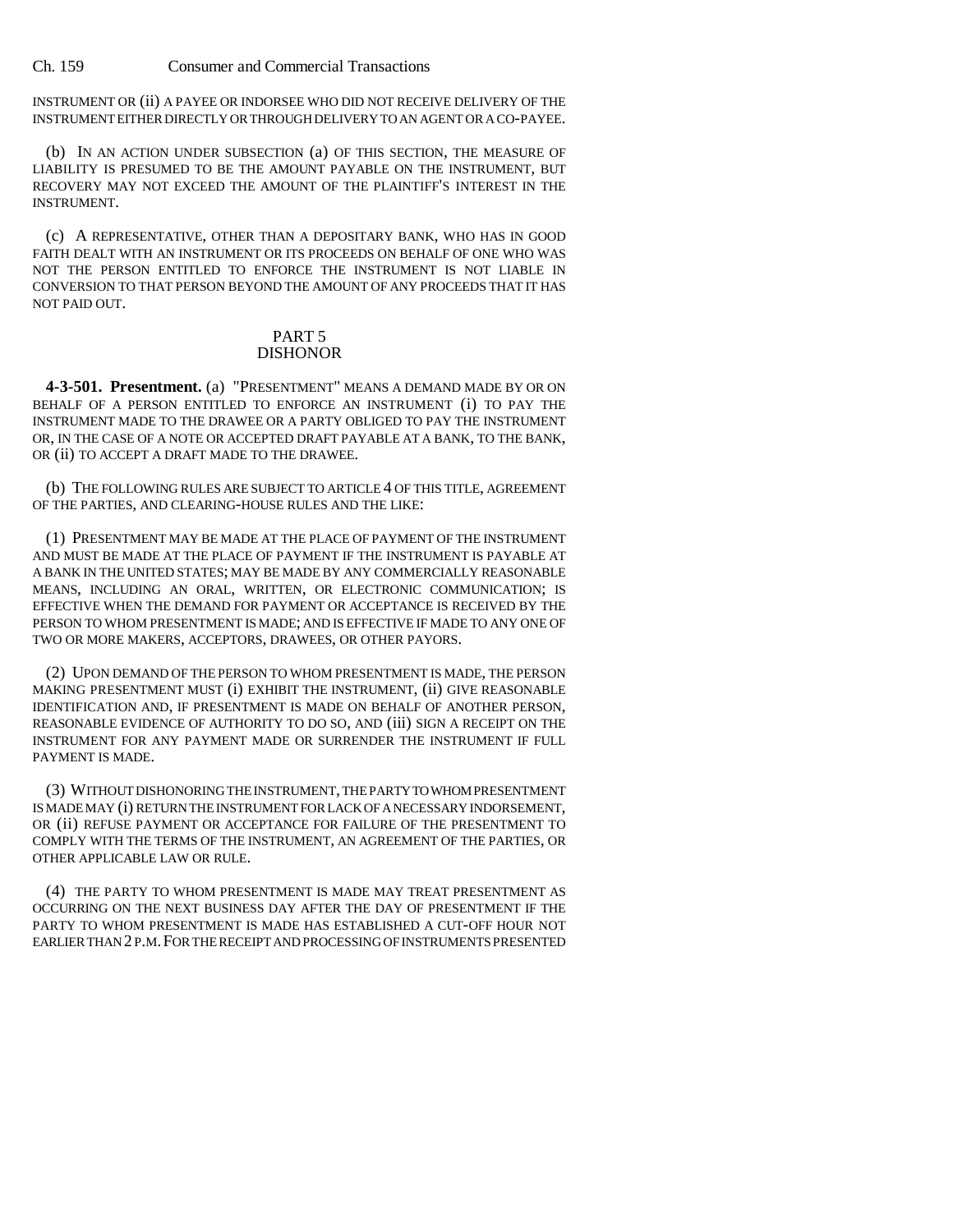FOR PAYMENT OR ACCEPTANCE AND PRESENTMENT IS MADE AFTER THE CUT-OFF HOUR.

**4-3-502. Dishonor.** (a) DISHONOR OF A NOTE IS GOVERNED BY THE FOLLOWING RULES:

(1) IF THE NOTE IS PAYABLE ON DEMAND, THE NOTE IS DISHONORED IF PRESENTMENT IS DULY MADE TO THE MAKER AND THE NOTE IS NOT PAID ON THE DAY OF PRESENTMENT.

(2) IF THE NOTE IS NOT PAYABLE ON DEMAND AND IS PAYABLE AT OR THROUGH A BANK OR THE TERMS OF THE NOTE REQUIRE PRESENTMENT, THE NOTE IS DISHONORED IF PRESENTMENT IS DULY MADE AND THE NOTE IS NOT PAID ON THE DAY IT BECOMES PAYABLE OR THE DAY OF PRESENTMENT, WHICHEVER IS LATER.

(3) IF THE NOTE IS NOT PAYABLE ON DEMAND AND PARAGRAPH (2) OF THIS SUBSECTION (a) DOES NOT APPLY, THE NOTE IS DISHONORED IF IT IS NOT PAID ON THE DAY IT BECOMES PAYABLE.

(b) DISHONOR OF AN UNACCEPTED DRAFT OTHER THAN A DOCUMENTARY DRAFT IS GOVERNED BY THE FOLLOWING RULES:

(1) IF A CHECK IS DULY PRESENTED FOR PAYMENT TO THE PAYOR BANK OTHERWISE THAN FOR IMMEDIATE PAYMENT OVER THE COUNTER, THE CHECK IS DISHONORED IF THE PAYOR BANK MAKES TIMELY RETURN OF THE CHECK OR SENDS TIMELY NOTICE OF DISHONOR OR NONPAYMENT UNDER SECTION 4-4-301 OR 4-4-302, OR BECOMES ACCOUNTABLE FOR THE AMOUNT OF THE CHECK UNDER SECTION 4-4-302.

(2) IF A DRAFT IS PAYABLE ON DEMAND AND PARAGRAPH (1) OF THIS SUBSECTION (b) DOES NOT APPLY, THE DRAFT IS DISHONORED IF PRESENTMENT FOR PAYMENT IS DULY MADE TO THE DRAWEE AND THE DRAFT IS NOT PAID ON THE DAY OF PRESENTMENT.

(3) IF A DRAFT IS PAYABLE ON A DATE STATED IN THE DRAFT, THE DRAFT IS DISHONORED IF (i) PRESENTMENT FOR PAYMENT IS DULY MADE TO THE DRAWEE AND PAYMENT IS NOT MADE ON THE DAY THE DRAFT BECOMES PAYABLE OR THE DAY OF PRESENTMENT, WHICHEVER IS LATER, OR (ii) PRESENTMENT FOR ACCEPTANCE IS DULY MADE BEFORE THE DAY THE DRAFT BECOMES PAYABLE AND THE DRAFT IS NOT ACCEPTED ON THE DAY OF PRESENTMENT.

(4) IF A DRAFT IS PAYABLE ON ELAPSE OF A PERIOD OF TIME AFTER SIGHT OR ACCEPTANCE, THE DRAFT IS DISHONORED IF PRESENTMENT FOR ACCEPTANCE IS DULY MADE AND THE DRAFT IS NOT ACCEPTED ON THE DAY OF PRESENTMENT.

(c) DISHONOR OF AN UNACCEPTED DOCUMENTARY DRAFT OCCURS ACCORDING TO THE RULES STATED IN SUBSECTION (b) (2), (3), AND (4) OF THIS SECTION, EXCEPT THAT PAYMENT OR ACCEPTANCE MAY BE DELAYED WITHOUT DISHONOR UNTIL NO LATER THAN THE CLOSE OF THE THIRD BUSINESS DAY OF THE DRAWEE FOLLOWING THE DAY ON WHICH PAYMENT OR ACCEPTANCE IS REQUIRED BY THOSE PARAGRAPHS.

(d) DISHONOR OF AN ACCEPTED DRAFT IS GOVERNED BY THE FOLLOWING RULES: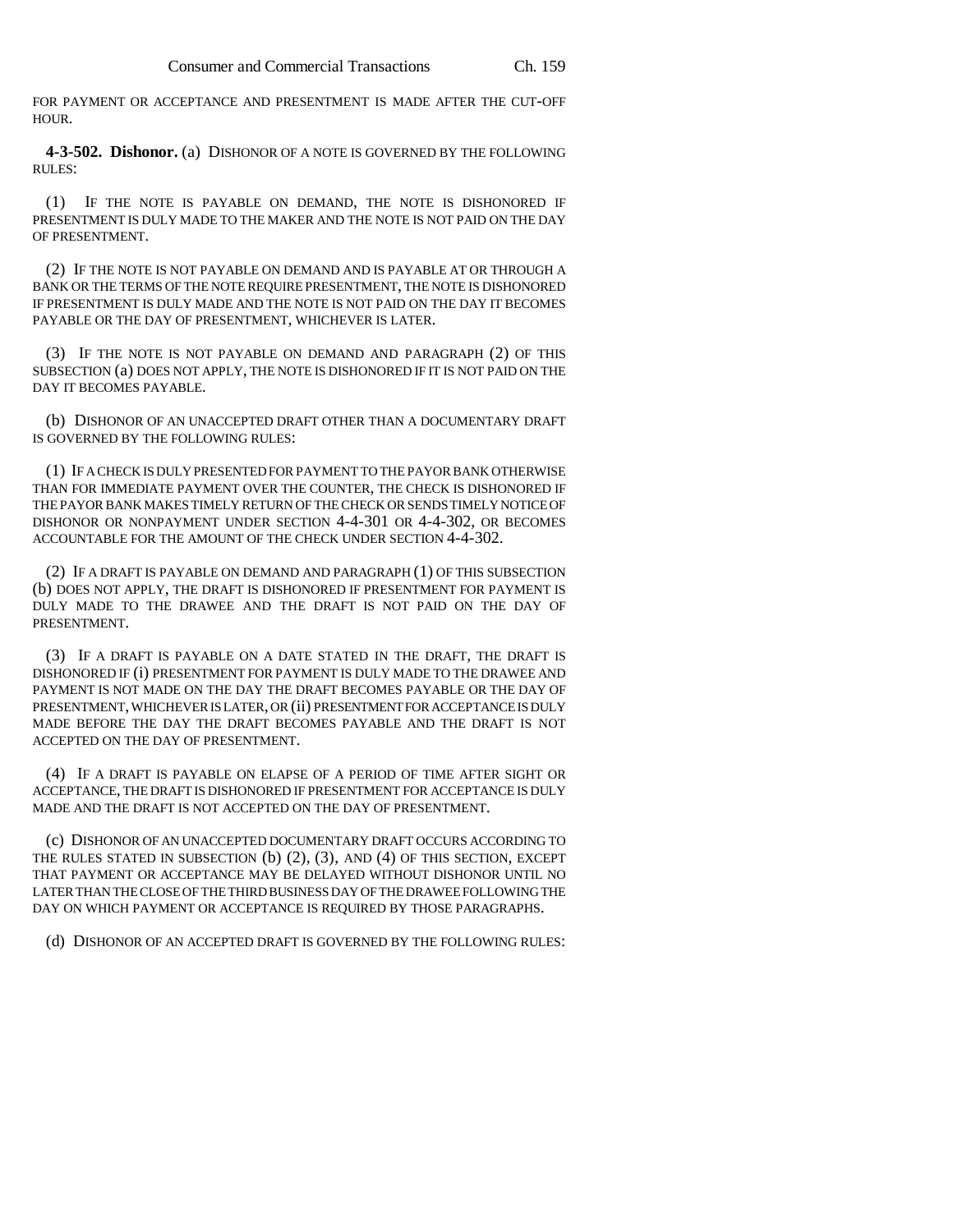(1) IF THE DRAFT IS PAYABLE ON DEMAND, THE DRAFT IS DISHONORED IF PRESENTMENT FOR PAYMENT IS DULY MADE TO THE ACCEPTOR AND THE DRAFT IS NOT PAID ON THE DAY OF PRESENTMENT.

(2) IF THE DRAFT IS NOT PAYABLE ON DEMAND, THE DRAFT IS DISHONORED IF PRESENTMENT FOR PAYMENT IS DULY MADE TO THE ACCEPTOR AND PAYMENT IS NOT MADE ON THE DAY IT BECOMES PAYABLE OR THE DAY OF PRESENTMENT, WHICHEVER IS LATER.

(e) IN ANY CASE IN WHICH PRESENTMENT IS OTHERWISE REQUIRED FOR DISHONOR UNDER THIS SECTION AND PRESENTMENT IS EXCUSED UNDER SECTION 4-3-504, DISHONOR OCCURS WITHOUT PRESENTMENT IF THE INSTRUMENT IS NOT DULY ACCEPTED OR PAID.

(f) IF A DRAFT IS DISHONORED BECAUSE TIMELY ACCEPTANCE OF THE DRAFT WAS NOT MADE AND THE PERSON ENTITLED TO DEMAND ACCEPTANCE CONSENTS TO A LATE ACCEPTANCE, FROM THE TIME OF ACCEPTANCE THE DRAFT IS TREATED AS NEVER HAVING BEEN DISHONORED.

**4-3-503. Notice of dishonor.** (a) THE OBLIGATION OF AN INDORSER STATED IN SECTION 4-3-415 (a) AND THE OBLIGATION OF A DRAWER STATED IN SECTION 4-3-414 (d) MAY NOT BE ENFORCED UNLESS (i) THE INDORSER OR DRAWER IS GIVEN NOTICE OF DISHONOR OF THE INSTRUMENT COMPLYING WITH THIS SECTION OR (ii) NOTICE OF DISHONOR IS EXCUSED UNDER SECTION 4-3-504 (b).

(b) NOTICE OF DISHONOR MAY BE GIVEN BY ANY PERSON; MAY BE GIVEN BY ANY COMMERCIALLY REASONABLE MEANS, INCLUDING AN ORAL, WRITTEN, OR ELECTRONIC COMMUNICATION; AND IS SUFFICIENT IF IT REASONABLY IDENTIFIES THE INSTRUMENT AND INDICATES THAT THE INSTRUMENT HAS BEEN DISHONORED OR HAS NOT BEEN PAID OR ACCEPTED. RETURN OF AN INSTRUMENT GIVEN TO A BANK FOR COLLECTION IS SUFFICIENT NOTICE OF DISHONOR.

(c) SUBJECT TO SECTION 4-3-504 (c), WITH RESPECT TO AN INSTRUMENT TAKEN FOR COLLECTION BY A COLLECTING BANK, NOTICE OF DISHONOR MUST BE GIVEN (i) BY THE BANK BEFORE MIDNIGHT OF THE NEXT BANKING DAY FOLLOWING THE BANKING DAY ON WHICH THE BANK RECEIVES NOTICE OF DISHONOR OF THE INSTRUMENT, OR (ii) BY ANY OTHER PERSON WITHIN THIRTY DAYS FOLLOWING THE DAY ON WHICH THE PERSON RECEIVES NOTICE OF DISHONOR. WITH RESPECT TO ANY OTHER INSTRUMENT, NOTICE OF DISHONOR MUST BE GIVEN WITHIN THIRTY DAYS FOLLOWING THE DAY ON WHICH DISHONOR OCCURS.

**4-3-504. Excused presentment and notice of dishonor.** (a) PRESENTMENT FOR PAYMENT OR ACCEPTANCE OF AN INSTRUMENT IS EXCUSED IF (i) THE PERSON ENTITLED TO PRESENT THE INSTRUMENT CANNOT WITH REASONABLE DILIGENCE MAKE PRESENTMENT, (ii) THE MAKER OR ACCEPTOR HAS OBLIGATION TO PAY THE INSTRUMENT OR IS DEAD OR IN INSOLVENCY PROCEEDINGS, (iii) BY THE TERMS OF THE INSTRUMENT PRESENTMENT IS NOT NECESSARY TO ENFORCE THE OBLIGATION OF INDORSERS OR THE DRAWER, (iv) THE DRAWER OR INDORSER WHOSE OBLIGATION IS BEING ENFORCED HAS WAIVED PRESENTMENT OR OTHERWISE HAS NO REASON TO EXPECT OR RIGHT TO REQUIRE THAT THE INSTRUMENT BE PAID OR ACCEPTED, OR (v) THE DRAWER INSTRUCTED THE DRAWEE NOT TO PAY OR ACCEPT THE DRAFT OR THE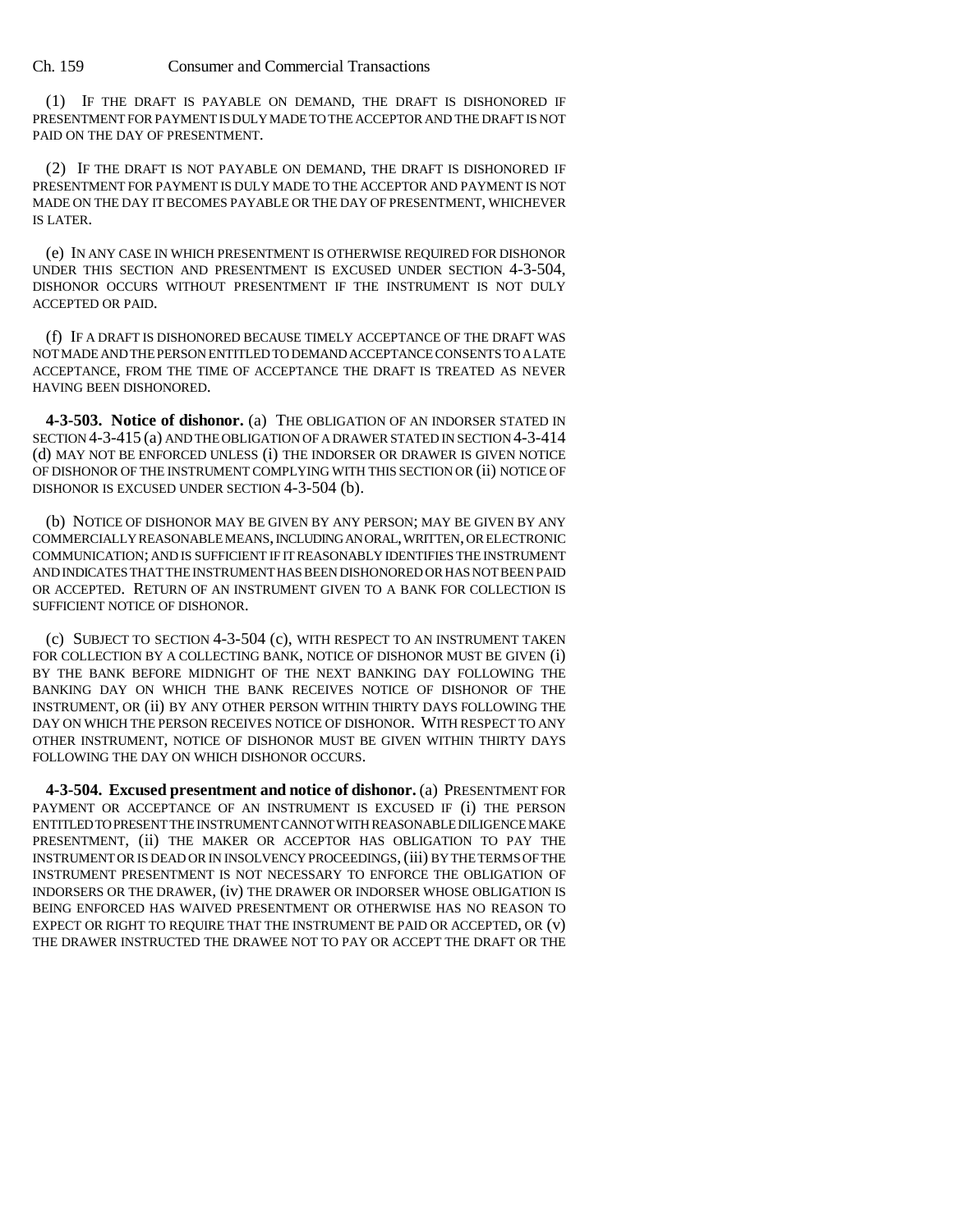DRAWEE WAS NOT OBLIGATED TO THE DRAWER TO PAY THE DRAFT.

(b) NOTICE OF DISHONOR IS EXCUSED IF (i) BY THE TERMS OF THE INSTRUMENT NOTICE OF DISHONOR IS NOT NECESSARY TO ENFORCE THE OBLIGATION OF A PARTY TO PAY THE INSTRUMENT, OR (ii) THE PARTY WHOSE OBLIGATION IS BEING ENFORCED WAIVED NOTICE OF DISHONOR. A WAIVER OF PRESENTMENT IS ALSO A WAIVER OF NOTICE OF DISHONOR.

(c) DELAY IN GIVING NOTICE OF DISHONOR IS EXCUSED IF THE DELAY WAS CAUSED BY CIRCUMSTANCES BEYOND THE CONTROL OF THE PERSON GIVING THE NOTICE AND THE PERSON GIVING THE NOTICE EXERCISED REASONABLE DILIGENCE AFTER THE CAUSE OF THE DELAY CEASED TO OPERATE.

**4-3-505. Evidence of dishonor.** (a) THE FOLLOWING ARE ADMISSIBLE AS EVIDENCE AND CREATE A PRESUMPTION OF DISHONOR AND OF ANY NOTICE OF DISHONOR STATED:

(1) A DOCUMENT REGULAR IN FORM AS PROVIDED IN SUBSECTION (b) OF THIS SECTION WHICH PURPORTS TO BE A PROTEST;

(2) A PURPORTED STAMP OR WRITING OF THE DRAWEE, PAYOR BANK, OR PRESENTING BANK ON OR ACCOMPANYING THE INSTRUMENT STATING THAT ACCEPTANCE OR PAYMENT HAS BEEN REFUSED UNLESS REASONS FOR THE REFUSAL ARE STATED AND THE REASONS ARE NOT CONSISTENT WITH DISHONOR;

(3) A BOOK OR RECORD OF THE DRAWEE, PAYOR BANK, OR COLLECTING BANK, KEPT IN THE USUAL COURSE OF BUSINESS WHICH SHOWS DISHONOR, EVEN IF THERE IS NO EVIDENCE OF WHO MADE THE ENTRY.

(b) A PROTEST IS A CERTIFICATE OF DISHONOR MADE BY A UNITED STATES CONSUL OR VICE CONSUL, OR A NOTARY PUBLIC OR OTHER PERSON AUTHORIZED TO ADMINISTER OATHS BY THE LAW OF THE PLACE WHERE DISHONOR OCCURS. IT MAY BE MADE UPON INFORMATION SATISFACTORY TO THAT PERSON. THE PROTEST MUST IDENTIFY THE INSTRUMENT AND CERTIFY EITHER THAT PRESENTMENT HAS BEEN MADE OR, IF NOT MADE, THE REASON WHY IT WAS NOT MADE, AND THAT THE INSTRUMENT HAS BEEN DISHONORED BY NONACCEPTANCE OR NONPAYMENT. THE PROTEST MAY ALSO CERTIFY THAT NOTICE OF DISHONOR HAS BEEN GIVEN TO SOME OR ALL PARTIES.

#### PART 6 DISCHARGE AND PAYMENT

**4-3-601. Discharge and effect of discharge.** (a) THE OBLIGATION OF A PARTY TO PAY THE INSTRUMENT IS DISCHARGED AS STATED IN THIS ARTICLE OR BY AN ACT OR AGREEMENT WITH THE PARTY WHICH WOULD DISCHARGE AN OBLIGATION TO PAY MONEY UNDER A SIMPLE CONTRACT.

(b) DISCHARGE OF THE OBLIGATION OF A PARTY IS NOT EFFECTIVE AGAINST A PERSON ACQUIRING RIGHTS OF A HOLDER IN DUE COURSE OF THE INSTRUMENT WITHOUT NOTICE OF THE DISCHARGE.

**4-3-602. Payment.** (a) SUBJECT TO SUBSECTION (b) OF THIS SECTION, AN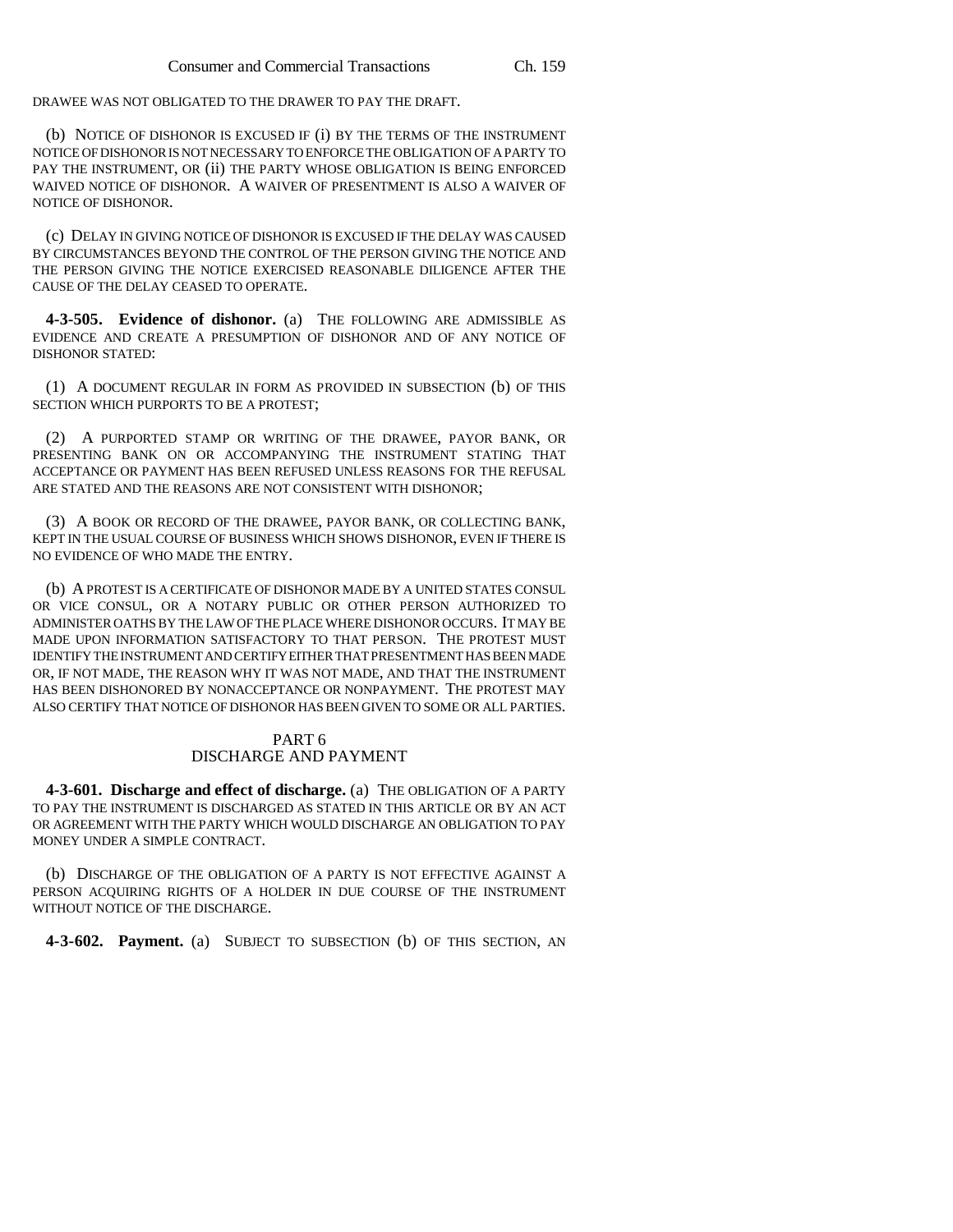INSTRUMENT IS PAID TO THE EXTENT PAYMENT IS MADE (i) BY OR ON BEHALF OF A PARTY OBLIGED TO PAY THE INSTRUMENT, AND (ii) TO A PERSON ENTITLED TO ENFORCE THE INSTRUMENT. TO THE EXTENT OF THE PAYMENT, THE OBLIGATION OF THE PARTY OBLIGED TO PAY THE INSTRUMENT IS DISCHARGED EVEN THOUGH PAYMENT IS MADE WITH KNOWLEDGE OF A CLAIM TO THE INSTRUMENT UNDER SECTION 4-3-306 BY ANOTHER PERSON.

(b) THE OBLIGATION OF A PARTY TO PAY THE INSTRUMENT IS NOT DISCHARGED UNDER SUBSECTION (a) OF THIS SECTION IF:

(1) A CLAIM TO THE INSTRUMENT UNDER SECTION 4-3-306 IS ENFORCEABLE AGAINST THE PARTY RECEIVING PAYMENT AND (i) PAYMENT IS MADE WITH KNOWLEDGE BY THE PAYOR THAT PAYMENT IS PROHIBITED BY INJUNCTION OR SIMILAR PROCESS OF A COURT OF COMPETENT JURISDICTION, OR (ii) IN THE CASE OF AN INSTRUMENT OTHER THAN A CASHIER'S CHECK, TELLER'S CHECK, OR CERTIFIED CHECK, THE PARTY MAKING PAYMENT ACCEPTED, FROM THE PERSON HAVING A CLAIM TO THE INSTRUMENT, INDEMNITY AGAINST LOSS RESULTING FROM REFUSAL TO PAY THE PERSON ENTITLED TO ENFORCE THE INSTRUMENT; OR

(2) THE PERSON MAKING PAYMENT KNOWS THAT THE INSTRUMENT IS A STOLEN INSTRUMENT AND PAYS A PERSON IT KNOWS IS IN WRONGFUL POSSESSION OF THE INSTRUMENT.

**4-3-603. Tender of payment.** (a) IF TENDER OF PAYMENT OF AN OBLIGATION TO PAY AN INSTRUMENT IS MADE TO A PERSON ENTITLED TO ENFORCE THE INSTRUMENT, THE EFFECT OF TENDER IS GOVERNED BY PRINCIPLES OF LAW APPLICABLE TO TENDER OF PAYMENT UNDER A SIMPLE CONTRACT.

(b) IF TENDER OF PAYMENT OF AN OBLIGATION TO PAY AN INSTRUMENT IS MADE TO A PERSON ENTITLED TO ENFORCE THE INSTRUMENT AND THE TENDER IS REFUSED, THERE IS DISCHARGE, TO THE EXTENT OF THE AMOUNT OF THE TENDER, OF THE OBLIGATION OF AN INDORSER OR ACCOMMODATION PARTY HAVING A RIGHT OF RECOURSE WITH RESPECT TO THE OBLIGATION TO WHICH THE TENDER RELATES.

(c) IF TENDER OF PAYMENT OF AN AMOUNT DUE ON AN INSTRUMENT IS MADE TO A PERSON ENTITLED TO ENFORCE THE INSTRUMENT, THE OBLIGATION OF THE OBLIGOR TO PAY INTEREST AFTER THE DUE DATE ON THE AMOUNT TENDERED IS DISCHARGED. IF PRESENTMENT IS REQUIRED WITH RESPECT TO AN INSTRUMENT AND THE OBLIGOR IS ABLE AND READY TO PAY ON THE DUE DATE AT EVERY PLACE OF PAYMENT STATED IN THE INSTRUMENT, THE OBLIGOR IS DEEMED TO HAVE MADE TENDER OF PAYMENT ON THE DUE DATE TO THE PERSON ENTITLED TO ENFORCE THE INSTRUMENT.

**4-3-604. Discharge by cancellation or renunciation.** (a) A PERSON ENTITLED TO ENFORCE AN INSTRUMENT, WITH OR WITHOUT CONSIDERATION, MAY DISCHARGE THE OBLIGATION OF A PARTY TO PAY THE INSTRUMENT (i) BY AN INTENTIONAL VOLUNTARY ACT, SUCH AS SURRENDER OF THE INSTRUMENT TO THE PARTY, DESTRUCTION, MUTILATION, OR CANCELLATION OF THE INSTRUMENT, CANCELLATION OR STRIKING OUT OF THE PARTY'S SIGNATURE, OR THE ADDITION OF WORDS TO THE INSTRUMENT INDICATING DISCHARGE, OR (ii) BY AGREEING NOT TO SUE OR OTHERWISE RENOUNCING RIGHTS AGAINST THE PARTY BY A SIGNED WRITING.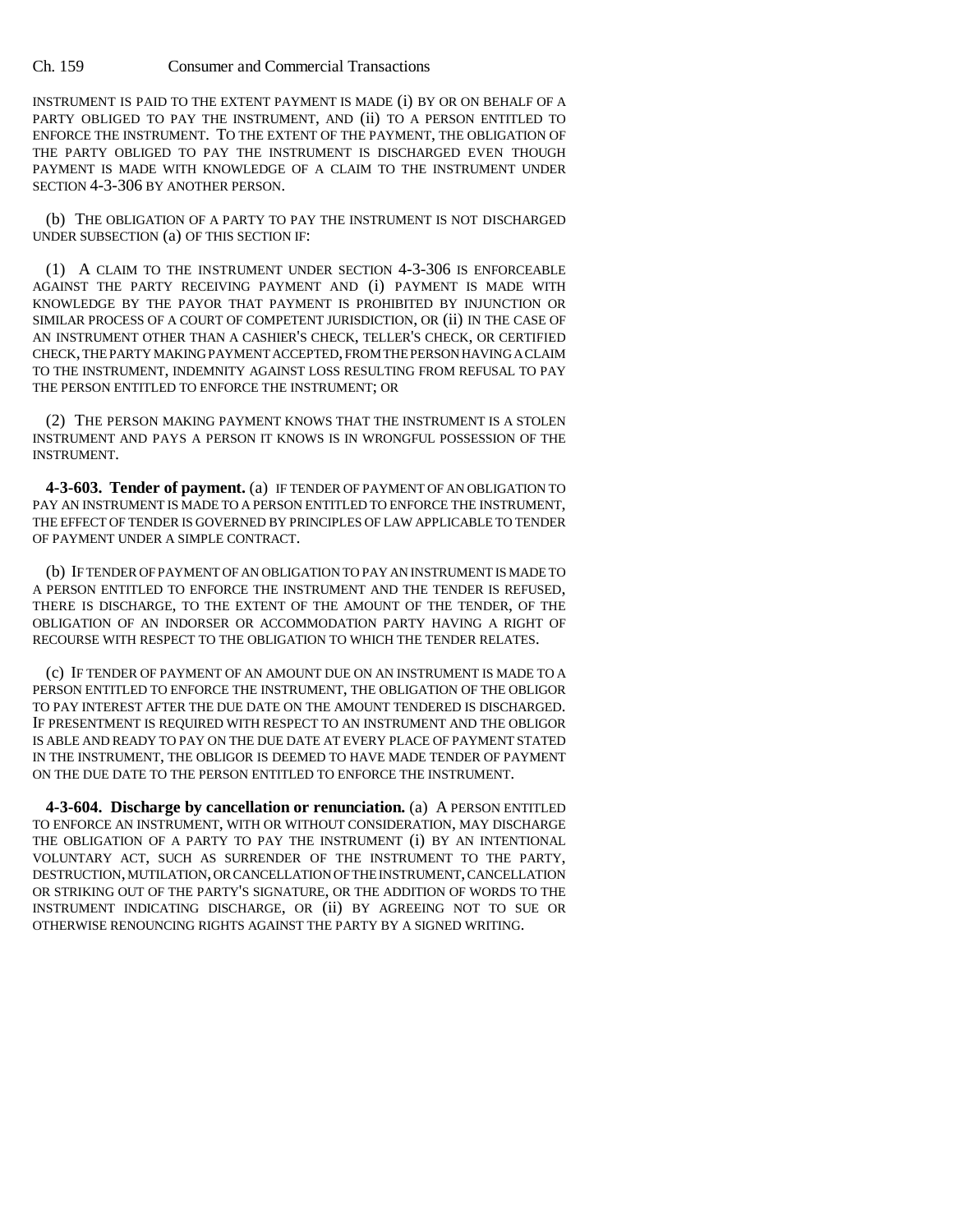(b) CANCELLATION OR STRIKING OUT OF AN INDORSEMENT PURSUANT TO SUBSECTION (a) OF THIS SECTION DOES NOT AFFECT THE STATUS AND RIGHTS OF A PARTY DERIVED FROM THE INDORSEMENT.

**4-3-605. Discharge of indorsers and accommodation parties.** (a) IN THIS SECTION, THE TERM "INDORSER" INCLUDES A DRAWER HAVING THE OBLIGATION DESCRIBED IN SECTION 4-3-414 (d).

(b) DISCHARGE, UNDER SECTION 4-3-604, OF THE OBLIGATION OF A PARTY TO PAY AN INSTRUMENT DOES NOT DISCHARGE THE OBLIGATION OF AN INDORSER OR ACCOMMODATION PARTY HAVING A RIGHT OF RECOURSE AGAINST THE DISCHARGED PARTY.

(c) IF A PERSON ENTITLED TO ENFORCE AN INSTRUMENT AGREES, WITH OR WITHOUT CONSIDERATION, TO AN EXTENSION OF THE DUE DATE OF THE OBLIGATION OF A PARTY TO PAY THE INSTRUMENT, THE EXTENSION DISCHARGES AN INDORSER OR ACCOMMODATION PARTY HAVING A RIGHT OF RECOURSE AGAINST THE PARTY WHOSE OBLIGATION IS EXTENDED TO THE EXTENT THE INDORSER OR ACCOMMODATION PARTY PROVES THAT THE EXTENSION CAUSED LOSS TO THE INDORSER OR ACCOMMODATION PARTY WITH RESPECT TO THE RIGHT OF RECOURSE.

(d) IF A PERSON ENTITLED TO ENFORCE AN INSTRUMENT AGREES, WITH OR WITHOUT CONSIDERATION, TO A MATERIAL MODIFICATION OF THE OBLIGATION OF A PARTY OTHER THAN AN EXTENSION OF THE DUE DATE, THE MODIFICATION DISCHARGES THE OBLIGATION OF AN INDORSER OR ACCOMMODATION PARTY HAVING A RIGHT OF RECOURSE AGAINST THE PERSON WHOSE OBLIGATION IS MODIFIED TO THE EXTENT THE MODIFICATION CAUSES LOSS TO THE INDORSER OR ACCOMMODATION PARTY WITH RESPECT TO THE RIGHT OF RECOURSE. THE LOSS SUFFERED BY THE INDORSER OR ACCOMMODATION PARTY AS A RESULT OF THE MODIFICATION IS EQUAL TO THE AMOUNT OF THE RIGHT OF RECOURSE UNLESS THE PERSON ENFORCING THE INSTRUMENT PROVES THAT NO LOSS WAS CAUSED BY THE MODIFICATION OR THAT THE LOSS CAUSED BY THE MODIFICATION WAS AN AMOUNT LESS THAN THE AMOUNT OF THE RIGHT OF RECOURSE.

(e) IF THE OBLIGATION OF A PARTY TO PAY AN INSTRUMENT IS SECURED BY AN INTEREST IN COLLATERAL AND A PERSON ENTITLED TO ENFORCE THE INSTRUMENT IMPAIRS THE VALUE OF THE INTEREST IN COLLATERAL, THE OBLIGATION OF AN INDORSER OR ACCOMMODATION PARTY HAVING A RIGHT OF RECOURSE AGAINST THE OBLIGOR IS DISCHARGED TO THE EXTENT OF THE IMPAIRMENT. THE VALUE OF AN INTEREST IN COLLATERAL IS IMPAIRED TO THE EXTENT (i) THE VALUE OF THE INTEREST IS REDUCED TO AN AMOUNT LESS THAN THE AMOUNT OF THE RIGHT OF RECOURSE OF THE PARTY ASSERTING DISCHARGE, OR (ii) THE REDUCTION IN VALUE OF THE INTEREST CAUSES AN INCREASE IN THE AMOUNT BY WHICH THE AMOUNT OF THE RIGHT OF RECOURSE EXCEEDS THE VALUE OF THE INTEREST. THE BURDEN OF PROVING IMPAIRMENT IS ON THE PARTY ASSERTING DISCHARGE.

(f) IF THE OBLIGATION OF A PARTY IS SECURED BY AN INTEREST IN COLLATERAL NOT PROVIDED BY AN ACCOMMODATION PARTY AND A PERSON ENTITLED TO ENFORCE THE INSTRUMENT IMPAIRS THE VALUE OF THE INTEREST IN COLLATERAL, THE OBLIGATION OF ANY PARTY WHO IS JOINTLY AND SEVERALLY LIABLE WITH RESPECT TO THE SECURED OBLIGATION IS DISCHARGED TO THE EXTENT THE IMPAIRMENT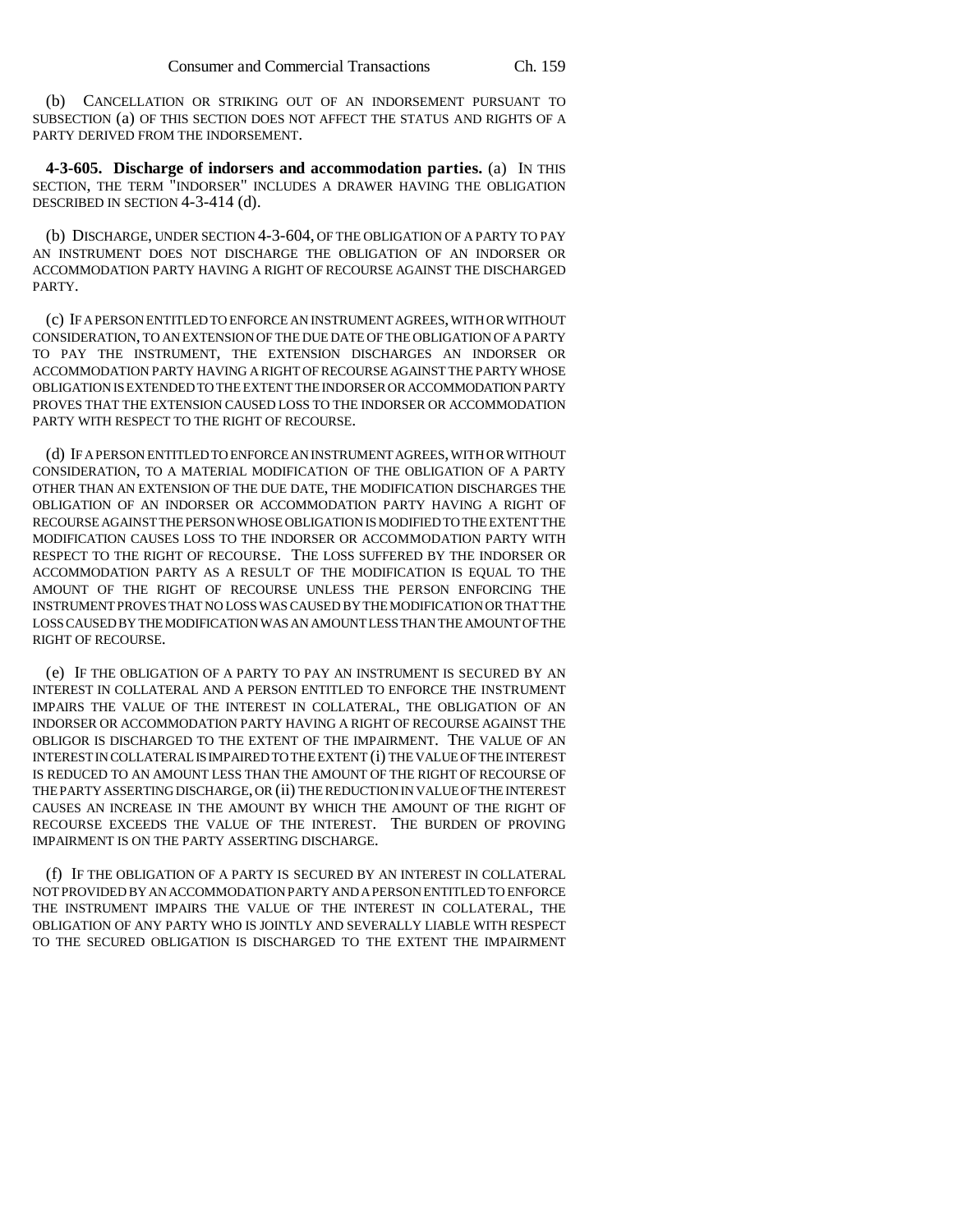CAUSES THE PARTY ASSERTING DISCHARGE TO PAY MORE THAN THAT PARTY WOULD HAVE BEEN OBLIGED TO PAY, TAKING INTO ACCOUNT RIGHTS OF CONTRIBUTION, IF IMPAIRMENT HAD NOT OCCURRED. IF THE PARTY ASSERTING DISCHARGE IS AN ACCOMMODATION PARTY NOT ENTITLED TO DISCHARGE UNDER SUBSECTION (e) OF THIS SECTION, THE PARTY IS DEEMED TO HAVE A RIGHT TO CONTRIBUTION BASED ON JOINT AND SEVERAL LIABILITY RATHER THAN A RIGHT TO REIMBURSEMENT. THE BURDEN OF PROVING IMPAIRMENT IS ON THE PARTY ASSERTING DISCHARGE.

(g) UNDER SUBSECTION (e) OR (f) OF THIS SECTION, IMPAIRING VALUE OF AN INTEREST IN COLLATERAL INCLUDES (i) FAILURE TO OBTAIN OR MAINTAIN PERFECTION OR RECORDATION OF THE INTEREST IN COLLATERAL, (ii) RELEASE OF COLLATERAL WITHOUT SUBSTITUTION OF COLLATERAL OF EQUAL VALUE, (iii) FAILURE TO PERFORM A DUTY TO PRESERVE THE VALUE OF COLLATERAL OWED, UNDER ARTICLE 9 OR OTHER LAW, TO A DEBTOR OR SURETY OR OTHER PERSON SECONDARILY LIABLE, OR (iv) FAILURE TO COMPLY WITH APPLICABLE LAW IN DISPOSING OF COLLATERAL.

(h) AN ACCOMMODATION PARTY IS NOT DISCHARGED UNDER SUBSECTION (c), (d), OR (e) OF THIS SECTION UNLESS THE PERSON ENTITLED TO ENFORCE THE INSTRUMENT KNOWS OF THE ACCOMMODATION OR HAS NOTICE UNDER SECTION 4-3-419 (c) THAT THE INSTRUMENT WAS SIGNED FOR ACCOMMODATION.

(i) A PARTY IS NOT DISCHARGED UNDER THIS SECTION IF (i) THE PARTY ASSERTING DISCHARGE CONSENTS TO THE EVENT OR CONDUCT THAT IS THE BASIS OF THE DISCHARGE, OR (ii) THE INSTRUMENT OR A SEPARATE AGREEMENT OF THE PARTY PROVIDES FOR WAIVER OF DISCHARGE UNDER THIS SECTION EITHER SPECIFICALLY OR BY GENERAL LANGUAGE INDICATING THAT PARTIES WAIVE DEFENSES BASED ON SURETYSHIP OR IMPAIRMENT OF COLLATERAL.

**SECTION 2.** Article 4 of title 4, Colorado Revised Statutes, 1992 Repl. Vol., is amended, WITH THE RELOCATION OF PROVISIONS, to read:

## **ARTICLE 4 Bank Deposits and Collection**

## PART 1 GENERAL PROVISIONS AND DEFINITIONS

**4-4-101. Short title.** This article shall be known and may be cited as the "Uniform Commercial Code - Bank Deposits and Collections".

**4-4-102. Applicability.**  $(1)(a)$  To the extent that items within this article are also within the scope of articles 3 and 8 of this title, they are subject to the provisions of those articles. In the event of IF THERE IS conflict, the provisions of this article govern those of GOVERNS said article 3, but the provisions of said article 8 govern those of GOVERNS this article.

 $(2)$  (b) The liability of a bank for action or nonaction with respect to any item handled by it for purposes of presentment, payment, or collection is governed by the law of the place where the bank is located. In the case of action or nonaction by or at a branch or separate office of a bank, its liability is governed by the law of the place where the branch or separate office is located.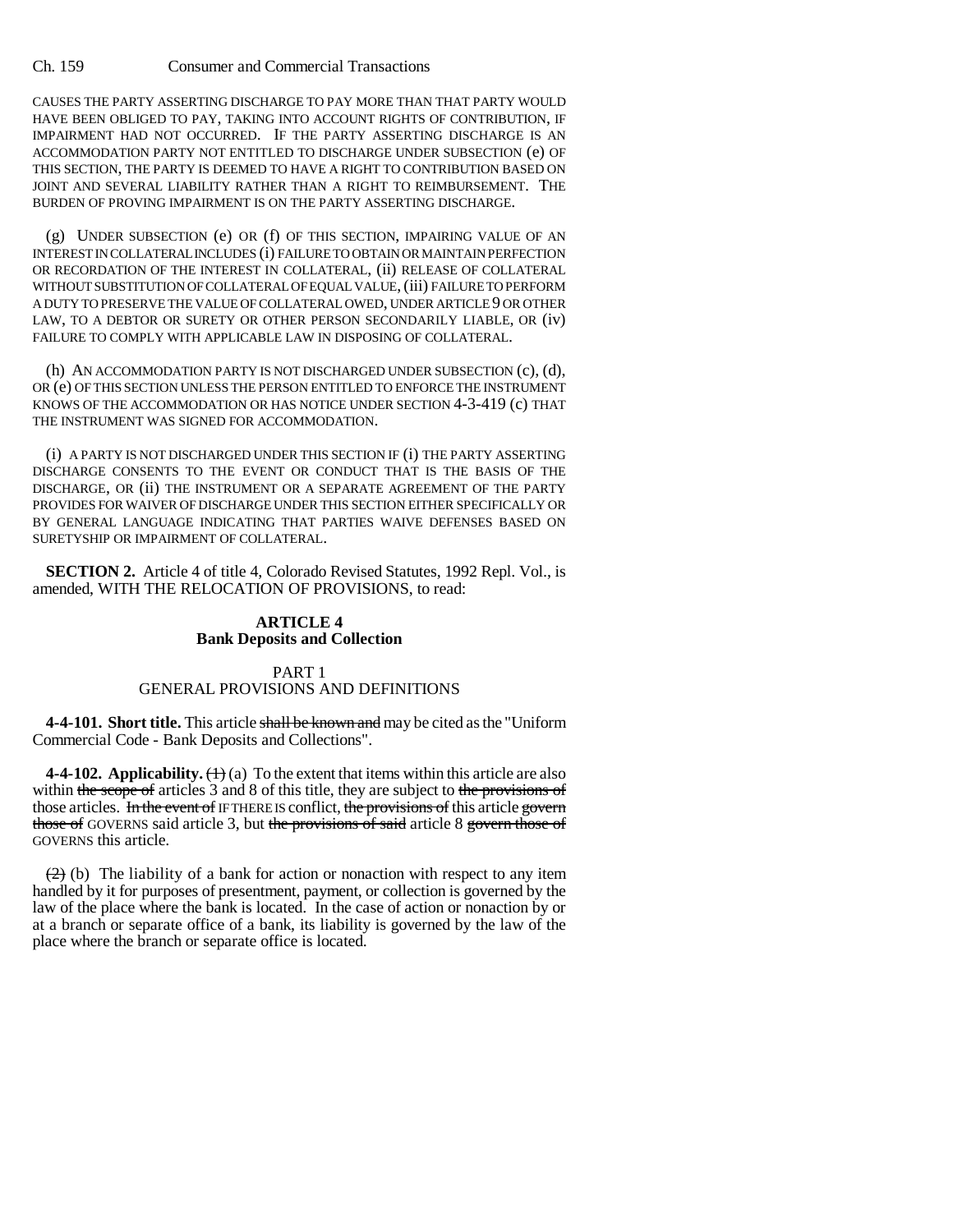**4-4-103. Variation by agreement - measure of damages - action constituting ordinary care.**  $(1)$  (a) The effect of the provisions of this article may be varied by agreement, except that no agreement can BUT THE PARTIES TO THE AGREEMENT CANNOT disclaim a bank's responsibility for its own lack of good faith or failure to exercise ordinary care or can limit the measure of damages for such THE lack or failure. but HOWEVER, the parties may DETERMINE by agreement determine the standards by which such THE BANK's responsibility is to be measured if such THOSE standards are not manifestly unreasonable.

 $(2)$  (b) Federal reserve regulations and operating letters, clearing house CIRCULARS, CLEARING-HOUSE rules, and the like have the effect of agreements under subsection  $(1)$  SUBSECTION (a) of this section, whether or not specifically assented to by all parties interested in items handled.

 $(3)$  (c) Action or nonaction approved by this article or pursuant to federal reserve regulations or operating letters constitutes CIRCULARS IS the exercise of ordinary care and, in the absence of special instructions, action or nonaction consistent with clearing house CLEARING-HOUSE rules and the like or with a general banking usage not disapproved by this article, IS prima facie constitutes the exercise of ordinary care.

 $(4)$  (d) The specification or approval of certain procedures by this article does not constitute IS NOT disapproval of other procedures which THAT may be reasonable under the circumstances.

 $(5)$  (e) The measure of damages for failure to exercise ordinary care in handling an item is the amount of the item reduced by an amount which THAT could not have been realized by the use EXERCISE of ordinary care. and where IF there is ALSO bad faith it includes ANY other damages if any, suffered by the party SUFFERED as a proximate consequence.

**4-4-104. Definitions and index of definitions.**  $(1)$  (a) In this article, unless the context otherwise requires:

 $(a)(1)$  "Account" means any DEPOSIT OR CREDIT account with a bank, and includes INCLUDING a checking, time, interest, or savings account DEMAND, TIME, SAVINGS, PASSBOOK, SHARE DRAFT, OR LIKE ACCOUNT, OTHER THAN AN ACCOUNT EVIDENCED BY A CERTIFICATE OF DEPOSIT;

 $\left(\frac{b}{b}\right)$  (2) "Afternoon" means the period of a day between noon and midnight;

(c) (3) "Banking day" means that THE part of  $\frac{any}{x}$  A day, excluding Saturday, Sunday, and holidays, on which a bank is open to the public for carrying on substantially all of its banking functions;

(d) (4) "Clearing house" means  $\frac{day}{dx}$  AN association of banks or other payors regularly clearing items;

(e) (5) "Customer" means  $\frac{\text{any}}{\text{any}}$  A person having an account with a bank or for whom a bank has agreed to collect items, and includes INCLUDING a bank carrying THAT MAINTAINS an account with AT another bank;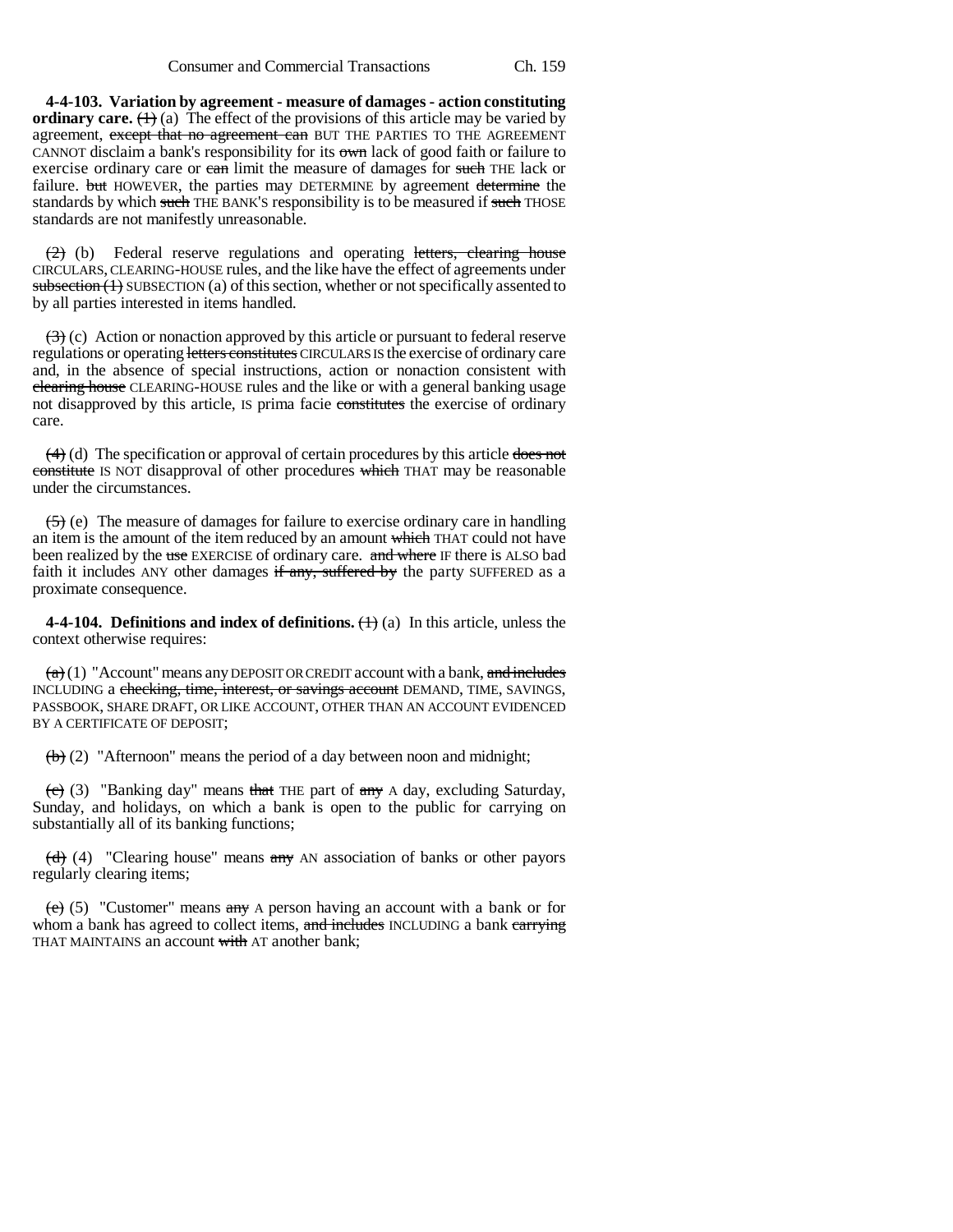(f) (6) "Documentary draft" means any negotiable or nonnegotiable draft with accompanying documents, securities, or other papers to be delivered against honor of the draft A DRAFT TO BE PRESENTED FOR ACCEPTANCE OR PAYMENT IF SPECIFIED DOCUMENTS, CERTIFICATED SECURITIES (SECTION 4-8-102) OR INSTRUCTION FOR UNCERTIFICATED SECURITIES (SECTION 4-8-308), OR OTHER CERTIFICATES, STATEMENTS, OR THE LIKE ARE TO BE RECEIVED BY THE DRAWEE OR OTHER PAYOR BEFORE ACCEPTANCE OR PAYMENT OF THE DRAFT;

(7) "DRAFT" MEANS A DRAFT AS DEFINED IN SECTION 4-3-104 OR AN ITEM, OTHER THAN AN INSTRUMENT, THAT IS AN ORDER;

(8) "DRAWEE" MEANS A PERSON ORDERED IN A DRAFT TO MAKE PAYMENT;

 $(g)(9)$  "Item" means any instrument for the payment of money even though it is not negotiable but does not include money AN INSTRUMENT OR A PROMISE OR ORDER TO PAY MONEY HANDLED BY A BANK FOR COLLECTION OR PAYMENT. THE TERM DOES NOT INCLUDE A PAYMENT ORDER GOVERNED BY ARTICLE 4 OF THIS TITLE OR A CREDIT OR DEBIT CARD SLIP;

 $\left(\frac{h}{h}\right)$  (10) "Midnight deadline" with respect to a bank is midnight on its next banking day following the banking day on which it receives the relevant item or notice or from which the time for taking action commences to run, whichever is later;

(i) "Properly payable" includes the availability of funds for payment at the time of decision to pay or dishonor;

 $(i)$  (11) "Settle" means to pay in cash, by clearing house CLEARING-HOUSE settlement, in a charge or credit, or by remittance, or otherwise as instructed AGREED. A settlement may be either provisional or final;

 $\left(\frac{k}{k}\right)$  (12) "Suspends payments" with respect to a bank means that it has been closed by order of the supervisory authorities, that a public officer has been appointed to take it over or that it ceases or refuses to make payments in the ordinary course of business.

 $(2)$  (b) Other definitions applying to this article and the sections in which they appear are:

| " AGREEMENT FOR<br>ELECTRONIC PRESENTMENT" | <b>SECTION 4-4-110</b> |
|--------------------------------------------|------------------------|
| "BANK"                                     | <b>SECTION 4-4-105</b> |
| "Collecting bank"                          | Section 4-4-105        |
| "Depositary bank"                          | Section 4-4-105        |
| "Intermediary bank"                        | Section 4-4-105        |
| "Payor bank"                               | Section 4-4-105        |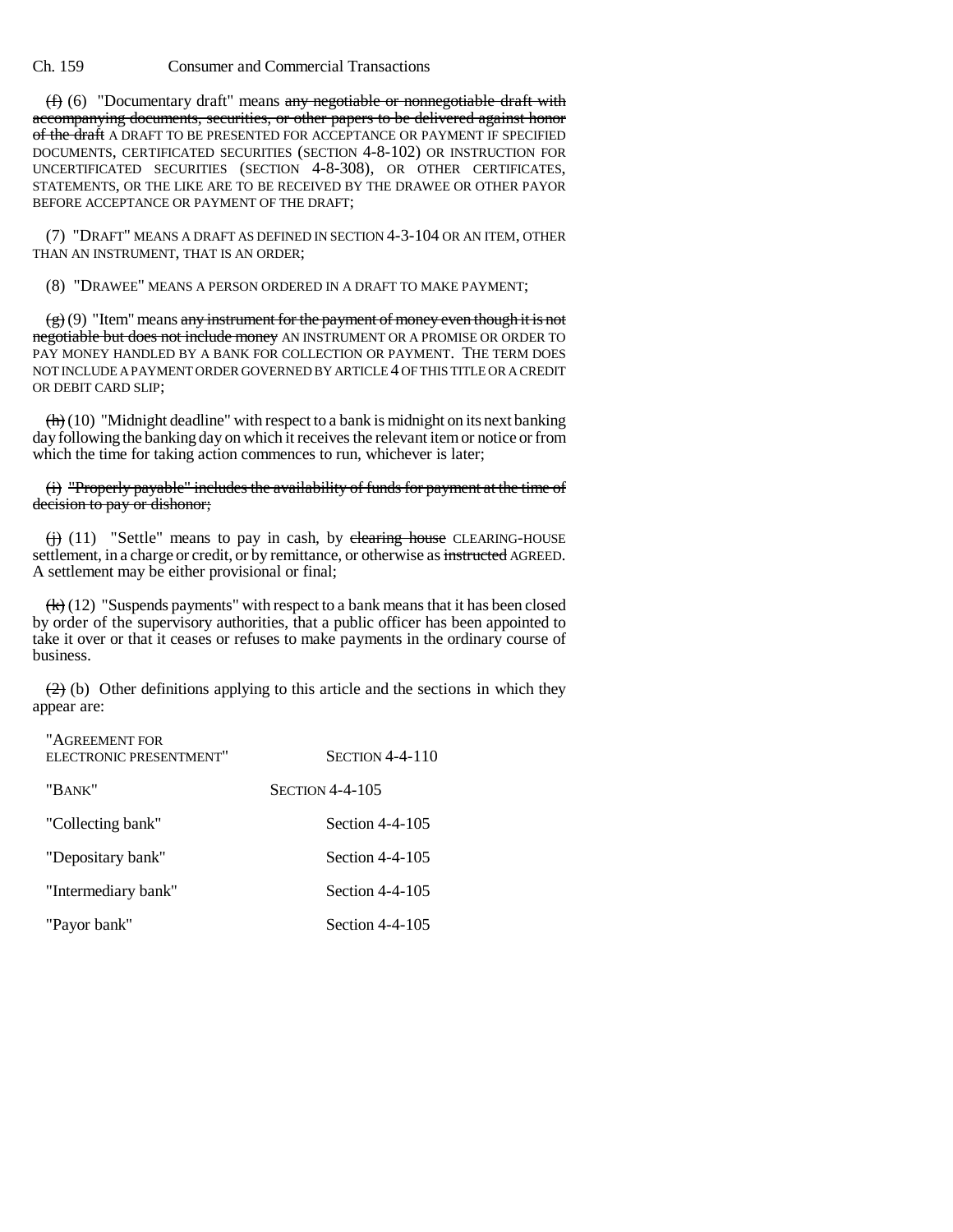| <b>Consumer and Commercial Transactions</b><br>Ch. 159 |                                                                                                                 |  |
|--------------------------------------------------------|-----------------------------------------------------------------------------------------------------------------|--|
| "Presenting bank"                                      | Section 4-4-105                                                                                                 |  |
| "PRESENTMENT NOTICE"                                   | <b>SECTION 4-4-110</b>                                                                                          |  |
| "Remitting bank".                                      | Section 4-4-105.                                                                                                |  |
|                                                        | $\left(\frac{1}{2}\right)$ (c) The following definitions in other articles of this title apply to this article: |  |
| "Acceptance"                                           | Section 4-3-410<br><b>SECTION 4-3-409</b>                                                                       |  |
| "ALTERATION"                                           | <b>SECTION 4-3-407</b>                                                                                          |  |
| "CASHIER'S CHECK"                                      | <b>SECTION 4-3-104</b>                                                                                          |  |
| "Certificate of deposit" Section 4-3-104               |                                                                                                                 |  |
| "Certification".                                       | Section 4-3-411.                                                                                                |  |
| "CERTIFIED CHECK"                                      | <b>SECTION 4-3-409</b>                                                                                          |  |
| "Check"                                                | Section 4-3-104                                                                                                 |  |
| "Draft"                                                | Section 4-3-104                                                                                                 |  |
| "GOOD FAITH"                                           | <b>SECTION 4-3-103</b>                                                                                          |  |
| "Holder in due course"                                 | Section 4-3-302                                                                                                 |  |
| "INSTRUMENT"                                           | <b>SECTION 4-3-104</b>                                                                                          |  |
| "Notice of dishonor"                                   | <del>Section 4-3-508</del><br><b>SECTION 4-3-503</b>                                                            |  |
| "ORDER"                                                | <b>SECTION 4-3-103</b>                                                                                          |  |
| "ORDINARY CARE"                                        | <b>SECTION 4-3-103</b>                                                                                          |  |
| "PERSON ENTITLED TO ENFORCE" SECTION 4-3-301           |                                                                                                                 |  |
| "Presentment"                                          | Section 4-3-504<br><b>SECTION 4-3-501</b>                                                                       |  |
| "PROMISE"                                              | <b>SECTION 4-3-103</b>                                                                                          |  |
| "Protest".                                             | Section 4-3-509.                                                                                                |  |
| "PROVE"                                                | <b>SECTION 4-3-103</b>                                                                                          |  |
| "Secondary party".                                     | Section 4-3-102.                                                                                                |  |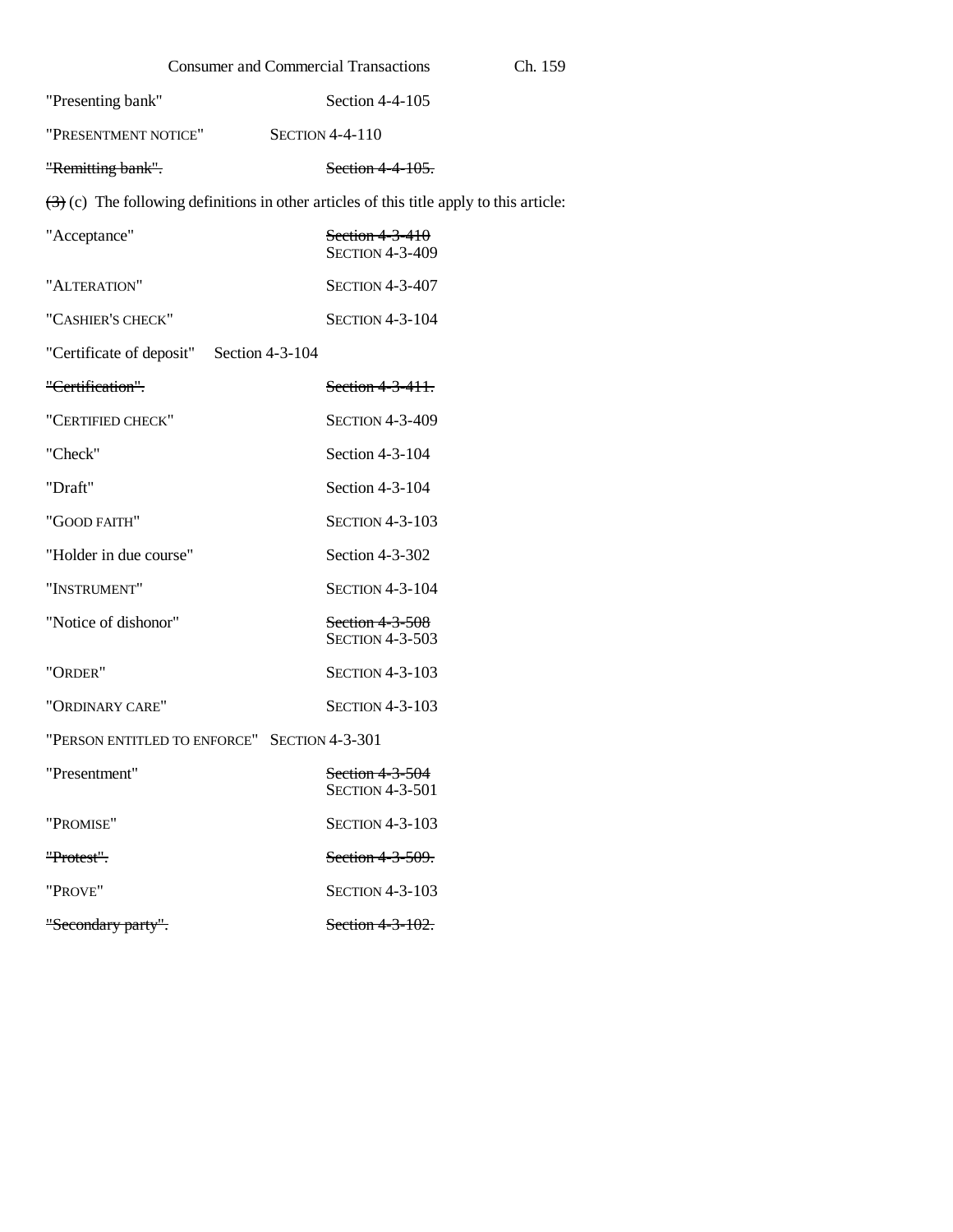| "TELLER'S CHECK"         | <b>SECTION 4-3-104</b> |
|--------------------------|------------------------|
| "UNAUTHORIZED SIGNATURE" | <b>SECTION 4-3-403</b> |

 $\left(\frac{4}{4}\right)$  (d) In addition, article 1 of this title contains general definitions and principles of construction and interpretation applicable throughout this article.

**4-4-105. "Bank" - "depositary bank" - "intermediary bank" - "collecting bank" - "payor bank" - "presenting bank".** In this article: unless the context otherwise requires:

(1) "BANK" MEANS A PERSON ENGAGED IN THE BUSINESS OF BANKING, INCLUDING A SAVINGS BANK, SAVINGS AND LOAN ASSOCIATION, CREDIT UNION, OR TRUST COMPANY.

 $(a)$  (2) "Depositary bank" means the first bank to which TAKE an item is transferred for collection even though it is also the payor bank, UNLESS THE ITEM IS PRESENTED FOR IMMEDIATE PAYMENT OVER THE COUNTER;

 $(b)$  (3) "Payor bank" means a bank by which an item is payable as drawn or accepted THAT IS THE DRAWEE OF A DRAFT;

 $(c)$  (4) "Intermediary bank" means  $\frac{1}{2}$  A bank to which an item is transferred in course of collection except the depositary or payor bank;

(d) (5) "Collecting bank" means  $\frac{\text{any}}{\text{day}}$  A bank handling the AN item for collection except the payor bank;

(e) (6) "Presenting bank" means any A bank presenting an item except a payor bank.

(f) "Remitting bank" means any payor or intermediary bank remitting for an item.

**4-4-106. Payable through or payable at bank - collecting bank.** (a) IF AN ITEM STATES THAT IT IS "PAYABLE THROUGH" A BANK IDENTIFIED IN THE ITEM, (i) THE ITEM DESIGNATES THE BANK AS A COLLECTING BANK AND DOES NOT BY ITSELF AUTHORIZE THE BANK TO PAY THE ITEM, AND (ii) THE ITEM MAY BE PRESENTED FOR PAYMENT ONLY BY OR THROUGH THE BANK.

(b) IF AN ITEM STATES THAT IT IS "PAYABLE AT" A BANK IDENTIFIED IN THE ITEM, (i) THE ITEM DESIGNATES THE BANK AS A COLLECTING BANK AND DOES NOT BY ITSELF AUTHORIZE THE BANK TO PAY THE ITEM, AND (ii) THE ITEM MAY BE PRESENTED FOR PAYMENT ONLY BY OR THROUGH THE BANK.

(c) IF A DRAFT NAMES A NONBANK DRAWEE AND IT IS UNCLEAR WHETHER A BANK NAMED IN THE DRAFT IS A CO-DRAWEE OR A COLLECTING BANK, THE BANK IS A COLLECTING BANK.

**4-4-107. [Formerly 4-4-106] Separate office of bank.** A branch or separate office of a bank is a separate bank for the purpose of computing the time within which and determining the place at or to which action may be taken or notices or orders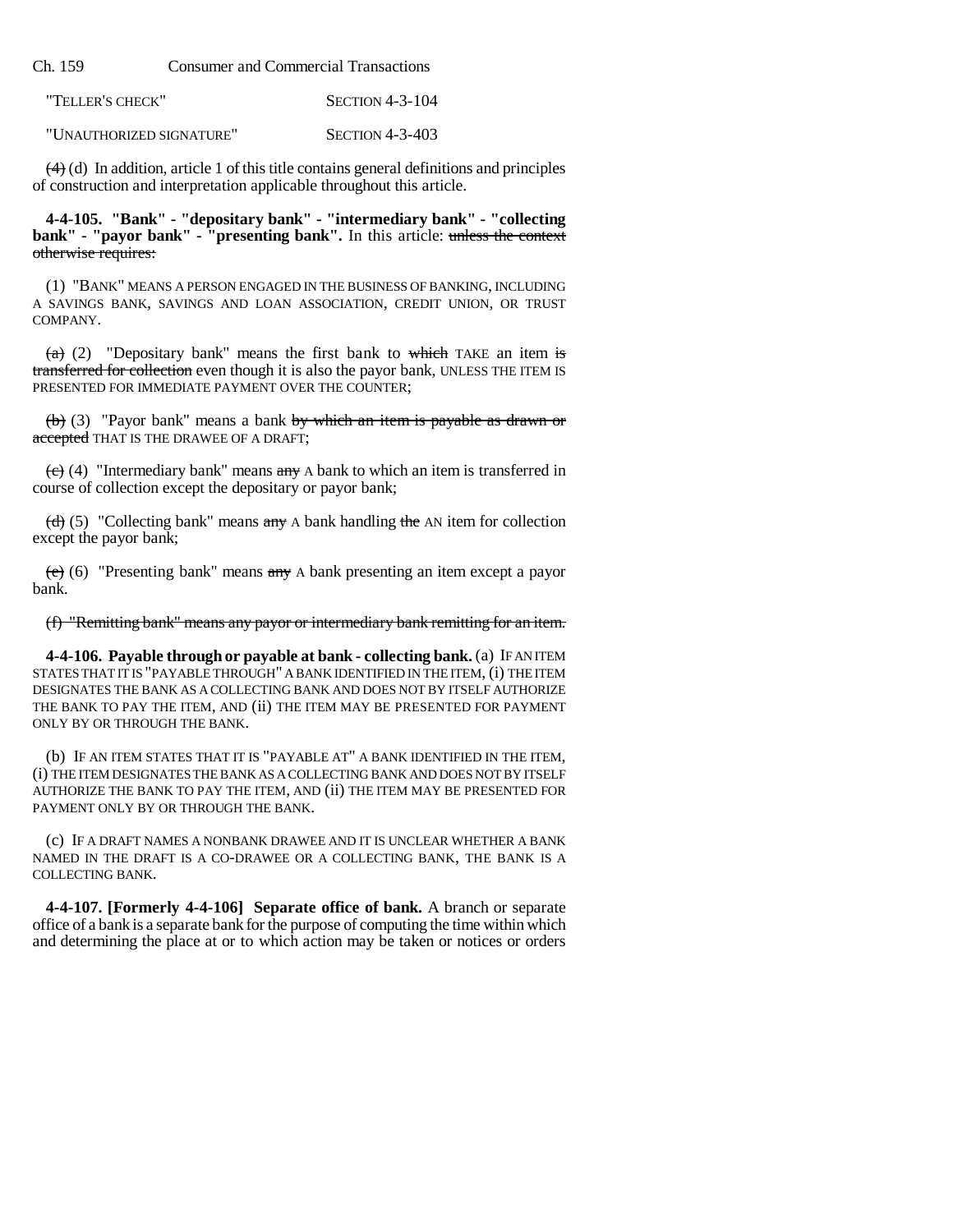shall MUST be given under this article and under article 3 of this title.

**4-4-108. [Formerly 4-4-107] Time of receipt of items.**  $\leftrightarrow$  (a) For the purpose of allowing time to process items, prove balances, and make the necessary entries on its books to determine its position for the day, a bank may fix an afternoon hour of 2 p.m. or later as a cutoff hour for the handling of money and items and the making of entries on its books.

 $(2)$  (b) Any AN item or deposit of money received on any day after a cutoff hour so fixed or after the close of the banking day may be treated as being received at the opening of the next banking day.

**4-4-109. [Formerly 4-4-108] Delays.**  $\left(\frac{1}{1}\right)$  (a) Unless otherwise instructed, a collecting bank in a good faith effort to secure payment may, in the case of A specific items ITEM DRAWN ON A PAYOR OTHER THAN A BANK, and with or without the approval of any person involved, MAY waive, modify, or extend time limits imposed or permitted by this title for a period not in excess of an EXCEEDING TWO additional banking day DAYS without discharge of secondary parties and without DRAWERS OR INDORSERS OR liability to its transferor or any A prior party.

 $(2)$  (b) Delay by a collecting bank or payor bank beyond time limits prescribed or permitted by this title or by instructions is excused if (i) THE DELAY IS caused by interruption of communication OR COMPUTER facilities, suspension of payments by another bank, war, emergency conditions, FAILURE OF EQUIPMENT, or other circumstances beyond the control of the bank,  $\overrightarrow{H}$  and  $\overrightarrow{H}$  and  $\overrightarrow{H}$  and  $\overrightarrow{H}$  and  $\overrightarrow{H}$  and  $\overrightarrow{H}$  and  $\overrightarrow{H}$  and  $\overrightarrow{H}$  and  $\overrightarrow{H}$  and  $\overrightarrow{H}$  and  $\overrightarrow{H}$  and  $\overrightarrow{H}$  and  $\overrightarrow{H}$  and  $\overrightarrow{H$ diligence as the circumstances require.

**4-4-110. [Formerly 4-4-109] Electronic presentment.** The "process of posting" means the usual procedure followed by a payor bank in determining to pay an item and in recording the payment including one or more of the following or other steps as determined by the bank:

- (a) Verification of any signature;
- (b) Ascertaining that sufficient funds are available;
- (c) Affixing a "paid" or other stamp;
- (d) Entering a charge or entry to a customer's account;

(e) Correcting or reversing an entry or erroneous action with respect to the item.

(a) "AGREEMENT FOR ELECTRONIC PRESENTMENT" MEANS AN AGREEMENT, CLEARING-HOUSE RULE, OR FEDERAL RESERVE REGULATION OR OPERATING CIRCULAR, PROVIDING THAT PRESENTMENT OF AN ITEM MAY BE MADE BY TRANSMISSION OF AN IMAGE OF AN ITEM OR INFORMATION DESCRIBING THE ITEM ("PRESENTMENT NOTICE") RATHER THAN DELIVERY OF THE ITEM ITSELF. THE AGREEMENT MAY PROVIDE FOR PROCEDURES GOVERNING RETENTION, PRESENTMENT, PAYMENT, DISHONOR, AND OTHER MATTERS CONCERNING ITEMS SUBJECT TO THE AGREEMENT.

(b) PRESENTMENT OF AN ITEM PURSUANT TO AN AGREEMENT FOR PRESENTMENT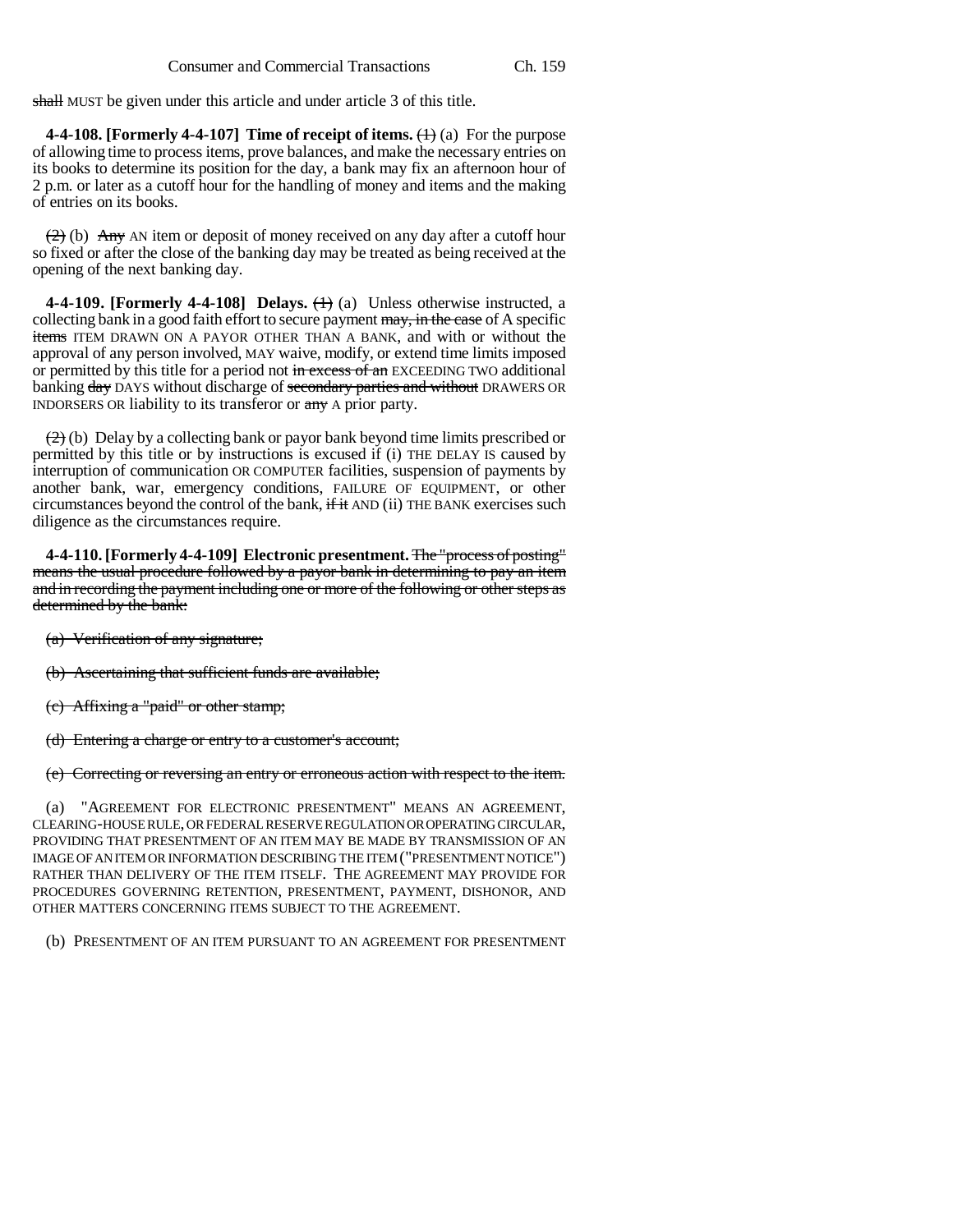IS MADE WHEN THE PRESENTMENT NOTICE IS RECEIVED.

(c) IF PRESENTMENT IS MADE BY PRESENTMENT NOTICE, A REFERENCE TO "ITEM" OR "CHECK" IN THIS ARTICLE MEANS THE PRESENTMENT NOTICE UNLESS THE CONTEXT OTHERWISE INDICATES.

**4-4-111. Statute of limitations.** AN ACTION TO ENFORCE AN OBLIGATION, DUTY, OR RIGHT ARISING UNDER THIS ARTICLE MUST BE COMMENCED WITHIN THREE YEARS AFTER THE CAUSE OF ACTION ACCRUES.

### PART 2

# COLLECTION OF ITEMS - DEPOSITARY AND COLLECTING BANKS

**4-4-201. Status of collecting banks as agent and provisional status of credits** - applicability of article - item indorsed "pay any bank". (+) (a) Unless a contrary intent clearly appears and prior to BEFORE the time that a settlement given by a collecting bank for an item is or becomes final, (subsection (3) of section  $4-4-211$  and sections  $4-4-212$  and  $4-4-213$ ), the bank, WITH RESPECT TO THE ITEM, is an agent or subagent of the owner of the item and any settlement given for the item is provisional. This provision applies regardless of the form of indorsement or lack of indorsement and even though credit given for the item is subject to immediate withdrawal as of right or is in fact withdrawn; but the continuance of ownership of an item by its owner and any rights of the owner to proceeds of the item are subject to rights of a collecting bank such as those resulting from outstanding advances on the item and valid rights of RECOUPMENT OR setoff. When IF an item is handled by banks for purposes of presentment, payment, and collection, OR RETURN, the relevant provisions of this article apply even though action of THE parties clearly establishes that a particular bank has purchased the item and is the owner of it.

 $(2)$  (b) After an item has been indorsed with the words "pay any bank" or the like, only a bank may acquire the rights of a holder UNTIL THE ITEM HAS BEEN:

 $(a)$  (1) Until the item has been Returned to the customer initiating collection; or

 $(b)$  (2) Until the item has been Specially indorsed by a bank to a person who is not a bank.

**4-4-202. Responsibility for collection or return - when action timely.**  $(1)$  (a) A collecting bank must use EXERCISE ordinary care in:

 $(a)$  (1) Presenting an item or sending it for presentment; and

 $\left(\frac{1}{b}\right)$  (2) Sending notice of dishonor or nonpayment or returning an item other than a documentary draft to the bank's transferor or directly to the depositary bank under subsection  $(2)$  of section 4-4-212 after learning that the item has not been paid or accepted, as the case may be; and

 $\left(\frac{c}{c}\right)$  (3) Settling for an item when the bank receives final settlement; and

(d) Making or providing for any necessary protest; and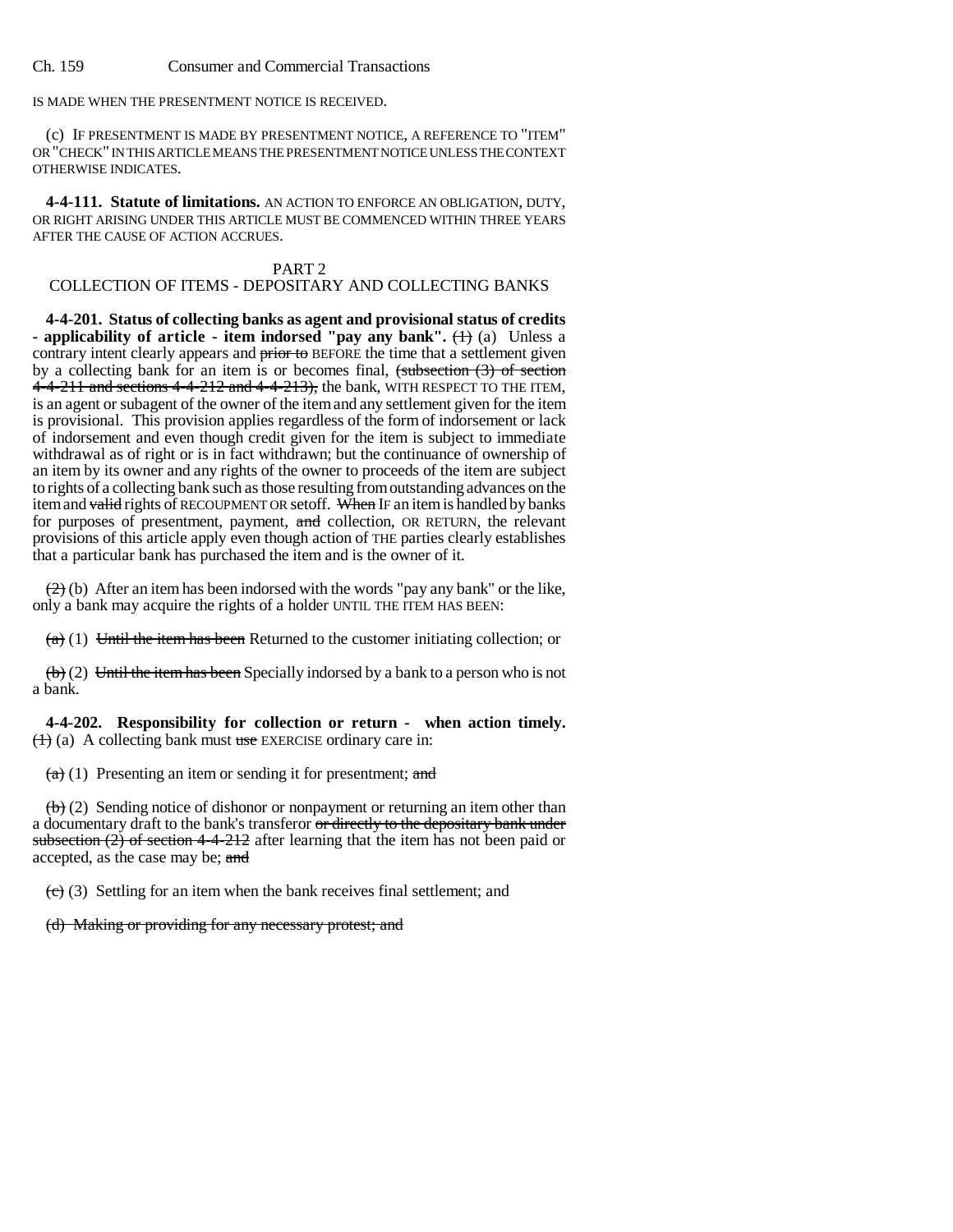$(e)$  (4) Notifying its transferor of any loss or delay in transit within a reasonable time after discovery thereof.

 $(2)$  (b) A collecting bank taking proper action before its midnight deadline following receipt of an item, notice, or payment acts seasonably; taking proper action within a reasonably longer time may be seasonable but the bank has the burden of so establishing EXERCISES ORDINARY CARE UNDER SUBSECTION (a) OF THIS SECTION BY TAKING PROPER ACTION BEFORE ITS MIDNIGHT DEADLINE FOLLOWING RECEIPT OF AN ITEM, NOTICE, OR SETTLEMENT. TAKING PROPER ACTION WITHIN A REASONABLY LONGER TIME MAY CONSTITUTE THE EXERCISE OF ORDINARY CARE, BUT THE BANK HAS THE BURDEN OF ESTABLISHING TIMELINESS.

 $(3)$  (c) Subject to subsection  $(1)$  (a) SUBSECTION (a) (1) of this section, a bank is not liable for the insolvency, neglect, misconduct, mistake, or default of another bank or person or for loss or destruction of an item IN THE POSSESSION OF OTHERS OR in transit. or in the possession of others.

**4-4-203. Effect of instructions.** Subject to the provisions of article 3 of this title concerning conversion of instruments (section 4-3-419 SECTION 4-3-420) and the provisions of both article 3 and this article concerning restrictive indorsements (SECTION 4-3-206), only a collecting bank's transferor can give instructions which THAT affect the bank or constitute notice to it, and a collecting bank is not liable to prior parties for any action taken pursuant to such THE instructions or in accordance with any agreement with its transferor.

**4-4-204. Methods of sending and presenting - sending directly to payor bank.**  $(1)$  (a) A collecting bank must SHALL send items by A reasonably prompt method, taking into consideration any relevant instructions, the nature of the item, the number of such THOSE items on hand, and the cost of collection involved, and the method generally used by it or others to present such THOSE items.

 $(2)$  (b) A collecting bank may send:

 $(a)$  (1) Any AN item direct DIRECTLY to the payor bank;

 $\left(\frac{b}{b}\right)$  (2) Any AN item to any A nonbank payor if authorized by its transferor; and

 $\overrightarrow{c}$  (3) Any AN item other than documentary drafts to any A nonbank payor, if authorized by federal reserve regulation or operating letter, clearing house CIRCULAR, CLEARING-HOUSE rule, or the like.

 $\left(\frac{1}{2}\right)$  (c) Presentment may be made by a presenting bank at a place where the payor bank OR OTHER PAYOR has requested that presentment be made.

**4-4-205. Depositary bank holder of unindorsed item.** IF A CUSTOMER DELIVERS AN ITEM TO A DEPOSITARY BANK FOR COLLECTION:

(1) A depositary bank which has taken an item for collection may supply any indorsement of the customer which is necessary to title unless the item contains the words "payee's indorsement required" or the like. In the absence of such a requirement a statement placed on the item by the depositary bank to the effect that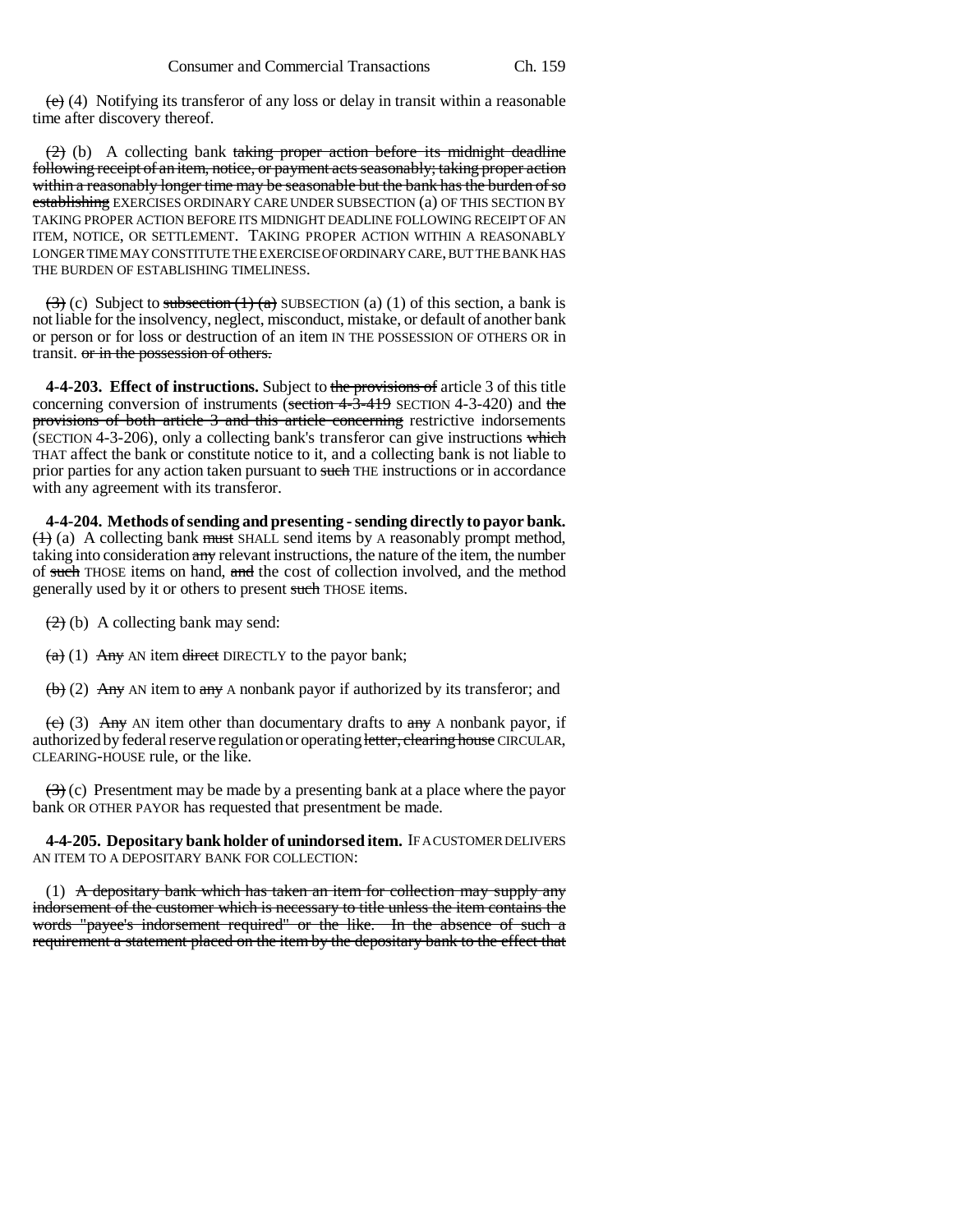the item was deposited by a customer or credited to his account is effective as the customer's indorsement. THE DEPOSITARY BANK BECOMES A HOLDER OF THE ITEM AT THE TIME IT RECEIVES THE ITEM FOR COLLECTION IF THE CUSTOMER AT THE TIME OF DELIVERY WAS A HOLDER OF THE ITEM, WHETHER OR NOT THE CUSTOMER INDORSES THE ITEM, AND, IF THE BANK SATISFIES THE OTHER REQUIREMENTS OF SECTION 4-3-302, IT IS A HOLDER IN DUE COURSE; AND

(2) An intermediary bank, or payor bank which is not a depositary bank, is neither given notice nor otherwise affected by a restrictive indorsement of any person except the bank's immediate transferor. THE DEPOSITARY BANK WARRANTS TO COLLECTING BANKS, THE PAYOR BANK OR OTHER PAYOR, AND THE DRAWER THAT THE AMOUNT OF THE ITEM WAS PAID TO THE CUSTOMER OR DEPOSITED TO THE CUSTOMER'S ACCOUNT.

**4-4-206. Transfer between banks.** Any agreed method which THAT identifies the transferor bank is sufficient for the item's further transfer to another bank.

**4-4-207. Transfer warranties.** (1) Each customer or collecting bank who obtains payment or acceptance of an item and each prior customer and collecting bank warrants to the payor bank or other payor who in good faith pays or accepts the item that:

(a) He has a good title to the item or is authorized to obtain payment or acceptance on behalf of one who has a good title; and

(b) He has no knowledge that the signature of the maker or drawer is unauthorized, except that this warranty is not given by any customer or collecting bank that is a holder in due course and acts in good faith:

(I) To a maker with respect to the maker's own signature; or

(II) To a drawer with respect to the drawer's own signature, whether or not the drawer is also the drawee; or

(III) To an acceptor of an item if the holder in due course took the item after the acceptance or obtained the acceptance without knowledge that the drawer's signature was unauthorized; and

(c) The item has not been materially altered, except that this warranty is not given by any customer or collecting bank that is a holder in due course and acts in good faith:

(I) To the maker of a note; or

(II) To the drawer of a draft whether or not the drawer is also the drawee; or

(III) To the acceptor of an item with respect to an alteration made prior to the acceptance if the holder in due course took the item after the acceptance, even though the acceptance provided "payable as originally drawn" or equivalent terms; or

(IV) To the acceptor of an item with respect to an alteration made after the acceptance.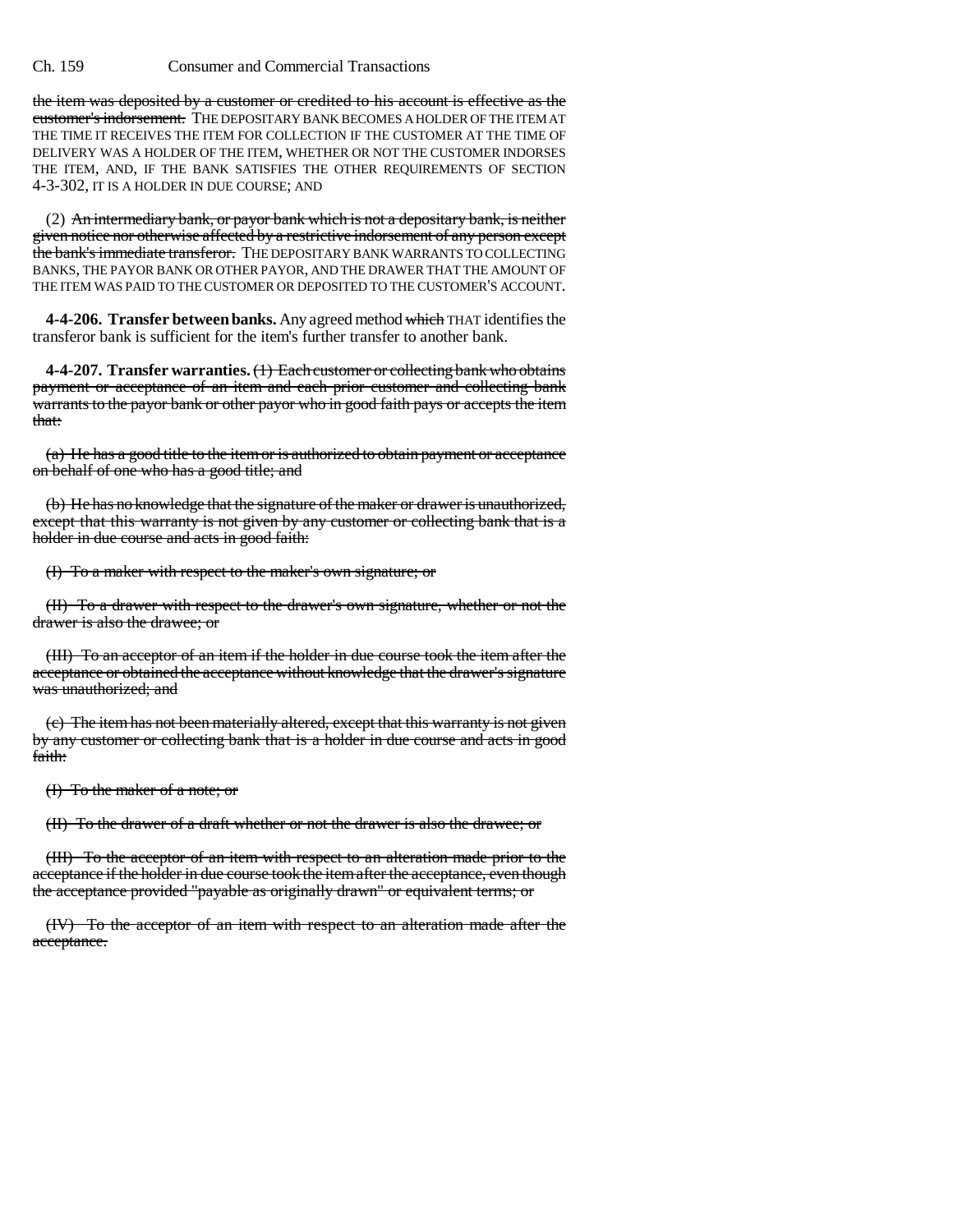(2) Each customer and collecting bank who transfers an item and receives a settlement or other consideration for it warrants to his transferee and to any subsequent collecting bank who takes the item in good faith that:

(a) He has a good title to the item or is authorized to obtain payment or acceptance on behalf of one who has a good title and the transfer is otherwise rightful; and

(b) All signatures are genuine or authorized; and

(c) The item has not been materially altered; and

(d) No defense of any party is good against him; and

(e) He has no knowledge of any insolvency proceeding instituted with respect to the maker or acceptor or the drawer of an unaccepted item.

In addition, each customer and collecting bank so transferring an item and receiving a settlement or other consideration engages that upon dishonor and any necessary notice of dishonor and protest he will take up the item.

(3) The warranties and the engagement to honor set forth in subsections  $(1)$  and  $(2)$ of this section arise notwithstanding the absence of indorsement or words of guaranty or warranty in the transfer or presentment and a collecting bank remains liable for their breach despite remittance to its transferor. Damages for breach of such warranties or engagement to honor shall not exceed the consideration received by the customer or collecting bank responsible plus finance charges and expenses related to the item, if any.

(4) Unless a claim for breach of warranty under this section is made within a reasonable time after the person claiming learns of the breach, the person liable is discharged to the extent of any loss caused by the delay in making claim.

(a) A CUSTOMER OR COLLECTING BANK THAT TRANSFERS AN ITEM AND RECEIVES A SETTLEMENT OR OTHER CONSIDERATION WARRANTS TO THE TRANSFEREE AND TO ANY SUBSEQUENT COLLECTING BANK THAT:

(1) THE WARRANTOR IS A PERSON ENTITLED TO ENFORCE THE ITEM;

(2) ALL SIGNATURES ON THE ITEM ARE AUTHENTIC AND AUTHORIZED;

(3) THE ITEM HAS NOT BEEN ALTERED;

(4) THE ITEM IS NOT SUBJECT TO A DEFENSE OR CLAIM IN RECOUPMENT (SECTION 4-3-305 (a)) OF ANY PARTY THAT CAN BE ASSERTED AGAINST THE WARRANTOR; AND

(5) THE WARRANTOR HAS NO KNOWLEDGE OF ANY INSOLVENCY PROCEEDING COMMENCED WITH RESPECT TO THE MAKER OR ACCEPTOR OR, IN THE CASE OF AN UNACCEPTED DRAFT, THE DRAWER.

(b) IF AN ITEM IS DISHONORED, A CUSTOMER OR COLLECTING BANK TRANSFERRING THE ITEM AND RECEIVING SETTLEMENT OR OTHER CONSIDERATION IS OBLIGED TO PAY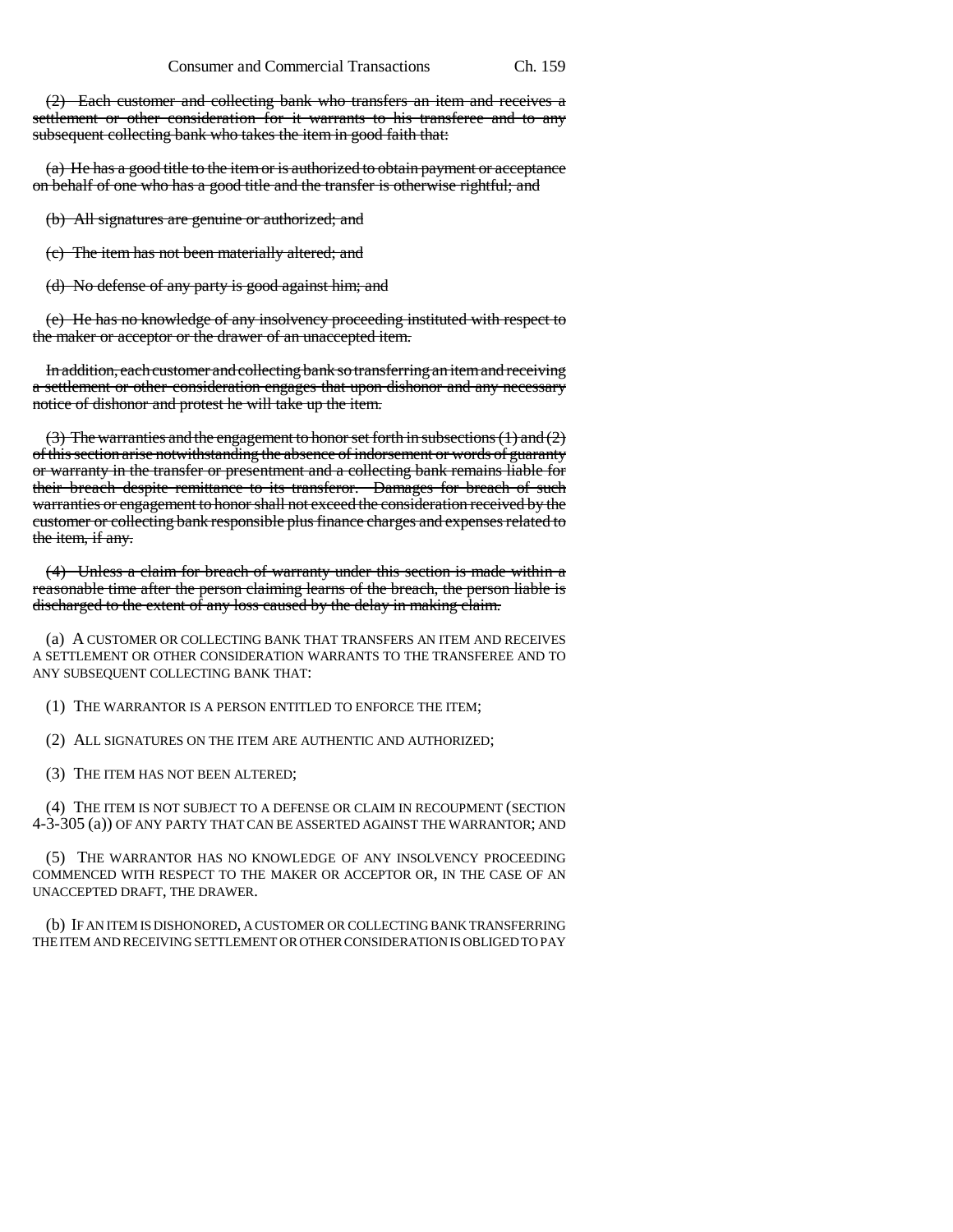THE AMOUNT DUE ON THE ITEM (i) ACCORDING TO THE TERMS OF THE ITEM AT THE TIME IT WAS TRANSFERRED, OR (ii) IF THE TRANSFER WAS OF AN INCOMPLETE ITEM, ACCORDING TO ITS TERMS WHEN COMPLETED AS STATED IN SECTIONS 4-3-115 AND 4-3-407. THE OBLIGATION OF A TRANSFEROR IS OWED TO THE TRANSFEREE AND TO ANY SUBSEQUENT COLLECTING BANK THAT TAKES THE ITEM IN GOOD FAITH. A TRANSFEROR CANNOT DISCLAIM ITS OBLIGATION UNDER THIS SUBSECTION (b) BY AN INDORSEMENT STATING THAT IT IS MADE "WITHOUT RECOURSE" OR OTHERWISE DISCLAIMING LIABILITY.

(c) A PERSON TO WHOM THE WARRANTIES UNDER SUBSECTION (a) OF THIS SECTION ARE MADE AND WHO TOOK THE ITEM IN GOOD FAITH MAY RECOVER FROM THE WARRANTOR AS DAMAGES FOR BREACH OF WARRANTY AN AMOUNT EQUAL TO THE LOSS SUFFERED AS A RESULT OF THE BREACH, BUT NOT MORE THAN THE AMOUNT OF THE ITEM PLUS EXPENSES AND LOSS OF INTEREST INCURRED AS A RESULT OF THE BREACH.

(d) THE WARRANTIES STATED IN SUBSECTION (a) OF THIS SECTION CANNOT BE DISCLAIMED WITH RESPECT TO CHECKS. UNLESS NOTICE OF A CLAIM FOR BREACH OF WARRANTY IS GIVEN TO THE WARRANTOR WITHIN THIRTY DAYS AFTER THE CLAIMANT HAS REASON TO KNOW OF THE BREACH AND THE IDENTITY OF THE WARRANTOR, THE WARRANTOR IS DISCHARGED TO THE EXTENT OF ANY LOSS CAUSED BY THE DELAY IN GIVING NOTICE OF THE CLAIM.

(e) A CAUSE OF ACTION FOR BREACH OF WARRANTY UNDER THIS SECTION ACCRUES WHEN THE CLAIMANT HAS REASON TO KNOW OF THE BREACH.

**4-4-208. Presentment warranties.** (a) IF AN UNACCEPTED DRAFT IS PRESENTED TO THE DRAWEE FOR PAYMENT OR ACCEPTANCE AND THE DRAWEE FOR PAYMENT OR ACCEPTANCE AND THE DRAWEE PAYS OR ACCEPTS THE DRAFT, (i) THE PERSON OBTAINING PAYMENT OR ACCEPTANCE, AT THE TIME OF PRESENTMENT, AND (ii) A PREVIOUS TRANSFEROR OF THE DRAFT, AT THE TIME OF TRANSFER, WARRANT TO THE DRAWEE THAT PAYS OR ACCEPTS THE DRAFT IN GOOD FAITH THAT:

(1) THE WARRANTOR IS, OR WAS, AT THE TIME THE WARRANTOR TRANSFERRED THE DRAFT, A PERSON ENTITLED TO ENFORCE THE DRAFT OR AUTHORIZED TO OBTAIN PAYMENT OR ACCEPTANCE OF THE DRAFT ON BEHALF OF A PERSON ENTITLED TO ENFORCE THE DRAFT;

(2) THE DRAFT HAS NOT BEEN ALTERED; AND

(3) THE WARRANTOR HAS NO KNOWLEDGE THAT THE SIGNATURE OF THE PURPORTED DRAWER OF THE DRAFT IS UNAUTHORIZED.

(b) A DRAWEE MAKING PAYMENT MAY RECOVER FROM A WARRANTOR DAMAGES FOR BREACH OF WARRANTY EQUAL TO THE AMOUNT PAID BY THE DRAWEE LESS THE AMOUNT THE DRAWEE RECEIVED OR IS ENTITLED TO RECEIVE FROM THE DRAWER BECAUSE OF THE PAYMENT. IN ADDITION, THE DRAWEE IS ENTITLED TO COMPENSATION FOR EXPENSES AND LOSS OF INTEREST RESULTING FROM THE BREACH. THE RIGHT OF THE DRAWEE TO RECOVER DAMAGES UNDER THIS SUBSECTION (b) IS NOT AFFECTED BY ANY FAILURE OF THE DRAWEE TO EXERCISE ORDINARY CARE IN MAKING PAYMENT. IF THE DRAWEE ACCEPTS THE DRAFT (i) BREACH OF WARRANTY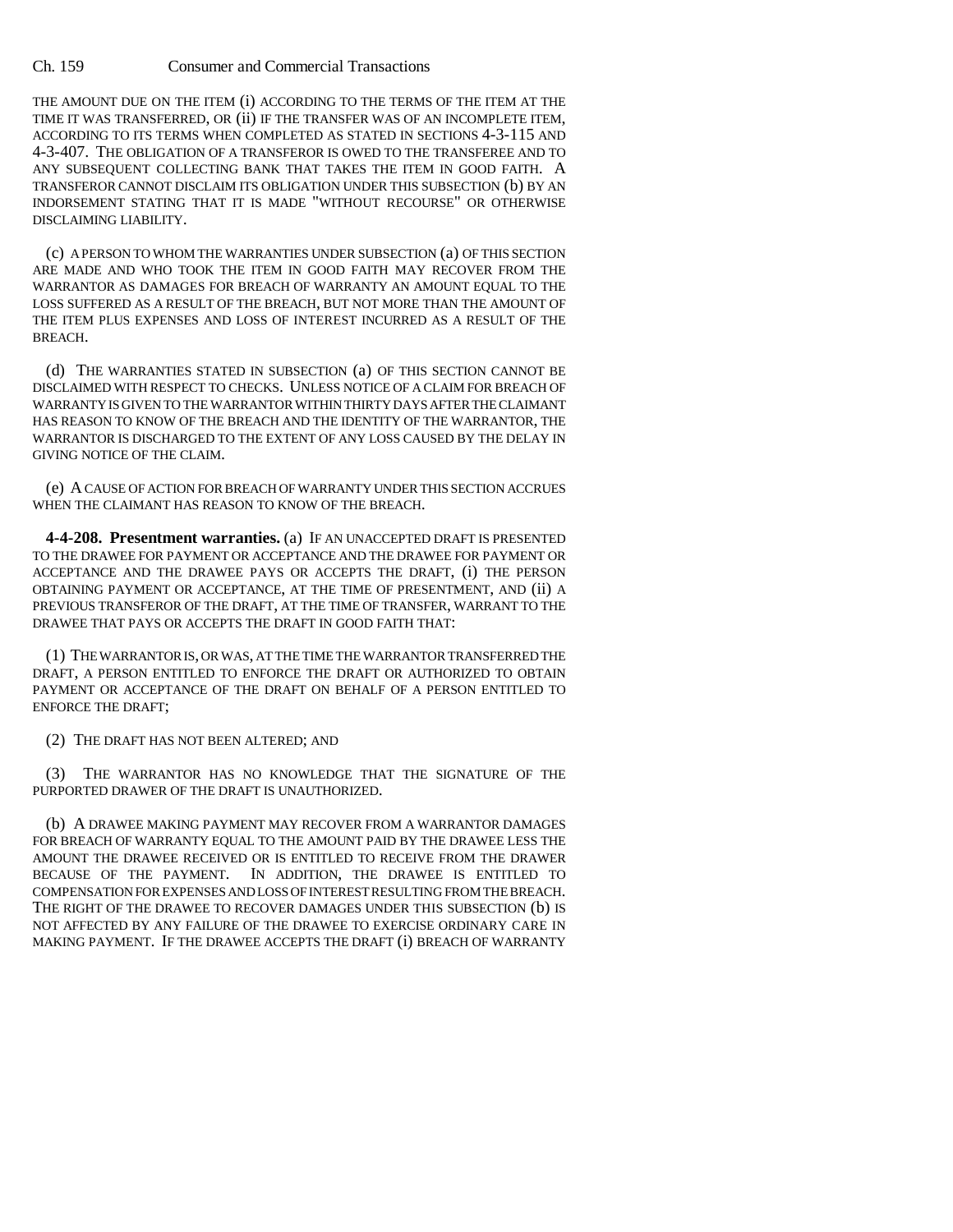IS A DEFENSE TO THE OBLIGATION OF THE ACCEPTOR, AND (ii) IF THE ACCEPTOR MAKES PAYMENT WITH RESPECT TO THE DRAFT, THE ACCEPTOR IS ENTITLED TO RECOVER FROM A WARRANTOR FOR BREACH OF WARRANTY THE AMOUNTS STATED IN THIS SUBSECTION (b).

(c) IF A DRAWEE ASSERTS A CLAIM FOR BREACH OF WARRANTY UNDER SUBSECTION (a) OF THIS SECTION BASED ON AN UNAUTHORIZED INDORSEMENT OF THE DRAFT OR AN ALTERATION OF THE DRAFT, THE WARRANTOR MAY DEFEND BY REPROVING THAT THE INDORSEMENT IS EFFECTIVE UNDER SECTION 4-3-404 OR 4-3-405 OR THE DRAWER IS PRECLUDED UNDER SECTION 4-3-406 OR 4-4-406 FROM ASSERTING AGAINST THE DRAWEE THE UNAUTHORIZED INDORSEMENT OR ALTERATION.

(d) IF (i) A DISHONORED DRAFT IS PRESENTED FOR PAYMENT TO THE DRAWER OR AN INDORSER OR (ii) ANY OTHER ITEM IS PRESENTED FOR PAYMENT TO A PARTY OBLIGED TO PAY THE ITEM, AND THE ITEM IS PAID, THE PERSON OBTAINING PAYMENT AND A PRIOR TRANSFEROR OF THE ITEM WARRANT TO THE PERSON MAKING PAYMENT IN GOOD FAITH THAT THE WARRANTOR IS, OR WAS, AT THE TIME THE WARRANTOR TRANSFERRED THE ITEM, A PERSON ENTITLED TO ENFORCE THE ITEM OR AUTHORIZED TO OBTAIN PAYMENT ON BEHALF OF A PERSON ENTITLED TO ENFORCE THE ITEM. THE PERSON MAKING PAYMENT MAY RECOVER FROM ANY WARRANTOR FOR BREACH OF WARRANTY AN AMOUNT EQUAL TO THE AMOUNT PAID PLUS EXPENSES AND LOSS OF INTEREST RESULTING FROM THE BREACH.

(e) THE WARRANTIES STATED IN SUBSECTIONS (a) AND (b) OF THIS SECTION CANNOT BE DISCLAIMED WITH RESPECT TO CHECKS. UNLESS NOTICE OF A CLAIM FOR BREACH OF WARRANTY IS GIVEN TO THE WARRANTOR WITHIN THIRTY DAYS AFTER THE CLAIMANT HAS REASON TO KNOW OF THE BREACH AND THE IDENTITY OF THE WARRANTOR, THE WARRANTOR IS DISCHARGED TO THE EXTENT OF ANY LOSS CAUSED BY THE DELAY IN GIVING NOTICE OF THE CLAIM.

(f) A CAUSE OF ACTION FOR BREACH OF WARRANTY UNDER THIS SECTION ACCRUES WHEN THE CLAIMANT HAS REASON TO KNOW OF THE BREACH.

**4-4-209. Encoding and retention warranties.** (a) A PERSON WHO ENCODES INFORMATION ON OR WITH RESPECT TO AN ITEM AFTER ISSUE WARRANTS TO ANY SUBSEQUENT COLLECTING BANK AND TO THE PAYOR BANK OR OTHER PAYOR THAT THE INFORMATION IS CORRECTLY ENCODED. IF THE CUSTOMER OF A DEPOSITARY BANK ENCODES, THAT BANK ALSO MAKES THE WARRANTY.

(b) A PERSON WHO UNDERTAKES TO RETAIN AN ITEM PURSUANT TO AN AGREEMENT FOR ELECTRONIC PRESENTMENT WARRANTS TO ANY SUBSEQUENT COLLECTING BANK AND TO THE PAYOR BANK OR OTHER PAYOR THAT RETENTION AND PRESENTMENT OF THE ITEM COMPLY WITH THE AGREEMENT. IF A CUSTOMER OF A DEPOSITARY BANK UNDERTAKES TO RETAIN AN ITEM, THAT BANK ALSO MAKES THIS WARRANTY.

(c) A PERSON TO WHOM WARRANTIES ARE MADE UNDER THIS SECTION AND WHO TOOK THE ITEM IN GOOD FAITH MAY RECOVER FROM THE WARRANTOR AS DAMAGES FOR BREACH OF WARRANTY AN AMOUNT EQUAL TO THE LOSS SUFFERED AS A RESULT OF THE BREACH, PLUS EXPENSES AND LOSS OF INTEREST INCURRED AS A RESULT OF THE BREACH.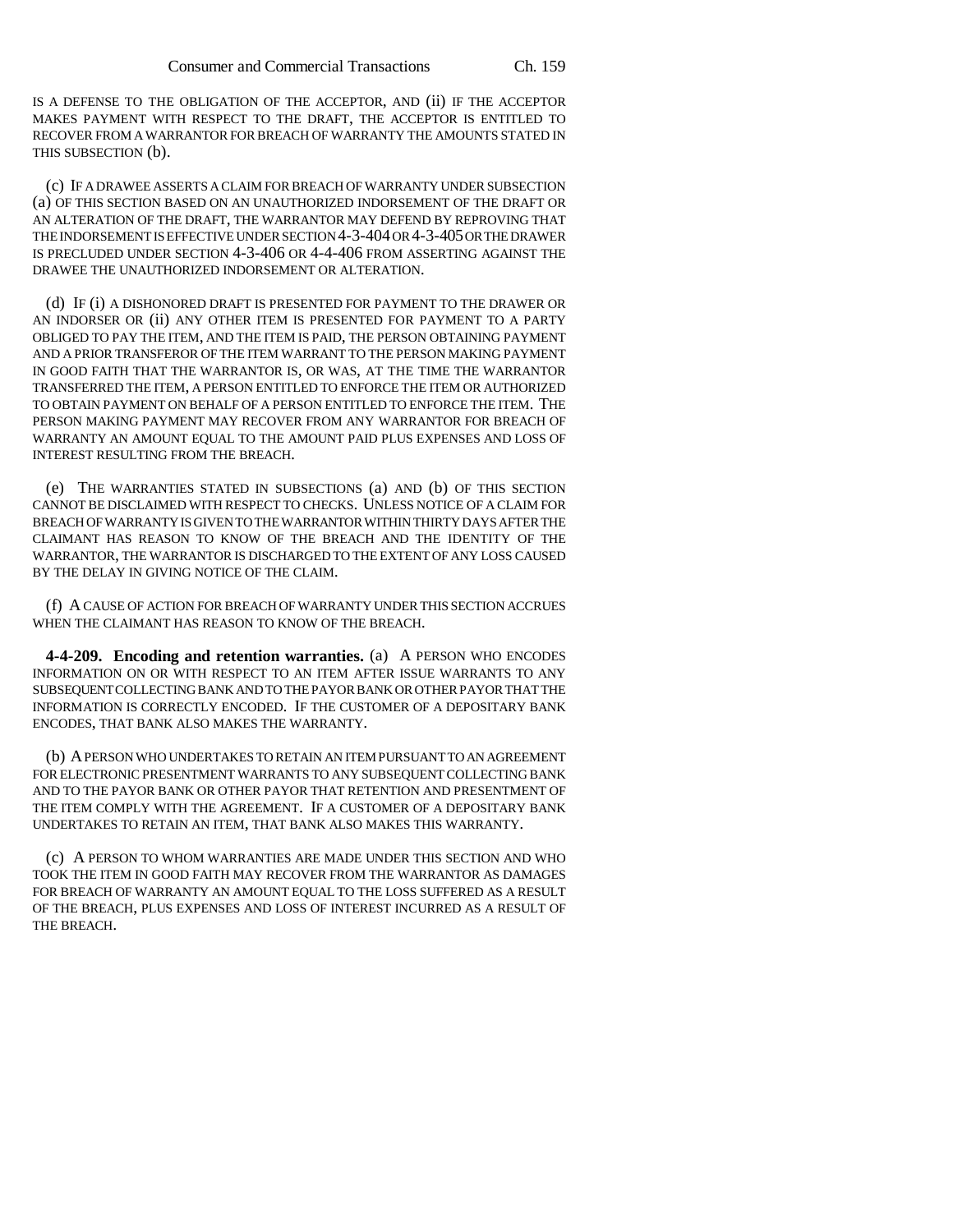**4-4-210. [Formerly 4-4-208] Security interest of collecting bank in items, accompanying documents, and proceeds.**  $\left(\frac{1}{1}\right)$  (a) A COLLECTING bank has a security interest in an item and any accompanying documents or the proceeds of either:

 $(a)$  (1) In case of an item deposited in an account, to the extent to which credit given for the item has been withdrawn or applied;

 $\left(\frac{b}{b}\right)$  (2) In case of an item for which it has given credit available for withdrawal as of right, to the extent of the credit given, whether or not the credit is drawn upon and whether or not there is a right of charge-back; or

 $(c)$  (3) If it makes an advance on or against the item.

 $(2)$  (b) When IF credit which has been given for several items received at one time or pursuant to a single agreement is withdrawn or applied in part, the security interest remains upon all the items, any accompanying documents or the proceeds of either. For the purpose of this section, credits first given are first withdrawn.

 $\left(\frac{1}{2}\right)$  (c) Receipt by a collecting bank of a final settlement for an item is a realization on its security interest in the item, accompanying documents, and proceeds. To the extent and So long as the bank does not receive final settlement for the item or give up possession of the item or accompanying documents for purposes other than collection, the security interest continues TO THAT EXTENT and is subject to the provisions of article 9 of this title, except that BUT:

 $(a)$  (1) No security agreement is necessary to make the security interest enforceable (subsection  $(1)$  (b) of section 4-9-203 SECTION 4-9-203 (1) (a)); and

 $(b)$  (2) No filing is required to perfect the security interest; and

 $(e)$  (3) The security interest has priority over conflicting perfected security interests in the item, accompanying documents, or proceeds.

**4-4-211. [Formerly 4-4-209] When bank gives value for purposes of holder in due course.** For purposes of determining its status as a holder in due course, the A bank has given value to the extent that it has a security interest in an item, if the bank otherwise complies with the requirements of section 4-3-302 on what constitutes a holder in due course.

**4-4-212. [Formerly 4-4-210] Presentment by notice of item not payable by, through, or at a bank - liability of drawer or indorser.**  $(1)$  (a) Unless otherwise instructed, a collecting bank may present an item not payable by, through, or at a bank by sending to the party to accept or pay a written notice that the bank holds the item for acceptance or payment. The notice must be sent in time to be received on or before the day when presentment is due and the bank must meet any requirement of the party to accept or pay under section  $4-3-505$  SECTION  $4-3-501$  by the close of the bank's next banking day after it knows of the requirement.

 $(2)$  (b) Where IF presentment is made by notice and neither honor nor PAYMENT, ACCEPTANCE, OR request for compliance with a requirement under section 4-3-505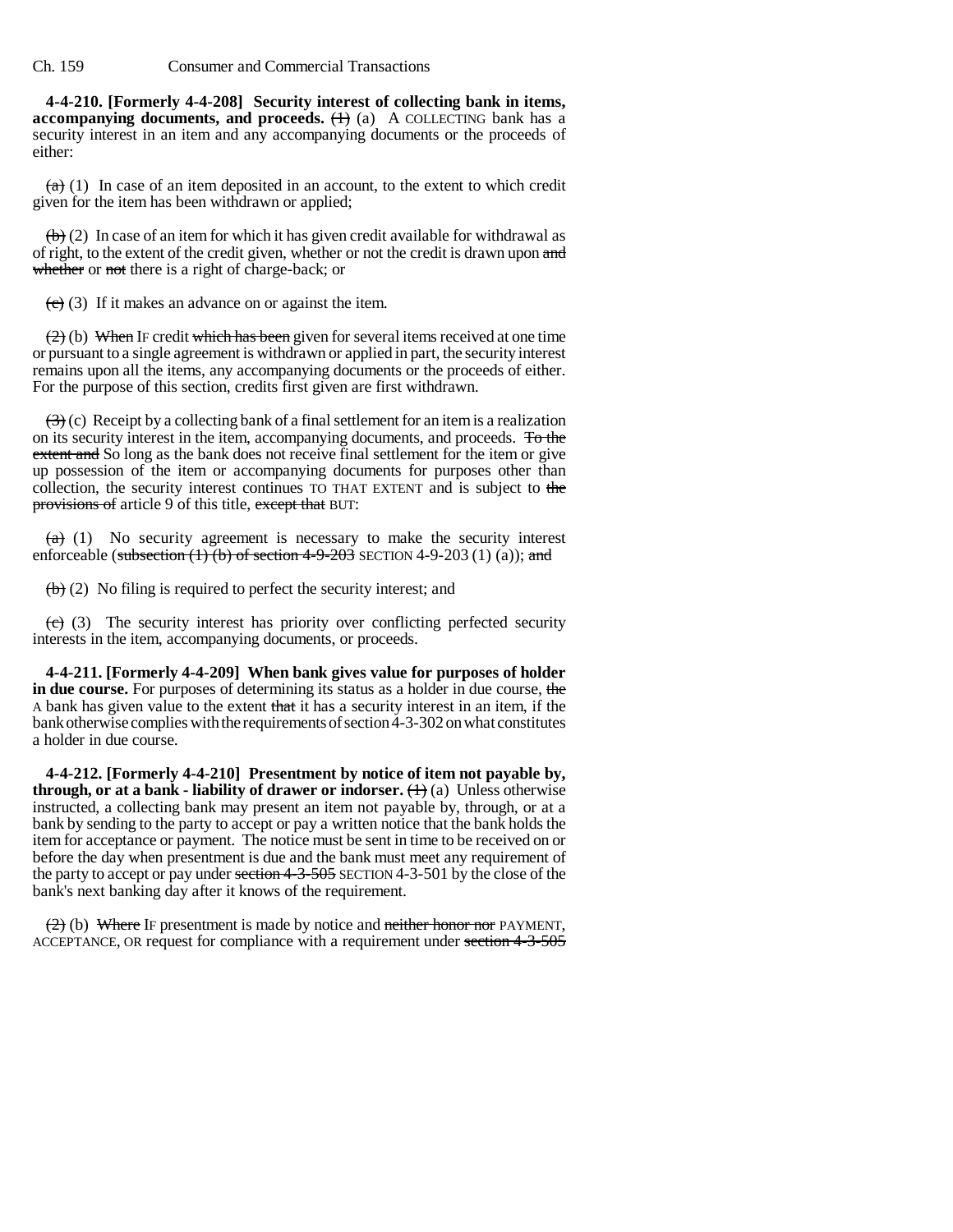SECTION 4-3-501 is NOT received by the close of business on the day after maturity or, in the case of demand items, by the close of business on the third banking day after notice was sent, the presenting bank may treat the item as dishonored and charge any secondary party DRAWER OR INDORSER by sending him IT notice of the facts.

**4-4-213. [Formerly 4-4-211] Medium and time of settlement by bank.**  $\left(\frac{1}{1}\right)$  A collecting bank may take in settlement of an item:

(a) A check of the remitting bank or of another bank on any bank except the remitting bank; or

(b) A cashier's check or similar primary obligation of a remitting bank which is a member of or clears through a member of the same clearing house or group as the collecting bank; or

(c) Appropriate authority to charge an account of the remitting bank or of another bank with the collecting bank; or

(d) If the item is drawn upon or payable by a person other than a bank, a cashier's check, certified check, or other bank check or obligation.

(2) If before its midnight deadline the collecting bank properly dishonors a remittance check or authorization to charge on itself or presents or forwards for collection a remittance instrument of or on another bank which is of a kind approved by subsection (1) of this section or has not been authorized by it, the collecting bank is not liable to prior parties in the event of the dishonor of such check, instrument, or authorization.

(3) A settlement for an item by means of a remittance instrument or authorization to charge is or becomes a final settlement as to both the person making and the person receiving the settlement:

(a) If the remittance instrument or authorization to charge is of a kind approved by subsection (1) of this section or has not been authorized by the person receiving the settlement and in either case the person receiving the settlement acts seasonably before its midnight deadline in presenting, forwarding for collection, or paying the instrument or authorization - at the time the remittance instrument or authorization is finally paid by the payor by which it is payable;

(b) If the person receiving the settlement has authorized remittance by a nonbank check or obligation or by a cashier's check or similar primary obligation of or a check upon the payor or other remitting bank which is not of a kind approved by subsection (1) (b) of this section - at the time of the receipt of such remittance check or obligation; or

(c) If in a case not covered by paragraphs (a) or (b) of this subsection (3), the person receiving the settlement fails to seasonably present, forward for collection, pay, or return a remittance instrument or authorization to it to charge before its midnight deadline - at such midnight deadline.

(a) WITH RESPECT TO SETTLEMENT BY A BANK, THE MEDIUM AND TIME OF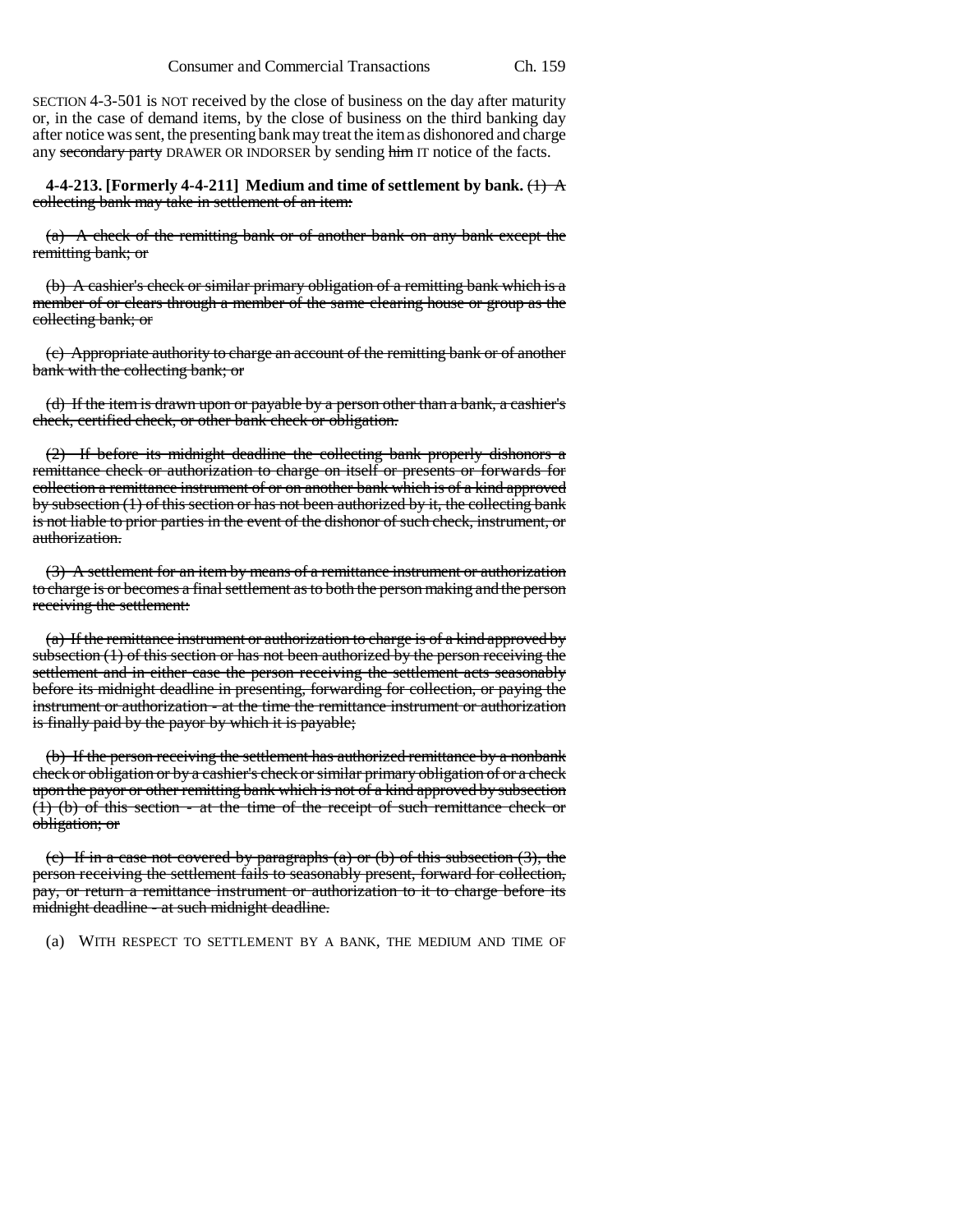SETTLEMENT MAY BE PRESCRIBED BY FEDERAL RESERVE REGULATIONS OR CIRCULARS, CLEARING-HOUSE RULES, AND THE LIKE, OR AGREEMENT. IN THE ABSENCE OF SUCH PRESCRIPTION:

(1) THE MEDIUM OF SETTLEMENT IS CASH OR CREDIT TO AN ACCOUNT IN A FEDERAL RESERVE BANK OF OR SPECIFIED BY THE PERSON TO RECEIVE SETTLEMENT; AND

(2) THE TIME OF SETTLEMENT IS:

(i) WITH RESPECT TO TENDER OF SETTLEMENT BY CASH, A CASHIER'S CHECK, OR TELLER'S CHECK, WHEN THE CASH OR CHECK IS SENT OR DELIVERED;

(ii) WITH RESPECT TO TENDER OF SETTLEMENT BY CREDIT IN AN ACCOUNT IN A FEDERAL RESERVE BANK, WHEN THE CREDIT IS MADE;

(iii) WITH RESPECT TO TENDER OF SETTLEMENT BY A CREDIT OR DEBIT TO AN ACCOUNT IN A BANK, WHEN THE CREDIT OR DEBIT IS MADE OR, IN THE CASE OF TENDER OF SETTLEMENT BY AUTHORITY TO CHARGE AN ACCOUNT, WHEN THE AUTHORITY IS SENT OR DELIVERED; OR

(iv) WITH RESPECT TO TENDER OF SETTLEMENT BY A FUNDS TRANSFER, WHEN PAYMENT IS MADE PURSUANT TO SECTION 4-4.5-406 (a) TO THE PERSON RECEIVING SETTLEMENT.

(b) IF THE TENDER OF SETTLEMENT IS NOT BY A MEDIUM AUTHORIZED BY SUBSECTION (a) OF THIS SECTION OR THE TIME OF SETTLEMENT IS NOT FIXED BY SUBSECTION (a) OF THIS SECTION, NO SETTLEMENT OCCURS UNTIL THE TENDER OF SETTLEMENT IS ACCEPTED BY THE PERSON RECEIVING SETTLEMENT.

(c) IF SETTLEMENT FOR AN ITEM IS MADE BY CASHIER'S CHECK OR TELLER'S CHECK AND THE PERSON RECEIVING SETTLEMENT, BEFORE ITS MIDNIGHT DEADLINE:

(1) PRESENTS OR FORWARDS THE CHECK FOR COLLECTION, SETTLEMENT IS FINAL WHEN THE CHECK IS FINALLY PAID; OR

(2) FAILS TO PRESENT OR FORWARD THE CHECK FOR COLLECTION, SETTLEMENT IS FINAL AT THE MIDNIGHT DEADLINE OF THE PERSON RECEIVING SETTLEMENT.

(d) IF SETTLEMENT FOR AN ITEM IS MADE BY GIVING AUTHORITY TO CHARGE THE ACCOUNT OF THE BANK GIVING SETTLEMENT IN THE BANK RECEIVING SETTLEMENT, SETTLEMENT IS FINAL WHEN THE CHARGE IS MADE BY THE BANK RECEIVING SETTLEMENT IF THERE ARE FUNDS AVAILABLE IN THE ACCOUNT FOR THE AMOUNT OF THE ITEM.

**4-4-214. [Formerly 4-4-212] Right of charge-back or refund - liability of collecting bank - return of item.**  $\leftrightarrow$  (a) If a collecting bank has made provisional settlement with its customer for an item and itself fails by reason of dishonor, suspension of payments by a bank, or otherwise to receive a settlement for the item which is or becomes final, the bank may revoke the settlement given by it, charge-back the amount of any credit given for the item to its customer's account, or obtain refund from its customer, whether or not it is able to return the items ITEM, if,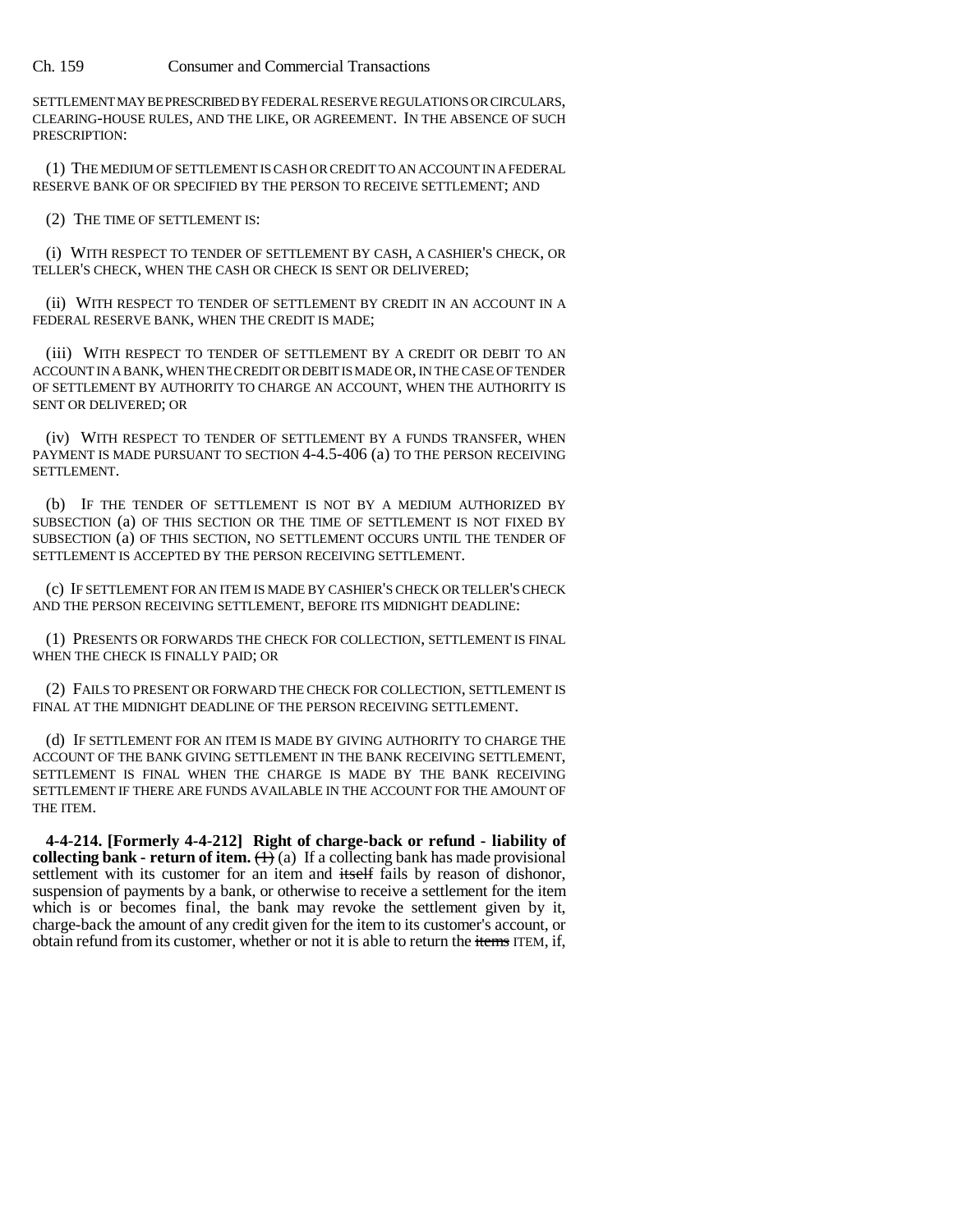by its midnight deadline or within a longer reasonable time after it learns the facts, it returns the item or sends notification of the facts. IF THE RETURN OR NOTICE IS DELAYED BEYOND THE BANK'S MIDNIGHT DEADLINE OR A LONGER REASONABLE TIME AFTER IT LEARNS THE FACTS, THE BANK MAY REVOKE THE SETTLEMENT, CHARGE BACK THE CREDIT, OR OBTAIN REFUND FROM ITS CUSTOMER, BUT IT IS LIABLE FOR ANY LOSS RESULTING FROM THE DELAY. These rights to revoke, charge back, and obtain refund terminate if and when a settlement for the item received by the bank is or becomes final. (subsection  $(3)$  of section 4-4-211 and subsections  $(2)$  and  $(3)$  of section 4-4-213).

(2) Within the time and manner prescribed by this section and section 4-4-301, an intermediary or payor bank, as the case may be, may return an unpaid item directly to the depositary bank and may send for collection a draft on the depositary bank and obtain reimbursement. In such case, if the depositary bank has received provisional settlement for the item, it must reimburse the bank drawing the draft and any provisional credits for the item between banks shall become and remain final.

(b) A COLLECTING BANK RETURNS AN ITEM WHEN IT IS SENT OR DELIVERED TO THE BANK'S CUSTOMER OR TRANSFEROR OR PURSUANT TO ITS INSTRUCTIONS.

 $(3)$  (c) A depositary bank which THAT is also the payor may charge back the amount of an item to its customer's account or obtain refund in accordance with the section governing return of an item received by a payor bank for credit on its books (section 4-4-301).

 $(4)$  (d) The right to charge back is not affected by:

 $(a)$  (1) Prior PREVIOUS use of the A credit given for the item; or

 $\left(\frac{b}{b}\right)$  (2) Failure by any bank to exercise ordinary care with respect to the item, but any A bank so failing remains liable.

 $(5)$  (e) A failure to charge back or claim refund does not affect other rights of the bank against the customer or any other party.

 $(6)$  (f) If credit is given in dollars as the equivalent of the value of an item payable in a foreign currency MONEY, the dollar amount of any charge-back or refund shall MUST be calculated on the basis of the buying sight BANK-OFFERED SPOT rate for the foreign currency MONEY prevailing on the day when the person entitled to the charge-back or refund learns that it will not receive payment in ordinary course.

**4-4-215. [Formerly 4-4-213] Final payment of item by payor bank - when provisional debits and credits become final - when certain credits become available for withdrawal.**  $(1)$  (a) An item is finally paid by a payor bank when the bank has FIRST done any of the following: whichever happens first:

 $(a)$  (1) Paid the item in cash; or

 $(b)$  (2) Settled for the item without reserving HAVING a right to revoke the settlement and without having such right under statute, clearing house CLEARING-HOUSE rule, or agreement; or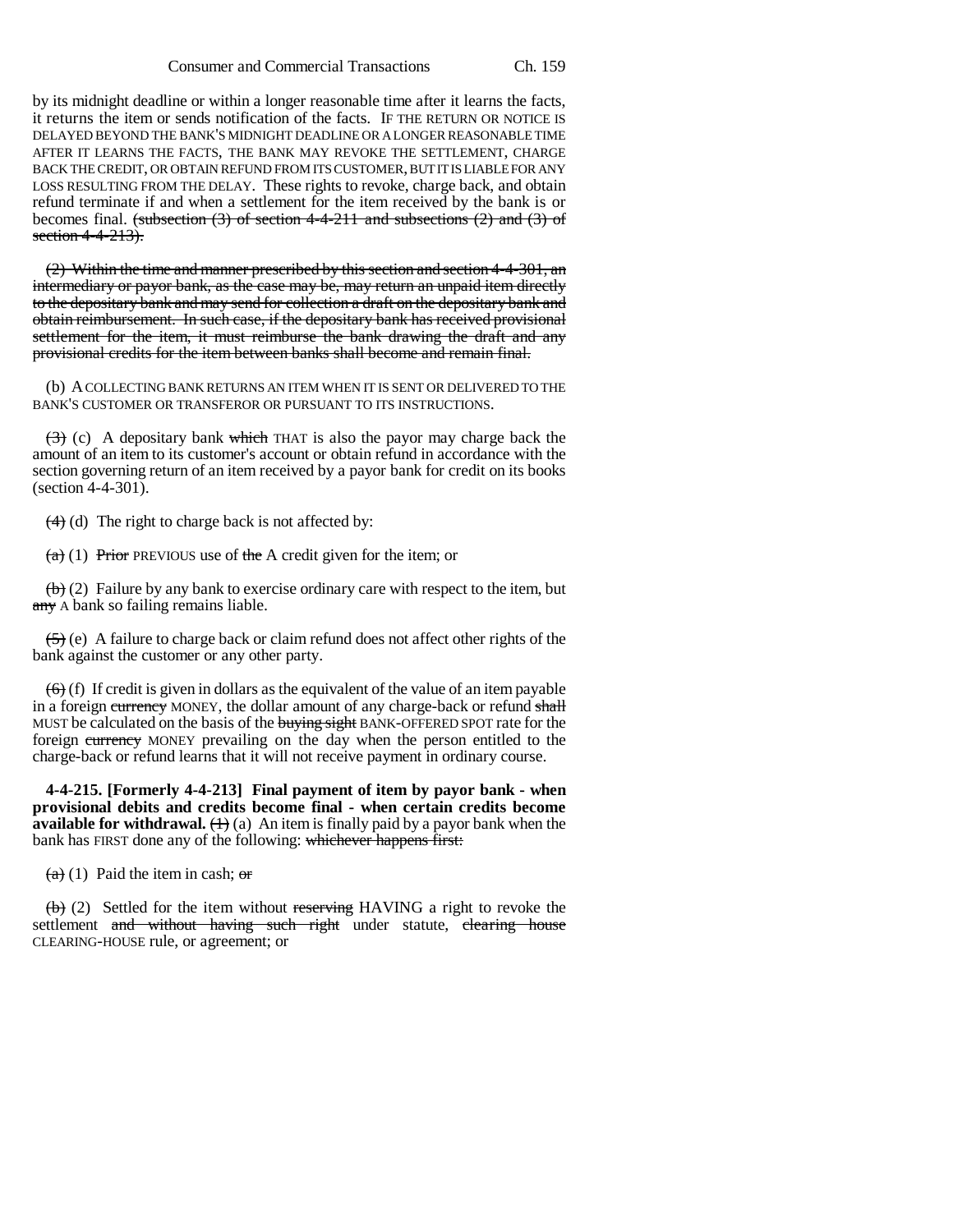(c) Completed the process of posting the item to the indicated account of the drawer, maker, or other person to be charged therewith; or

 $(d)$  (3) Made a provisional settlement for the item and failed to revoke the settlement in the time and manner permitted by statute, clearing house CLEARING-HOUSE rule, or agreement.

Upon a final payment under paragraphs (b), (c), or (d) of this subsection (1), the payor bank shall be accountable for the amount of the item.

(b) IF PROVISIONAL SETTLEMENT FOR AN ITEM DOES NOT BECOME FINAL, THE ITEM IS NOT FINALLY PAID.

 $(2)$  (c) If provisional settlement for an item between the presenting and payor banks is made through a clearing house or by debits or credits in an account between them, then to the extent that provisional debits or credits for the item are entered in accounts between the presenting and payor banks or between the presenting and successive prior collecting banks seriatim, they become final upon final payment of the item by the payor bank.

 $(3)$  (d) If a collecting bank receives a settlement for an item which is or becomes final,  $\left(\frac{\text{subsection}(3)}{\text{of section 4-4-211}}\right)$ , subsection (2) of this section) the bank is accountable to its customer for the amount of the item and any provisional credit given for the item in an account with its customer becomes final.

(4) (e) Subject to (i) APPLICABLE LAW STATING A TIME FOR AVAILABILITY OF FUNDS AND (ii) any right of the bank to apply the credit to an obligation of the customer, credit given by a bank for an item in an account with its customer A CUSTOMER'S ACCOUNT becomes available for withdrawal as of right:

 $(a)$  (1) In any case where IF the bank has received a provisional settlement for the item, when such THE settlement becomes final and the bank has had a reasonable time to learn that the settlement is final RECEIVE RETURN OF THE ITEM AND THE ITEM HAS NOT BEEN RECEIVED WITHIN THAT TIME;

(b) (2) In any case where IF the bank is both a THE depositary bank and a THE payor bank, and the item is finally paid, at the opening of the bank's second banking day following receipt of the item.

 $(5)$  (f) A deposit of money in a bank is final when made but, Subject to ANY APPLICABLE LAW STATING A TIME FOR AVAILABILITY OF FUNDS AND any right of the A bank to apply the A deposit to an obligation of the customer, the DEPOSITOR, A deposit OF MONEY becomes available for withdrawal as of right at the opening of the bank's next banking day following AFTER receipt of the deposit.

**4-4-216. [Formerly 4-4-214] Insolvency and preference.**  $(+)$  (a) Any IF AN item IS in or coming COMES into the possession of a payor or collecting bank which THAT suspends payment and which THE item is HAS not BEEN finally paid, shall THE ITEM MUST be returned by the receiver, trustee, or agent in charge of the closed bank to the presenting bank or the closed bank's customer.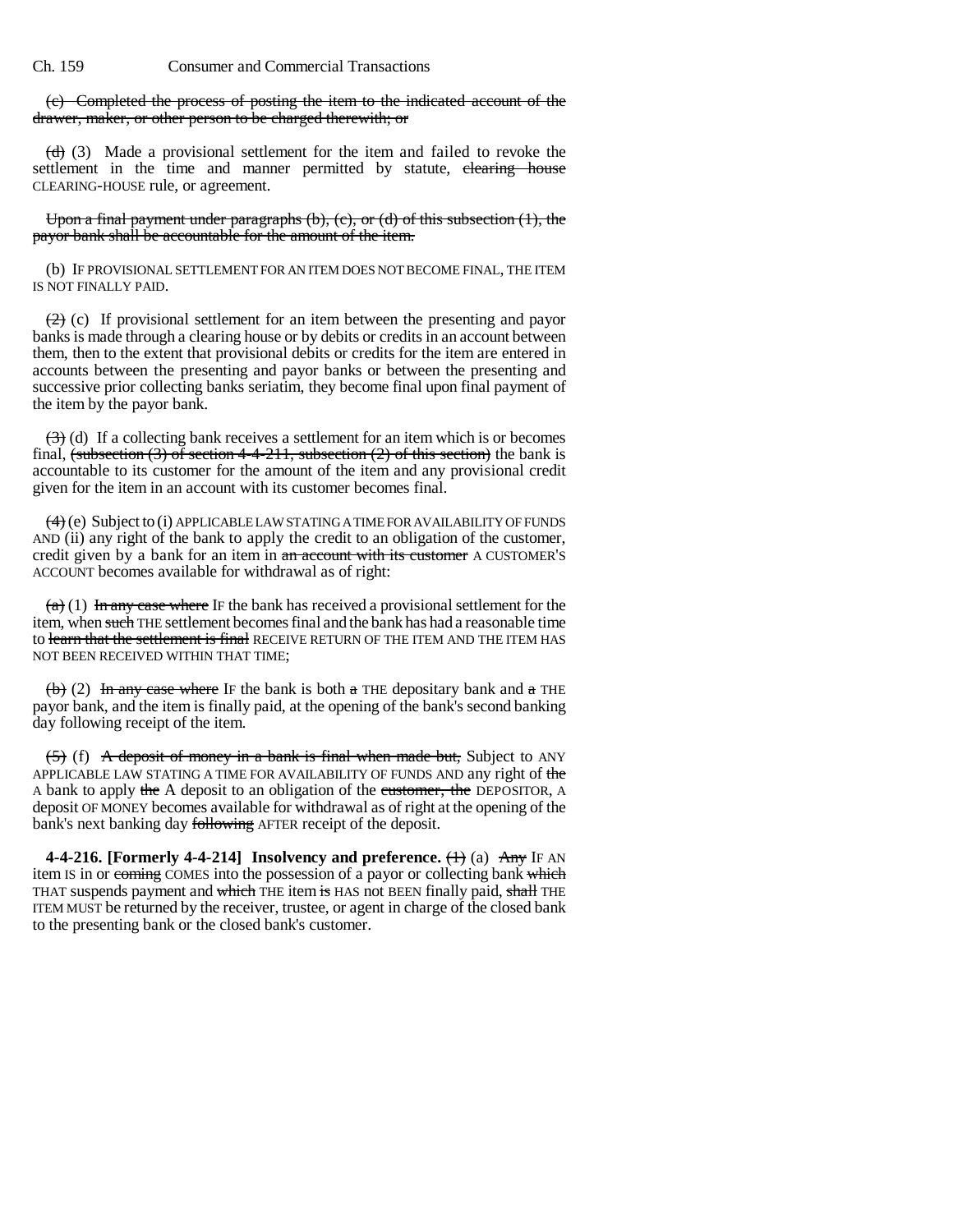$(2)$  (b) If a payor bank finally pays an item and suspends payments without making a settlement for the item with its customer or the presenting bank which settlement is or becomes final, the owner of the item has a preferred claim against the payor bank.

 $(3)$  (c) If a payor bank gives or a collecting bank gives or receives a provisional settlement for an item and thereafter suspends payments, the suspension does not prevent or interfere with the settlement SETTLEMENT'S becoming final if such THE finality occurs automatically upon the lapse of certain time or the happening of certain events. (subsection  $(\tilde{3})$  of section 4-4-211, subsections  $(1)$   $(d)$ ,  $(2)$ , and  $(\tilde{3})$  of section 4-4-213).

 $\left(\frac{4}{4}\right)$  (d) If a collecting bank receives from subsequent parties settlement for an item, which settlement is or becomes final and THE BANK suspends payments without making a settlement for the item with its customer which SETTLEMENT is or becomes final, the owner of the item has a preferred claim against such THE collecting bank.

## PART 3

## COLLECTION OF ITEMS - PAYOR BANKS

**4-4-301. Deferred posting - recovery of payment by return of items - time of** dishonor return of items by payor bank.  $\overline{(1)}$  (a) Where an authorized settlement IF A PAYOR BANK SETTLES for a demand item other than a documentary draft received by a payor bank PRESENTED otherwise than for immediate payment over the counter has been made before midnight of the banking day of receipt, the payor bank may revoke the settlement and recover any payment THE SETTLEMENT if, before it has made final payment  $(subsection (1)$  of section  $4-4-213$  and before its midnight deadline, it:

 $(a)$  (1) Returns the item; or

 $(b)$  (2) Sends written notice of dishonor or nonpayment if the item is held for protest or is otherwise unavailable for return.

 $(2)$  (b) If a demand item is received by a payor bank for credit on its books, it may return such THE item or send notice of dishonor and may revoke any credit given or recover the amount thereof withdrawn by its customer, if it acts within the time limit and in the manner specified in subsection  $(1)$  SUBSECTION  $(a)$  of this section.

 $\left(\frac{1}{2}\right)$  (c) Unless previous notice of dishonor has been sent, an item is dishonored at the time when for the purposes of dishonor it is returned or notice sent in accordance with this section.

 $(4)$  (d) An item is returned:

 $(a)$  (1) As to an item received PRESENTED through a clearing house, when it is delivered to the presenting or last collecting bank or to the clearing house or is sent or delivered in accordance with its CLEARING-HOUSE rules; or

 $(b)$  (2) In all other cases, when it is sent or delivered to the bank's customer or transferor or pursuant to his instructions.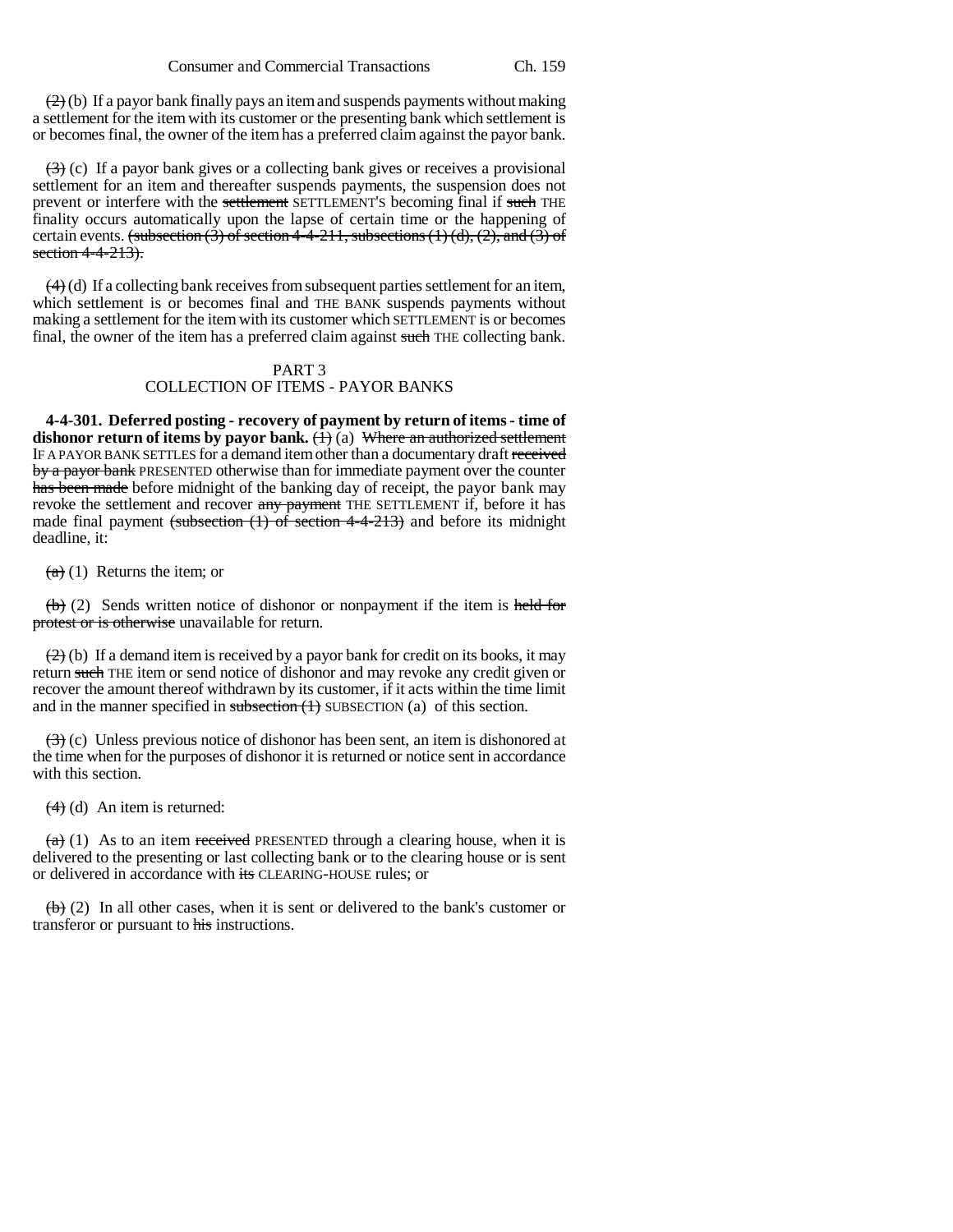**4-4-302. Payor bank's responsibility for late return of item.** In the absence of a valid defense such as breach of a presentment warranty (subsection (1) of section 4-4-207), settlement effected or the like, if (a) IF an item is presented on TO and received by a payor bank, the bank is accountable for the amount of:

 $(a)$  (1) A demand item, other than a documentary draft, whether properly payable or not, if the bank, in any case where IN WHICH it is not also the depositary bank, retains the item beyond midnight of the banking day of receipt without settling for it or, regardless of whether OR NOT it is also the depositary bank, does not pay or return the item or send notice of dishonor until after its midnight deadline; or

 $\leftrightarrow$  (2) Any other properly payable item unless within the time allowed for acceptance or payment of that item, the bank either accepts or pays the item or returns it and accompanying documents.

(b) THE LIABILITY OF A PAYOR BANK TO PAY AN ITEM PURSUANT TO SUBSECTION (a) OF THIS SECTION IS SUBJECT TO DEFENSES BASED ON BREACH OF A PRESENTMENT WARRANTY (SECTION 4-4-208) OR PROOF THAT THE PERSON SEEKING ENFORCEMENT OF THE LIABILITY PRESENTED OR TRANSFERRED THE ITEM FOR THE PURPOSE OF DEFRAUDING THE PAYOR BANK.

**4-4-303. When items subject to notice, stop-payment order, legal process, or setoff** - order in which items may be charged or certified.  $\left(\frac{1}{1}\right)$  (a) Any knowledge, notice, or stop-order STOP-PAYMENT ORDER received by, legal process served upon, or setoff exercised by a payor bank whether or not effective under other rules of law COMES TOO LATE to terminate, suspend, or modify the bank's right or duty to pay an item or to charge its customer's account for the item comes too late to so terminate, suspend, or modify such right or duty if the knowledge, notice, stop-order STOP-PAYMENT ORDER, or legal process is received or served and a reasonable time for the bank to act thereon expires or the setoff is exercised after the bank has done any EARLIEST of the following:

 $(a)$  (1) Accepted or certified THE BANK ACCEPTS OR CERTIFIES the item;

 $(b)$  (2) Paid THE BANK PAYS the item in cash;

 $(e)$  (3) Settled THE BANK SETTLES for the item without reserving HAVING a right to revoke the settlement and without having such right under statute, clearing house CLEARING-HOUSE rule, or agreement;

(d) Completed the process of posting the item to the indicated account of the drawer, maker or other person to be charged therewith or otherwise has evidenced by examination of such indicated account and by action its decision to pay the item; or

 $(e)$  (4) Become THE BANK BECOMES accountable for the amount of the item under subsection  $(1)$  (d) of section 4-4-213 and section 4-4-302 dealing with the payor bank's responsibility for late return of items; OR

(5) WITH RESPECT TO CHECKS, A CUTOFF HOUR NO EARLIER THAN ONE HOUR AFTER THE OPENING OF THE NEXT BANKING DAY AFTER THE BANKING DAY ON WHICH THE BANK RECEIVED THE CHECK AND NO LATER THAN THE CLOSE OF THAT NEXT BANKING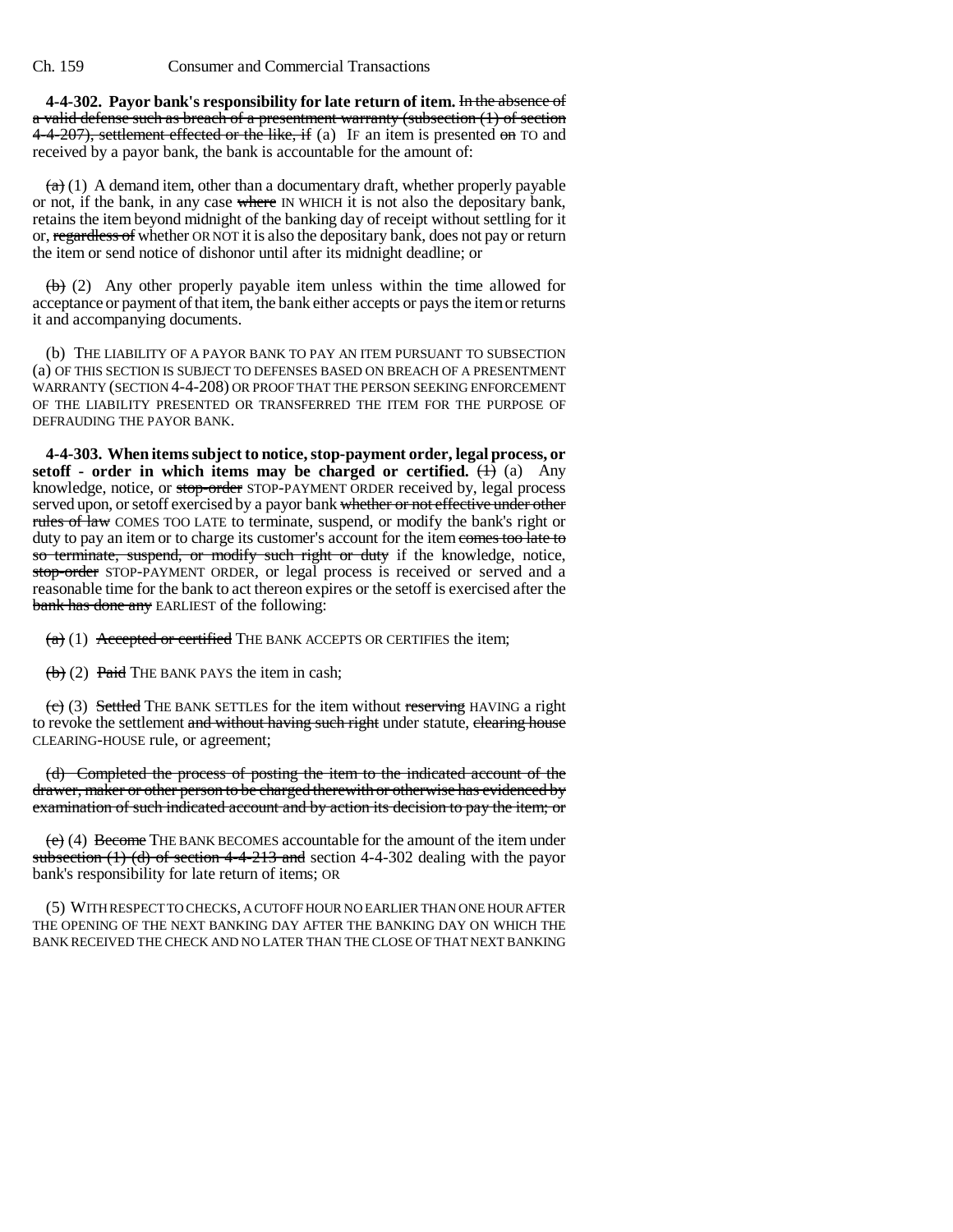DAY OR, IF NO CUTOFF HOUR IS FIXED, THE CLOSE OF THE NEXT BANKING DAY AFTER THE BANKING DAY ON WHICH THE BANK RECEIVED THE CHECK.

 $(2)$  (b) Subject to the provisions of subsection  $(1)$  SUBSECTION (a) of this section, items may be accepted, paid, certified, or charged to the indicated account of its customer in any order. convenient to the bank.

#### PART 4

#### RELATIONSHIP BETWEEN PAYOR BANK AND ITS CUSTOMER

**4-4-401.** When bank may charge customer's account.  $\leftrightarrow$  (a) As against its customer, A bank may charge against his THE account any OF A CUSTOMER AN item which THAT is otherwise properly payable from that account even though the charge creates an overdraft. AN ITEM IS PROPERLY PAYABLE IF IT IS AUTHORIZED BY THE CUSTOMER AND IS IN ACCORDANCE WITH ANY AGREEMENT BETWEEN THE CUSTOMER AND BANK.

(b) A CUSTOMER IS NOT LIABLE FOR THE AMOUNT OF AN OVERDRAFT IF THE CUSTOMER NEITHER SIGNED THE ITEM NOR BENEFITED FROM THE PROCEEDS OF THE ITEM.

(c) A BANK MAY CHARGE AGAINST THE ACCOUNT OF A CUSTOMER A CHECK THAT IS OTHERWISE PROPERLY PAYABLE FROM THE ACCOUNT, EVEN THOUGH PAYMENT WAS MADE BEFORE THE DATE OF THE CHECK, UNLESS THE CUSTOMER HAS GIVEN NOTICE TO THE BANK OF THE POSTDATING DESCRIBING THE CHECK WITH REASONABLE CERTAINTY. THE NOTICE IS EFFECTIVE FOR THE PERIOD STATED IN SECTION 4-4-403 (b) FOR STOP-PAYMENT ORDERS, AND MUST BE RECEIVED AT SUCH TIME AND IN SUCH MANNER AS TO AFFORD THE BANK REASONABLE OPPORTUNITY TO ACT ON IT BEFORE THE BANK TAKES ANY ACTION WITH RESPECT TO THE CHECK DESCRIBED IN SECTION 4-4-303. IF A BANK CHARGES AGAINST THE ACCOUNT OF A CUSTOMER A CHECK BEFORE THE DATE STATED IN THE NOTICE OF POSTDATING, THE BANK IS LIABLE FOR DAMAGES FOR THE LOSS RESULTING FROM ITS ACT. THE LOSS MAY INCLUDE DAMAGES FOR DISHONOR OF SUBSEQUENT ITEMS UNDER SECTION 4-4-402.

 $(2)$  (d) A bank which THAT in good faith makes payment to a holder may charge the indicated account of its customer according to:

 $(a)$  (1) The original tenor TERMS of his THE altered item; or

 $\left(\frac{b}{b}\right)$  (2) The tenor TERMS of his THE completed item, even though the bank knows the item has been completed unless the bank has notice that the completion was improper.

**4-4-402. Bank's liability to customer for wrongful dishonor - time of determining insufficiency of account.** (a) EXCEPT AS OTHERWISE PROVIDED IN THIS ARTICLE, A PAYOR BANK WRONGFULLY DISHONORS AN ITEM IF IT DISHONORS AN ITEM THAT IS PROPERLY PAYABLE, BUT A BANK MAY DISHONOR AN ITEM THAT WOULD CREATE AN OVERDRAFT UNLESS IT HAS AGREED TO PAY THE OVERDRAFT.

(b) A payor bank is liable to its customer for damages proximately caused by the wrongful dishonor of an item. When the dishonor occurs through mistake, Liability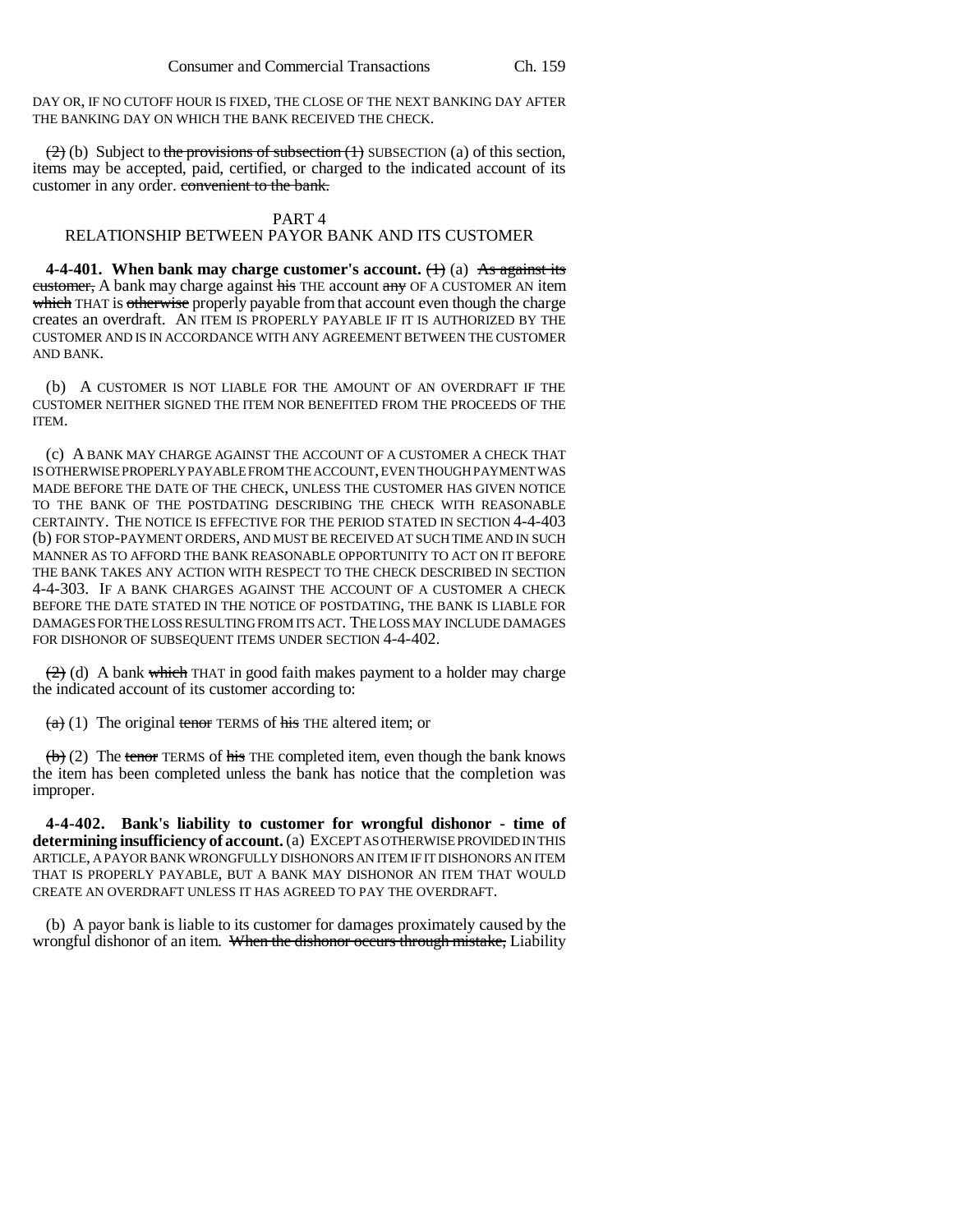is limited to actual damages proved If so proximately caused and proved, damages may include damages for an arrest or prosecution of the customer or other consequential damages. Whether any consequential damages are proximately caused by the wrongful dishonor is a question of fact to be determined in each case.

(c) A PAYOR BANK'S DETERMINATION OF THE CUSTOMER'S ACCOUNT BALANCE ON WHICH A DECISION TO DISHONOR FOR INSUFFICIENCY OF AVAILABLE FUNDS IS BASED MAY BE MADE AT ANY TIME BETWEEN THE TIME THE ITEM IS RECEIVED BY THE PAYOR BANK AND THE TIME THAT THE PAYOR BANK RETURNS THE ITEM OR GIVES NOTICE IN LIEU OF RETURN, AND NO MORE THAN ONE DETERMINATION NEED BE MADE. IF, AT THE ELECTION OF THE PAYOR BANK, A SUBSEQUENT BALANCE DETERMINATION IS MADE FOR THE PURPOSE OF REEVALUATING THE BANK'S DECISION TO DISHONOR THE ITEM, THE ACCOUNT BALANCE AT THAT TIME IS DETERMINATIVE OF WHETHER A DISHONOR FOR INSUFFICIENCY OF AVAILABLE FUNDS IS WRONGFUL.

**4-4-403.** Customer's right to stop payment - burden of proof of loss.  $\left(\frac{1}{1}\right)$  (a) A customer may by order to his bank stop payment of any item payable for his account but the order must be OR ANY PERSON AUTHORIZED TO DRAW ON THE ACCOUNT IF THERE IS MORE THAN ONE PERSON MAY STOP PAYMENT OF ANY ITEM DRAWN ON THE CUSTOMER'S ACCOUNT OR CLOSE THE ACCOUNT BY AN ORDER TO THE BANK DESCRIBING THE ITEM OR ACCOUNT WITH REASONABLE CERTAINTY received at such A time and in such A manner as to afford THAT AFFORDS the bank a reasonable opportunity to act on it prior to BEFORE any action by the bank with respect to the item described in section 4-4-303. IF THE SIGNATURE OF MORE THAN ONE PERSON IS REQUIRED TO DRAW ON AN ACCOUNT, ANY OF THESE PERSONS MAY STOP PAYMENT OR CLOSE THE ACCOUNT.

(2) An oral order is binding upon the bank only for fourteen calendar days unless confirmed in writing within that period. A written order is effective for only six months unless renewed in writing.

(b) A STOP-PAYMENT ORDER IS EFFECTIVE FOR SIX MONTHS, BUT IT LAPSES AFTER FOURTEEN CALENDAR DAYS IF THE ORIGINAL ORDER WAS ORAL AND WAS NOT CONFIRMED IN WRITING WITHIN THAT PERIOD. A STOP-PAYMENT ORDER MAY BE RENEWED FOR ADDITIONAL SIX-MONTH PERIODS BY A WRITING GIVEN TO THE BANK WITHIN A PERIOD DURING WHICH THE STOP-PAYMENT ORDER IS EFFECTIVE.

 $(3)$  (c) The burden of establishing the fact and amount of loss resulting from the payment of an item contrary to a binding stop payment STOP-PAYMENT order OR ORDER TO CLOSE AN ACCOUNT is on the customer. THE LOSS FROM PAYMENT OF AN ITEM CONTRARY TO A STOP-PAYMENT ORDER MAY INCLUDE DAMAGES FOR DISHONOR OF SUBSEQUENT ITEMS UNDER SECTION 4-4-402.

**4-4-404. Bank not obligated to pay check more than six months old.** A bank is under no obligation to a customer having a checking account to pay a check, other than a certified check, which is presented more than six months after its date, but it may charge its customer's account for a payment made thereafter in good faith.

**4-4-405. Death or incompetence of customer.** (1) (a) A payor or collecting bank's authority to accept, pay, or collect an item or to account for proceeds of its collection, if otherwise effective, is not rendered ineffective by incompetence of a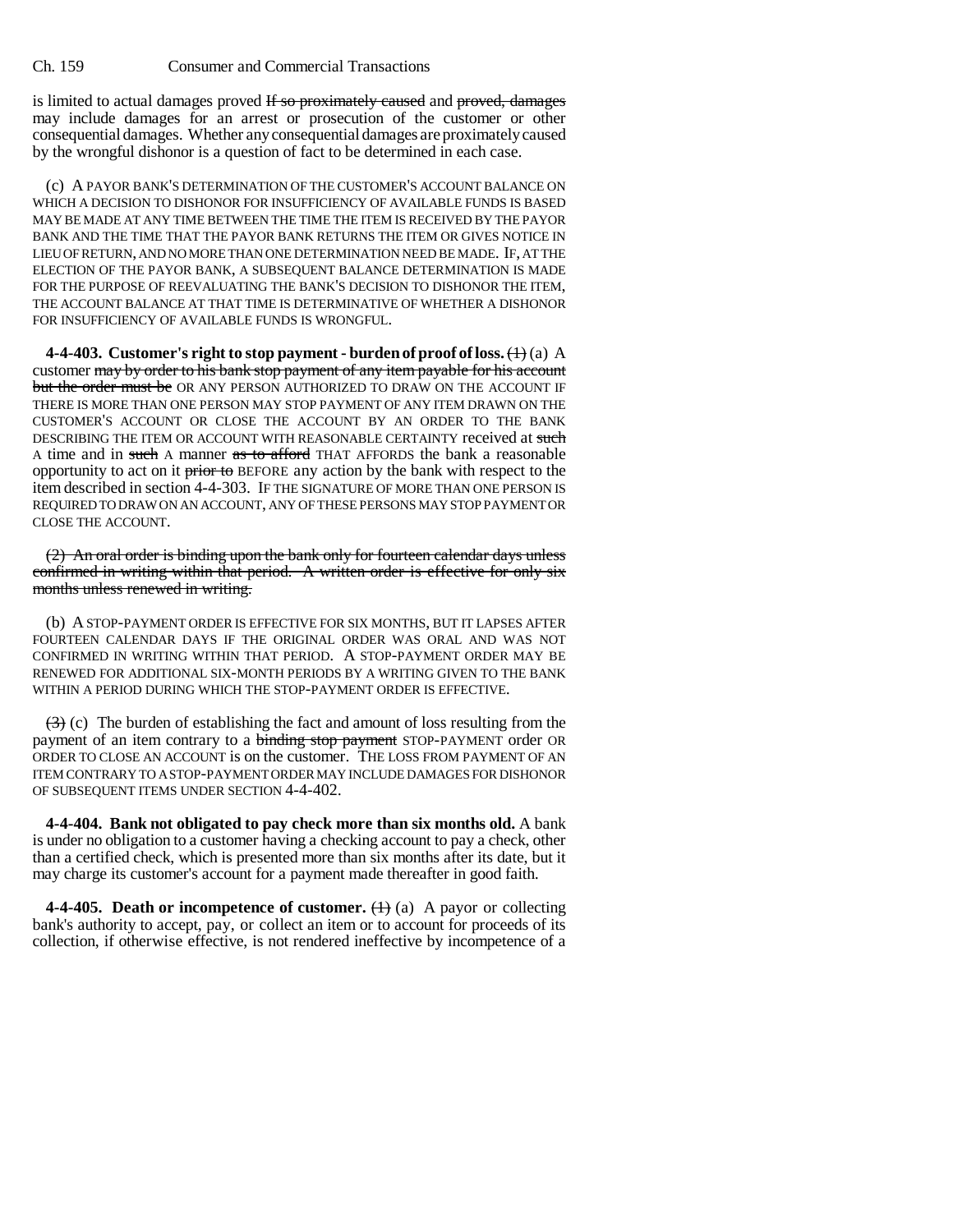customer of either bank existing at the time the item is issued or its collection is undertaken if the bank does not know of a determination of incompetence. Neither death nor incompetence of a customer revokes such THE authority to accept, pay, collect, or account until the bank knows of the fact of death or of a determination of incompetence and has reasonable opportunity to act on it.

 $(2)$  (b) Even with knowledge, a bank may for ten days after the date of death pay or certify checks drawn on or prior to BEFORE that date unless ordered to stop payment by a person claiming an interest in the account.

**4-4-406. Customer's duty to discover and report unauthorized signature or alteration.** (1) When a bank sends to its customer a statement of account accompanied by items paid in good faith in support of the debit entries or holds the statement and items pursuant to a request or instructions of its customer or otherwise in a reasonable manner makes the statement and items available to the customer, the customer must exercise reasonable care and promptness to examine the statement and items to discover his unauthorized signature or any alteration on an item and must notify the bank promptly after discovery thereof.

(a) A BANK THAT SENDS OR MAKES AVAILABLE TO A CUSTOMER A STATEMENT OF ACCOUNT SHOWING PAYMENT OF ITEMS FOR THE ACCOUNT SHALL EITHER RETURN OR MAKE AVAILABLE TO THE CUSTOMER THE ITEMS PAID OR PROVIDE INFORMATION IN THE STATEMENT OF ACCOUNT SUFFICIENT TO ALLOW THE CUSTOMER REASONABLY TO IDENTIFY THE ITEMS PAID. THE STATEMENT OF ACCOUNT PROVIDES SUFFICIENT INFORMATION IF THE ITEM IS DESCRIBED BY ITEM NUMBER, AMOUNT, AND DATE OF PAYMENT. IF THE BANK DOES NOT RETURN THE ITEMS, IT SHALL PROVIDE IN THE STATEMENT OF ACCOUNT THE TELEPHONE NUMBER THAT THE CUSTOMER MAY CALL TO REQUEST AN ITEM OR A LEGIBLE COPY THEREOF PURSUANT TO SUBSECTION (b) OF THIS SECTION.

(b) IF THE ITEMS ARE NOT RETURNED TO THE CUSTOMER, THE PERSON RETAINING THE ITEMS SHALL EITHER RETAIN THE ITEMS OR, IF THE ITEMS ARE DESTROYED, MAINTAIN THE CAPACITY TO FURNISH LEGIBLE COPIES OF THE ITEMS UNTIL THE EXPIRATION OF SEVEN YEARS AFTER RECEIPT OF THE ITEMS. A CUSTOMER MAY REQUEST AN ITEM FROM THE BANK THAT PAID THE ITEM, AND THAT BANK MUST PROVIDE IN A REASONABLE TIME EITHER THE ITEM OR, IF THE ITEM HAS BEEN DESTROYED OR IS NOT OTHERWISE OBTAINABLE, A LEGIBLE COPY OF THE ITEM. A BANK SHALL PROVIDE, UPON REQUEST AND WITHOUT CHARGE TO THE CUSTOMER, AT LEAST TWO ITEMS OR A LEGIBLE COPY THEREOF WITH RESPECT TO EACH STATEMENT OF ACCOUNT SENT TO THE CUSTOMER.

(c) IF A BANK SENDS OR MAKES AVAILABLE A STATEMENT OF ACCOUNT OR ITEMS PURSUANT TO SUBSECTION (a) OF THIS SECTION, THE CUSTOMER MUST EXERCISE REASONABLE PROMPTNESS IN EXAMINING THE STATEMENT OR THE ITEMS TO DETERMINE WHETHER ANY PAYMENT WAS NOT AUTHORIZED BECAUSE OF AN ALTERATION OF AN ITEM OR BECAUSE A PURPORTED SIGNATURE BY OR ON BEHALF OF THE CUSTOMER WAS NOT AUTHORIZED. IF, BASED ON THE STATEMENT OR ITEMS PROVIDED, THE CUSTOMER SHOULD REASONABLY HAVE DISCOVERED THE UNAUTHORIZED PAYMENT, THE CUSTOMER MUST PROMPTLY NOTIFY THE BANK OF THE RELEVANT FACTS.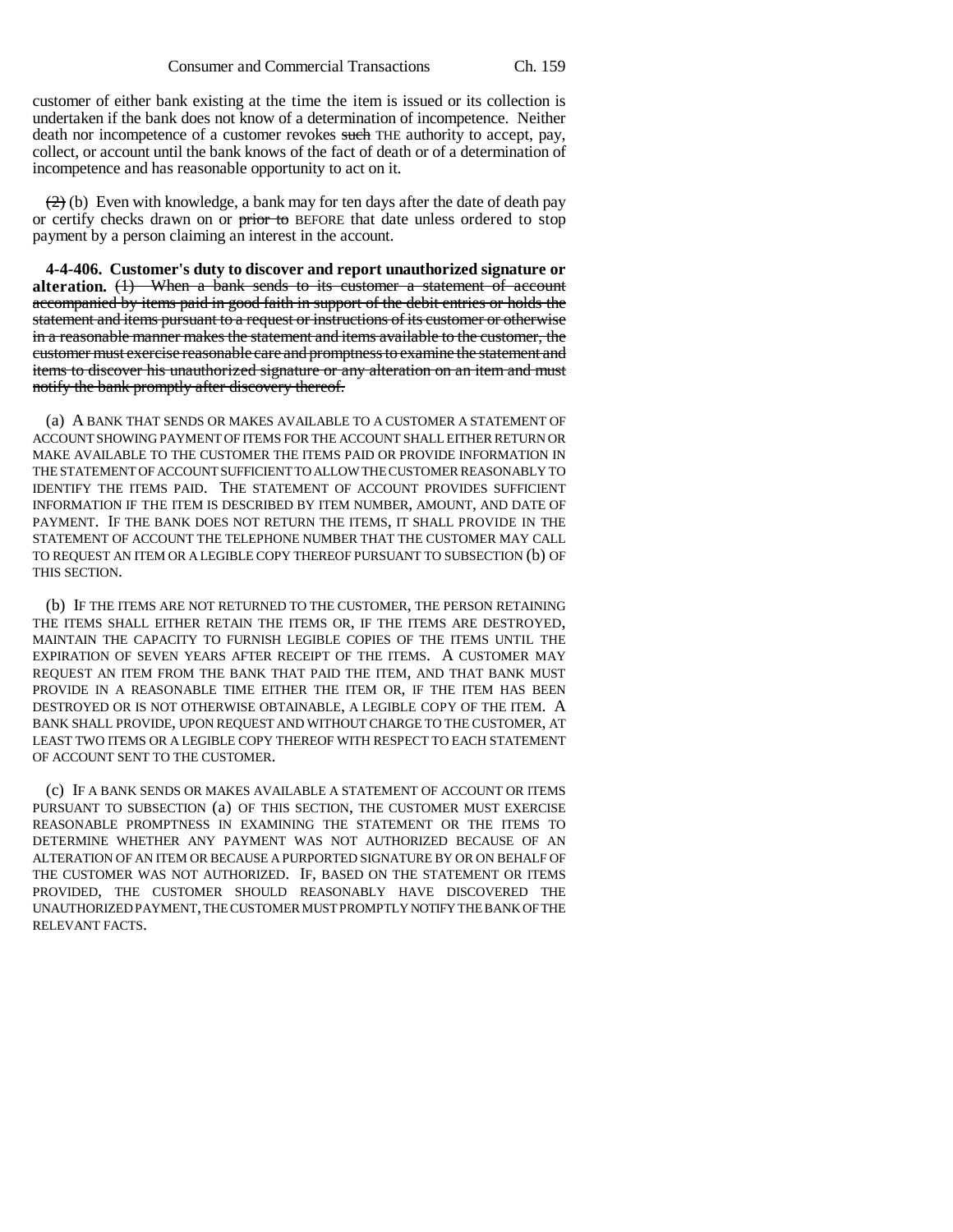$(2)$  (d) If the bank establishes PROVES that the customer failed, with respect to an item, to comply with the duties imposed on the customer by subsection  $(1)$ SUBSECTION  $(c)$  of this section, the customer is precluded from asserting against the bank:

 $(a)$  (1) His THE CUSTOMER's unauthorized signature or any alteration on the item, if the bank also establishes PROVES that it suffered a loss by reason of such THE failure; and

 $(b)$  (2) An THE CUSTOMER's unauthorized signature or alteration by the same wrongdoer on any other item paid in good faith by the bank after the first item and statement was available to the customer for a reasonable period not exceeding fourteen calendar days and before the bank receives notification from the customer of any such unauthorized signature or alteration IF THE PAYMENT WAS MADE BEFORE THE BANK RECEIVED NOTICE FROM THE CUSTOMER OF THE UNAUTHORIZED SIGNATURE OR ALTERATION AND AFTER THE CUSTOMER HAD BEEN AFFORDED A REASONABLE PERIOD OF TIME, NOT EXCEEDING THIRTY DAYS, IN WHICH TO EXAMINE THE ITEM OR STATEMENT OF ACCOUNT AND NOTIFY THE BANK.

#### (3) The preclusion under subsection (2) of this section does not apply if the customer establishes lack of ordinary care on the part of the bank in paying the item.

(e) IF SUBSECTION (d) OF THIS SECTION APPLIES AND THE CUSTOMER PROVES THAT THE BANK FAILED TO EXERCISE ORDINARY CARE IN PAYING THE ITEM AND THAT FAILURE CONTRIBUTED TO LOSS, THE LOSS IS ALLOCATED BETWEEN THE CUSTOMER PRECLUDED AND THE BANK ASSERTING THE PRECLUSION ACCORDING TO THE EXTENT TO WHICH THE FAILURE OF THE CUSTOMER TO COMPLY WITH SUBSECTION (c) OF THIS SECTION AND THE FAILURE OF THE BANK TO EXERCISE ORDINARY CARE CONTRIBUTED TO THE LOSS. IF THE CUSTOMER PROVES THAT THE BANK DID NOT PAY THE ITEM IN GOOD FAITH, THE PRECLUSION UNDER SUBSECTION (d) OF THIS SECTION DOES NOT APPLY.

 $(4)$  (f) Without regard to care or lack of care of either the customer or the bank, a customer who does not within one year from the time AFTER the statement and OR items are made available to the customer  $(\frac{\text{subsection}(1)}{\text{subsection}(1)})$  SUBSECTION (a) of this section) discover and report his THE CUSTOMER'S unauthorized signature ON or any alteration on the face or back of the item or does not within three years from that time discover and report any unauthorized indorsement THE ITEM is precluded from asserting against the bank such THE unauthorized signature or indorsement or such alteration. IF THERE IS A PRECLUSION UNDER THIS SUBSECTION (f), THE PAYOR BANK MAY NOT RECOVER FOR BREACH OF WARRANTY UNDER SECTION 4-4-208 WITH RESPECT TO THE UNAUTHORIZED SIGNATURE OR ALTERATION TO WHICH THE PRECLUSION APPLIES.

(5) If under this section a payor bank has a valid defense against a claim of a customer upon or resulting from payment of an item and waives or fails upon request to assert the defense, the bank may not assert against any collecting bank or other prior party presenting or transferring the item a claim based upon the unauthorized signature or alteration giving rise to the customer's claim.

**4-4-407. Payor bank's right to subrogation on improper payment.** If a payor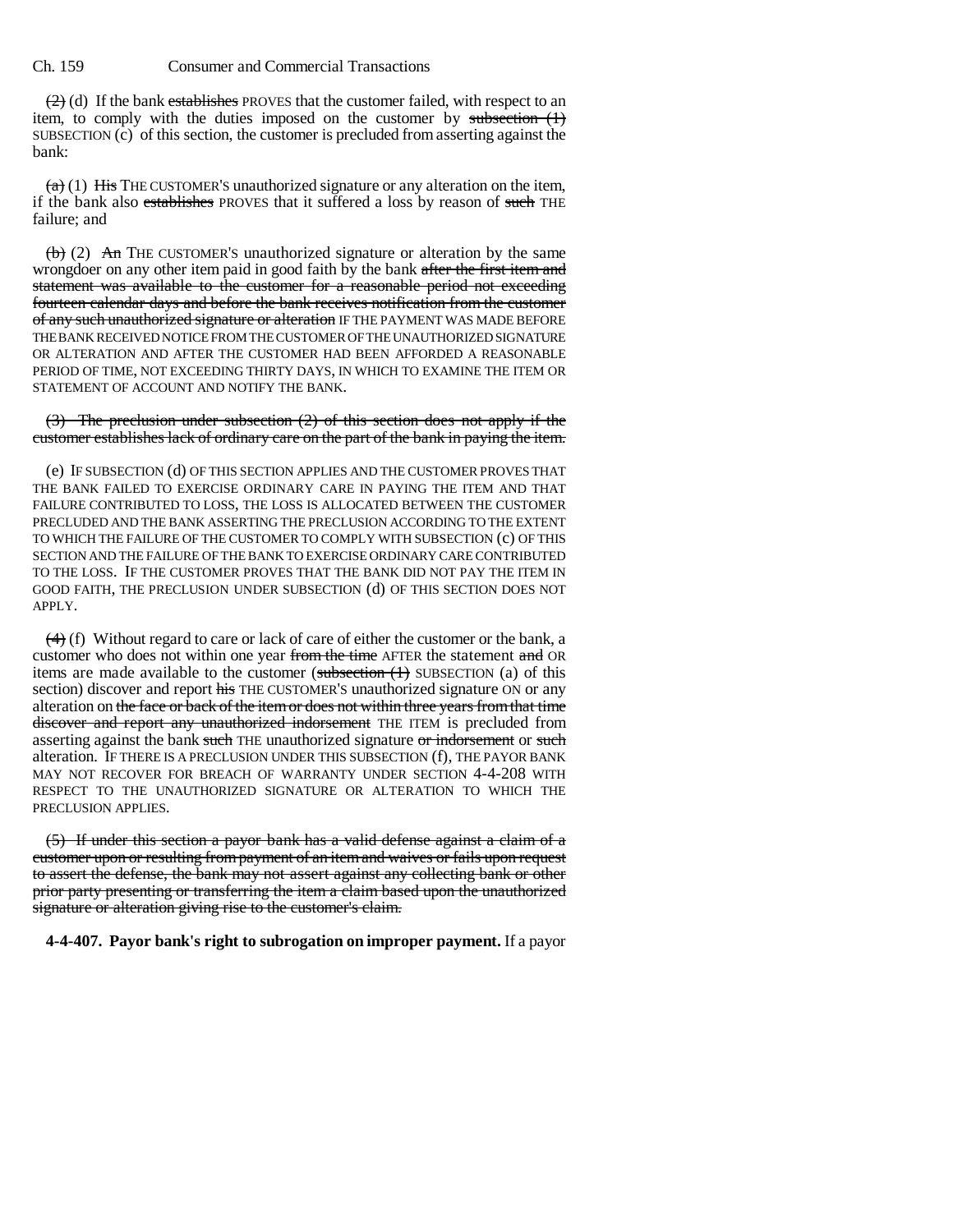bank has paid an item over the stop payment order of the drawer or maker TO STOP PAYMENT, OR AFTER AN ACCOUNT HAS BEEN CLOSED, or otherwise under circumstances giving a basis for objection by the drawer or maker, to prevent unjust enrichment and only to the extent necessary to prevent loss to the bank by reason of its payment of the item, the payor bank shall be IS subrogated to the rights:

 $(a)$  (1) Of any holder in due course on the item against the drawer or maker; and

 $\left(\frac{b}{b}\right)$  (2) Of the payee or any other holder of the item against the drawer or maker either on the item or under the transaction out of which the item arose; and

 $(e)$  (3) Of the drawer or maker against the payee or any other holder of the item with respect to the transaction out of which the item arose.

#### PART 5 COLLECTION OF DOCUMENTARY DRAFTS

**4-4-501. Handling of documentary drafts - duty to send for presentment and to notify customer of dishonor.** A bank which THAT takes a documentary draft for collection must SHALL present or send the draft and accompanying documents for presentment and, upon learning that the draft has not been paid or accepted in due course, must SHALL seasonably notify its customer of such THE fact even though it may have discounted or bought the draft or extended credit available for withdrawal as of right.

**4-4-502. Presentment of "on arrival" drafts.** When IF a draft or the relevant instructions require presentment "on arrival", "when goods arrive", or the like, the collecting bank need not present until in its judgment a reasonable time for arrival of the goods has expired. Refusal to pay or accept because the goods have not arrived is not dishonor; the bank must notify its transferor of such THE refusal but need not present the draft again until it is instructed to do so or learns of the arrival of the goods.

**4-4-503. Responsibility of presenting bank for documents and goods - report of reason for dishonor - referee in case of need.** Unless otherwise instructed and except as provided in article 5 of this title, a bank presenting a documentary draft:

 $(a)$  (1) Must deliver the documents to the drawee on acceptance of the draft if it is payable more than three days after presentment - otherwise only on payment; and

 $(b)$  (2) Upon dishonor, either in the case of presentment for acceptance or presentment for payment, may seek and follow instructions from any referee in case of need designated in the draft or if the presenting bank does not choose to utilize his THE REFEREE'S services, it must use diligence and good faith to ascertain the reason for dishonor, must notify its transferor of the dishonor and of the results of its effort to ascertain the reasons therefor, and must request instructions.

But HOWEVER the presenting bank is under no obligation with respect to goods represented by the documents except to follow any reasonable instructions seasonably received; it has a right to reimbursement for any expense incurred in following instructions and to prepayment of or indemnity for such THOSE expenses.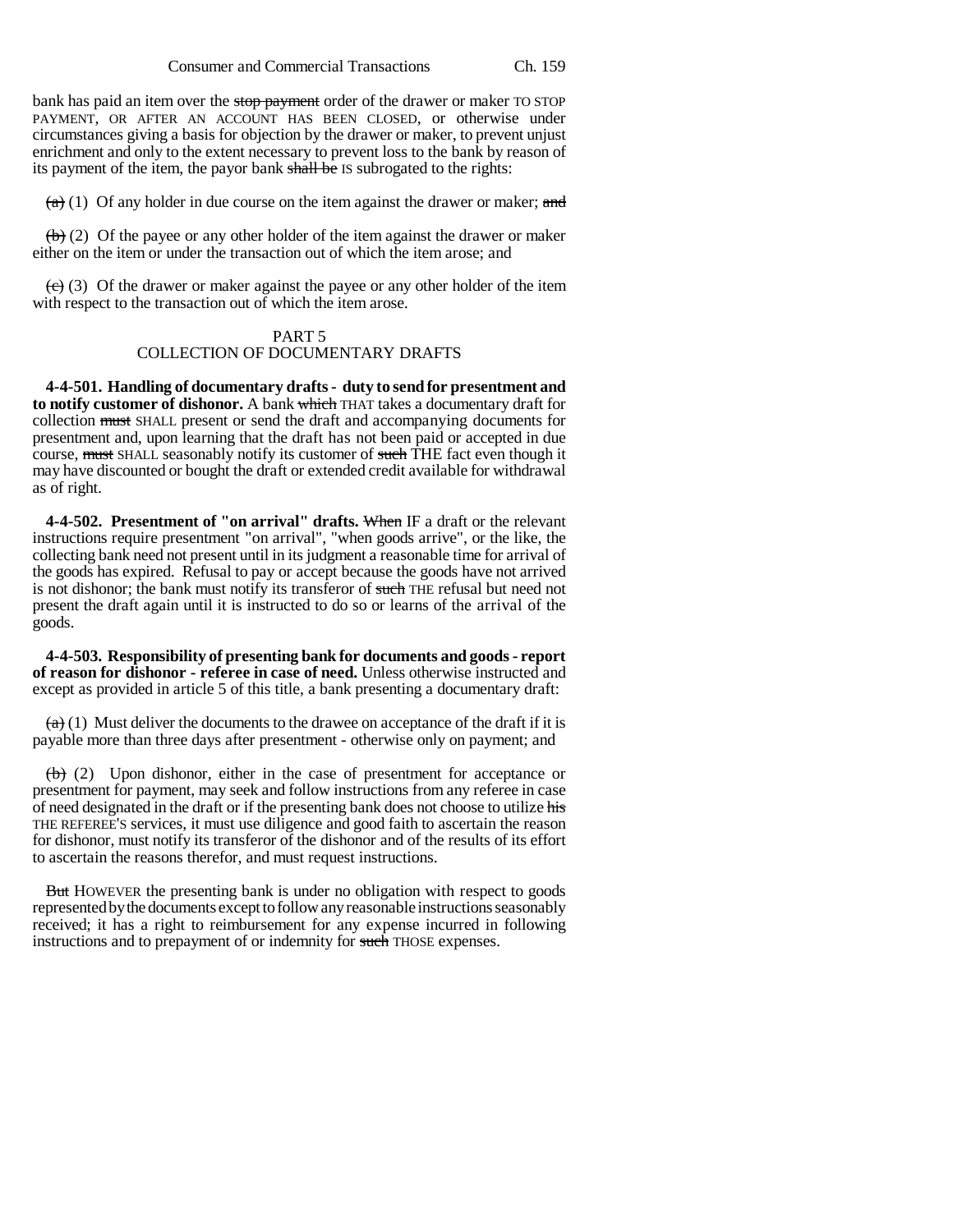**4-4-504. Privilege of presenting bank to deal with goods - security interest for expenses.**  $(1)(a)$  A presenting bank which THAT, following the dishonor of a documentary draft, has seasonably requested instructions but does not receive them within a reasonable time may store, sell, or otherwise deal with the goods in any reasonable manner.

 $(2)$  (b) For its reasonable expenses incurred by action under subsection  $(1)$ SUBSECTION (a) of this section, the presenting bank has a lien upon the goods or their proceeds, which may be foreclosed in the same manner as an unpaid seller's lien.

**SECTION 3.** 4-1-201 (20), (24), and (43) and the introductory portion to 4-1-201 (44), Colorado Revised Statutes, 1992 Repl. Vol., are amended to read:

**4-1-201. General definitions.** (20) "Holder", means a person who is in possession of a document of title or an instrument or a certificated investment security drawn, issued, or indorsed to him or to his order or to bearer or in blank WITH RESPECT TO A NEGOTIABLE INSTRUMENT, MEANS THE PERSON IN POSSESSION IF THE INSTRUMENT IS PAYABLE TO BEARER OR, IN THE CASE OF AN INSTRUMENT PAYABLE TO AN IDENTIFIED PERSON, IF THE IDENTIFIED PERSON IS IN POSSESSION. "HOLDER", WITH RESPECT TO A DOCUMENT OF TITLE, MEANS THE PERSON IN POSSESSION IF THE GOODS ARE DELIVERABLE TO BEARER OR TO THE ORDER OF THE PERSON IN POSSESSION.

(24) "Money" means a medium of exchange authorized or adopted by a domestic or foreign government as a part of its currency AND INCLUDES A MONETARY UNIT OF ACCOUNT ESTABLISHED BY AN INTERGOVERNMENTAL ORGANIZATION OR BY AGREEMENT BETWEEN TWO OR MORE NATIONS.

(43) "Unauthorized" signature or indorsement means one made without actual, implied, or apparent authority, and includes a forgery.

(44) "Value". Except as otherwise provided with respect to negotiable instruments and bank collections (sections 4-3-303, 4-4-208, and 4-4-209 4-4-210, AND 4-4-211) a person gives "value" for rights if he acquires them:

**SECTION 4.** 4-1-207, Colorado Revised Statutes, 1992 Repl. Vol., is amended to read:

**4-1-207. Performance or acceptance under reservation of rights.** (1) A party who with explicit reservation of rights performs or promises performance or assents to performance in a manner demanded or offered by the other party does not thereby prejudice the rights reserved. Such words as "without prejudice", "under protest", or the like are sufficient.

(2) SUBSECTION (1) OF THIS SECTION DOES NOT APPLY TO AN ACCORD AND SATISFACTION.

**SECTION 5.** 4-2-511 (3), Colorado Revised Statutes, 1992 Repl. Vol., is amended to read:

**4-2-511. Tender of payment by buyer; payment by check; certification of payment in livestock transactions.** (3) Subject to the provisions of this chapter on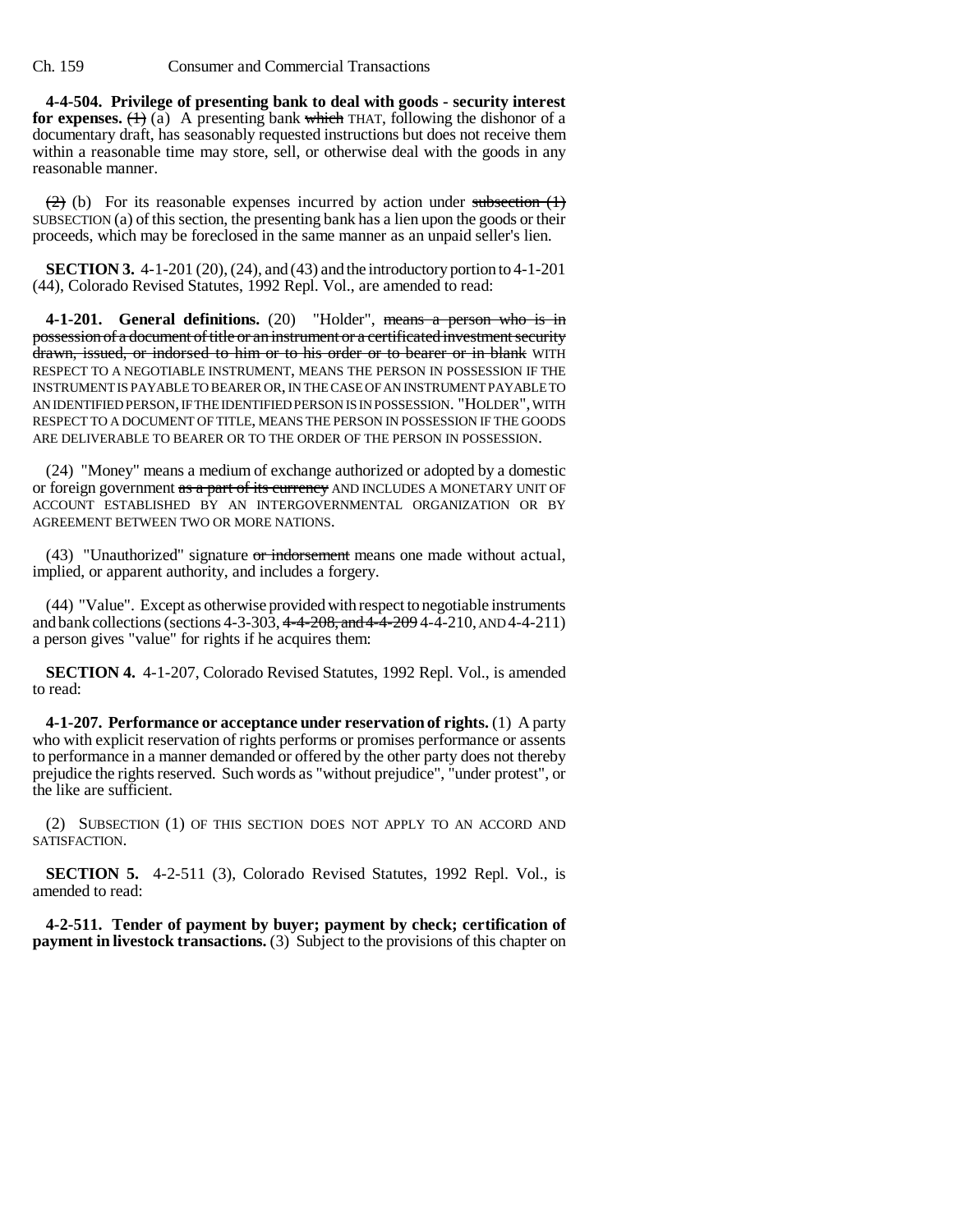the effect of an instrument on an obligation (section  $4-3-802$  SECTION 4-3-310), payment by check is conditional and is defeated as between the parties by dishonor of the check on due presentment.

**SECTION 6.** 4-5-103 (3), Colorado Revised Statutes, 1992 Repl. Vol., is amended to read:

**4-5-103. Definitions.** (3) Definitions in other articles of this title applying to this article and the sections in which they appear are:

| "Accept" or "Acceptance"<br>$4 - 3 - 409$ | Section 4-3-410 SECTION |
|-------------------------------------------|-------------------------|
| "Contract for sale"                       | Section 4-2-106         |
| "Draft"                                   | Section 4-3-104         |
| "Holder in due course"                    | Section 4-3-302         |
| "Midnight deadline"                       | Section 4-4-104         |
| "Security"                                | Section 4-8-102         |

**SECTION 7.** The introductory portion to 4-9-203 (1), Colorado Revised Statutes, 1992 Repl. Vol., is amended to read:

**4-9-203. Attachment and enforceability of security interest - proceeds formal requisites.** (1) Subject to the provisions of section  $\frac{4-4-208}{1}$  SECTION 4-4-210 on the security interest of a collecting bank, section 4-8-321 on security interests in securities, and section 4-9-113 on a security interest arising under the article on sales, a security interest is not enforceable against the debtor or third parties with respect to the collateral and does not attach unless:

**SECTION 8.** 4-9-312 (1), Colorado Revised Statutes, 1992 Repl. Vol., is amended to read:

**4-9-312. Priorities among conflicting security interests in the same collateral.** (1) The rules of priority stated in other sections of this part 3 and in the following sections shall govern when applicable: Section 4-4-208 SECTION 4-4-210 with respect to the security interests of collecting banks in items being collected, accompanying documents, and proceeds; section 4-9-103 on security interests related to other jurisdictions; section 4-9-114 on consignments.

**SECTION 9.** 11-6-103, Colorado Revised Statutes, 1987 Repl. Vol., is amended to read:

**11-6-103. Saturday closing - notice - effect.** Any state bank or trust company, national banking association, or federal reserve bank may, by brief notation on its front door, fully dispense with, or restrict to such extent as it may determine, the hours within which it will be open for business on all, or less than all, Saturdays. However, the fact that a bank remains open for business on all, or less than all,